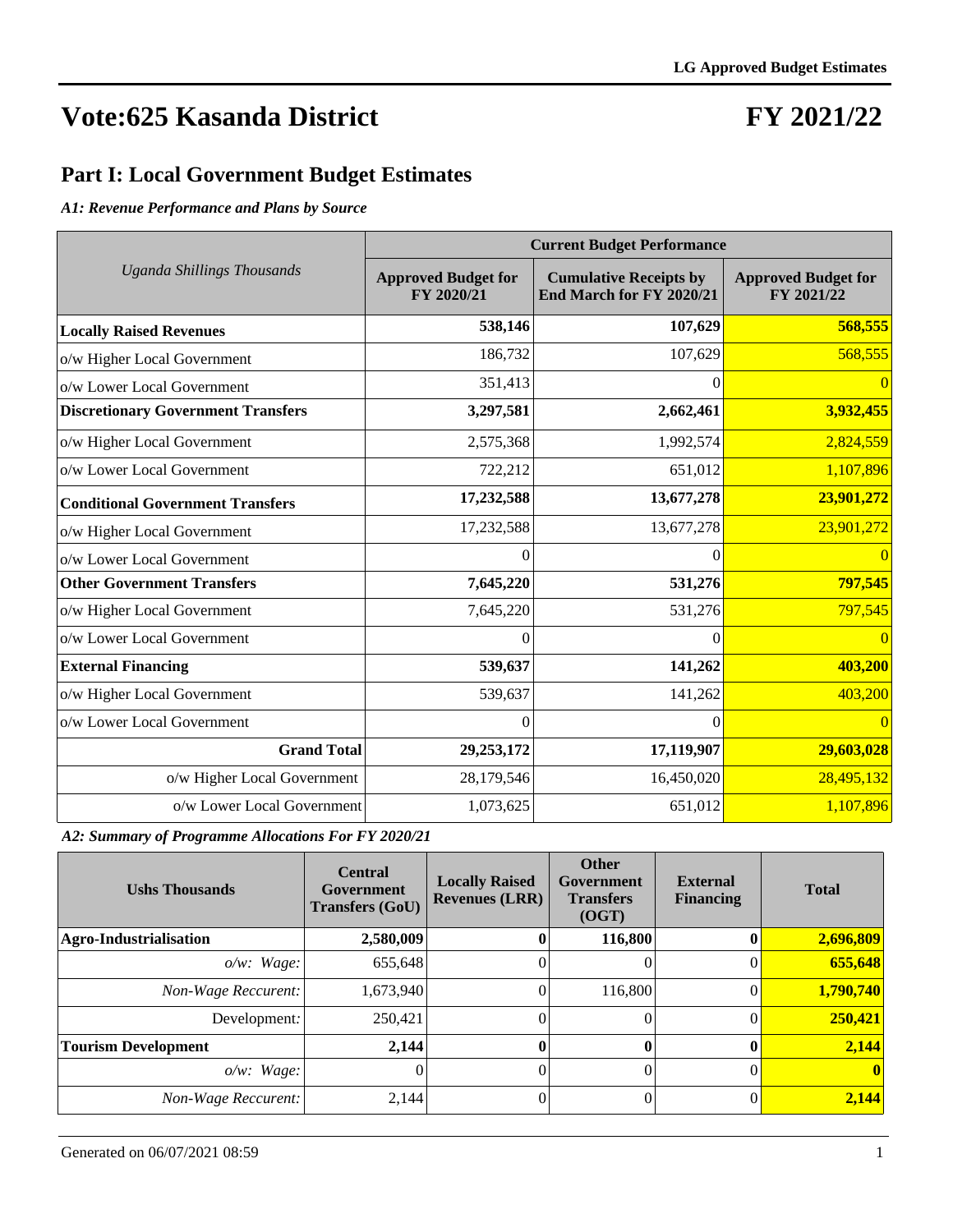| Development:                                                                                         | $\Omega$   | $\theta$         | 0                | 0                |               |
|------------------------------------------------------------------------------------------------------|------------|------------------|------------------|------------------|---------------|
| <b>Natural Resources, Environment,</b><br><b>Climate Change, Land and Water</b><br><b>Management</b> | 1,062,705  | 8,000            | $\bf{0}$         | 0                | 1,070,705     |
| o/w: Wage:                                                                                           | 267,243    | $\Omega$         | 0                | $\boldsymbol{0}$ | 267,243       |
| Non-Wage Reccurent:                                                                                  | 117,412    | 8,000            | $\overline{0}$   | $\overline{0}$   | 125,412       |
| Development:                                                                                         | 678,051    | 0                | $\overline{0}$   | $\overline{0}$   | 678,051       |
| <b>Private Sector Development</b>                                                                    | 51,637     | 2,000            | $\bf{0}$         | $\bf{0}$         | 53,637        |
| $o/w$ : Wage:                                                                                        | 33,768     | 0                | $\boldsymbol{0}$ | $\boldsymbol{0}$ | 33,768        |
| Non-Wage Reccurent:                                                                                  | 17,869     | 2,000            | $\boldsymbol{0}$ | $\boldsymbol{0}$ | 19,869        |
| Development:                                                                                         | 0          | $\overline{0}$   | $\theta$         | $\boldsymbol{0}$ |               |
| <b>Integrated Transport</b><br><b>Infrastructure and Services</b>                                    | 74,437     | $\bf{0}$         | 559,995          | $\bf{0}$         | 634,432       |
| o/w: Wage:                                                                                           | 74,437     | $\overline{0}$   | $\theta$         | $\overline{0}$   | 74,437        |
| Non-Wage Reccurent:                                                                                  | 0          | $\boldsymbol{0}$ | 559,995          | $\overline{0}$   | 559,995       |
| Development:                                                                                         | 0          | 0                | 0                | 0                |               |
| <b>Sustainable Urbanization and</b><br><b>Housing</b>                                                | 300,867    | 54,000           | $\bf{0}$         | 0                | 354,867       |
| $o/w$ : Wage:                                                                                        | $\Omega$   | $\theta$         | $\overline{0}$   | $\overline{0}$   |               |
| Non-Wage Reccurent:                                                                                  | $\Omega$   | $\Omega$         | $\theta$         | $\theta$         |               |
| Development:                                                                                         | 300,867    | 54,000           | $\theta$         | $\theta$         | 354,867       |
| <b>Human Capital Development</b>                                                                     | 19,307,238 | $\bf{0}$         | 101,750          | 387,200          | 19,796,188    |
| $o/w$ : Wage:                                                                                        | 11,454,927 | $\Omega$         | $\Omega$         | 0                | 11,454,927    |
| Non-Wage Reccurent:                                                                                  | 2,347,760  | $\theta$         | 101,750          | $\Omega$         | 2,449,510     |
| Development:                                                                                         | 5,504,551  | $\Omega$         | $\overline{0}$   | 387,200          | 5,891,751     |
| <b>Community Mobilization and</b><br><b>Mindset Change</b>                                           | 268,341    | 4,000            | 19,000           | 16,000           | 307,341       |
| o/w: Wage:                                                                                           | 206,165    | 0                | $\boldsymbol{0}$ | $\boldsymbol{0}$ | 206,165       |
| Non-Wage Reccurent:                                                                                  | 62,176     | 4,000            | 19,000           | $\boldsymbol{0}$ | 85,176        |
| Development:                                                                                         | $\theta$   | 0                | $\boldsymbol{0}$ | 16,000           | <b>16,000</b> |
| <b>Governance and Security</b>                                                                       | 584,909    | 40,994           | 0                | 0                | 625,903       |
| $o/w$ : Wage:                                                                                        | 203,040    | $\theta$         | $\boldsymbol{0}$ | $\boldsymbol{0}$ | 203,040       |
| Non-Wage Reccurent:                                                                                  | 372,869    | 40,994           | $\boldsymbol{0}$ | $\boldsymbol{0}$ | 413,863       |
| Development:                                                                                         | 9,000      | $\boldsymbol{0}$ | $\boldsymbol{0}$ | $\boldsymbol{0}$ | 9,000         |
| <b>Public Sector Transformation</b>                                                                  | 3,217,978  | 410,561          | $\boldsymbol{0}$ | $\boldsymbol{0}$ | 3,628,539     |
| o/w: Wage:                                                                                           | 569,956    | $\theta$         | $\boldsymbol{0}$ | $\boldsymbol{0}$ | 569,956       |
| Non-Wage Reccurent:                                                                                  | 1,739,358  | 410,561          | $\boldsymbol{0}$ | $\boldsymbol{0}$ | 2,149,919     |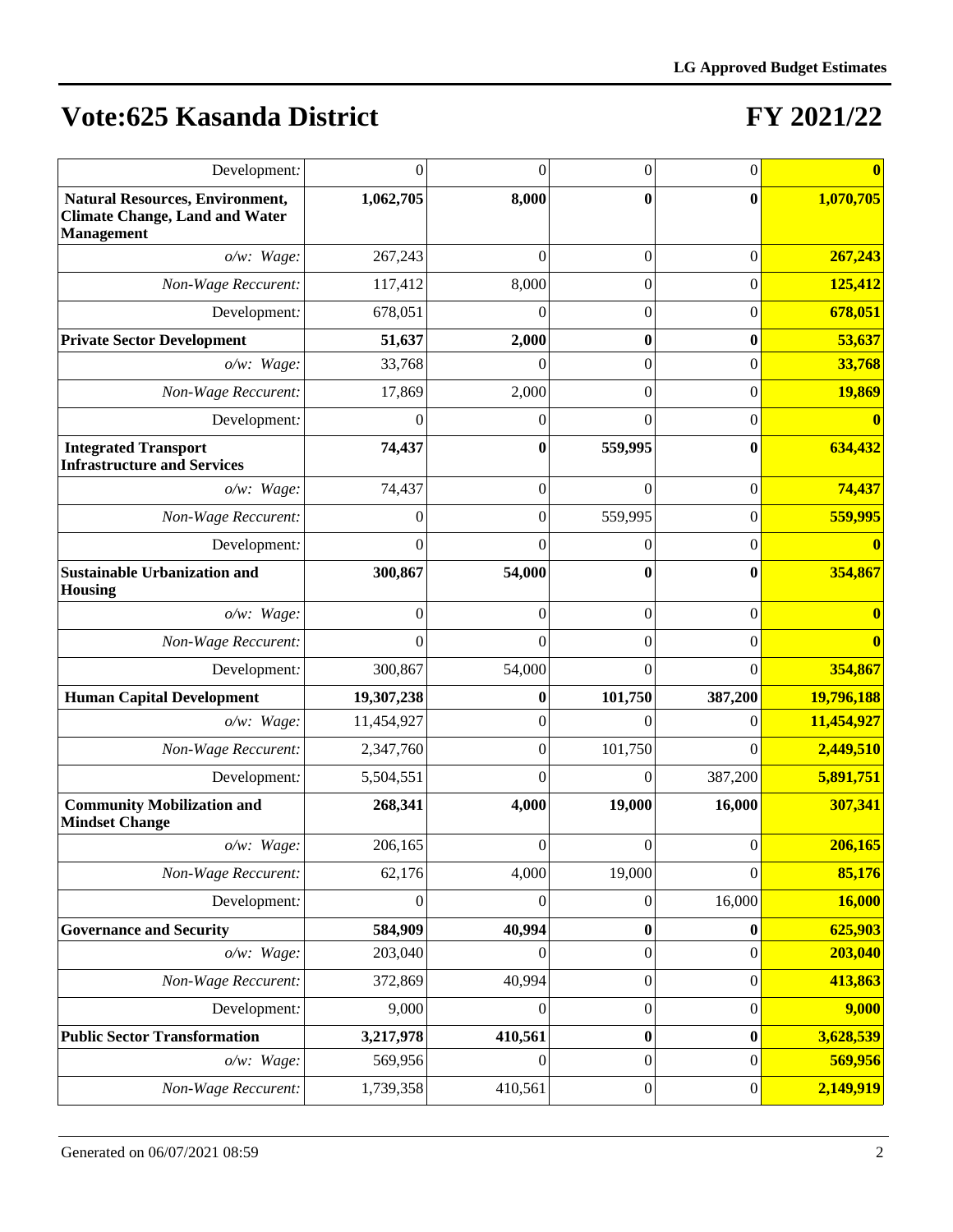| Development:                           | 908,664    |         |         |         | 908,664    |
|----------------------------------------|------------|---------|---------|---------|------------|
| <b>Development Plan Implementation</b> | 383,463    | 49,000  |         |         | 432,463    |
| $o/w$ : Wage:                          | 186,264    |         | 0       |         | 186,264    |
| Non-Wage Reccurent:                    | 145,192    | 49,000  |         |         | 194,192    |
| Development:                           | 52,007     |         |         |         | 52,007     |
| <b>Grand Total</b>                     | 27,833,728 | 568,555 | 797,545 | 403,200 | 29,603,028 |
| $o/w$ : Wage:                          | 13,651,448 |         |         |         | 13,651,448 |
| Non-Wage Reccurent:                    | 6,478,719  | 514,555 | 797.545 |         | 7,790,820  |
| Development:                           | 7,703,560  | 54,000  |         | 403,200 | 8,160,760  |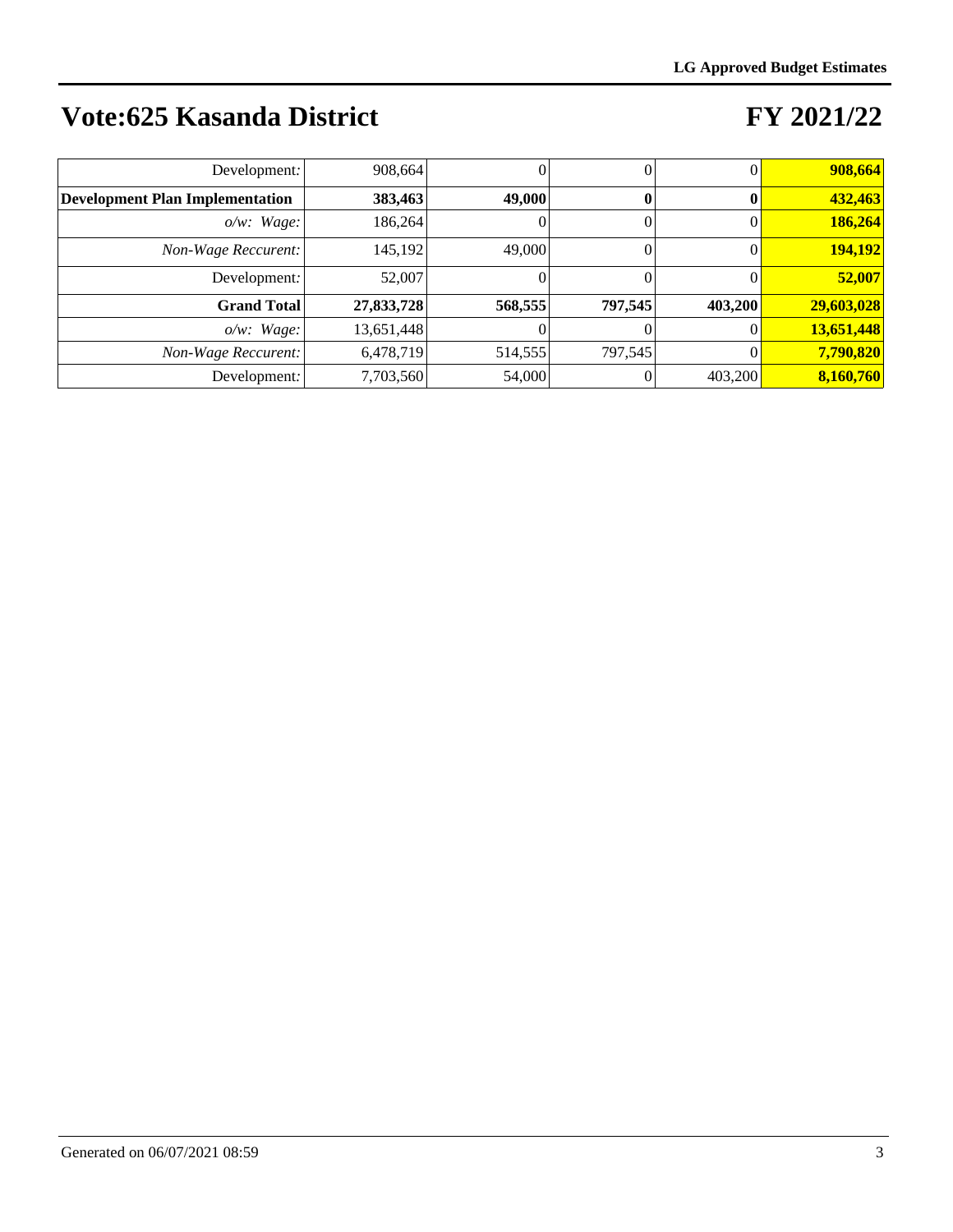### **FY 2021/22**

| <b>Uganda Shillings Thousands</b> | <b>Approved Budget for FY</b><br>2020/21 | <b>Cumulative Receipts by</b><br>End March for FY 2020/21 | <b>Approved Budget for FY</b><br>2021/22 |
|-----------------------------------|------------------------------------------|-----------------------------------------------------------|------------------------------------------|
| <b>Administration</b>             | 2,730,226                                | 2,120,762                                                 | 3,628,539                                |
| o/w Higher Local Government       | 1,656,601                                | 1,469,750                                                 | 2,520,643                                |
| o/w Lower Local Government        | 1,073,625                                | 651,012                                                   | 1,107,896                                |
| <b>Finance</b>                    | 296,645                                  | 194,932                                                   | 225,164                                  |
| o/w Higher Local Government       | 296,645                                  | 194,932                                                   | 225,164                                  |
| o/w Lower Local Government        | 0                                        | $\theta$                                                  |                                          |
| <b>Statutory Bodies</b>           | 601,706                                  | 418,416                                                   | 625,903                                  |
| o/w Higher Local Government       | 601,706                                  | 418,416                                                   | 625,903                                  |
| o/w Lower Local Government        | $\theta$                                 | $\Omega$                                                  |                                          |
| <b>Production and Marketing</b>   | 7,683,493                                | 725,209                                                   | 2,696,809                                |
| o/w Higher Local Government       | 7,683,493                                | 725,209                                                   | 2,696,809                                |
| o/w Lower Local Government        | 0                                        | 0                                                         |                                          |
| <b>Health</b>                     | 3,630,916                                | 2,737,086                                                 | 6,949,002                                |
| o/w Higher Local Government       | 3,630,916                                | 2,737,086                                                 | 6,949,002                                |
| o/w Lower Local Government        | $\Omega$                                 | 0                                                         |                                          |
| <b>Education</b>                  | 11,652,378                               | 8,813,378                                                 | 12,847,186                               |
| o/w Higher Local Government       | 11,652,378                               | 8,813,378                                                 | 12,847,186                               |
| o/w Lower Local Government        | 0                                        | 0                                                         |                                          |
| <b>Roads and Engineering</b>      | 1,045,677                                | 791,801                                                   | 989,299                                  |
| o/w Higher Local Government       | 1,045,677                                | 791,801                                                   | 989,299                                  |
| o/w Lower Local Government        | $\boldsymbol{0}$                         | $\theta$                                                  | $\Omega$                                 |
| Water                             | 757,612                                  | 714,147                                                   | 776,530                                  |
| o/w Higher Local Government       | 757,612                                  | 714,147                                                   | 776,530                                  |
| o/w Lower Local Government        | 0                                        | 0                                                         |                                          |
| <b>Natural Resources</b>          | 204,420                                  | 151,715                                                   | 294,175                                  |
| o/w Higher Local Government       | 204,420                                  | 151,715                                                   | 294,175                                  |
| o/w Lower Local Government        | $\overline{0}$                           | 0                                                         |                                          |
| <b>Community Based Services</b>   | 332,907                                  | 211,344                                                   | 307,341                                  |
| o/w Higher Local Government       | 332,907                                  | 211,344                                                   | 307,341                                  |
| o/w Lower Local Government        | $\overline{0}$                           | $\theta$                                                  | $\Omega$                                 |
| <b>Planning</b>                   | 198,537                                  | 139,956                                                   | 158,259                                  |
| o/w Higher Local Government       | 198,537                                  | 139,956                                                   | 158,259                                  |

*A3: Expenditure Performance by end March 2020/21 and Plans for the next FY by Sub-SubProgramme*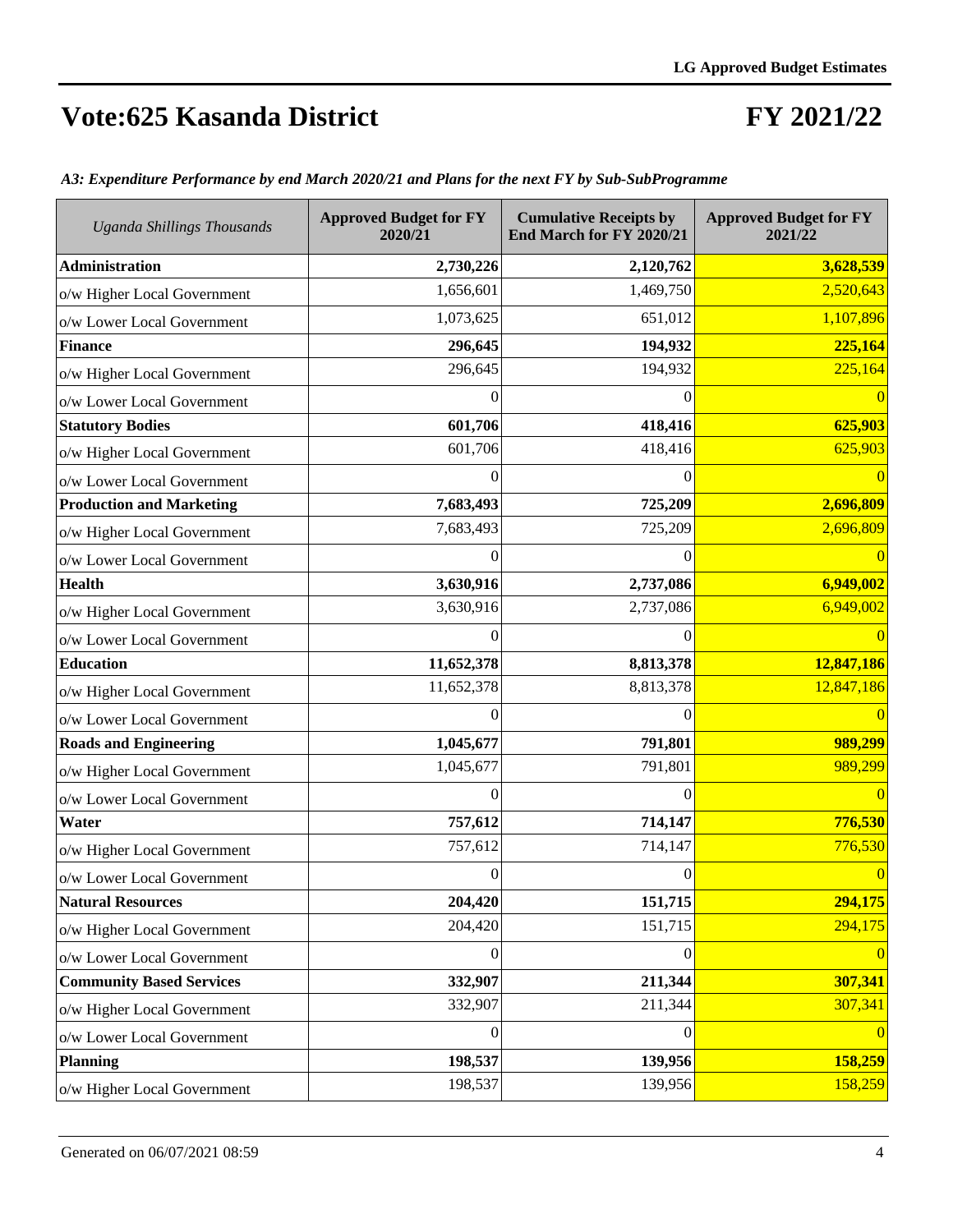| o/w Lower Local Government                            | 0            | $\overline{0}$ | $\vert 0 \vert$       |
|-------------------------------------------------------|--------------|----------------|-----------------------|
| <b>Internal Audit</b>                                 | 81,572       | 56,570         | 49,040                |
| o/w Higher Local Government                           | 81,572       | 56,570         | 49,040                |
| o/w Lower Local Government                            | $\theta$     | $\Omega$       | $\vert 0 \vert$       |
| <b>Trade Industry and Local</b><br><b>Development</b> | 37,081       | 25,716         | 55,781                |
| o/w Higher Local Government                           | 37,081       | 25,716         | 55,781                |
| o/w Lower Local Government                            | 0            | $\Omega$       | $\overline{0}$        |
| <b>Grand Total</b>                                    | 29, 253, 172 | 17,101,033     | 29,603,028            |
| o/w Higher Local Government                           | 28,179,546   | 16,450,020     | 28,495,132            |
| $o/w$ : Wage:                                         | 12,492,953   | 9,504,390      | 13,651,448            |
| Non-Wage Reccurent:                                   | 12,179,059   | 3,836,471      | 7,554,563             |
| Domestic Devt:                                        | 2,967,898    | 2,967,898      | 6,885,921             |
| <b>External Financing:</b>                            | 539,637      | 141,262        | 403,200               |
| o/w Lower Local Government                            | 1,073,625    | 651,012        | 1,107,896             |
| $o/w$ : Wage:                                         | 0            | $\theta$       | $\theta$              |
| Non-Wage Reccurent:                                   | 583,293      | 177,880        | 236,257               |
| Domestic Devt:                                        | 490,333      | 473,133        | 871,639               |
| <b>External Financing:</b>                            | 0            | 0              | $\boldsymbol{\theta}$ |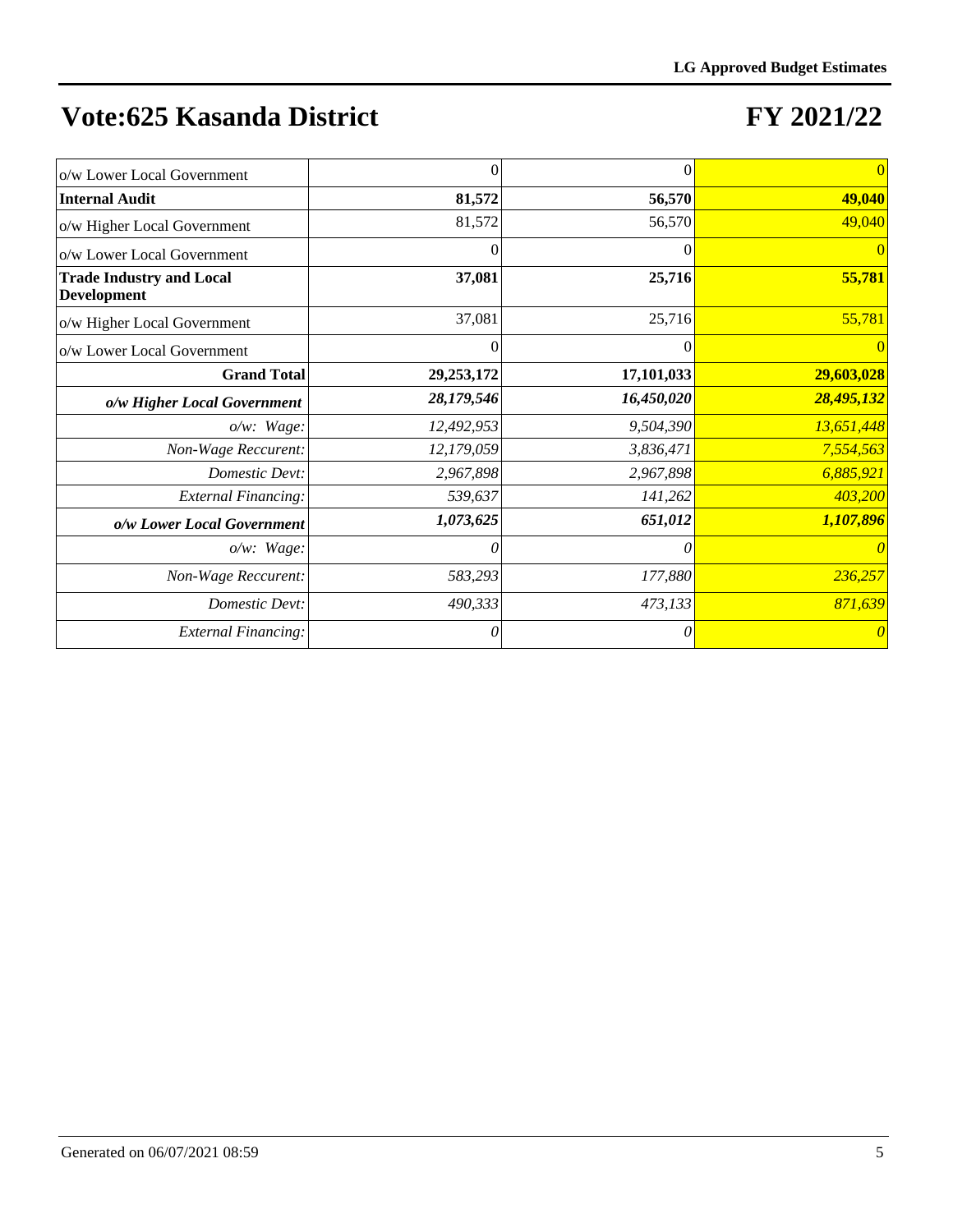#### **FY 2021/22**

*A4:Revenue Performance, Plans and Projections by Source*

| <b>Ushs Thousands</b>                                      | <b>Approved Budget for</b><br>FY 2020/21 | <b>Cumulative Receipts</b><br>by End March for $FY$ $FY$ 2021/22<br>2020/21 | <b>Approved Budget for</b> |
|------------------------------------------------------------|------------------------------------------|-----------------------------------------------------------------------------|----------------------------|
| <b>1. Locally Raised Revenues</b>                          | 538,146                                  | 107,629                                                                     | 568,555                    |
| <b>Advertisements/Bill Boards</b>                          | 1,901                                    | 1,850                                                                       | 2,701                      |
| <b>Agency Fees</b>                                         | 1,200                                    | 40                                                                          | $\Omega$                   |
| Animal & Crop Husbandry related Levies                     | 96,799                                   | 1,850                                                                       | 95,182                     |
| <b>Application Fees</b>                                    | 4,019                                    | 2,500                                                                       | 50                         |
| <b>Business licenses</b>                                   | 124,018                                  | 8,198                                                                       | 134,438                    |
| <b>Court Filing Fees</b>                                   | 200                                      | $\Omega$                                                                    | $\overline{0}$             |
| Educational/Instruction related levies                     | 0                                        | $\theta$                                                                    | 200                        |
| Fees from appeals                                          | 100                                      | $\theta$                                                                    | $\overline{0}$             |
| <b>Inspection Fees</b>                                     | 46,810                                   | 280                                                                         | 9,106                      |
| <b>Land Fees</b>                                           | 0                                        | $\Omega$                                                                    | 2,200                      |
| Local Hotel Tax                                            | 4,420                                    | 2,042                                                                       | 6,802                      |
| <b>Local Services Tax</b>                                  | 29,306                                   | 38,690                                                                      | 35,757                     |
| Market /Gate Charges                                       | 104,570                                  | 4,240                                                                       | 101,720                    |
| Miscellaneous receipts/income                              | 1,630                                    | $\Omega$                                                                    | $\overline{0}$             |
| Other Fees and Charges                                     | 4,500                                    | 1,350                                                                       | 113,804                    |
| Other licenses                                             | 38,441                                   | 35,153                                                                      | 100                        |
| Park Fees                                                  | 27,450                                   | 2,500                                                                       | 11,215                     |
| Property related Duties/Fees                               | 17,293                                   | 6,161                                                                       | 35,000                     |
| Rates – Produced assets-from private entities              | 920                                      | $\overline{0}$                                                              | $\overline{0}$             |
| Registration (e.g. Births, Deaths, Marriages, etc.) fees   | 3,500                                    | $\Omega$                                                                    | 5,009                      |
| <b>Registration of Businesses</b>                          | 8,070                                    | 475                                                                         | 3,552                      |
| Rent $\&$ rates – produced assets – from other govt. units | 12,000                                   | 2,300                                                                       | 720                        |
| Royalties                                                  | 11,000                                   | $\boldsymbol{0}$                                                            | 11,000                     |
| 2a. Discretionary Government Transfers                     | 3,297,581                                | 2,662,461                                                                   | 3,932,455                  |
| District Discretionary Development Equalization Grant      | 772,936                                  | 772,936                                                                     | 1,338,773                  |
| District Unconditional Grant (Non-Wage)                    | 818,123                                  | 598,559                                                                     | 825,347                    |
| District Unconditional Grant (Wage)                        | 1,474,680                                | 1,106,010                                                                   | 1,503,468                  |
| Urban Discretionary Development Equalization Grant         | 30,154                                   | 30,154                                                                      | 29,764                     |
| Urban Unconditional Grant (Non-Wage)                       | 51,687                                   | 38,316                                                                      | 51,958                     |
| Urban Unconditional Grant (Wage)                           | 150,000                                  | 116,487                                                                     | 183,145                    |
| 2b. Conditional Government Transfer                        | 17,232,588                               | 13,677,278                                                                  | 23,901,272                 |
| Sector Conditional Grant (Wage)                            | 10,868,273                               | 8,281,893                                                                   | 11,964,835                 |
| Sector Conditional Grant (Non-Wage)                        | 2,694,682                                | 1,809,849                                                                   | 4,195,301                  |
| <b>Sector Development Grant</b>                            | 2,635,338                                | 2,635,338                                                                   | 6,315,220                  |
| <b>Transitional Development Grant</b>                      | 19,802                                   | 19,802                                                                      | 19,802                     |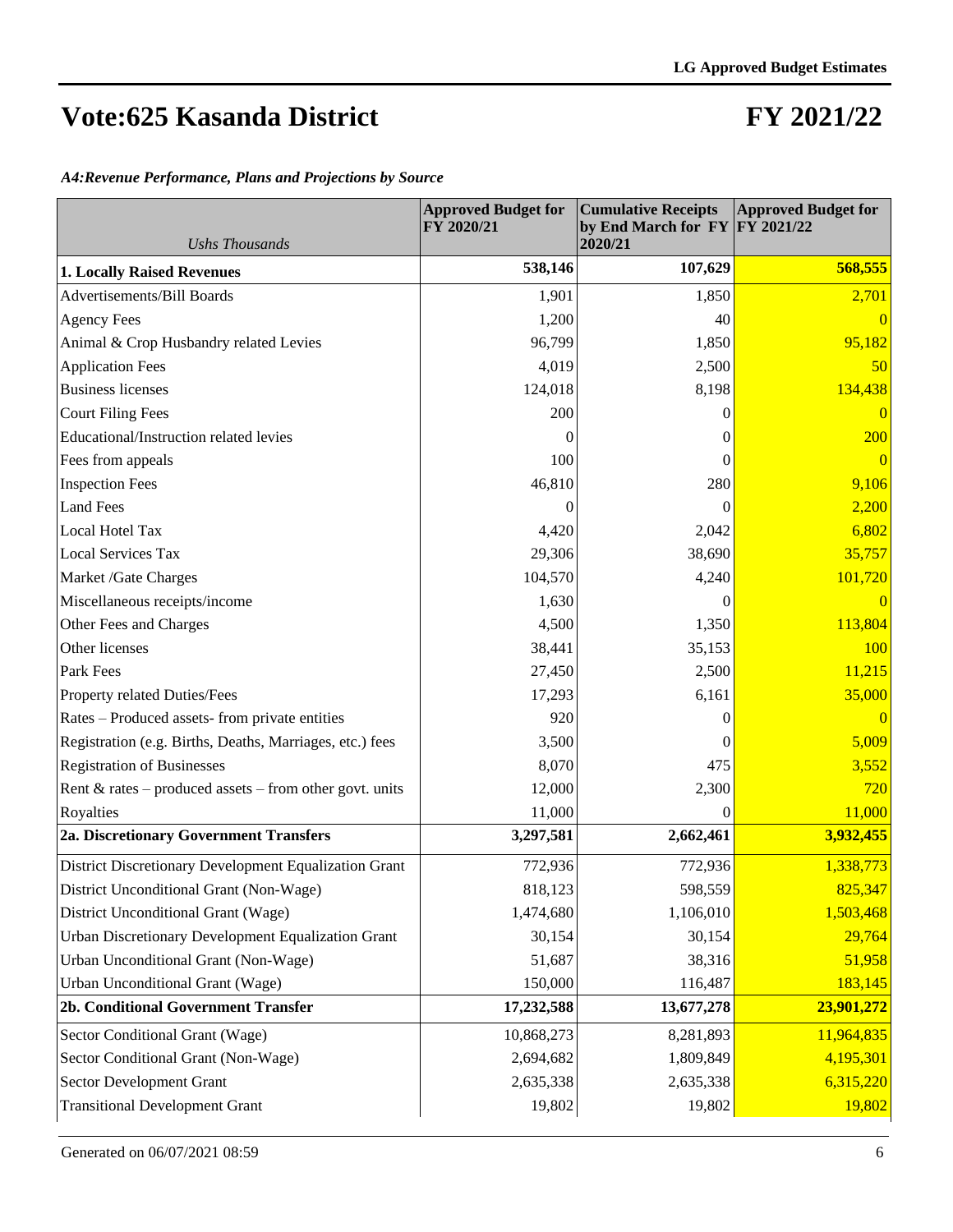| General Public Service Pension Arrears (Budgeting)   |              |            | 188,699    |
|------------------------------------------------------|--------------|------------|------------|
| Pension for Local Governments                        | 338,522      | 254,424    | 362,561    |
| <b>Gratuity for Local Governments</b>                | 675,972      | 675,972    | 854,854    |
| 2c. Other Government Transfer                        | 7,645,220    | 531,276    | 797,545    |
| Support to PLE (UNEB)                                | 16,561       | 22,955     | 22,950     |
| Uganda Road Fund (URF)                               | 634,734      | 432,213    | 559,995    |
| Uganda Women Enterpreneurship Program(UWEP)          | 18,622       | 9,658      | 19,000     |
| Youth Livelihood Programme (YLP)                     | 40,000       |            |            |
| Agriculture Cluster Development Project (ACDP)       | 6,935,304    | 66,450     | 116,800    |
| <b>Results Based Financing (RBF)</b>                 | $\theta$     |            | 78,800     |
| 3. External Financing                                | 539,637      | 141,262    | 403,200    |
| United Nations Children Fund (UNICEF)                | 153,550      | 71,597     | 74,000     |
| World Health Organisation (WHO)                      | 150,000      |            | 150,000    |
| Global Alliance for Vaccines and Immunization (GAVI) | 156,487      | 39,765     | 129,200    |
| Mildmay International                                | 79,600       | 29,900     | 50,000     |
| <b>Total Revenues shares</b>                         | 29, 253, 172 | 17,119,907 | 29,603,028 |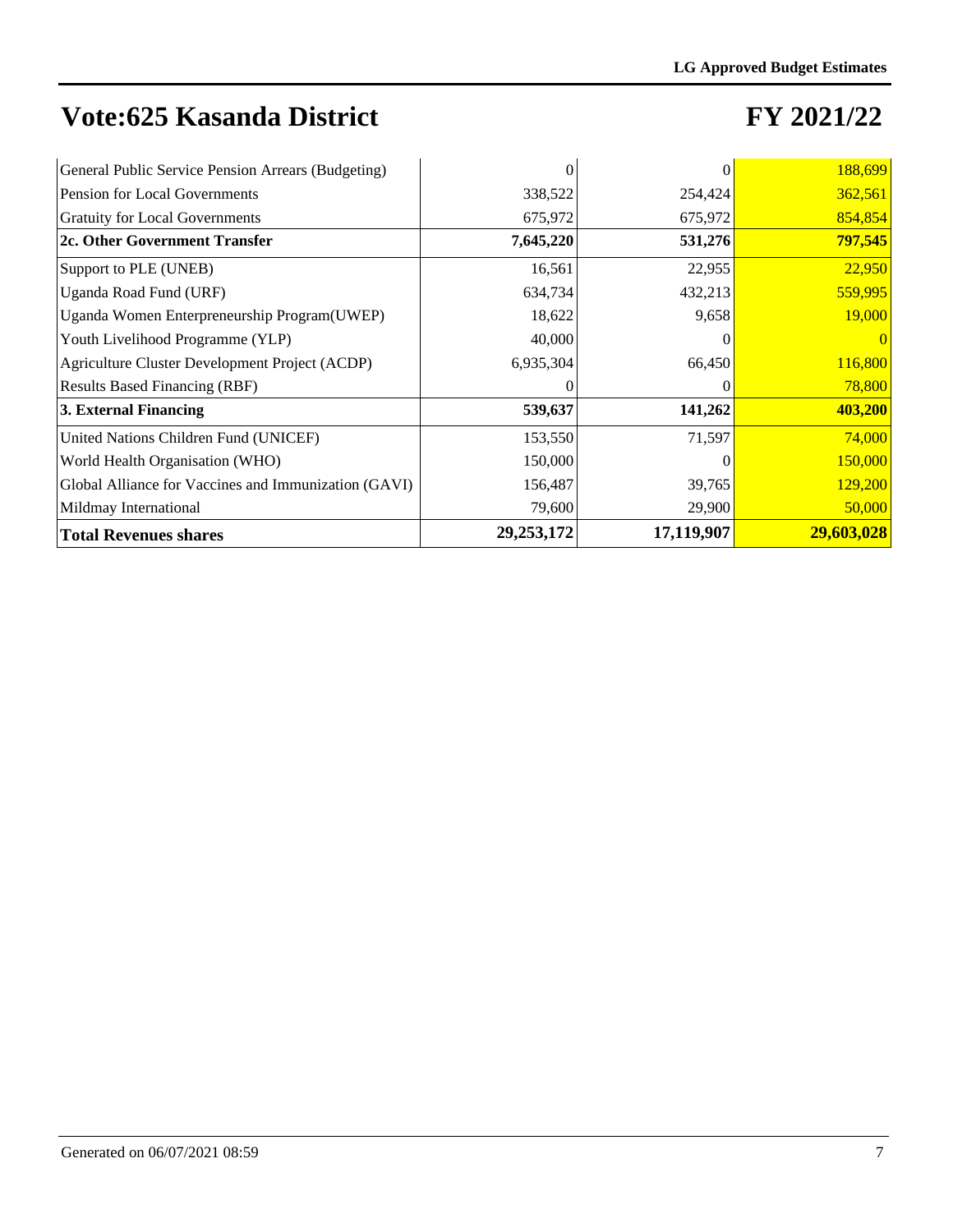## **FY 2021/22**

#### **Part II: Higher Local Government Budget Estimates**

#### **SECTION B : Sub-SubProgramme Summary**

#### *Administration*

#### **B1: Overview of Sub-SubProgramme Revenues and Expenditures by Source**

| <b>Ushs Thousands</b>                                                  | <b>Approved Budget for FY</b><br>2020/21 | <b>Cumulative Receipts by End</b><br>March for FY2020/21 | <b>Approved Budget for</b><br>$\overline{FY}$ 2021/22 |  |  |
|------------------------------------------------------------------------|------------------------------------------|----------------------------------------------------------|-------------------------------------------------------|--|--|
| A: Breakdown of of Sub-SubProgramme Revenues                           |                                          |                                                          |                                                       |  |  |
| <b>Recurrent Revenues</b>                                              | 1,640,963                                | 1,454,112                                                | 2,483,618                                             |  |  |
| District Unconditional Grant (Non-<br>Wage)                            | 92,058                                   | 71,230                                                   | 96,987                                                |  |  |
| District Unconditional Grant (Wage)                                    | 344,054                                  | 258,041                                                  | 455,567                                               |  |  |
| <b>General Public Service Pension</b><br>Arrears (Budgeting)           | 0                                        | 0                                                        | 188,699                                               |  |  |
| <b>Gratuity for Local Governments</b>                                  | 675,972                                  | 675,972                                                  | 854,854                                               |  |  |
| <b>Locally Raised Revenues</b>                                         | 40,358                                   | 77,959                                                   | 410,561                                               |  |  |
| Pension for Local Governments                                          | 338,522                                  | 254,424                                                  | 362,561                                               |  |  |
| Urban Unconditional Grant (Wage)                                       | 150,000                                  | 116,487                                                  | 114,389                                               |  |  |
| <b>Development Revenues</b>                                            | 15,638                                   | 15,638                                                   | 37,025                                                |  |  |
| <b>District Discretionary Development</b><br><b>Equalization Grant</b> | 15,638                                   | 15,638                                                   | 37,025                                                |  |  |
| <b>Total Revenues shares</b>                                           | 1,656,601                                | 1,469,750                                                | 2,520,643                                             |  |  |
| <b>B: Breakdown of of Sub-SubProgramme Expenditures</b>                |                                          |                                                          |                                                       |  |  |
| <b>Recurrent Expenditure</b>                                           |                                          |                                                          |                                                       |  |  |
| Wage                                                                   | 494,054                                  | 371,378                                                  | 569,956                                               |  |  |
| Non Wage                                                               | 1,146,909                                | 209,273                                                  | 1,913,662                                             |  |  |
| <b>Development Expenditure</b>                                         |                                          |                                                          |                                                       |  |  |
| <b>Domestic Development</b>                                            | 15,638                                   | 15,638                                                   | 37,025                                                |  |  |
| <b>External Financing</b>                                              | $\Omega$                                 | 0                                                        |                                                       |  |  |
| <b>Total Expenditure</b>                                               | 1,656,601                                | 596,289                                                  | 2,520,643                                             |  |  |

**B2: Expenditure Details by Service Area, Output Class, Budget Output and Item**

**1381 District and Urban Administration**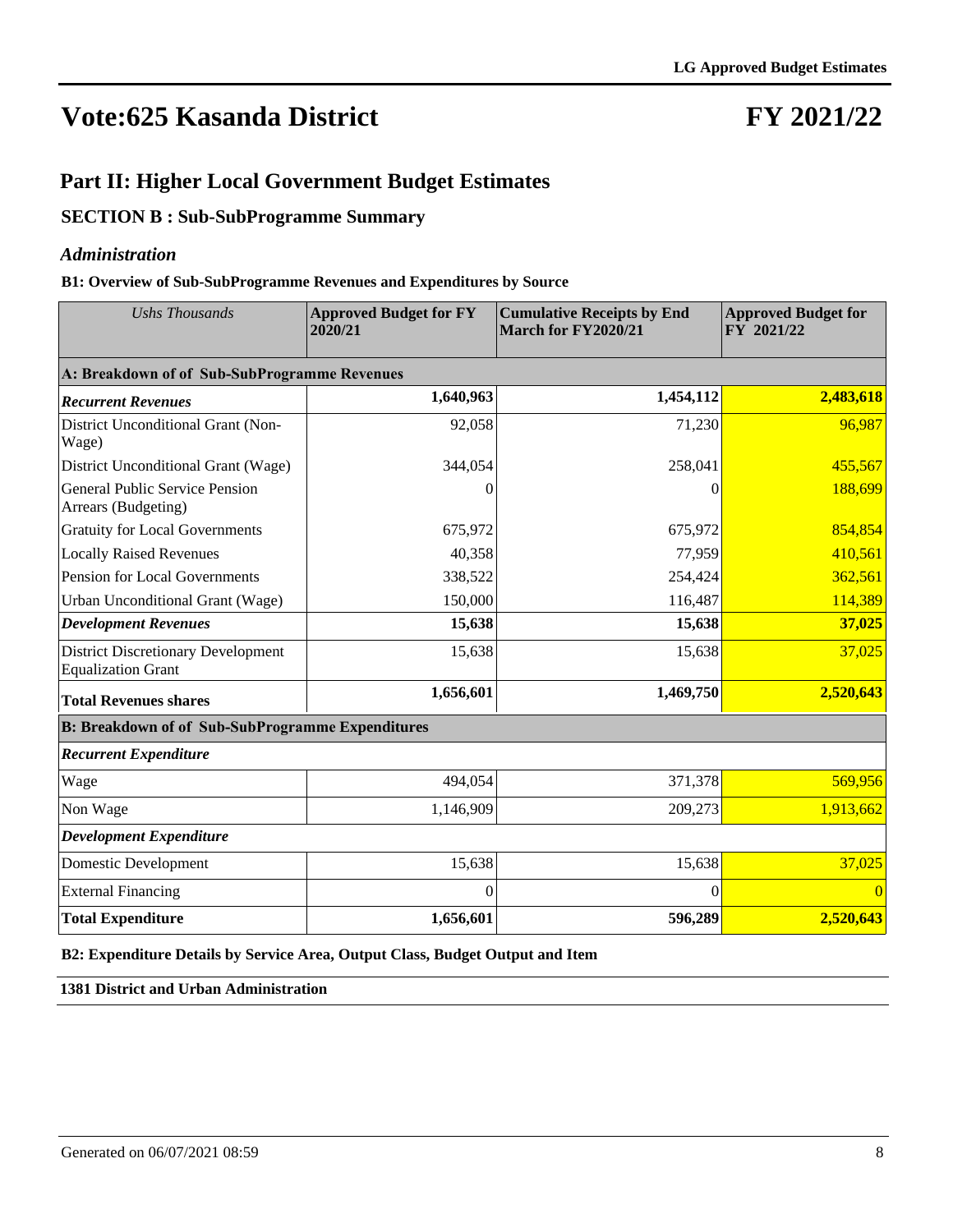| <b>Ushs Thousands</b>                                           | <b>Approved Budget Estimates for FY</b><br>2020/21 |                           |                  |                  | <b>Approved Budget Estimates for FY</b><br>2021/22 |                  |                           |                |                |               |
|-----------------------------------------------------------------|----------------------------------------------------|---------------------------|------------------|------------------|----------------------------------------------------|------------------|---------------------------|----------------|----------------|---------------|
| 01 Higher LG Services                                           | <b>Wage</b>                                        | <b>Non</b><br><b>Wage</b> | GoU<br>Dev       | <b>Ext.Fin</b>   | <b>Total</b>                                       | <b>Wage</b>      | <b>Non</b><br><b>Wage</b> | GoU<br>Dev     | Ext.Fin        | <b>Total</b>  |
| 138101 Operation of the Administration Department               |                                                    |                           |                  |                  |                                                    |                  |                           |                |                |               |
| 211101 General Staff Salaries                                   | 494,054                                            | $\mathbf{0}$              | $\mathbf{0}$     | $\boldsymbol{0}$ | 494.054                                            | 569,956          | $\mathbf{0}$              | $\overline{0}$ | $\overline{0}$ | 569,956       |
| 212102 Pension for General Civil Service                        | $\mathbf{0}$                                       | 338,522                   | $\mathbf{0}$     | $\mathbf{0}$     | 338,522                                            | $\boldsymbol{0}$ | $\mathbf{0}$              | $\mathbf{0}$   | $\overline{0}$ | $\bf{0}$      |
| 213004 Gratuity Expenses                                        | $\mathbf{0}$                                       | 675,972                   | $\mathbf{0}$     | $\mathbf{0}$     | 675,972                                            | $\mathbf{0}$     | $\mathbf{0}$              | $\mathbf{0}$   | $\mathbf{0}$   | $\bf{0}$      |
| 221007 Books, Periodicals & Newspapers                          | $\mathbf{0}$                                       | $\boldsymbol{0}$          | $\mathbf{0}$     | $\boldsymbol{0}$ | $\overline{0}$                                     | $\mathbf{0}$     | 1,280                     | $\mathbf{0}$   | $\mathbf{0}$   | 1,280         |
| 221009 Welfare and Entertainment                                | $\mathbf{0}$                                       | $\mathbf{0}$              | $\mathbf{0}$     | $\mathbf{0}$     | $\overline{0}$                                     | $\mathbf{0}$     | 3,100                     | $\mathbf{0}$   | $\mathbf{0}$   | 3,100         |
| 221011 Printing, Stationery, Photocopying and<br><b>Binding</b> | $\mathbf{0}$                                       | 3,942                     | $\mathbf{0}$     | $\mathbf{0}$     | 3,942                                              | $\mathbf{0}$     | 3,500                     | $\mathbf{0}$   | $\overline{0}$ | 3,500         |
| 221012 Small Office Equipment                                   | $\mathbf{0}$                                       | $\mathbf{0}$              | $\mathbf{0}$     | $\boldsymbol{0}$ | $\overline{0}$                                     | $\mathbf{0}$     | 1,020                     | $\overline{0}$ | 0              | 1,020         |
| 221016 IFMS Recurrent costs                                     | $\mathbf{0}$                                       | 30,000                    | $\mathbf{0}$     | $\mathbf{0}$     | 30,000                                             | $\mathbf{0}$     | $\mathbf{0}$              | $\overline{0}$ | $\overline{0}$ | $\bf{0}$      |
| 222001 Telecommunications                                       | $\boldsymbol{0}$                                   | $\mathbf{0}$              | $\mathbf{0}$     | $\boldsymbol{0}$ | $\overline{0}$                                     | $\mathbf{0}$     | 600                       | $\overline{0}$ | $\mathbf{0}$   | 600           |
| 223005 Electricity                                              | $\boldsymbol{0}$                                   | 1,000                     | $\mathbf{0}$     | $\boldsymbol{0}$ | 1,000                                              | $\mathbf{0}$     | 480                       | $\mathbf{0}$   | $\mathbf{0}$   | 480           |
| 227001 Travel inland                                            | $\boldsymbol{0}$                                   | 8,058                     | $\mathbf{0}$     | $\mathbf{0}$     | 8,058                                              | $\mathbf{0}$     | 44,000                    | $\overline{0}$ | $\overline{0}$ | 44,000        |
| 227004 Fuel, Lubricants and Oils                                | $\mathbf{0}$                                       | 10,416                    | $\mathbf{0}$     | $\boldsymbol{0}$ | 10,416                                             | $\boldsymbol{0}$ | $\boldsymbol{0}$          | $\mathbf{0}$   | $\mathbf{0}$   | $\bf{0}$      |
| 228002 Maintenance - Vehicles                                   | $\mathbf{0}$                                       | $\boldsymbol{0}$          | $\mathbf{0}$     | $\boldsymbol{0}$ | $\overline{0}$                                     | $\mathbf{0}$     | 6,000                     | $\mathbf{0}$   | $\mathbf{0}$   | 6,000         |
| 273102 Incapacity, death benefits and funeral<br>expenses       | $\mathbf{0}$                                       | 1,000                     | $\mathbf{0}$     | $\mathbf{0}$     | 1,000                                              | $\mathbf{0}$     | $\mathbf{0}$              | $\mathbf{0}$   | $\mathbf{0}$   | $\mathbf{0}$  |
| <b>Total Cost of output8101</b>                                 |                                                    | 494,054 1,068,909         | $\bf{0}$         |                  | $0$ 1,562,963                                      | 569,956          | 59,980                    | $\bf{0}$       | $\bf{0}$       | 629,936       |
| <b>138102 Human Resource Management Services</b>                |                                                    |                           |                  |                  |                                                    |                  |                           |                |                |               |
| 212102 Pension for General Civil Service                        | $\boldsymbol{0}$                                   | $\boldsymbol{0}$          | $\mathbf{0}$     | $\boldsymbol{0}$ | $\overline{0}$                                     | $\mathbf{0}$     | 362,561                   | $\mathbf{0}$   | $\mathbf{0}$   | 362,561       |
| 213004 Gratuity Expenses                                        | $\mathbf{0}$                                       | $\mathbf{0}$              | $\mathbf{0}$     | $\boldsymbol{0}$ | $\overline{0}$                                     | $\overline{0}$   | 854,854                   | $\mathbf{0}$   | $\overline{0}$ | 854,854       |
| 221011 Printing, Stationery, Photocopying and<br>Binding        | $\mathbf{0}$                                       | 1,000                     | $\mathbf{0}$     | $\mathbf{0}$     | 1,000                                              | $\mathbf{0}$     | $\mathbf{0}$              | $\overline{0}$ | $\mathbf{0}$   | $\bf{0}$      |
| 221012 Small Office Equipment                                   | $\boldsymbol{0}$                                   | 1,000                     | $\mathbf{0}$     | $\mathbf{0}$     | 1,000                                              | $\mathbf{0}$     | $\mathbf{0}$              | $\mathbf{0}$   | $\mathbf{0}$   | $\bf{0}$      |
| 227001 Travel inland                                            | $\mathbf{0}$                                       | 7,000                     | $\mathbf{0}$     | $\mathbf{0}$     | 7,000                                              | $\mathbf{0}$     | 15,500                    | $\mathbf{0}$   | $\overline{0}$ | 15,500        |
| 321608 General Public Service Pension arrears<br>(Budgeting)    | $\mathbf{0}$                                       | $\mathbf{0}$              | $\overline{0}$   | $\mathbf{0}$     | $\Omega$                                           | $\overline{0}$   | 188,699                   | $\overline{0}$ | $\overline{0}$ | 188,699       |
| <b>Total Cost of output8102</b>                                 |                                                    | 9,000                     |                  | $\boldsymbol{0}$ | 9,000                                              |                  | $0$ 1,421,614             | $\bf{0}$       |                | $0$ 1,421,614 |
| 138103 Capacity Building for HLG                                |                                                    |                           |                  |                  |                                                    |                  |                           |                |                |               |
| 221002 Workshops and Seminars                                   | $\mathbf{0}$                                       | $\boldsymbol{0}$          | $\boldsymbol{0}$ | $\boldsymbol{0}$ | $\overline{0}$                                     | $\boldsymbol{0}$ | $\mathbf{0}$              | 8,000          | $\mathbf{0}$   | 8,000         |
| 221003 Staff Training                                           | $\mathbf{0}$                                       | $\overline{0}$            | $\boldsymbol{0}$ | $\boldsymbol{0}$ | $\overline{0}$                                     | $\boldsymbol{0}$ | $\mathbf{0}$              | 5,000          | $\mathbf{0}$   | 5,000         |
| 221012 Small Office Equipment                                   | $\mathbf{0}$                                       | $\mathbf{0}$              | $\boldsymbol{0}$ | $\boldsymbol{0}$ | $\overline{0}$                                     | $\mathbf{0}$     | $\boldsymbol{0}$          | 2,000          | $\mathbf{0}$   | 2,000         |
| 227001 Travel inland                                            | $\boldsymbol{0}$                                   | $\mathbf{0}$              | 15,638           | $\boldsymbol{0}$ | 15,638                                             | $\mathbf{0}$     | $\mathbf{0}$              | 3,425          | $\mathbf{0}$   | 3,425         |
| <b>Total Cost of output8103</b>                                 | $\bf{0}$                                           | $\bf{0}$                  | 15,638           | $\bf{0}$         | 15,638                                             | $\bf{0}$         | $\bf{0}$                  | 18,425         | $\bf{0}$       | 18,425        |
| 138104 Supervision of Sub County programme implementation       |                                                    |                           |                  |                  |                                                    |                  |                           |                |                |               |
| 213002 Incapacity, death benefits and funeral<br>expenses       | $\overline{0}$                                     | $\boldsymbol{0}$          | $\boldsymbol{0}$ | $\boldsymbol{0}$ | $\overline{0}$                                     | $\boldsymbol{0}$ | 1,500                     | $\mathbf{0}$   | $\mathbf{0}$   | 1,500         |
| 221009 Welfare and Entertainment                                | $\boldsymbol{0}$                                   | $\mathbf{0}$              | $\boldsymbol{0}$ | $\boldsymbol{0}$ | $\vert 0 \vert$                                    | $\mathbf{0}$     | 4,000                     | $\mathbf{0}$   | $\mathbf{0}$   | 4,000         |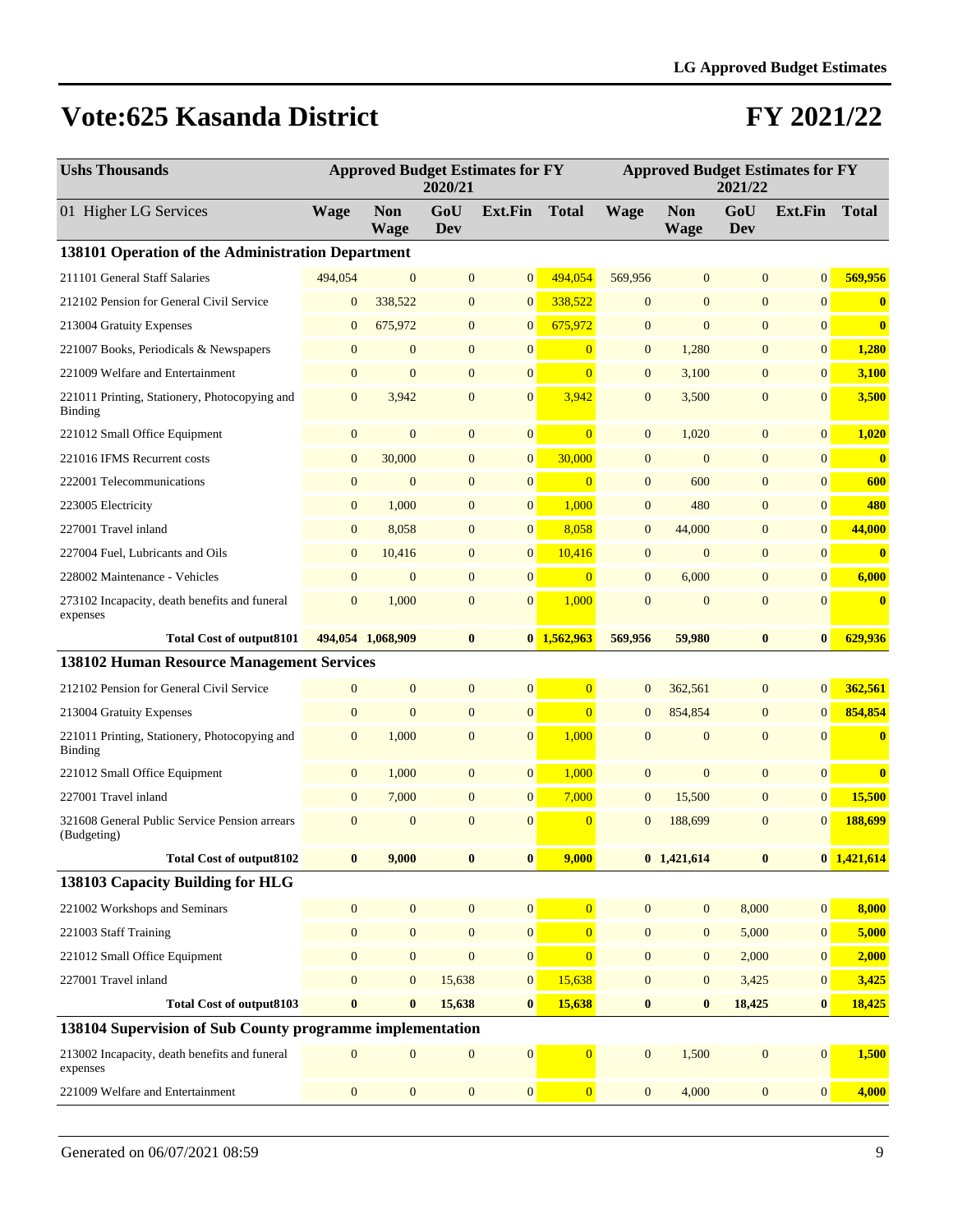| 221011 Printing, Stationery, Photocopying and<br>Binding    | $\mathbf{0}$     | 1,000            | $\mathbf{0}$     | $\mathbf{0}$     | 1,000          | $\mathbf{0}$     | 1,200            | $\mathbf{0}$     | $\overline{0}$   | 1,200                   |
|-------------------------------------------------------------|------------------|------------------|------------------|------------------|----------------|------------------|------------------|------------------|------------------|-------------------------|
| 221017 Subscriptions                                        | $\mathbf{0}$     | $\mathbf{0}$     | $\mathbf{0}$     | $\boldsymbol{0}$ | $\overline{0}$ | $\mathbf{0}$     | 4,000            | $\mathbf{0}$     | $\mathbf{0}$     | 4,000                   |
| 222001 Telecommunications                                   | $\boldsymbol{0}$ | 1,000            | $\mathbf{0}$     | $\mathbf{0}$     | 1,000          | $\mathbf{0}$     | $\mathbf{0}$     | $\mathbf{0}$     | $\mathbf{0}$     | $\overline{\mathbf{0}}$ |
| 227001 Travel inland                                        | $\boldsymbol{0}$ | 5,000            | $\mathbf{0}$     | $\boldsymbol{0}$ | 5,000          | $\mathbf{0}$     | 11,800           | $\mathbf{0}$     | $\mathbf{0}$     | 11,800                  |
| 227004 Fuel, Lubricants and Oils                            | $\mathbf{0}$     | 3,000            | $\mathbf{0}$     | $\boldsymbol{0}$ | 3,000          | $\boldsymbol{0}$ | $\mathbf{0}$     | $\mathbf{0}$     | $\boldsymbol{0}$ | $\bf{0}$                |
| <b>Total Cost of output8104</b>                             | $\bf{0}$         | 10,000           | $\bf{0}$         | $\bf{0}$         | 10,000         | $\bf{0}$         | 22,500           | $\bf{0}$         | $\bf{0}$         | 22,500                  |
| 138105 Public Information Dissemination                     |                  |                  |                  |                  |                |                  |                  |                  |                  |                         |
| 221001 Advertising and Public Relations                     | $\boldsymbol{0}$ | $\mathbf{0}$     | $\mathbf{0}$     | $\boldsymbol{0}$ | $\overline{0}$ | $\mathbf{0}$     | 2,000            | $\mathbf{0}$     | $\mathbf{0}$     | 2,000                   |
| 221008 Computer supplies and Information<br>Technology (IT) | $\mathbf{0}$     | 2,000            | $\mathbf{0}$     | $\boldsymbol{0}$ | 2,000          | $\mathbf{0}$     | 1,500            | $\mathbf{0}$     | $\mathbf{0}$     | 1,500                   |
| 221011 Printing, Stationery, Photocopying and<br>Binding    | $\mathbf{0}$     | 4,000            | $\mathbf{0}$     | $\overline{0}$   | 4,000          | $\mathbf{0}$     | $\mathbf{0}$     | $\mathbf{0}$     | $\mathbf{0}$     | $\bf{0}$                |
| 227001 Travel inland                                        | $\mathbf{0}$     | 4,000            | $\mathbf{0}$     | $\boldsymbol{0}$ | 4,000          | $\mathbf{0}$     | 1,000            | $\mathbf{0}$     | $\mathbf{0}$     | 1,000                   |
| <b>Total Cost of output8105</b>                             | $\bf{0}$         | 10,000           | $\bf{0}$         | $\bf{0}$         | 10,000         | $\bf{0}$         | 4,500            | $\bf{0}$         | $\bf{0}$         | 4,500                   |
| 138106 Office Support services                              |                  |                  |                  |                  |                |                  |                  |                  |                  |                         |
| 221012 Small Office Equipment                               | $\boldsymbol{0}$ | $\mathbf{0}$     | $\mathbf{0}$     | $\boldsymbol{0}$ | $\overline{0}$ | $\mathbf{0}$     | 520              | $\mathbf{0}$     | $\mathbf{0}$     | 520                     |
| 223004 Guard and Security services                          | $\boldsymbol{0}$ | 2,000            | $\mathbf{0}$     | $\mathbf{0}$     | 2,000          | $\overline{0}$   | $\mathbf{0}$     | $\mathbf{0}$     | $\overline{0}$   | $\boldsymbol{0}$        |
| 223006 Water                                                | $\mathbf{0}$     | 2,000            | $\mathbf{0}$     | $\boldsymbol{0}$ | 2,000          | $\mathbf{0}$     | $\boldsymbol{0}$ | $\mathbf{0}$     | $\mathbf{0}$     | $\bf{0}$                |
| 224004 Cleaning and Sanitation                              | $\mathbf{0}$     | 3,000            | $\mathbf{0}$     | $\overline{0}$   | 3,000          | $\mathbf{0}$     | 2,000            | $\mathbf{0}$     | $\mathbf{0}$     | 2,000                   |
| 227004 Fuel, Lubricants and Oils                            | $\mathbf{0}$     | 2,000            | $\mathbf{0}$     | $\mathbf{0}$     | 2,000          | $\mathbf{0}$     | 1,000            | $\mathbf{0}$     | $\mathbf{0}$     | 1,000                   |
| <b>Total Cost of output8106</b>                             | $\bf{0}$         | 9,000            | $\bf{0}$         | $\bf{0}$         | 9,000          | $\bf{0}$         | 3,520            | $\bf{0}$         | $\bf{0}$         | 3,520                   |
| 138108 Assets and Facilities Management                     |                  |                  |                  |                  |                |                  |                  |                  |                  |                         |
| 221011 Printing, Stationery, Photocopying and<br>Binding    | $\mathbf{0}$     | $\mathbf{0}$     | $\theta$         | $\mathbf{0}$     | $\Omega$       | $\mathbf{0}$     | 500              | $\overline{0}$   | $\mathbf{0}$     | 500                     |
| 227001 Travel inland                                        | $\mathbf{0}$     | 7,000            | $\mathbf{0}$     | $\mathbf{0}$     | 7,000          | $\mathbf{0}$     | 3,500            | $\overline{0}$   | $\mathbf{0}$     | 3,500                   |
| 228003 Maintenance - Machinery, Equipment<br>& Furniture    | $\mathbf{0}$     | 3,000            | $\mathbf{0}$     | $\mathbf{0}$     | 3,000          | $\mathbf{0}$     | $\mathbf{0}$     | $\mathbf{0}$     | $\mathbf{0}$     | $\bf{0}$                |
| <b>Total Cost of output8108</b>                             | $\bf{0}$         | 10,000           | $\bf{0}$         | $\bf{0}$         | 10,000         | $\bf{0}$         | 4,000            | $\bf{0}$         | $\bf{0}$         | 4,000                   |
| 138109 Payroll and Human Resource Management Systems        |                  |                  |                  |                  |                |                  |                  |                  |                  |                         |
| 221011 Printing, Stationery, Photocopying and<br>Binding    | $\mathbf{0}$     | 5,000            | $\mathbf{0}$     | $\mathbf{0}$     | 5,000          | $\mathbf{0}$     | 6,987            | $\Omega$         | $\overline{0}$   | 6,987                   |
| 222001 Telecommunications                                   | $\boldsymbol{0}$ | 2,000            | $\boldsymbol{0}$ | $\boldsymbol{0}$ | 2,000          | $\boldsymbol{0}$ | $\boldsymbol{0}$ | $\boldsymbol{0}$ | $\boldsymbol{0}$ | $\bf{0}$                |
| 227001 Travel inland                                        | $\boldsymbol{0}$ | 10,000           | $\boldsymbol{0}$ | $\mathbf{0}$     | 10,000         | $\boldsymbol{0}$ | $\boldsymbol{0}$ | $\boldsymbol{0}$ | $\boldsymbol{0}$ | $\bf{0}$                |
| 227004 Fuel, Lubricants and Oils                            | $\boldsymbol{0}$ | 3,000            | $\mathbf{0}$     | $\mathbf{0}$     | 3,000          | $\boldsymbol{0}$ | $\boldsymbol{0}$ | $\mathbf{0}$     | $\boldsymbol{0}$ | $\boldsymbol{0}$        |
| <b>Total Cost of output8109</b>                             | $\bf{0}$         | 20,000           | $\bf{0}$         | $\bf{0}$         | 20,000         | $\bf{0}$         | 6,987            | $\bf{0}$         | $\bf{0}$         | 6,987                   |
| <b>138111 Records Management Services</b>                   |                  |                  |                  |                  |                |                  |                  |                  |                  |                         |
| 221009 Welfare and Entertainment                            | $\mathbf{0}$     | 1,000            | $\mathbf{0}$     | $\boldsymbol{0}$ | 1,000          | $\boldsymbol{0}$ | $\mathbf{0}$     | $\mathbf{0}$     | $\boldsymbol{0}$ | $\boldsymbol{0}$        |
| 221011 Printing, Stationery, Photocopying and<br>Binding    | $\boldsymbol{0}$ | $\boldsymbol{0}$ | $\mathbf{0}$     | $\boldsymbol{0}$ | $\mathbf{0}$   | $\boldsymbol{0}$ | 2,000            | $\boldsymbol{0}$ | $\boldsymbol{0}$ | 2,000                   |
| 221012 Small Office Equipment                               | $\mathbf{0}$     | 1,000            | $\mathbf{0}$     | $\mathbf{0}$     | 1,000          | $\boldsymbol{0}$ | $\boldsymbol{0}$ | $\boldsymbol{0}$ | $\mathbf{0}$     | $\bf{0}$                |
| 222002 Postage and Courier                                  | $\boldsymbol{0}$ | 1,000            | $\mathbf{0}$     | $\mathbf{0}$     | 1,000          | $\boldsymbol{0}$ |                  | $\boldsymbol{0}$ | $\boldsymbol{0}$ | 1,000                   |
|                                                             |                  |                  |                  |                  |                |                  | 1,000            |                  |                  |                         |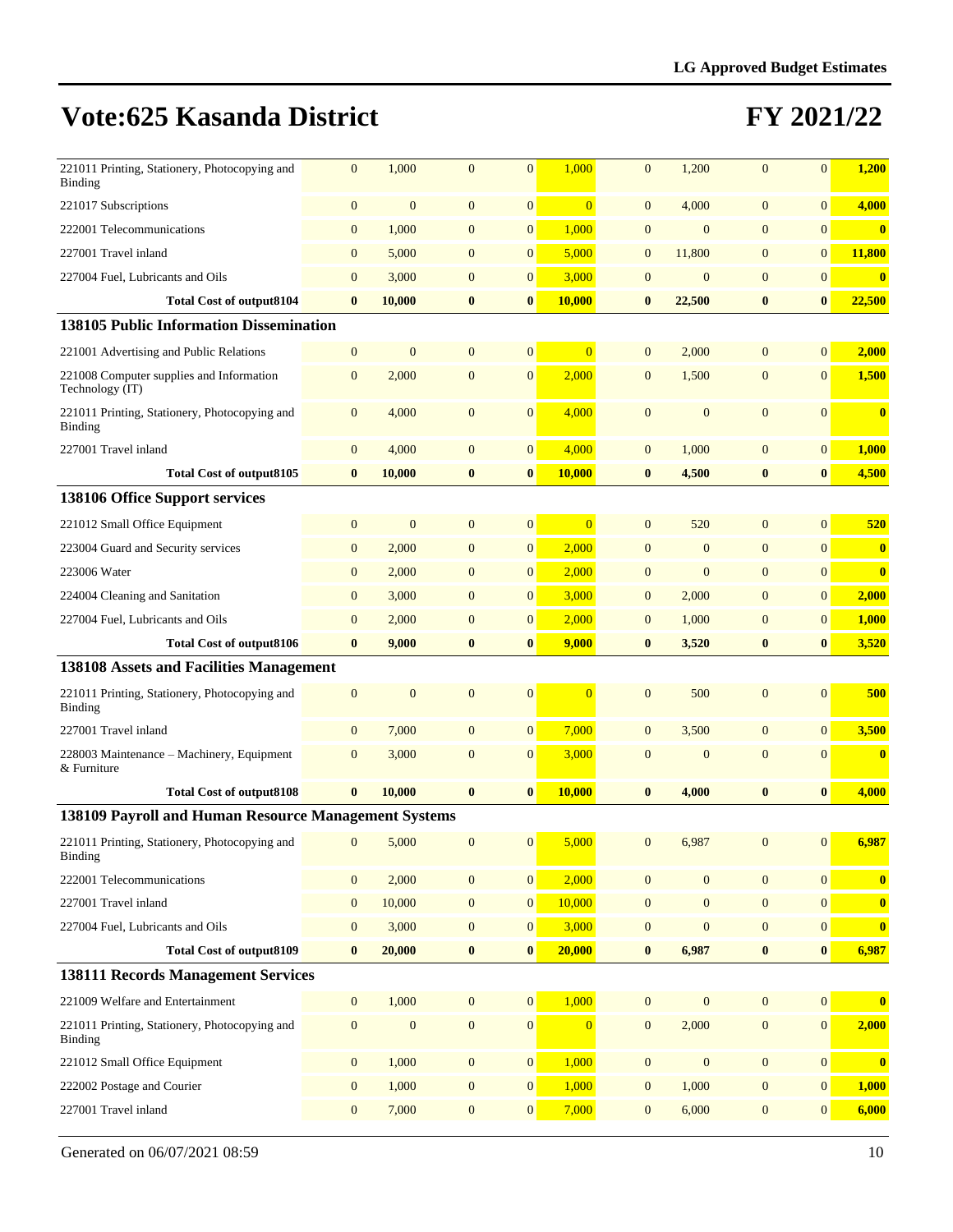| <b>Total Cost of output8111</b>                           |                     | $\bf{0}$                               | 10,000                    | $\bf{0}$                                                 | $\bf{0}$               | 10,000                    | $\bf{0}$       | 9,000                                            | $\bf{0}$          | $\bf{0}$       | 9,000        |
|-----------------------------------------------------------|---------------------|----------------------------------------|---------------------------|----------------------------------------------------------|------------------------|---------------------------|----------------|--------------------------------------------------|-------------------|----------------|--------------|
| 138112 Information collection and management              |                     |                                        |                           |                                                          |                        |                           |                |                                                  |                   |                |              |
| 222003 Information and communications<br>technology (ICT) |                     | $\overline{0}$                         | $\mathbf{0}$              | $\mathbf{0}$                                             | $\mathbf{0}$           | $\overline{0}$            | $\overline{0}$ | 6,000                                            | $\mathbf{0}$      | $\mathbf{0}$   | 6,000        |
| <b>Total Cost of output8112</b>                           |                     | $\bf{0}$                               | $\bf{0}$                  | $\bf{0}$                                                 | $\bf{0}$               | $\bf{0}$                  | $\bf{0}$       | 6,000                                            | $\bf{0}$          | $\bf{0}$       | 6,000        |
| <b>138113 Procurement Services</b>                        |                     |                                        |                           |                                                          |                        |                           |                |                                                  |                   |                |              |
| 221001 Advertising and Public Relations                   |                     | $\mathbf{0}$                           | $\mathbf{0}$              | $\mathbf{0}$                                             | $\mathbf{0}$           | $\overline{0}$            | $\mathbf{0}$   | 3,000                                            | $\mathbf{0}$      | $\mathbf{0}$   | 3,000        |
| 227001 Travel inland                                      |                     | $\mathbf{0}$                           | $\mathbf{0}$              | $\overline{0}$                                           | $\overline{0}$         | $\overline{0}$            | $\overline{0}$ | 3,000                                            | $\mathbf{0}$      | $\mathbf{0}$   | 3,000        |
| <b>Total Cost of output8113</b>                           |                     | $\bf{0}$                               | $\bf{0}$                  | $\bf{0}$                                                 | $\bf{0}$               | $\bf{0}$                  | $\bf{0}$       | 6,000                                            | $\bf{0}$          | $\bf{0}$       | 6,000        |
| <b>Total Cost of Higher LG Services</b>                   |                     |                                        | 494,054 1,146,909         | 15,638                                                   |                        | $0$ 1,656,601             |                | 569,956 1,544,101                                | 18,425            | $\bf{0}$       | 2,132,482    |
| 02 Lower Local Services                                   |                     | Wage                                   | <b>Non</b><br><b>Wage</b> | GoU<br>Dev                                               | <b>Ext.Fin</b>         | <b>Total</b>              | <b>Wage</b>    | <b>Non</b><br><b>Wage</b>                        | GoU<br>Dev        | <b>Ext.Fin</b> | <b>Total</b> |
| <b>138151 Lower Local Government Administration</b>       |                     |                                        |                           |                                                          |                        |                           |                |                                                  |                   |                |              |
| 263101 LG Conditional grants (Current)                    |                     | $\mathbf{0}$                           | $\mathbf{0}$              | $\mathbf{0}$                                             | $\overline{0}$         | $\overline{0}$            | $\overline{0}$ | 369,561                                          | $\mathbf{0}$      | 0              | 369,561      |
| <b>Total for LCIII: Kassanda</b>                          |                     |                                        |                           |                                                          | <b>County: Kasanda</b> |                           |                |                                                  |                   |                | 369,561      |
| LCII: Kitongo                                             | <b>Sub Counties</b> |                                        |                           | sub counties                                             |                        |                           |                | Local Revenue to Source: Locally Raised Revenues |                   |                | 369,561      |
| <b>Total Cost of output8151</b>                           |                     | $\bf{0}$                               | $\bf{0}$                  | $\bf{0}$                                                 | $\bf{0}$               | $\overline{\mathbf{0}}$   | $\bf{0}$       | 369,561                                          | $\bf{0}$          | $\bf{0}$       | 369,561      |
| <b>Total Cost of Lower Local Services</b>                 |                     | $\mathbf{0}$                           | $\bf{0}$                  | $\mathbf{0}$                                             | $\mathbf{0}$           | $\overline{0}$            | $\mathbf{0}$   | 369,561                                          | $\bf{0}$          | $\bf{0}$       | 369,561      |
| 03 Capital Purchases                                      |                     | <b>Wage</b>                            | <b>Non</b><br><b>Wage</b> | GoU<br>Dev                                               | <b>Ext.Fin</b>         | <b>Total</b>              | <b>Wage</b>    | <b>Non</b><br><b>Wage</b>                        | GoU<br><b>Dev</b> | Ext.Fin        | <b>Total</b> |
| 138172 Administrative Capital                             |                     |                                        |                           |                                                          |                        |                           |                |                                                  |                   |                |              |
| 312104 Other Structures                                   |                     | $\Omega$                               | $\overline{0}$            | $\overline{0}$                                           | $\overline{0}$         | $\Omega$                  | $\Omega$       | $\Omega$                                         | 2,600             | $\overline{0}$ | 2,600        |
| <b>Total for LCIII: Kassanda</b>                          |                     |                                        |                           |                                                          | <b>County: Kasanda</b> |                           |                |                                                  |                   |                | 2,600        |
| LCII: Kitongo                                             |                     | Retention for Kassanda SC Construction |                           | Services -<br>Offices-403                                |                        | <b>Equalization Grant</b> |                | Source: District Discretionary Development       |                   |                | 2,600        |
| 312203 Furniture & Fixtures                               |                     | $\mathbf{0}$                           | $\overline{0}$            | $\mathbf{0}$                                             | $\overline{0}$         | $\overline{0}$            | $\mathbf{0}$   | $\mathbf{0}$                                     | 3,000             | 0              | 3,000        |
| <b>Total for LCIII: Kassanda</b>                          |                     |                                        |                           |                                                          | <b>County: Kasanda</b> |                           |                |                                                  |                   |                | 3,000        |
| LCII: Kitongo                                             | <i>PHRO</i>         | Assorted furniture for                 |                           | Furniture and<br>Fixtures -<br>Assorted<br>Equipment-628 |                        | <b>Equalization Grant</b> |                | Source: District Discretionary Development       |                   |                | 2,000        |
| LCII: Kitongo                                             |                     | <b>Natural Resources</b>               |                           | Furniture and<br>Fixtures -<br>Chairs-634                |                        | <b>Equalization Grant</b> |                | Source: District Discretionary Development       |                   |                | 400          |
| LCII: Kitongo                                             |                     | <b>Natural Resources</b>               |                           | Furniture and<br>Fixtures - Tables<br>$-656$             |                        | <b>Equalization Grant</b> |                | Source: District Discretionary Development       |                   |                | 600          |
| 312213 ICT Equipment                                      |                     | $\mathbf{0}$                           | $\boldsymbol{0}$          | $\mathbf{0}$                                             | $\overline{0}$         | $\overline{0}$            | $\mathbf{0}$   | $\mathbf{0}$                                     | 13,000            | $\overline{0}$ | 13,000       |
| <b>Total for LCIII: Kassanda</b>                          |                     |                                        |                           |                                                          | <b>County: Kasanda</b> |                           |                |                                                  |                   |                | 13,000       |
| LCII: Kitongo                                             | <b>PHRO</b>         |                                        |                           | ICT - Laptop<br>(Notebook<br>Computer) -779              |                        | <b>Equalization Grant</b> |                | Source: District Discretionary Development       |                   |                | 5,000        |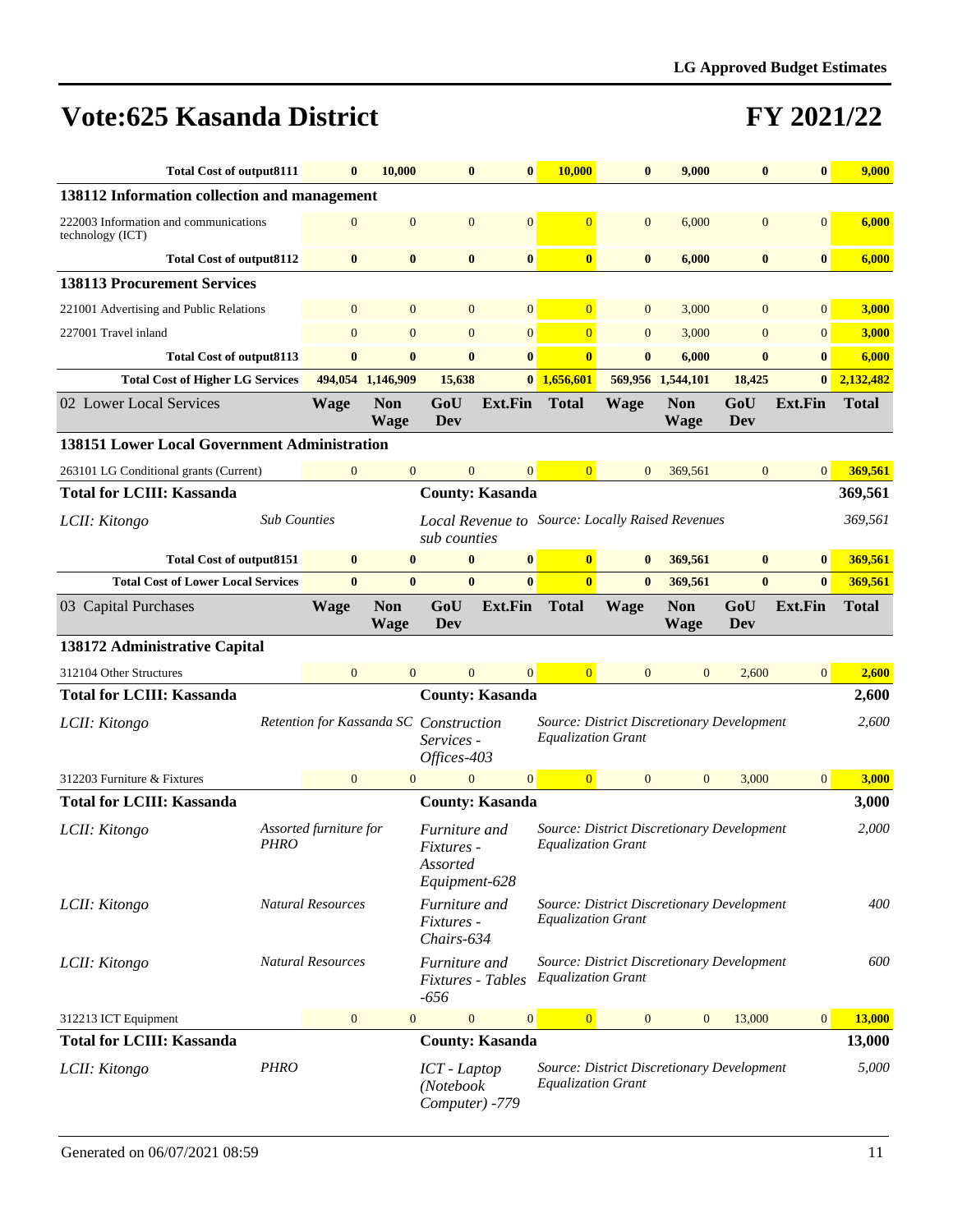| LCII: Kitongo | PHRO and CAOs office                                             |          |                   | <b>ICT</b> - Printers-<br>821                 |              | <b>Equalization Grant</b>                                               |              |                   | Source: District Discretionary Development |                 | 5,000     |
|---------------|------------------------------------------------------------------|----------|-------------------|-----------------------------------------------|--------------|-------------------------------------------------------------------------|--------------|-------------------|--------------------------------------------|-----------------|-----------|
| LCII: Kitongo | <b>Senior Procurement</b><br><i>Officer</i>                      |          |                   | $ICT - Laptop$<br>(Notebook<br>Computer) -779 |              | Source: District Discretionary Development<br><b>Equalization Grant</b> |              | 3,000             |                                            |                 |           |
|               | <b>Total Cost of output8172</b>                                  | $\bf{0}$ | $\mathbf{0}$      | $\mathbf{0}$                                  | $\bf{0}$     | $\mathbf{0}$                                                            | $\bf{0}$     | $\mathbf{0}$      | 18,600                                     | $\bf{0}$        | 18,600    |
|               | <b>Total Cost of Capital Purchases</b>                           | $\bf{0}$ | $\mathbf{0}$      | $\mathbf{0}$                                  | $\mathbf{0}$ | $\mathbf{0}$                                                            | $\mathbf{0}$ | $\mathbf{0}$      | 18,600                                     | $\bf{0}$        | 18,600    |
|               | <b>Total cost of District and Urban</b><br><b>Administration</b> |          | 494,054 1,146,909 | 15,638                                        |              | $0\ \ 1.656.601$                                                        |              | 569,956 1,913,662 | 37,025                                     | $\bf{0}$        | 2,520,643 |
|               | <b>Total cost of Administration</b>                              |          | 494,054 1,146,909 | 15.638                                        |              | $0 \; 1.656601$                                                         |              | 569,956 1,913,662 | 37,025                                     | $\vert 0 \vert$ | 2.520.643 |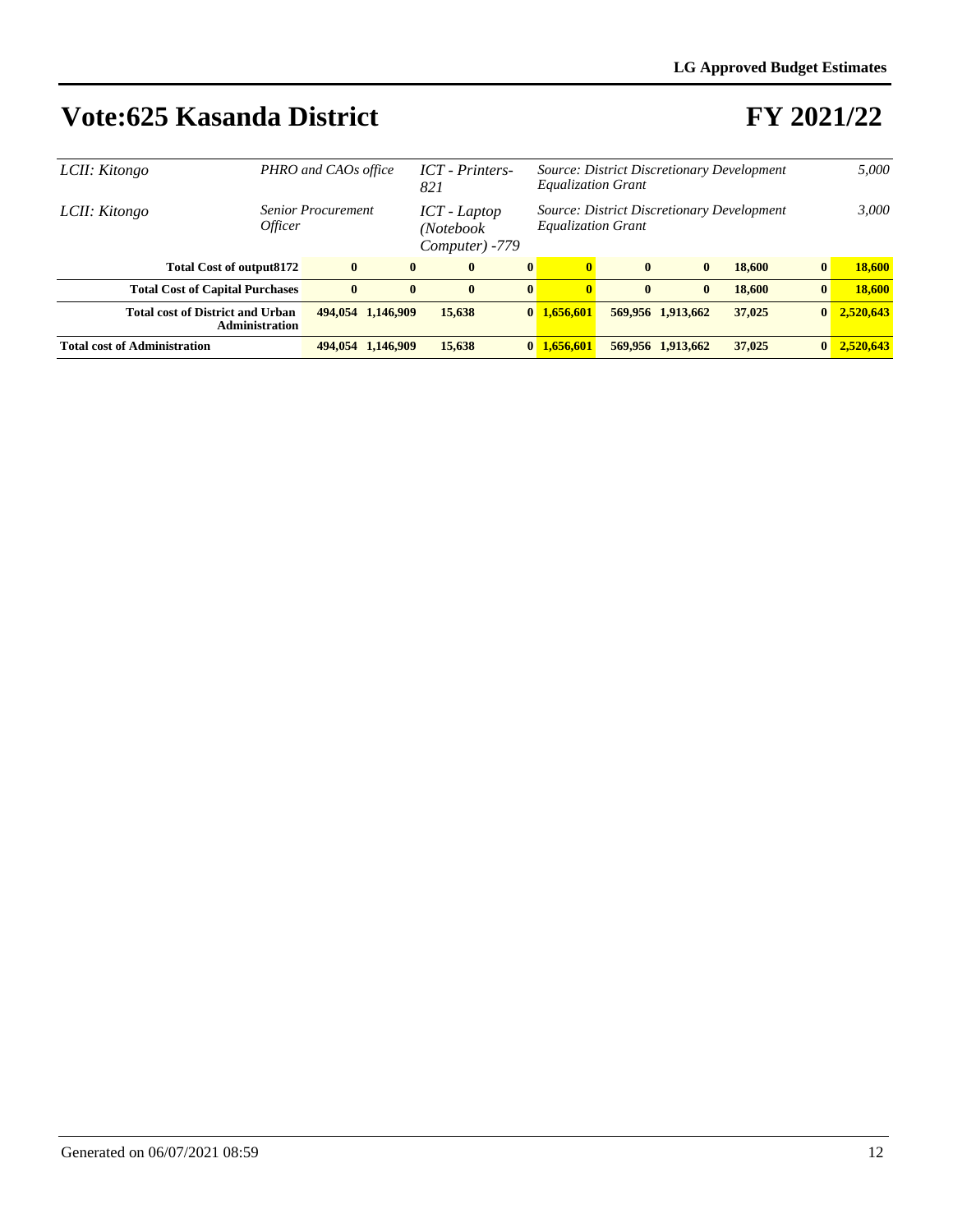## **FY 2021/22**

#### *Finance*

**B1: Overview of Sub-SubProgramme Revenues and Expenditures by Source**

| <b>Ushs Thousands</b>                                   | <b>Approved Budget for FY</b><br>2020/21 | <b>Cumulative Receipts by End</b><br>March for FY2020/21 | <b>Approved Budget for</b><br>FY 2021/22 |  |  |
|---------------------------------------------------------|------------------------------------------|----------------------------------------------------------|------------------------------------------|--|--|
| A: Breakdown of of Sub-SubProgramme Revenues            |                                          |                                                          |                                          |  |  |
| <b>Recurrent Revenues</b>                               | 296,645                                  | 194,932                                                  | 225,164                                  |  |  |
| District Unconditional Grant (Non-<br>Wage)             | 64,451                                   | 46,099                                                   | 81,192                                   |  |  |
| District Unconditional Grant (Wage)                     | 191,778                                  | 143,834                                                  | 103,607                                  |  |  |
| <b>Locally Raised Revenues</b>                          | 40,416                                   | 5,000                                                    | 35,000                                   |  |  |
| Urban Unconditional Grant (Wage)                        | 0                                        | 0                                                        | 5,365                                    |  |  |
| <b>Development Revenues</b>                             | 0                                        | 0                                                        |                                          |  |  |
| No Data Found                                           |                                          |                                                          |                                          |  |  |
| <b>Total Revenues shares</b>                            | 296,645                                  | 194,932                                                  | 225,164                                  |  |  |
| <b>B: Breakdown of of Sub-SubProgramme Expenditures</b> |                                          |                                                          |                                          |  |  |
| <b>Recurrent Expenditure</b>                            |                                          |                                                          |                                          |  |  |
| Wage                                                    | 191,778                                  | 141,895                                                  | 108,972                                  |  |  |
| Non Wage                                                | 104,867                                  | 51,099                                                   | 116,192                                  |  |  |
| <b>Development Expenditure</b>                          |                                          |                                                          |                                          |  |  |
| Domestic Development                                    | $\Omega$                                 | $\theta$                                                 |                                          |  |  |
| <b>External Financing</b>                               | $\Omega$                                 | $\Omega$                                                 | $\Omega$                                 |  |  |
| <b>Total Expenditure</b>                                | 296,645                                  | 192,993                                                  | 225,164                                  |  |  |

#### **B2: Expenditure Details by Service Area, Output Class, Budget Output and Item**

#### **1481 Financial Management and Accountability(LG)**

| <b>Ushs Thousands</b>                                    | <b>Approved Budget Estimates for FY</b><br>2020/21 |                    |                |                | <b>Approved Budget Estimates for FY</b><br>2021/22 |                |                    |                |                 |              |  |  |
|----------------------------------------------------------|----------------------------------------------------|--------------------|----------------|----------------|----------------------------------------------------|----------------|--------------------|----------------|-----------------|--------------|--|--|
| 01 Higher LG Services                                    | <b>Wage</b>                                        | <b>Non</b><br>Wage | GoU<br>Dev     | Ext.Fin        | <b>Total</b>                                       | <b>Wage</b>    | <b>Non</b><br>Wage | GoU<br>Dev     | Ext.Fin         | <b>Total</b> |  |  |
| <b>148101 LG Financial Management services</b>           |                                                    |                    |                |                |                                                    |                |                    |                |                 |              |  |  |
| 211101 General Staff Salaries                            | 191,778                                            | $\overline{0}$     | $\mathbf{0}$   | $\overline{0}$ | 191.778                                            | 108,972        | $\overline{0}$     | $\overline{0}$ | $\vert 0 \vert$ | 108.972      |  |  |
| 221009 Welfare and Entertainment                         | $\overline{0}$                                     | $\Omega$           | $\mathbf{0}$   | $\overline{0}$ |                                                    | $\overline{0}$ | 1.000              | $\overline{0}$ | $\Omega$        | 1,000        |  |  |
| 221011 Printing, Stationery, Photocopying and<br>Binding | $\overline{0}$                                     | 988                | $\overline{0}$ | $\mathbf{0}$   | 988                                                | $\Omega$       | 24,000             | $\overline{0}$ | $\overline{0}$  | 24,000       |  |  |
| 221012 Small Office Equipment                            | $\Omega$                                           | $\Omega$           | $\mathbf{0}$   | $\overline{0}$ |                                                    | $\Omega$       | 1.000              | $\overline{0}$ | 0               | 1.000        |  |  |
| 227001 Travel inland                                     | $\overline{0}$                                     | 19.411             | $\mathbf{0}$   | $\overline{0}$ | 19.411                                             | $\Omega$       | 7.500              | $\theta$       | $\Omega$        | 7,500        |  |  |
| <b>Total Cost of output8101</b>                          | 191,778                                            | 20,400             | $\bf{0}$       | $\bf{0}$       | 212,178                                            | 108,972        | 33,500             | $\bf{0}$       | $\bf{0}$        | 142,472      |  |  |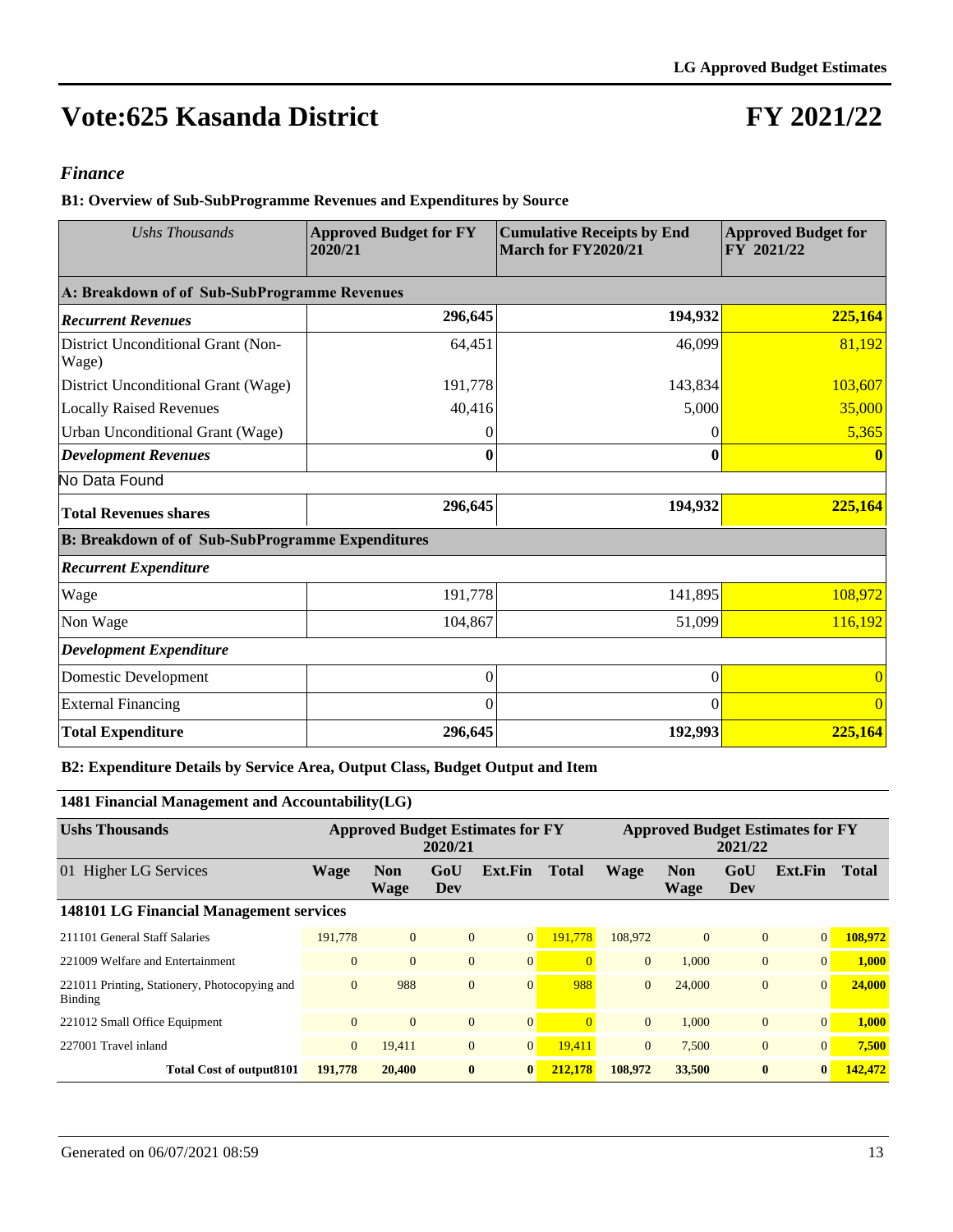| 148102 Revenue Management and Collection Services                   |                  |                  |                |                  |                         |                  |                  |                |                |                         |
|---------------------------------------------------------------------|------------------|------------------|----------------|------------------|-------------------------|------------------|------------------|----------------|----------------|-------------------------|
| 221002 Workshops and Seminars                                       | $\mathbf{0}$     | $\mathbf{0}$     | $\mathbf{0}$   | $\boldsymbol{0}$ | $\overline{0}$          | $\mathbf{0}$     | 3,000            | $\mathbf{0}$   | $\overline{0}$ | 3,000                   |
| 221011 Printing, Stationery, Photocopying and<br>Binding            | $\mathbf{0}$     | 10,000           | $\overline{0}$ | $\overline{0}$   | 10,000                  | $\overline{0}$   | 3,000            | $\overline{0}$ | $\overline{0}$ | 3,000                   |
| 222001 Telecommunications                                           | $\overline{0}$   | $\overline{0}$   | $\overline{0}$ | $\overline{0}$   | $\Omega$                | $\mathbf{0}$     | 500              | $\overline{0}$ | $\overline{0}$ | 500                     |
| 227001 Travel inland                                                | $\overline{0}$   | 5,911            | $\overline{0}$ | $\overline{0}$   | 5,911                   | $\mathbf{0}$     | 22,192           | $\overline{0}$ | $\overline{0}$ | 22,192                  |
| 228004 Maintenance - Other                                          | $\mathbf{0}$     | $\mathbf{0}$     | $\mathbf{0}$   | $\boldsymbol{0}$ | $\overline{0}$          | $\mathbf{0}$     | 1,500            | $\mathbf{0}$   | $\overline{0}$ | 1,500                   |
| <b>Total Cost of output8102</b>                                     | $\bf{0}$         | 15,911           | $\bf{0}$       | $\bf{0}$         | 15,911                  | $\bf{0}$         | 30,192           | $\bf{0}$       | $\bf{0}$       | 30,192                  |
| 148103 Budgeting and Planning Services                              |                  |                  |                |                  |                         |                  |                  |                |                |                         |
| 221002 Workshops and Seminars                                       | $\boldsymbol{0}$ | 10,000           | $\overline{0}$ | $\overline{0}$   | 10,000                  | $\overline{0}$   | 2,500            | $\overline{0}$ | $\overline{0}$ | 2,500                   |
| 221011 Printing, Stationery, Photocopying and<br>Binding            | $\mathbf{0}$     | 10,600           | $\overline{0}$ | $\mathbf{0}$     | 10,600                  | $\overline{0}$   | 2,000            | $\overline{0}$ | $\overline{0}$ | 2,000                   |
| 227001 Travel inland                                                | $\mathbf{0}$     | 10,000           | $\mathbf{0}$   | $\mathbf{0}$     | 10,000                  | $\mathbf{0}$     | 3,500            | $\mathbf{0}$   | $\mathbf{0}$   | 3,500                   |
| <b>Total Cost of output8103</b>                                     | $\bf{0}$         | 30,600           | $\bf{0}$       | $\bf{0}$         | 30,600                  | $\bf{0}$         | 8,000            | $\bf{0}$       | $\bf{0}$       | 8,000                   |
| <b>148104 LG Expenditure management Services</b>                    |                  |                  |                |                  |                         |                  |                  |                |                |                         |
| 221002 Workshops and Seminars                                       | $\boldsymbol{0}$ | 1,951            | $\mathbf{0}$   | $\boldsymbol{0}$ | 1,951                   | $\mathbf{0}$     | $\mathbf{0}$     | $\mathbf{0}$   | $\overline{0}$ | $\bf{0}$                |
| 221009 Welfare and Entertainment                                    | $\boldsymbol{0}$ | 1,000            | $\mathbf{0}$   | $\boldsymbol{0}$ | 1,000                   | $\boldsymbol{0}$ | $\mathbf{0}$     | $\overline{0}$ | $\overline{0}$ | $\bf{0}$                |
| 221011 Printing, Stationery, Photocopying and<br>Binding            | $\mathbf{0}$     | 2,000            | $\mathbf{0}$   | $\mathbf{0}$     | 2,000                   | $\overline{0}$   | $\overline{0}$   | $\overline{0}$ | $\Omega$       | $\bf{0}$                |
| 227001 Travel inland                                                | $\mathbf{0}$     | 10,000           | $\overline{0}$ | $\mathbf{0}$     | 10,000                  | $\mathbf{0}$     | $\overline{0}$   | $\overline{0}$ | $\overline{0}$ | $\bf{0}$                |
| <b>Total Cost of output8104</b>                                     | $\bf{0}$         | 14,951           | $\bf{0}$       | $\bf{0}$         | 14,951                  | $\bf{0}$         | $\bf{0}$         | $\bf{0}$       | $\bf{0}$       | $\bf{0}$                |
| 148105 LG Accounting Services                                       |                  |                  |                |                  |                         |                  |                  |                |                |                         |
| 221014 Bank Charges and other Bank related<br>costs                 | $\mathbf{0}$     | 4,000            | $\mathbf{0}$   | $\overline{0}$   | 4,000                   | $\mathbf{0}$     | $\overline{0}$   | $\overline{0}$ | $\overline{0}$ | $\overline{\mathbf{0}}$ |
| 227001 Travel inland                                                | $\boldsymbol{0}$ | $\mathbf{1}$     | $\mathbf{0}$   | $\boldsymbol{0}$ | $\mathbf{1}$            | $\boldsymbol{0}$ | 14,500           | $\mathbf{0}$   | $\overline{0}$ | 14,500                  |
| <b>Total Cost of output8105</b>                                     | $\mathbf{0}$     | 4,001            | $\bf{0}$       | $\bf{0}$         | 4,001                   | $\bf{0}$         | 14,500           | $\bf{0}$       | $\bf{0}$       | 14,500                  |
| 148106 Integrated Financial Management System                       |                  |                  |                |                  |                         |                  |                  |                |                |                         |
| 221016 IFMS Recurrent costs                                         | $\boldsymbol{0}$ | $\boldsymbol{0}$ | $\mathbf{0}$   | $\overline{0}$   | $\overline{0}$          | $\mathbf{0}$     | 30,000           | $\mathbf{0}$   | $\overline{0}$ | 30,000                  |
| <b>Total Cost of output8106</b>                                     | $\bf{0}$         | $\bf{0}$         | $\bf{0}$       | $\bf{0}$         | $\overline{\mathbf{0}}$ | $\bf{0}$         | 30,000           | $\bf{0}$       | $\bf{0}$       | 30,000                  |
| 148108 Sector Management and Monitoring                             |                  |                  |                |                  |                         |                  |                  |                |                |                         |
| 227001 Travel inland                                                | $\boldsymbol{0}$ | 19,005           | $\mathbf{0}$   | $\boldsymbol{0}$ | 19,005                  | $\boldsymbol{0}$ | $\boldsymbol{0}$ | $\overline{0}$ | $\overline{0}$ | $\bf{0}$                |
| <b>Total Cost of output8108</b>                                     | $\bf{0}$         | 19,005           | $\bf{0}$       | $\bf{0}$         | 19,005                  | $\bf{0}$         | $\bf{0}$         | $\bf{0}$       | $\bf{0}$       | $\bf{0}$                |
| <b>Total Cost of Higher LG Services</b>                             | 191,778          | 104,867          | $\bf{0}$       | $\bf{0}$         | 296,645                 | 108,972          | 116,192          | $\bf{0}$       | $\bf{0}$       | 225,164                 |
| <b>Total cost of Financial Management and</b><br>Accountability(LG) | 191,778          | 104,867          | $\bf{0}$       | $\bf{0}$         | 296,645                 | 108,972          | 116,192          | $\bf{0}$       | $\bf{0}$       | 225,164                 |
| <b>Total cost of Finance</b>                                        | 191,778          | 104,867          | $\bf{0}$       | $\bf{0}$         | 296,645                 | 108,972          | 116,192          | $\bf{0}$       | $\bf{0}$       | 225,164                 |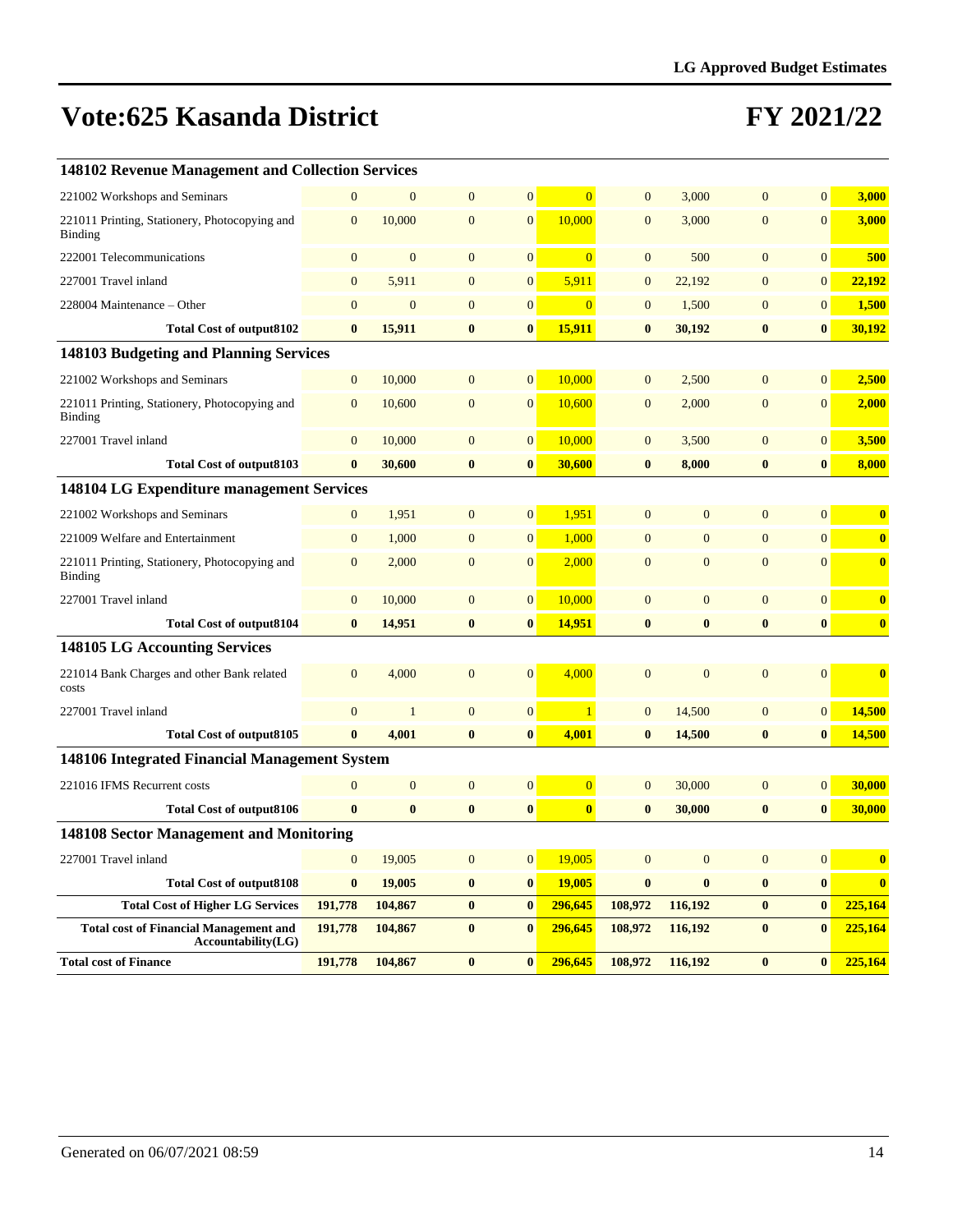## **FY 2021/22**

#### *Statutory Bodies*

**B1: Overview of Sub-SubProgramme Revenues and Expenditures by Source**

| <b>Ushs Thousands</b>                                                  | <b>Approved Budget for FY</b><br>2020/21 | <b>Cumulative Receipts by End</b><br>March for FY2020/21 | <b>Approved Budget for</b><br>FY 2021/22 |  |  |
|------------------------------------------------------------------------|------------------------------------------|----------------------------------------------------------|------------------------------------------|--|--|
| A: Breakdown of of Sub-SubProgramme Revenues                           |                                          |                                                          |                                          |  |  |
| <b>Recurrent Revenues</b>                                              | 601,706                                  | 418,416                                                  | 616,903                                  |  |  |
| District Unconditional Grant (Non-<br>Wage)                            | 363,080                                  | 260,926                                                  | 372,869                                  |  |  |
| District Unconditional Grant (Wage)                                    | 203,760                                  | 152,820                                                  | 203,040                                  |  |  |
| <b>Locally Raised Revenues</b>                                         | 34,867                                   | 4,670                                                    | 40,994                                   |  |  |
| <b>Development Revenues</b>                                            |                                          | 0                                                        | 9,000                                    |  |  |
| <b>District Discretionary Development</b><br><b>Equalization Grant</b> | $\theta$                                 | $\theta$                                                 | 9,000                                    |  |  |
| <b>Total Revenues shares</b>                                           | 601,706                                  | 418,416                                                  | 625,903                                  |  |  |
| <b>B: Breakdown of of Sub-SubProgramme Expenditures</b>                |                                          |                                                          |                                          |  |  |
| <b>Recurrent Expenditure</b>                                           |                                          |                                                          |                                          |  |  |
| Wage                                                                   | 203,760                                  | 151,568                                                  | 203,040                                  |  |  |
| Non Wage                                                               | 397,946                                  | 246,659                                                  | 413,863                                  |  |  |
| <b>Development Expenditure</b>                                         |                                          |                                                          |                                          |  |  |
| Domestic Development                                                   | $\theta$                                 | $\boldsymbol{0}$                                         | 9,000                                    |  |  |
| <b>External Financing</b>                                              | 0                                        | $\Omega$                                                 |                                          |  |  |
| <b>Total Expenditure</b>                                               | 601,706                                  | 398,227                                                  | 625,903                                  |  |  |

#### **B2: Expenditure Details by Service Area, Output Class, Budget Output and Item**

#### **1382 Local Statutory Bodies**

| <b>Ushs Thousands</b>                                     | <b>Approved Budget Estimates for FY</b><br>2020/21 |                           |                |                |              | <b>Approved Budget Estimates for FY</b><br>2021/22 |                    |                |                |              |  |
|-----------------------------------------------------------|----------------------------------------------------|---------------------------|----------------|----------------|--------------|----------------------------------------------------|--------------------|----------------|----------------|--------------|--|
| 01 Higher LG Services                                     | <b>Wage</b>                                        | <b>Non</b><br><b>Wage</b> | GoU<br>Dev     | Ext.Fin        | <b>Total</b> | <b>Wage</b>                                        | <b>Non</b><br>Wage | GoU<br>Dev     | Ext.Fin        | <b>Total</b> |  |
| <b>138201 LG Council Administration Services</b>          |                                                    |                           |                |                |              |                                                    |                    |                |                |              |  |
| 211101 General Staff Salaries                             | 203,760                                            | $\mathbf{0}$              | $\mathbf{0}$   | $\overline{0}$ | 203.760      | 203,040                                            | $\overline{0}$     | $\overline{0}$ | 0              | 203,040      |  |
| 213002 Incapacity, death benefits and funeral<br>expenses | $\overline{0}$                                     | $\Omega$                  | $\overline{0}$ | $\overline{0}$ |              | $\Omega$                                           | 1,000              | $\overline{0}$ | $\overline{0}$ | 1,000        |  |
| 221009 Welfare and Entertainment                          | $\overline{0}$                                     | $\Omega$                  | $\mathbf{0}$   | $\overline{0}$ |              | $\Omega$                                           | 1,500              | $\overline{0}$ | $\Omega$       | 1,500        |  |
| 221011 Printing, Stationery, Photocopying and<br>Binding  | $\mathbf{0}$                                       | 2,500                     | $\overline{0}$ | $\overline{0}$ | 2,500        | $\Omega$                                           | 3,880              | $\overline{0}$ | $\Omega$       | 3,880        |  |
| 221017 Subscriptions                                      | $\overline{0}$                                     | $\Omega$                  | $\overline{0}$ | $\overline{0}$ |              | $\Omega$                                           | 3,183              | $\overline{0}$ | $\overline{0}$ | 3,183        |  |
| 227001 Travel inland                                      | $\overline{0}$                                     | 13,134                    | $\mathbf{0}$   | $\overline{0}$ | 13,134       | $\overline{0}$                                     | 22,822             | $\overline{0}$ | 0              | 22,822       |  |
| 227004 Fuel, Lubricants and Oils                          | $\overline{0}$                                     | 18,805                    | $\mathbf{0}$   | $\overline{0}$ | 18,805       | $\mathbf{0}$                                       | $\overline{0}$     | $\theta$       | $\Omega$       | $\mathbf{0}$ |  |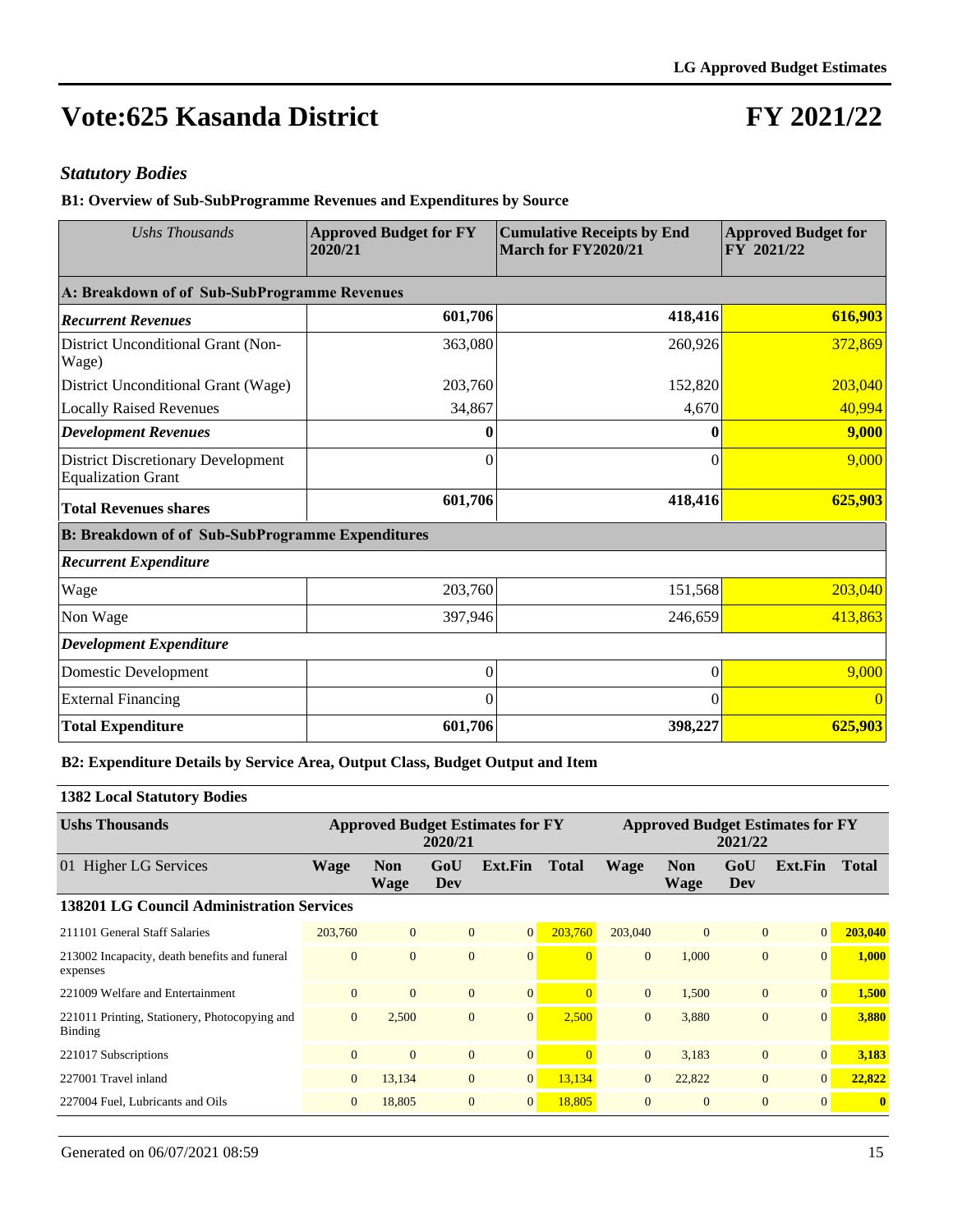| 228002 Maintenance - Vehicles                                   | $\overline{0}$   | $\overline{0}$            | $\overline{0}$    | $\mathbf{0}$     | $\overline{0}$ | $\overline{0}$ | 4,000                     | $\mathbf{0}$      | $\overline{0}$   | 4,000                   |
|-----------------------------------------------------------------|------------------|---------------------------|-------------------|------------------|----------------|----------------|---------------------------|-------------------|------------------|-------------------------|
| 282101 Donations                                                | $\overline{0}$   | $\overline{0}$            | $\overline{0}$    | $\mathbf{0}$     | $\overline{0}$ | $\overline{0}$ | 1,000                     | $\mathbf{0}$      | $\overline{0}$   | 1,000                   |
| <b>Total Cost of output8201</b>                                 | 203,760          | 34,439                    | $\bf{0}$          | $\bf{0}$         | 238,199        | 203,040        | 37,385                    | $\bf{0}$          | $\bf{0}$         | 240,425                 |
| 138202 LG Procurement Management Services                       |                  |                           |                   |                  |                |                |                           |                   |                  |                         |
| 221011 Printing, Stationery, Photocopying and<br><b>Binding</b> | $\mathbf{0}$     | 1,500                     | $\mathbf{0}$      | $\mathbf{0}$     | 1,500          | $\mathbf{0}$   | 1,000                     | $\overline{0}$    | $\overline{0}$   | 1,000                   |
| 222001 Telecommunications                                       | $\mathbf{0}$     | 909                       | $\overline{0}$    | $\mathbf{0}$     | 909            | $\mathbf{0}$   | $\mathbf{0}$              | $\mathbf{0}$      | $\overline{0}$   | $\mathbf{0}$            |
| 223007 Other Utilities- (fuel, gas, firewood,<br>charcoal)      | $\mathbf{0}$     | 721                       | $\mathbf{0}$      | $\mathbf{0}$     | 721            | $\overline{0}$ | $\mathbf{0}$              | $\mathbf{0}$      | $\overline{0}$   | $\overline{\mathbf{0}}$ |
| 227001 Travel inland                                            | $\mathbf{0}$     | 3,400                     | $\mathbf{0}$      | $\boldsymbol{0}$ | 3,400          | $\mathbf{0}$   | 5,530                     | $\mathbf{0}$      | $\mathbf{0}$     | 5,530                   |
| <b>Total Cost of output8202</b>                                 | $\bf{0}$         | 6,530                     | $\bf{0}$          | $\bf{0}$         | 6,530          | $\bf{0}$       | 6,530                     | $\bf{0}$          | $\bf{0}$         | 6,530                   |
| <b>138203 LG Staff Recruitment Services</b>                     |                  |                           |                   |                  |                |                |                           |                   |                  |                         |
| 221011 Printing, Stationery, Photocopying and<br><b>Binding</b> | $\mathbf{0}$     | 2,000                     | $\mathbf{0}$      | $\mathbf{0}$     | 2,000          | $\mathbf{0}$   | 1,800                     | $\mathbf{0}$      | $\overline{0}$   | 1,800                   |
| 221012 Small Office Equipment                                   | $\mathbf{0}$     | 1,290                     | $\mathbf{0}$      | $\mathbf{0}$     | 1,290          | $\mathbf{0}$   | $\mathbf{0}$              | $\mathbf{0}$      | $\mathbf{0}$     | $\bf{0}$                |
| 227001 Travel inland                                            | $\mathbf{0}$     | 17,560                    | $\mathbf{0}$      | $\mathbf{0}$     | 17,560         | $\mathbf{0}$   | 11,760                    | $\mathbf{0}$      | $\mathbf{0}$     | 11,760                  |
| <b>Total Cost of output8203</b>                                 | $\bf{0}$         | 20,851                    | $\bf{0}$          | $\bf{0}$         | 20,851         | $\bf{0}$       | 13,560                    | $\bf{0}$          | $\bf{0}$         | 13,560                  |
| 138204 LG Land Management Services                              |                  |                           |                   |                  |                |                |                           |                   |                  |                         |
| 221002 Workshops and Seminars                                   | $\mathbf{0}$     | $\mathbf{0}$              | $\mathbf{0}$      | $\mathbf{0}$     | $\overline{0}$ | $\mathbf{0}$   | 809                       | $\mathbf{0}$      | $\overline{0}$   | 809                     |
| 221011 Printing, Stationery, Photocopying and<br><b>Binding</b> | $\mathbf{0}$     | $\overline{0}$            | $\mathbf{0}$      | $\mathbf{0}$     | $\overline{0}$ | $\mathbf{0}$   | 721                       | $\mathbf{0}$      | $\overline{0}$   | 721                     |
| 227001 Travel inland                                            | $\mathbf{0}$     | 7,530                     | $\mathbf{0}$      | $\boldsymbol{0}$ | 7,530          | $\mathbf{0}$   | 6,000                     | $\mathbf{0}$      | $\mathbf{0}$     | 6,000                   |
| <b>Total Cost of output8204</b>                                 | $\bf{0}$         | 7,530                     | $\bf{0}$          | $\bf{0}$         | 7,530          | $\bf{0}$       | 7,530                     | $\bf{0}$          | $\bf{0}$         | 7,530                   |
| 138205 LG Financial Accountability                              |                  |                           |                   |                  |                |                |                           |                   |                  |                         |
| 221011 Printing, Stationery, Photocopying and<br><b>Binding</b> | $\mathbf{0}$     | $\mathbf{0}$              | $\mathbf{0}$      | $\mathbf{0}$     | $\Omega$       | $\mathbf{0}$   | 1,000                     | $\mathbf{0}$      | $\overline{0}$   | 1,000                   |
| 227001 Travel inland                                            | $\mathbf{0}$     | 11,334                    | $\mathbf{0}$      | $\boldsymbol{0}$ | 11,334         | $\mathbf{0}$   | 8,334                     | $\boldsymbol{0}$  | $\mathbf{0}$     | 8,334                   |
| <b>Total Cost of output8205</b>                                 | $\bf{0}$         | 11,334                    | $\bf{0}$          | $\bf{0}$         | 11,334         | $\bf{0}$       | 9,334                     | $\bf{0}$          | $\bf{0}$         | 9,334                   |
| 138206 LG Political and executive oversight                     |                  |                           |                   |                  |                |                |                           |                   |                  |                         |
| 211103 Allowances (Incl. Casuals, Temporary)                    | $\overline{0}$   | 297,094                   | $\mathbf{0}$      | $\mathbf{0}$     | 297.094        |                | 247,665                   | $\mathbf{0}$      | $\overline{0}$   | 247,665                 |
| 227001 Travel inland                                            | $\overline{0}$   | $\mathbf{0}$              | $\overline{0}$    | $\mathbf{0}$     | $\overline{0}$ | $\mathbf{0}$   | 29,580                    | $\mathbf{0}$      | $\overline{0}$   | 29,580                  |
| 227004 Fuel, Lubricants and Oils                                | $\mathbf{0}$     | $\mathbf{0}$              | $\boldsymbol{0}$  | $\boldsymbol{0}$ | $\overline{0}$ | $\mathbf{0}$   | 34,800                    | $\boldsymbol{0}$  | $\boldsymbol{0}$ | 34,800                  |
| <b>Total Cost of output8206</b>                                 | $\bf{0}$         | 297,094                   | $\bf{0}$          | $\bf{0}$         | 297,094        | $\bf{0}$       | 312,045                   | $\bf{0}$          | $\bf{0}$         | 312,045                 |
| <b>138207 Standing Committees Services</b>                      |                  |                           |                   |                  |                |                |                           |                   |                  |                         |
| 211103 Allowances (Incl. Casuals, Temporary)                    | $\boldsymbol{0}$ | 20,170                    | $\boldsymbol{0}$  | $\mathbf{0}$     | 20,170         | $\mathbf{0}$   | 16,800                    | $\boldsymbol{0}$  | 0                | 16,800                  |
| 227001 Travel inland                                            | $\boldsymbol{0}$ | $\boldsymbol{0}$          | $\boldsymbol{0}$  | $\boldsymbol{0}$ | $\overline{0}$ | $\mathbf{0}$   | 10,680                    | $\boldsymbol{0}$  | $\boldsymbol{0}$ | 10,680                  |
| <b>Total Cost of output8207</b>                                 | $\bf{0}$         | 20,170                    | $\bf{0}$          | $\bf{0}$         | 20,170         | $\bf{0}$       | 27,480                    | $\boldsymbol{0}$  | $\bf{0}$         | 27,480                  |
| <b>Total Cost of Higher LG Services</b>                         | 203,760          | 397,946                   | $\bf{0}$          | $\bf{0}$         | 601,706        | 203,040        | 413,863                   | $\bf{0}$          | $\bf{0}$         | 616,903                 |
| 03 Capital Purchases                                            | <b>Wage</b>      | <b>Non</b><br><b>Wage</b> | GoU<br><b>Dev</b> | Ext.Fin          | <b>Total</b>   | <b>Wage</b>    | <b>Non</b><br><b>Wage</b> | GoU<br><b>Dev</b> | <b>Ext.Fin</b>   | <b>Total</b>            |
| 138272 Administrative Capital                                   |                  |                           |                   |                  |                |                |                           |                   |                  |                         |
| 312203 Furniture & Fixtures                                     | $\mathbf{0}$     | $\mathbf{0}$              | $\boldsymbol{0}$  | $\mathbf{0}$     | $\overline{0}$ | $\mathbf{0}$   | $\boldsymbol{0}$          | 9,000             | 0                | 9,000                   |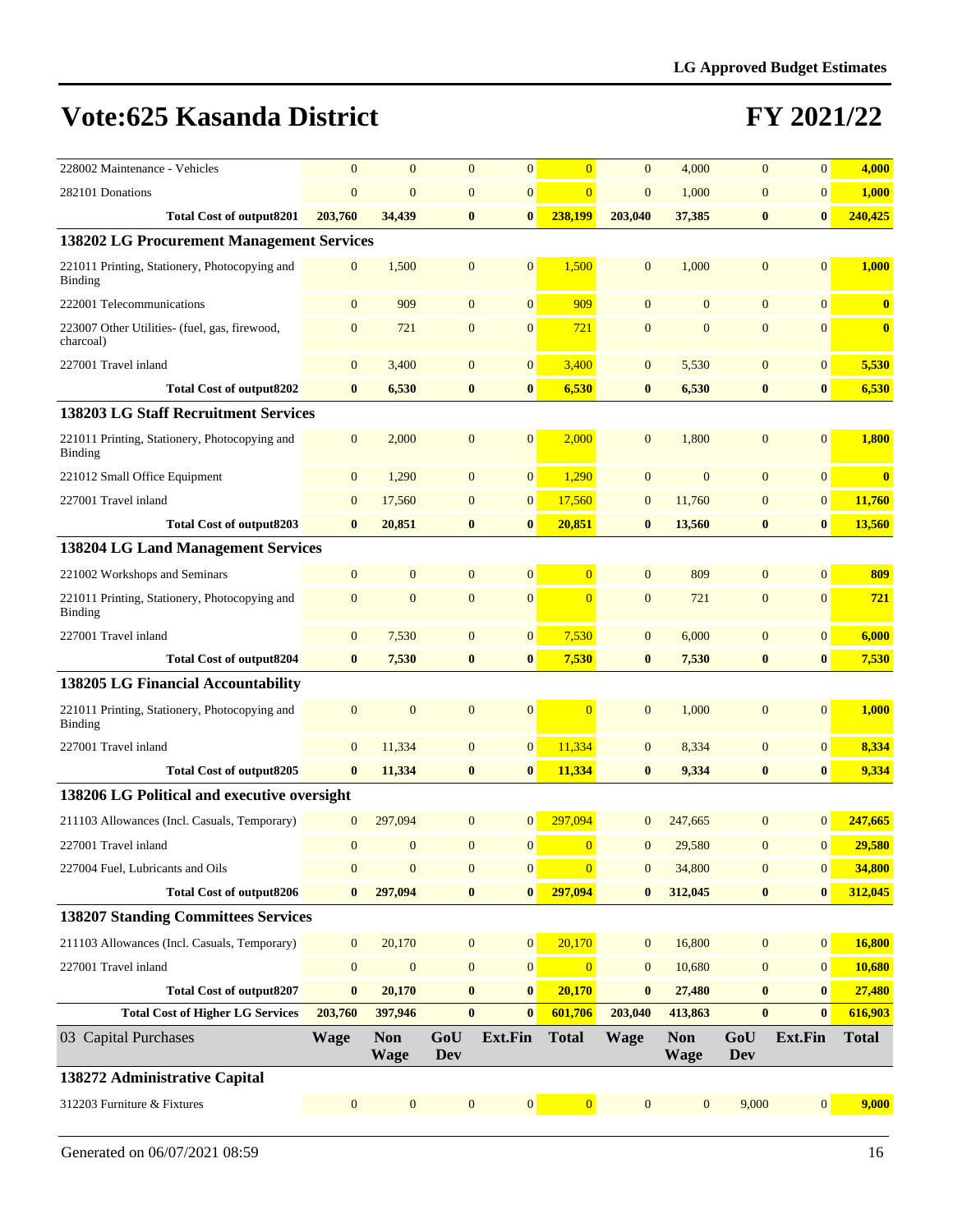| <b>Total for LCIII: Kassanda</b>                                        | <b>County: Kasanda</b> |          | 9,000                         |                                                                                          |              |              |              |              |       |          |         |
|-------------------------------------------------------------------------|------------------------|----------|-------------------------------|------------------------------------------------------------------------------------------|--------------|--------------|--------------|--------------|-------|----------|---------|
| Assorted furniture for LCV Furniture and<br>LCII: Kitongo<br>Chaiperson |                        |          | <i>Fixtures</i> -<br>Assorted | Source: District Discretionary Development<br><b>Equalization Grant</b><br>Equipment-628 |              |              |              |              |       | 9,000    |         |
| <b>Total Cost of output8272</b>                                         |                        | $\bf{0}$ | $\mathbf{0}$                  | $\mathbf{0}$                                                                             | $\bf{0}$     | $\mathbf{0}$ | $\bf{0}$     | $\mathbf{0}$ | 9.000 | $\bf{0}$ | 9.000   |
| <b>Total Cost of Capital Purchases</b>                                  |                        | $\bf{0}$ | $\mathbf{0}$                  | $\mathbf{0}$                                                                             | $\bf{0}$     | $\mathbf{0}$ | $\mathbf{0}$ | $\mathbf{0}$ | 9,000 | $\bf{0}$ | 9.000   |
| <b>Total cost of Local Statutory Bodies</b>                             |                        | 203,760  | 397,946                       | $\mathbf{0}$                                                                             | $\mathbf{0}$ | 601,706      | 203,040      | 413,863      | 9,000 | $\bf{0}$ | 625,903 |
| <b>Total cost of Statutory Bodies</b>                                   |                        | 203,760  | 397,946                       | $\mathbf{0}$                                                                             | $\bf{0}$     | 601,706      | 203,040      | 413.863      | 9.000 | $\bf{0}$ | 625,903 |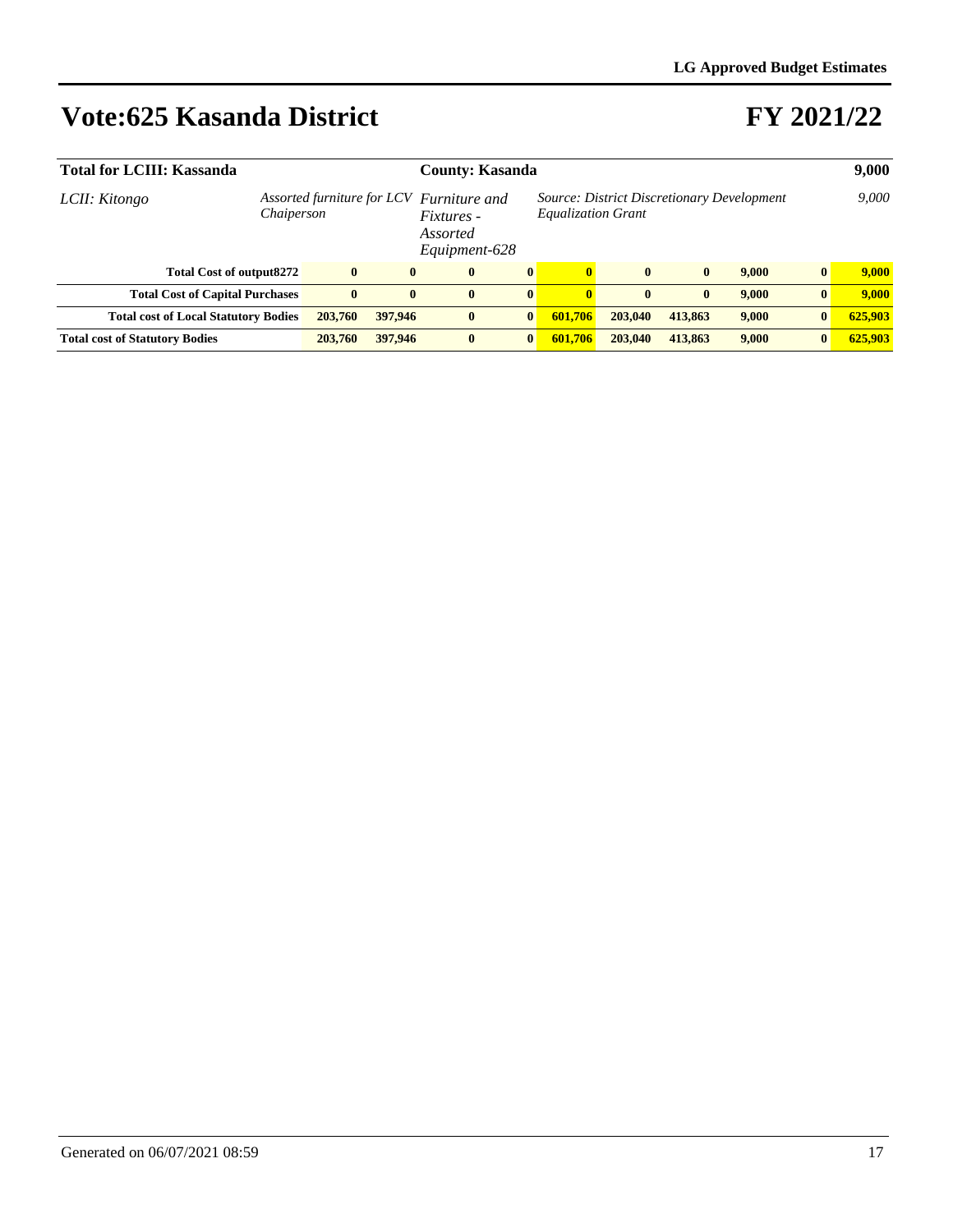### **FY 2021/22**

#### *Production and Marketing*

**B1: Overview of Sub-SubProgramme Revenues and Expenditures by Source**

| <b>Ushs Thousands</b>                                   | <b>Approved Budget for FY</b><br>2020/21 | <b>Cumulative Receipts by End</b><br>March for FY2020/21 | <b>Approved Budget for</b><br>FY 2021/22 |  |  |
|---------------------------------------------------------|------------------------------------------|----------------------------------------------------------|------------------------------------------|--|--|
| A: Breakdown of of Sub-SubProgramme Revenues            |                                          |                                                          |                                          |  |  |
| <b>Recurrent Revenues</b>                               | 7,571,963                                | 613,679                                                  | 2,446,388                                |  |  |
| District Unconditional Grant (Non-<br>Wage)             | 800                                      | 400                                                      | 2,000                                    |  |  |
| District Unconditional Grant (Wage)                     |                                          | 0                                                        | 66,000                                   |  |  |
| <b>Locally Raised Revenues</b>                          | 654                                      |                                                          |                                          |  |  |
| Other Transfers from Central<br>Government              | 6,935,304                                | 66,450                                                   | 116,800                                  |  |  |
| Sector Conditional Grant (Non-Wage)                     | 188,430                                  | 141,323                                                  | 1,671,940                                |  |  |
| Sector Conditional Grant (Wage)                         | 446,776                                  | 405,506                                                  | 589,648                                  |  |  |
| <b>Development Revenues</b>                             | 111,530                                  | 111,530                                                  | 250,421                                  |  |  |
| Sector Development Grant                                | 111,530                                  | 111,530                                                  | 250,421                                  |  |  |
| <b>Total Revenues shares</b>                            | 7,683,493                                | 725,209                                                  | 2,696,809                                |  |  |
| <b>B: Breakdown of of Sub-SubProgramme Expenditures</b> |                                          |                                                          |                                          |  |  |
| <b>Recurrent Expenditure</b>                            |                                          |                                                          |                                          |  |  |
| Wage                                                    | 446,776                                  | 344,617                                                  | 655,648                                  |  |  |
| Non Wage                                                | 7,125,188                                | 135,182                                                  | 1,790,740                                |  |  |
| <b>Development Expenditure</b>                          |                                          |                                                          |                                          |  |  |
| Domestic Development                                    | 111,530                                  | 85,991                                                   | 250,421                                  |  |  |
| <b>External Financing</b>                               | $\Omega$                                 | $\theta$                                                 | $\Omega$                                 |  |  |
| <b>Total Expenditure</b>                                | 7,683,493                                | 565,790                                                  | 2,696,809                                |  |  |

**B2: Expenditure Details by Service Area, Output Class, Budget Output and Item**

| 0181 Agricultural Extension Services                     |                |                    |                |                                         |              |                                                    |                    |              |                 |              |
|----------------------------------------------------------|----------------|--------------------|----------------|-----------------------------------------|--------------|----------------------------------------------------|--------------------|--------------|-----------------|--------------|
| <b>Ushs Thousands</b>                                    |                |                    | 2020/21        | <b>Approved Budget Estimates for FY</b> |              | <b>Approved Budget Estimates for FY</b><br>2021/22 |                    |              |                 |              |
| 01 Higher LG Services                                    | Wage           | <b>Non</b><br>Wage | GoU<br>Dev     | Ext.Fin                                 | <b>Total</b> | <b>Wage</b>                                        | <b>Non</b><br>Wage | GoU<br>Dev   | Ext.Fin         | <b>Total</b> |
| 018101 Extension Worker Services                         |                |                    |                |                                         |              |                                                    |                    |              |                 |              |
| 211101 General Staff Salaries                            | $\Omega$       | $\Omega$           | $\overline{0}$ | $\overline{0}$                          | $\Omega$     | 589,648                                            | $\mathbf{0}$       | $\theta$     | $\vert 0 \vert$ | 589,648      |
| 221002 Workshops and Seminars                            | $\overline{0}$ | 188,430            | $\overline{0}$ | 0                                       | 188,430      | $\overline{0}$                                     | $\mathbf{0}$       | $\mathbf{0}$ | $\Omega$        | $\mathbf{0}$ |
| 221011 Printing, Stationery, Photocopying and<br>Binding | $\mathbf{0}$   | 800                | $\mathbf{0}$   | $\overline{0}$                          | 800          | $\overline{0}$                                     | $\mathbf{0}$       | $\mathbf{0}$ | $\overline{0}$  | $\mathbf{0}$ |
| 227001 Travel inland                                     | $\mathbf{0}$   | 40,857             | $\overline{0}$ | 0                                       | 40.857       | $\Omega$                                           | 107,695            | $\theta$     | $\overline{0}$  | 107,695      |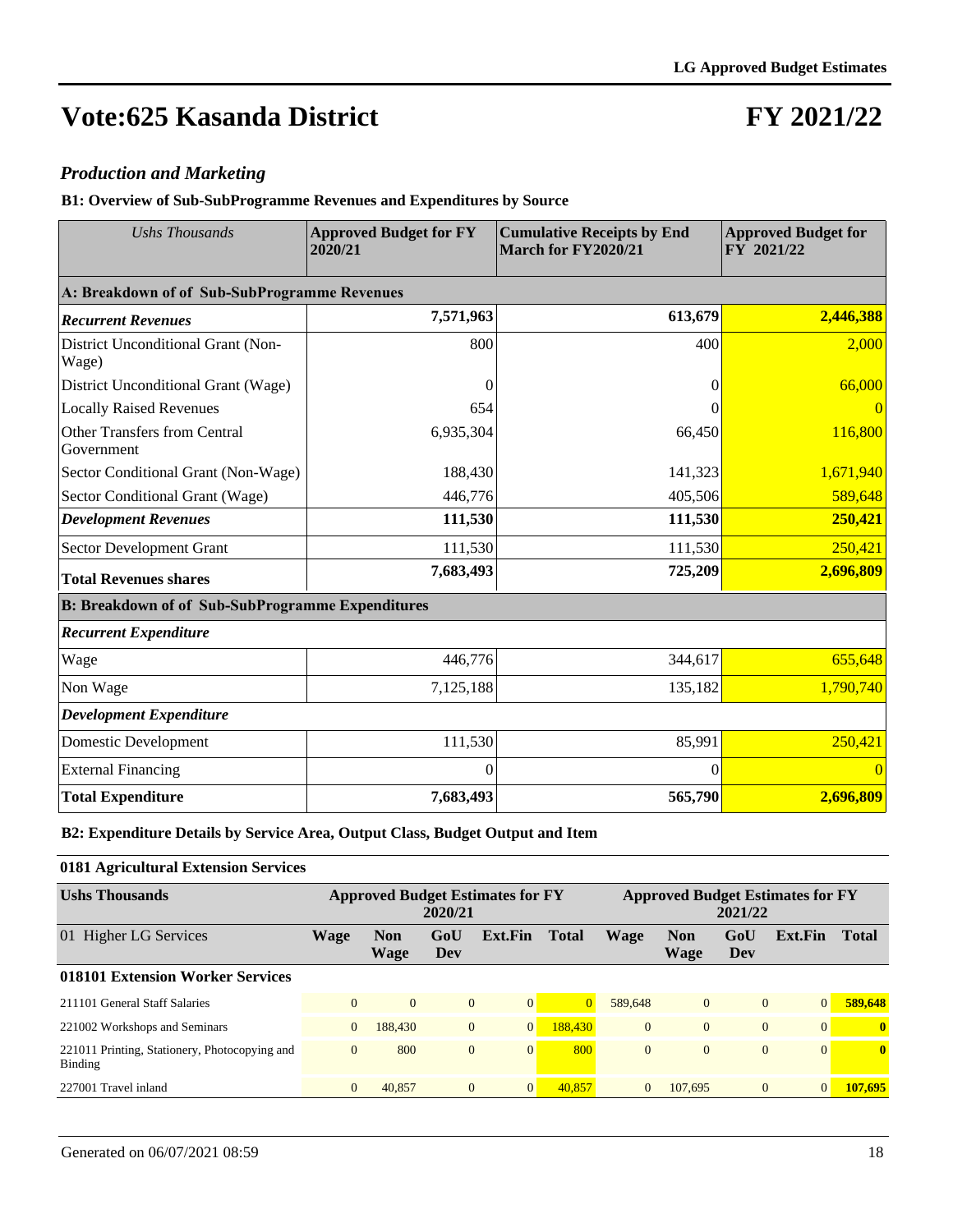| <b>Total Cost of output8101</b>                                    | $\bf{0}$         | 230,087                                                                                                  | $\mathbf{0}$     | $\bf{0}$         | 230.087                 | 589,648          | 107,695                   | $\bf{0}$         | $\bf{0}$         | 697,344      |  |
|--------------------------------------------------------------------|------------------|----------------------------------------------------------------------------------------------------------|------------------|------------------|-------------------------|------------------|---------------------------|------------------|------------------|--------------|--|
| 018104 Planning, Monitoring/Quality Assurance and Evaluation       |                  |                                                                                                          |                  |                  |                         |                  |                           |                  |                  |              |  |
| 227001 Travel inland                                               | $\mathbf{0}$     | 93,000                                                                                                   | $\mathbf{0}$     | $\mathbf{0}$     | 93,000                  | $\overline{0}$   | $\overline{0}$            | $\overline{0}$   | $\overline{0}$   | $\bf{0}$     |  |
| <b>Total Cost of output8104</b>                                    | $\bf{0}$         | 93,000                                                                                                   | $\bf{0}$         | $\bf{0}$         | 93,000                  | $\bf{0}$         | $\bf{0}$                  | $\bf{0}$         | $\boldsymbol{0}$ | $\bf{0}$     |  |
| 018105 Medical Supplies for Health Facilities                      |                  |                                                                                                          |                  |                  |                         |                  |                           |                  |                  |              |  |
| 224001 Medical and Agricultural supplies                           |                  | 0 5,960,696                                                                                              | $\mathbf{0}$     |                  | $0\overline{5,960,696}$ | $\overline{0}$   | $\overline{0}$            | $\overline{0}$   | $\overline{0}$   | $\bf{0}$     |  |
| <b>Total Cost of output8105</b>                                    |                  | 0, 5,960,696                                                                                             | $\bf{0}$         |                  | 0, 5, 960, 696          | $\bf{0}$         | $\bf{0}$                  | $\bf{0}$         | $\boldsymbol{0}$ | $\bf{0}$     |  |
| 018106 Farmer Institution Development                              |                  |                                                                                                          |                  |                  |                         |                  |                           |                  |                  |              |  |
| 228001 Maintenance - Civil                                         | $\mathbf{0}$     | 840,000                                                                                                  | $\mathbf{0}$     | $\overline{0}$   | 840,000                 | $\mathbf{0}$     | $\overline{0}$            | $\mathbf{0}$     | $\overline{0}$   | $\bf{0}$     |  |
| Total Cost of output8106                                           | $\bf{0}$         | 840,000                                                                                                  | $\bf{0}$         | $\bf{0}$         | 840,000                 | $\bf{0}$         | $\bf{0}$                  | $\bf{0}$         | $\bf{0}$         | $\bf{0}$     |  |
| <b>Total Cost of Higher LG Services</b>                            |                  | $0$ 7,123,782                                                                                            | $\bf{0}$         |                  | $0$ 7,123,782           | 589,648          | 107,695                   | $\bf{0}$         | $\bf{0}$         | 697,344      |  |
| <b>Total cost of Agricultural Extension Services</b>               |                  | $0$ 7,123,782                                                                                            | $\bf{0}$         |                  | $0$ 7,123,782           | 589,648          | 107,695                   | $\bf{0}$         | $\bf{0}$         | 697,344      |  |
| 0182 District Production Services                                  |                  |                                                                                                          |                  |                  |                         |                  |                           |                  |                  |              |  |
| <b>Ushs Thousands</b>                                              |                  | <b>Approved Budget Estimates for FY</b><br><b>Approved Budget Estimates for FY</b><br>2020/21<br>2021/22 |                  |                  |                         |                  |                           |                  |                  |              |  |
| 01 Higher LG Services                                              | <b>Wage</b>      | <b>Non</b><br><b>Wage</b>                                                                                | GoU<br>Dev       | <b>Ext.Fin</b>   | <b>Total</b>            | <b>Wage</b>      | <b>Non</b><br><b>Wage</b> | GoU<br>Dev       | <b>Ext.Fin</b>   | <b>Total</b> |  |
| 018203 Livestock Vaccination and Treatment                         |                  |                                                                                                          |                  |                  |                         |                  |                           |                  |                  |              |  |
| 227001 Travel inland                                               | $\overline{0}$   | $\mathbf{0}$                                                                                             | $\mathbf{0}$     | $\mathbf{0}$     | $\overline{0}$          | $\mathbf{0}$     | 3,000                     | $\mathbf{0}$     | 0                | 3,000        |  |
| <b>Total Cost of output8203</b>                                    | $\bf{0}$         | $\bf{0}$                                                                                                 | $\bf{0}$         | $\bf{0}$         | $\bf{0}$                | $\bf{0}$         | 3,000                     | $\bf{0}$         | $\boldsymbol{0}$ | 3,000        |  |
| 018204 Fisheries regulation                                        |                  |                                                                                                          |                  |                  |                         |                  |                           |                  |                  |              |  |
| 227001 Travel inland                                               | $\overline{0}$   | $\mathbf{0}$                                                                                             | $\mathbf{0}$     | $\mathbf{0}$     | $\overline{0}$          | $\mathbf{0}$     | 3,000                     | $\mathbf{0}$     | $\vert 0 \vert$  | 3,000        |  |
| <b>Total Cost of output8204</b>                                    | $\bf{0}$         | $\bf{0}$                                                                                                 | $\bf{0}$         | $\bf{0}$         | $\bf{0}$                | $\bf{0}$         | 3,000                     | $\bf{0}$         | $\boldsymbol{0}$ | 3,000        |  |
| 018205 Crop disease control and regulation                         |                  |                                                                                                          |                  |                  |                         |                  |                           |                  |                  |              |  |
| 227001 Travel inland                                               | $\mathbf{0}$     | $\mathbf{0}$                                                                                             | $\mathbf{0}$     | $\mathbf{0}$     | $\overline{0}$          | $\mathbf{0}$     | 3,120                     | $\mathbf{0}$     | 0                | 3,120        |  |
| Total Cost of output8205                                           | $\bf{0}$         | $\bf{0}$                                                                                                 | $\bf{0}$         | $\bf{0}$         | $\bf{0}$                | $\bf{0}$         | 3,120                     | $\bf{0}$         | $\bf{0}$         | 3,120        |  |
| 018206 Agriculture statistics and information                      |                  |                                                                                                          |                  |                  |                         |                  |                           |                  |                  |              |  |
| 227001 Travel inland                                               | $\mathbf{0}$     | $\mathbf{0}$                                                                                             | $\mathbf{0}$     | $\mathbf{0}$     | $\overline{0}$          | $\mathbf{0}$     | 1,100                     | $\mathbf{0}$     | $\vert 0 \vert$  | 1,100        |  |
| <b>Total Cost of output8206</b>                                    | $\bf{0}$         | $\bf{0}$                                                                                                 | $\bf{0}$         | $\bf{0}$         | $\bf{0}$                | $\bf{0}$         | 1,100                     | $\bf{0}$         | $\bf{0}$         | 1,100        |  |
| 018207 Tsetse vector control and commercial insects farm promotion |                  |                                                                                                          |                  |                  |                         |                  |                           |                  |                  |              |  |
| 227001 Travel inland                                               | $\overline{0}$   | $\overline{0}$                                                                                           | $\mathbf{0}$     | $\mathbf{0}$     | $\overline{0}$          | $\mathbf{0}$     | 3,000                     | $\boldsymbol{0}$ | 0                | 3,000        |  |
| <b>Total Cost of output8207</b>                                    | $\bf{0}$         | $\bf{0}$                                                                                                 | $\boldsymbol{0}$ | $\pmb{0}$        | $\bf{0}$                | $\bf{0}$         | 3,000                     | $\bf{0}$         | $\boldsymbol{0}$ | 3,000        |  |
| 018212 District Production Management Services                     |                  |                                                                                                          |                  |                  |                         |                  |                           |                  |                  |              |  |
| 211101 General Staff Salaries                                      | 446,776          | $\mathbf{0}$                                                                                             | $\boldsymbol{0}$ | 0                | 446,776                 | 66,000           | $\mathbf{0}$              | $\boldsymbol{0}$ | 0                | 66,000       |  |
| 221002 Workshops and Seminars                                      | $\boldsymbol{0}$ | $\boldsymbol{0}$                                                                                         | $\boldsymbol{0}$ | $\boldsymbol{0}$ | $\mathbf{0}$            | $\boldsymbol{0}$ | 2,706                     | $\boldsymbol{0}$ | $\boldsymbol{0}$ | 2,706        |  |
| 221009 Welfare and Entertainment                                   | $\mathbf{0}$     | 654                                                                                                      | $\boldsymbol{0}$ | $\mathbf{0}$     | 654                     | $\mathbf{0}$     | 2,000                     | $\mathbf{0}$     | 0                | 2,000        |  |
| 221011 Printing, Stationery, Photocopying and<br>Binding           | $\boldsymbol{0}$ | $\boldsymbol{0}$                                                                                         | $\boldsymbol{0}$ | $\boldsymbol{0}$ | $\overline{0}$          | $\mathbf{0}$     | 3,500                     | $\boldsymbol{0}$ | $\mathbf{0}$     | 3,500        |  |
| 222001 Telecommunications                                          | $\boldsymbol{0}$ | $\boldsymbol{0}$                                                                                         | $\boldsymbol{0}$ | $\boldsymbol{0}$ | $\overline{0}$          | $\boldsymbol{0}$ | 4,710                     | $\boldsymbol{0}$ | 0                | 4,710        |  |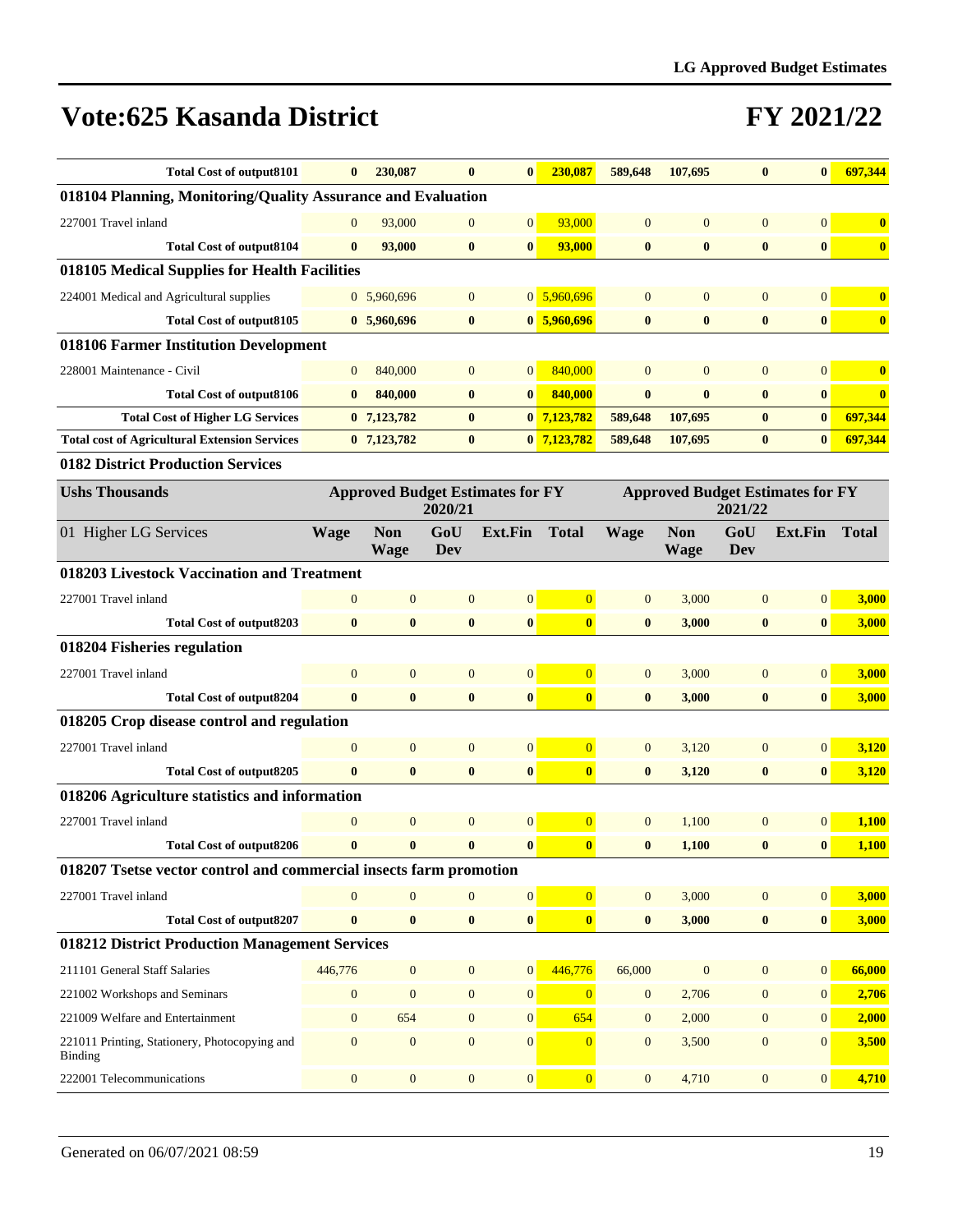| 223005 Electricity                                             |                                                              | $\mathbf{0}$<br>$\overline{0}$ | $\mathbf{0}$                                                      | $\mathbf{0}$           | $\overline{0}$ | $\mathbf{0}$     | 500                                         | $\overline{0}$   | $\overline{0}$  | 500          |
|----------------------------------------------------------------|--------------------------------------------------------------|--------------------------------|-------------------------------------------------------------------|------------------------|----------------|------------------|---------------------------------------------|------------------|-----------------|--------------|
| 223006 Water                                                   |                                                              | $\mathbf{0}$<br>$\mathbf{0}$   | $\mathbf{0}$                                                      | $\boldsymbol{0}$       | $\overline{0}$ | $\mathbf{0}$     | 300                                         | $\mathbf{0}$     | $\mathbf{0}$    | 300          |
| 224001 Medical and Agricultural supplies                       |                                                              | $\mathbf{0}$<br>$\mathbf{0}$   | $\mathbf{0}$                                                      | $\boldsymbol{0}$       | $\overline{0}$ | $\mathbf{0}$     | 4,705                                       | $\boldsymbol{0}$ | $\mathbf{0}$    | 4,705        |
| 224005 Uniforms, Beddings and Protective<br>Gear               | $\overline{0}$                                               | $\overline{0}$                 | $\mathbf{0}$                                                      | $\mathbf{0}$           | $\overline{0}$ | $\mathbf{0}$     | 5,901                                       | $\mathbf{0}$     | $\overline{0}$  | 5,901        |
| 227001 Travel inland                                           |                                                              | 751<br>$\mathbf{0}$            | $\mathbf{0}$                                                      | $\boldsymbol{0}$       | 751            | $\mathbf{0}$     | 176,020                                     | $\mathbf{0}$     | $\mathbf{0}$    | 176,020      |
| 228002 Maintenance - Vehicles                                  |                                                              | $\mathbf{0}$<br>$\mathbf{0}$   | $\mathbf{0}$                                                      | $\boldsymbol{0}$       | $\overline{0}$ | $\boldsymbol{0}$ | 26,000                                      | $\boldsymbol{0}$ | $\mathbf{0}$    | 26,000       |
| <b>Total Cost of output8212</b>                                | 446,776                                                      | 1,405                          | $\bf{0}$                                                          | $\bf{0}$               | 448,181        | 66,000           | 226,343                                     | $\bf{0}$         | $\bf{0}$        | 292,343      |
| <b>Total Cost of Higher LG Services</b>                        | 446,776                                                      | 1,405                          | $\bf{0}$                                                          | $\bf{0}$               | 448,181        | 66,000           | 239,563                                     | $\mathbf{0}$     | $\mathbf{0}$    | 305,563      |
| 02 Lower Local Services                                        | <b>Wage</b>                                                  | <b>Non</b><br>Wage             | GoU<br>Dev                                                        | <b>Ext.Fin</b>         | <b>Total</b>   | <b>Wage</b>      | <b>Non</b><br><b>Wage</b>                   | GoU<br>Dev       | <b>Ext.Fin</b>  | <b>Total</b> |
| 018251 Transfers to LG                                         |                                                              |                                |                                                                   |                        |                |                  |                                             |                  |                 |              |
| 263367 Sector Conditional Grant (Non-Wage)                     | $\overline{0}$                                               | $\overline{0}$                 | $\mathbf{0}$                                                      | $\overline{0}$         | $\overline{0}$ |                  | 0 1,443,481                                 | 156,315          | 0               | 1,599,796    |
| <b>Total for LCIII: Bukuya</b>                                 |                                                              |                                |                                                                   | <b>County: Kasanda</b> |                |                  |                                             |                  |                 | 1,599,796    |
| LCII: Kabosi                                                   | Transfer to all the paishes<br>in the district               |                                | Parish Model<br><b>Funds</b>                                      |                        |                |                  | Source: Sector Development Grant            |                  |                 | 156,315      |
| LCII: Kasamba                                                  | Transfer to all the parishes Parish Model<br>in the district |                                |                                                                   |                        |                |                  | Source: Sector Conditional Grant (Non-Wage) |                  |                 | 1.443.481    |
| <b>Total Cost of output8251</b>                                |                                                              | $\bf{0}$<br>$\bf{0}$           | $\bf{0}$                                                          | $\bf{0}$               | $\bf{0}$       |                  | 0 1,443,481                                 | 156,315          | $\vert 0 \vert$ | 1,599,796    |
| <b>Total Cost of Lower Local Services</b>                      |                                                              | $\mathbf{0}$<br>$\bf{0}$       | $\bf{0}$                                                          | $\bf{0}$               | $\bf{0}$       |                  | 0 1,443,481                                 | 156,315          | $\mathbf{0}$    | 1,599,796    |
| 03 Capital Purchases                                           | <b>Wage</b>                                                  | <b>Non</b><br><b>Wage</b>      | GoU<br>Dev                                                        | <b>Ext.Fin</b>         | <b>Total</b>   | <b>Wage</b>      | <b>Non</b><br><b>Wage</b>                   | GoU<br>Dev       | <b>Ext.Fin</b>  | <b>Total</b> |
| 018272 Administrative Capital                                  |                                                              |                                |                                                                   |                        |                |                  |                                             |                  |                 |              |
| 281504 Monitoring, Supervision & Appraisal<br>of capital works | $\mathbf{0}$                                                 | $\overline{0}$                 | 5,576                                                             | $\mathbf{0}$           | 5,576          | $\overline{0}$   | $\overline{0}$                              | $\mathbf{0}$     | $\mathbf{0}$    | $\bf{0}$     |
| 312104 Other Structures                                        |                                                              | $\mathbf{0}$<br>$\mathbf{0}$   | 25,000                                                            | $\boldsymbol{0}$       | 25,000         | $\mathbf{0}$     | $\mathbf{0}$                                | $\mathbf{0}$     | $\overline{0}$  | $\bf{0}$     |
| 312201 Transport Equipment                                     |                                                              | $\mathbf{0}$<br>$\mathbf{0}$   | 14,148                                                            | $\mathbf{0}$           | 14,148         | $\mathbf{0}$     | $\mathbf{0}$                                | $\boldsymbol{0}$ | $\mathbf{0}$    | $\bf{0}$     |
| 312202 Machinery and Equipment                                 |                                                              | $\mathbf{0}$<br>$\mathbf{0}$   | 25,288                                                            | $\boldsymbol{0}$       | 25,288         | $\mathbf{0}$     | $\boldsymbol{0}$                            | $\mathbf{0}$     | $\mathbf{0}$    | $\bf{0}$     |
| 312301 Cultivated Assets                                       |                                                              | $\mathbf{0}$<br>$\mathbf{0}$   | 41,517                                                            | $\boldsymbol{0}$       | 41,517         | $\mathbf{0}$     | $\boldsymbol{0}$                            | $\boldsymbol{0}$ | $\overline{0}$  | $\mathbf{0}$ |
| <b>Total Cost of output8272</b>                                |                                                              | $\bf{0}$<br>$\bf{0}$           | 111,530                                                           | $\bf{0}$               | 111,530        | $\bf{0}$         | $\bf{0}$                                    | $\bf{0}$         | $\bf{0}$        | $\bf{0}$     |
| 018275 Non Standard Service Delivery Capital                   |                                                              |                                |                                                                   |                        |                |                  |                                             |                  |                 |              |
| 281504 Monitoring, Supervision & Appraisal<br>of capital works | $\mathbf{0}$                                                 | $\mathbf{0}$                   | $\mathbf{0}$                                                      | $\mathbf{0}$           | $\overline{0}$ | $\mathbf{0}$     | $\boldsymbol{0}$                            | 4,000            | $\mathbf{0}$    | 4,000        |
| <b>Total for LCIII: Kassanda</b>                               |                                                              |                                |                                                                   | <b>County: Kasanda</b> |                |                  |                                             |                  |                 | 4,000        |
| LCII: Kitongo                                                  | Kitongo                                                      |                                | Monitoring,<br>Supervision and<br>Appraisal -<br>Inspections-1261 |                        |                |                  | Source: Sector Development Grant            |                  |                 | 4,000        |
| 312201 Transport Equipment                                     |                                                              | $\mathbf{0}$<br>$\mathbf{0}$   | $\overline{0}$                                                    | $\mathbf{0}$           | $\overline{0}$ | $\mathbf{0}$     | $\mathbf{0}$                                | 14,500           | 0               | 14,500       |
| <b>Total for LCIII: Kassanda</b>                               |                                                              |                                |                                                                   | <b>County: Kasanda</b> |                |                  |                                             |                  |                 | 14,500       |
| LCII: Kitongo                                                  | Kitongo                                                      |                                | Transport<br>Equipment -<br>Motorcycles-<br>1920                  |                        |                |                  | Source: Sector Development Grant            |                  |                 | 14,500       |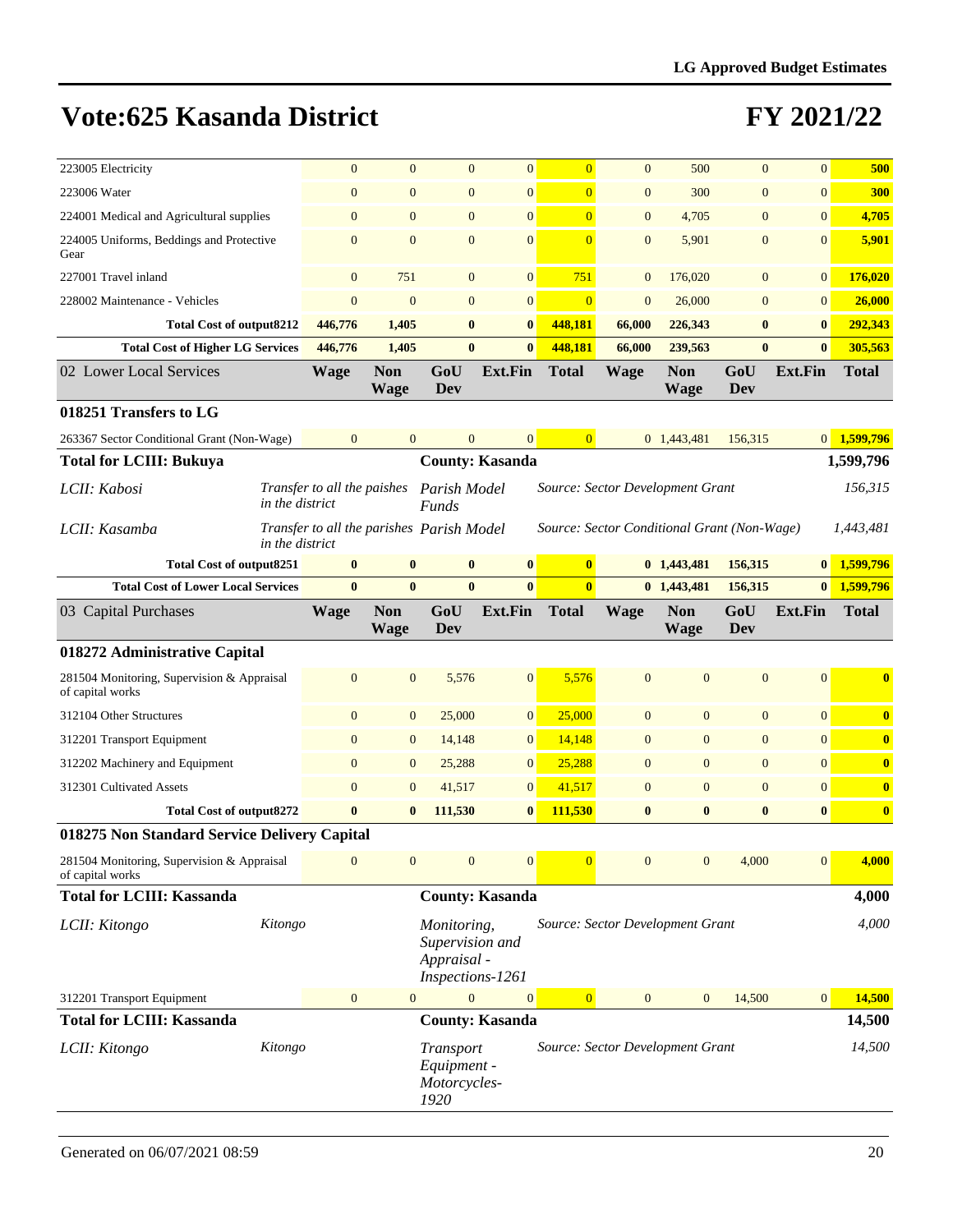| 312202 Machinery and Equipment                    |         | $\overline{0}$   | $\mathbf{0}$      | $\overline{0}$                                                   | $\overline{0}$ | $\overline{0}$ | $\overline{0}$ | $\mathbf{0}$                     | 25,106  | $\overline{0}$ | 25,106    |
|---------------------------------------------------|---------|------------------|-------------------|------------------------------------------------------------------|----------------|----------------|----------------|----------------------------------|---------|----------------|-----------|
| <b>Total for LCIII: Kassanda</b>                  |         |                  |                   | <b>County: Kasanda</b>                                           |                |                |                |                                  |         |                | 25,106    |
| LCII: Kitongo                                     | Kitongo |                  |                   | Machinery and<br>Equipment -<br>$Pumps-1106$                     |                |                |                | Source: Sector Development Grant |         |                | 8,000     |
| LCII: Kitongo                                     | Kitongo |                  |                   | Machinery and<br>Equipment -<br>Value Addition<br>Equipment-1148 |                |                |                | Source: Sector Development Grant |         |                | 17,106    |
| 312301 Cultivated Assets                          |         | $\mathbf{0}$     | $\overline{0}$    | $\overline{0}$                                                   | $\overline{0}$ | $\overline{0}$ | $\overline{0}$ | $\overline{0}$                   | 50,500  | $\mathbf{0}$   | 50,500    |
| <b>Total for LCIII: Kassanda</b>                  |         |                  |                   | <b>County: Kasanda</b>                                           |                |                |                |                                  |         |                | 50,500    |
| LCII: Kitongo                                     |         | All sub counties |                   | Cultivated Assets<br>- Piggery-423                               |                |                |                | Source: Sector Development Grant |         |                | 12,500    |
| LCII: Kitongo                                     | Kitongo |                  |                   | Cultivated Assets<br>$-$ Poultry-425                             |                |                |                | Source: Sector Development Grant |         |                | 15,000    |
| LCII: Kitongo                                     | Kitongo |                  |                   | Cultivated Assets<br>- Seedlings-426                             |                |                |                | Source: Sector Development Grant |         |                | 23,000    |
| <b>Total Cost of output8275</b>                   |         | $\bf{0}$         | $\bf{0}$          | $\bf{0}$                                                         | $\bf{0}$       | $\mathbf{0}$   | $\bf{0}$       | $\bf{0}$                         | 94,106  | $\bf{0}$       | 94,106    |
| <b>Total Cost of Capital Purchases</b>            |         | $\bf{0}$         | $\bf{0}$          | 111,530                                                          | $\bf{0}$       | 111,530        | $\bf{0}$       | $\bf{0}$                         | 94,106  | $\bf{0}$       | 94,106    |
| <b>Total cost of District Production Services</b> |         | 446,776          | 1,405             | 111,530                                                          | $\bf{0}$       | 559,711        |                | 66,000 1,683,044                 | 250,421 | $\bf{0}$       | 1,999,465 |
| <b>Total cost of Production and Marketing</b>     |         |                  | 446,776 7,125,188 | 111,530                                                          |                | 0 7,683,493    |                | 655,648 1,790,740                | 250,421 | $\bf{0}$       | 2,696,809 |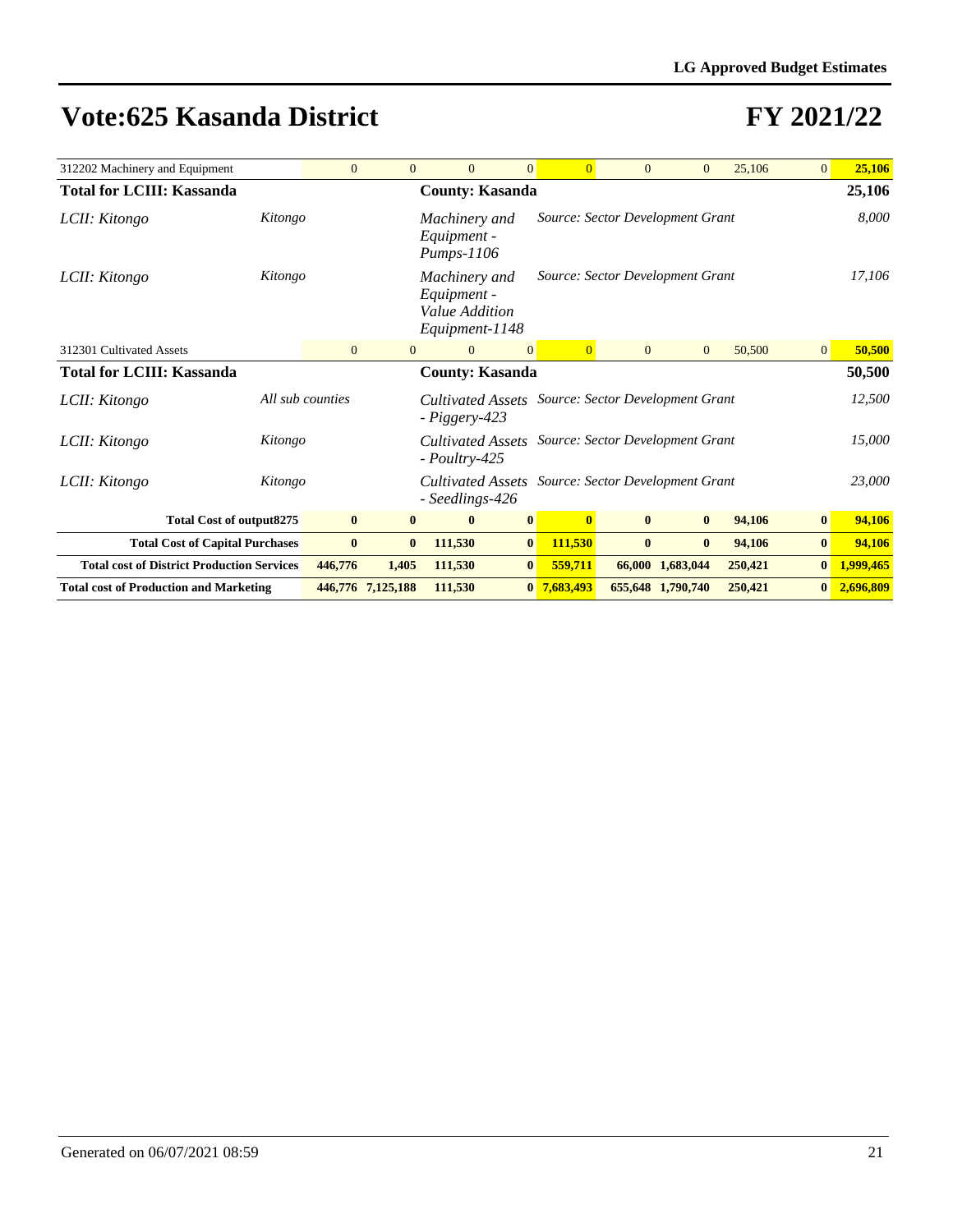### **FY 2021/22**

#### *Health*

**B1: Overview of Sub-SubProgramme Revenues and Expenditures by Source**

| <b>Ushs Thousands</b>                                                  | <b>Approved Budget for FY</b><br>2020/21 | <b>Cumulative Receipts by End</b><br>March for FY2020/21 | <b>Approved Budget for</b><br>FY 2021/22 |  |  |
|------------------------------------------------------------------------|------------------------------------------|----------------------------------------------------------|------------------------------------------|--|--|
| A: Breakdown of of Sub-SubProgramme Revenues                           |                                          |                                                          |                                          |  |  |
| <b>Recurrent Revenues</b>                                              | 2,206,524                                | 1,728,236                                                | 3,113,950                                |  |  |
| District Unconditional Grant (Non-<br>Wage)                            | 100                                      | $\theta$                                                 | $\left($                                 |  |  |
| <b>Locally Raised Revenues</b>                                         | 1,717                                    | 0                                                        |                                          |  |  |
| <b>Other Transfers from Central</b><br>Government                      |                                          | 0                                                        | 78,800                                   |  |  |
| Sector Conditional Grant (Non-Wage)                                    | 379,003                                  | 298,694                                                  | 446,207                                  |  |  |
| Sector Conditional Grant (Wage)                                        | 1,825,704                                | 1,429,542                                                | 2,588,943                                |  |  |
| <b>Development Revenues</b>                                            | 1,424,392                                | 1,008,850                                                | 3,835,052                                |  |  |
| <b>District Discretionary Development</b><br><b>Equalization Grant</b> | $\Omega$                                 | 0                                                        | 45,000                                   |  |  |
| <b>External Financing</b>                                              | 477,487                                  | 61,945                                                   | 387,200                                  |  |  |
| Sector Development Grant                                               | 946,905                                  | 946,905                                                  | 3,402,852                                |  |  |
| <b>Total Revenues shares</b>                                           | 3,630,916                                | 2,737,086                                                | 6,949,002                                |  |  |
| <b>B: Breakdown of of Sub-SubProgramme Expenditures</b>                |                                          |                                                          |                                          |  |  |
| <b>Recurrent Expenditure</b>                                           |                                          |                                                          |                                          |  |  |
| Wage                                                                   | 1,825,704                                | 1,343,741                                                | 2,588,943                                |  |  |
| Non Wage                                                               | 380,820                                  | 250,668                                                  | 525,007                                  |  |  |
| <b>Development Expenditure</b>                                         |                                          |                                                          |                                          |  |  |
| Domestic Development                                                   | 946,905                                  | 10,609                                                   | 3,447,852                                |  |  |
| <b>External Financing</b>                                              | 477,487                                  | $\theta$                                                 | 387,200                                  |  |  |
| <b>Total Expenditure</b>                                               | 3,630,916                                | 1,605,019                                                | 6,949,002                                |  |  |

**B2: Expenditure Details by Service Area, Output Class, Budget Output and Item**

#### **0881 Primary Healthcare**

| <b>Ushs Thousands</b>                                    | <b>Approved Budget Estimates for FY</b><br>2020/21 |                    |                |              |              | <b>Approved Budget Estimates for FY</b><br>2021/22 |                    |              |                |              |  |
|----------------------------------------------------------|----------------------------------------------------|--------------------|----------------|--------------|--------------|----------------------------------------------------|--------------------|--------------|----------------|--------------|--|
| 01 Higher LG Services                                    | Wage                                               | <b>Non</b><br>Wage | GoU<br>Dev     | Ext.Fin      | <b>Total</b> | Wage                                               | <b>Non</b><br>Wage | GoU<br>Dev   | Ext.Fin        | <b>Total</b> |  |
| 088101 Public Health Promotion                           |                                                    |                    |                |              |              |                                                    |                    |              |                |              |  |
| 221002 Workshops and Seminars                            | $\Omega$                                           | $\Omega$           | $\overline{0}$ | 60,000       | 60,000       | $\Omega$                                           | $\overline{0}$     | $\mathbf{0}$ | $\Omega$       | $\mathbf{0}$ |  |
| 221011 Printing, Stationery, Photocopying and<br>Binding | $\mathbf{0}$                                       | $\Omega$           | $\overline{0}$ | 5.000        | 5.000        | $\overline{0}$                                     | 5.000              | $\mathbf{0}$ | $\overline{0}$ | 5.000        |  |
| 222001 Telecommunications                                | $\overline{0}$                                     | $\Omega$           | $\mathbf{0}$   | $\mathbf{0}$ |              | $\Omega$                                           | 500                | $\Omega$     | $\Omega$       | 500          |  |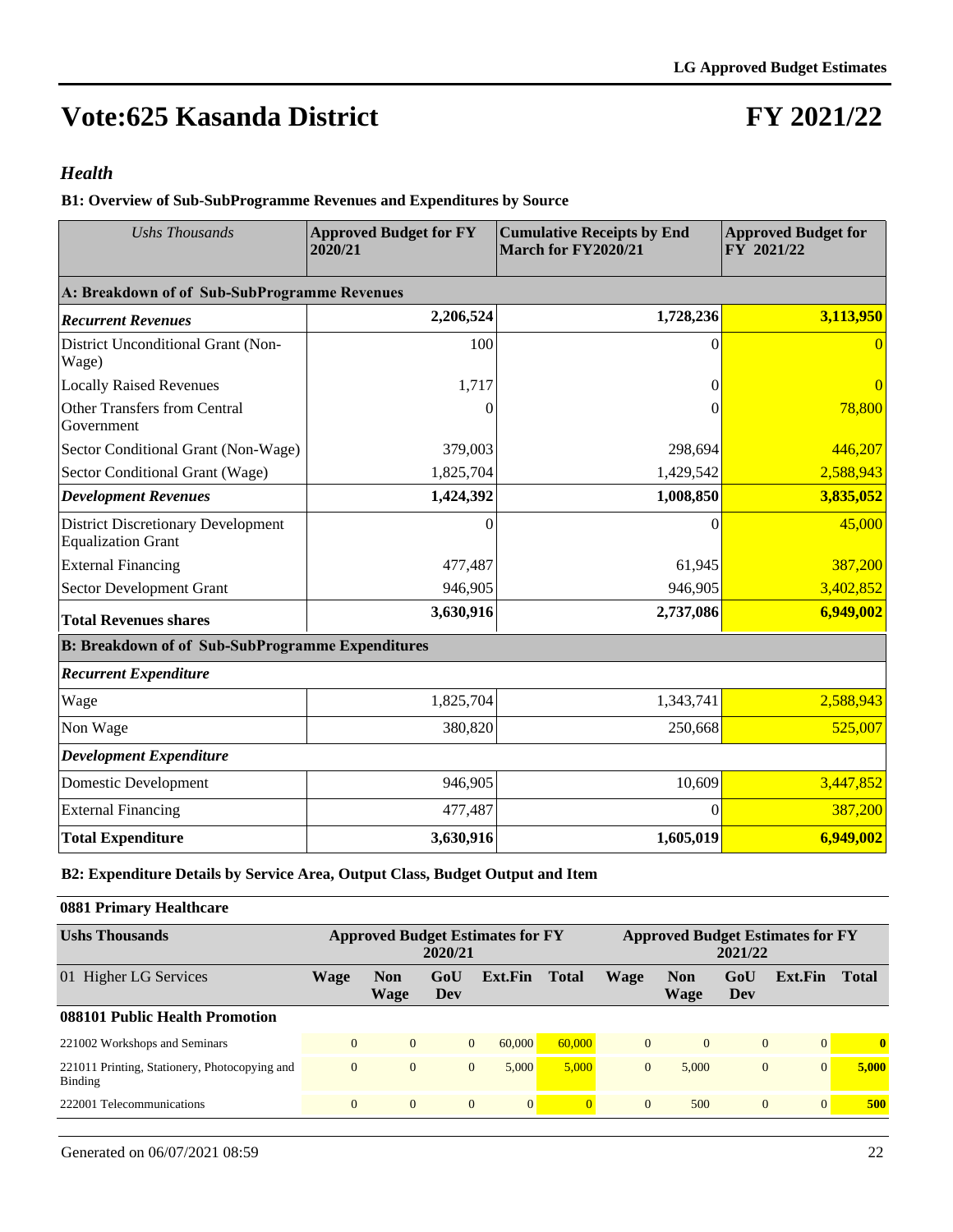| 227001 Travel inland                                        | $\mathbf{0}$     | $\overline{0}$   | $\mathbf{0}$     | 51,487           | 51,487         | $\mathbf{0}$     | 73,300           | $\overline{0}$   | $\overline{0}$ | 73,300   |
|-------------------------------------------------------------|------------------|------------------|------------------|------------------|----------------|------------------|------------------|------------------|----------------|----------|
| 227004 Fuel, Lubricants and Oils                            | $\mathbf{0}$     | $\mathbf{0}$     | $\mathbf{0}$     | 40,000           | 40,000         | $\mathbf{0}$     | $\boldsymbol{0}$ | $\mathbf{0}$     | $\overline{0}$ | $\bf{0}$ |
| <b>Total Cost of output8101</b>                             | $\bf{0}$         | $\bf{0}$         | $\bf{0}$         | 156,487          | 156,487        | $\bf{0}$         | 78,800           | $\bf{0}$         | $\bf{0}$       | 78,800   |
| 088105 Health and Hygiene Promotion                         |                  |                  |                  |                  |                |                  |                  |                  |                |          |
| 221001 Advertising and Public Relations                     | $\mathbf{0}$     | $\mathbf{0}$     | $\mathbf{0}$     | $\overline{0}$   | $\overline{0}$ | $\mathbf{0}$     | 2,000            | $\mathbf{0}$     | $\overline{0}$ | 2,000    |
| 221002 Workshops and Seminars                               | $\mathbf{0}$     | $\mathbf{0}$     | $\mathbf{0}$     | 10,000           | 10,000         | $\mathbf{0}$     | 4,000            | $\mathbf{0}$     | $\overline{0}$ | 4,000    |
| 221008 Computer supplies and Information<br>Technology (IT) | $\overline{0}$   | $\overline{0}$   | $\mathbf{0}$     | 2,000            | 2,000          | $\mathbf{0}$     | $\mathbf{0}$     | $\overline{0}$   | $\overline{0}$ | $\bf{0}$ |
| 221011 Printing, Stationery, Photocopying and<br>Binding    | $\mathbf{0}$     | $\overline{0}$   | $\mathbf{0}$     | 2,000            | 2,000          | $\mathbf{0}$     | $\mathbf{0}$     | $\overline{0}$   | $\overline{0}$ | $\bf{0}$ |
| 222001 Telecommunications                                   | $\mathbf{0}$     | $\mathbf{0}$     | $\boldsymbol{0}$ | $\boldsymbol{0}$ | $\overline{0}$ | $\boldsymbol{0}$ | 500              | $\mathbf{0}$     | $\overline{0}$ | 500      |
| 227001 Travel inland                                        | $\mathbf{0}$     | $\mathbf{0}$     | $\mathbf{0}$     | 60,000           | 60,000         | $\overline{0}$   | 12,932           | $\mathbf{0}$     | $\overline{0}$ | 12,932   |
| 227004 Fuel, Lubricants and Oils                            | $\mathbf{0}$     | $\mathbf{0}$     | $\mathbf{0}$     | 76,000           | 76,000         | $\mathbf{0}$     | $\mathbf{0}$     | $\mathbf{0}$     | $\overline{0}$ | $\bf{0}$ |
| <b>Total Cost of output8105</b>                             | $\bf{0}$         | $\bf{0}$         | $\bf{0}$         | 150,000          | 150,000        | $\bf{0}$         | 19,432           | $\bf{0}$         | $\bf{0}$       | 19,432   |
| 088106 District healthcare management services              |                  |                  |                  |                  |                |                  |                  |                  |                |          |
| 221002 Workshops and Seminars                               | $\mathbf{0}$     | 3,000            | $\mathbf{0}$     | 10,000           | 13,000         | $\mathbf{0}$     | $\mathbf{0}$     | $\mathbf{0}$     | $\overline{0}$ | $\bf{0}$ |
| 221008 Computer supplies and Information<br>Technology (IT) | $\mathbf{0}$     | 422              | $\mathbf{0}$     | $\mathbf{0}$     | 422            | $\mathbf{0}$     | $\mathbf{0}$     | $\overline{0}$   | $\overline{0}$ | $\bf{0}$ |
| 221009 Welfare and Entertainment                            | $\mathbf{0}$     | 1,000            | $\mathbf{0}$     | $\mathbf{0}$     | 1,000          | $\mathbf{0}$     | $\mathbf{0}$     | $\mathbf{0}$     | $\overline{0}$ | $\bf{0}$ |
| 221011 Printing, Stationery, Photocopying and<br>Binding    | $\mathbf{0}$     | 1,717            | $\mathbf{0}$     | 2,000            | 3,717          | $\mathbf{0}$     | 2,000            | $\mathbf{0}$     | $\overline{0}$ | 2,000    |
| 222001 Telecommunications                                   | $\mathbf{0}$     | $\overline{0}$   | $\mathbf{0}$     | 2,000            | 2,000          | $\mathbf{0}$     | 2,400            | $\overline{0}$   | $\overline{0}$ | 2,400    |
| 223005 Electricity                                          | $\mathbf{0}$     | 2,000            | $\mathbf{0}$     | $\mathbf{0}$     | 2,000          | $\mathbf{0}$     | 2,800            | $\mathbf{0}$     | $\overline{0}$ | 2,800    |
| 224004 Cleaning and Sanitation                              | $\boldsymbol{0}$ | $\mathbf{0}$     | $\mathbf{0}$     | $\mathbf{0}$     | $\overline{0}$ | $\overline{0}$   | 600              | $\overline{0}$   | $\overline{0}$ | 600      |
| 227001 Travel inland                                        | $\mathbf{0}$     | 24,847           | $\mathbf{0}$     | 30,000           | 54,847         | $\mathbf{0}$     | 33,542           | $\overline{0}$   | $\overline{0}$ | 33,542   |
| 227004 Fuel, Lubricants and Oils                            | $\boldsymbol{0}$ | 19,082           | $\mathbf{0}$     | 16,000           | 35,082         | $\mathbf{0}$     | $\mathbf{0}$     | $\overline{0}$   | $\overline{0}$ | $\bf{0}$ |
| 228002 Maintenance - Vehicles                               | $\boldsymbol{0}$ | 6,000            | $\mathbf{0}$     | $\mathbf{0}$     | 6,000          | $\mathbf{0}$     | 4,000            | $\mathbf{0}$     | $\overline{0}$ | 4,000    |
| 273102 Incapacity, death benefits and funeral<br>expenses   | $\mathbf{0}$     | 600              | $\mathbf{0}$     | $\mathbf{0}$     | 600            | $\mathbf{0}$     | $\mathbf{0}$     | $\overline{0}$   | $\overline{0}$ | $\bf{0}$ |
| Total Cost of output8106                                    | $\bf{0}$         | 58,667           | $\bf{0}$         | 60,000           | 118,667        | $\bf{0}$         | 45,342           | $\bf{0}$         | $\bf{0}$       | 45,342   |
| 088107 Immunisation Services                                |                  |                  |                  |                  |                |                  |                  |                  |                |          |
| 221001 Advertising and Public Relations                     | $\mathbf{0}$     | $\mathbf{0}$     | $\boldsymbol{0}$ | $\boldsymbol{0}$ | $\overline{0}$ | $\boldsymbol{0}$ | $\mathbf{0}$     | $\boldsymbol{0}$ | 17,000         | 17,000   |
| 221002 Workshops and Seminars                               | $\mathbf{0}$     | $\overline{0}$   | $\mathbf{0}$     | 77,000           | 77,000         | $\overline{0}$   | $\mathbf{0}$     | $\mathbf{0}$     | 125,000        | 125,000  |
| 221008 Computer supplies and Information<br>Technology (IT) | $\boldsymbol{0}$ | $\overline{0}$   | $\mathbf{0}$     | $\boldsymbol{0}$ | $\overline{0}$ | $\boldsymbol{0}$ | $\boldsymbol{0}$ | $\boldsymbol{0}$ | 6,000          | 6,000    |
| 221011 Printing, Stationery, Photocopying and<br>Binding    | $\boldsymbol{0}$ | $\mathbf{0}$     | $\boldsymbol{0}$ | $\boldsymbol{0}$ | $\overline{0}$ | $\boldsymbol{0}$ | $\mathbf{0}$     | $\boldsymbol{0}$ | 11,000         | 11,000   |
| 222001 Telecommunications                                   | $\boldsymbol{0}$ | $\boldsymbol{0}$ | $\mathbf{0}$     | $\boldsymbol{0}$ | $\overline{0}$ | $\mathbf{0}$     | $\mathbf{0}$     | $\boldsymbol{0}$ | 2,200          | 2,200    |
| 227001 Travel inland                                        | $\boldsymbol{0}$ | $\boldsymbol{0}$ | $\boldsymbol{0}$ | 26,000           | 26,000         | $\boldsymbol{0}$ | $\boldsymbol{0}$ | $\boldsymbol{0}$ | 192,000        | 192,000  |
| 227004 Fuel, Lubricants and Oils                            | $\boldsymbol{0}$ | $\boldsymbol{0}$ | $\mathbf{0}$     | 8,000            | 8,000          | $\boldsymbol{0}$ | $\boldsymbol{0}$ | $\boldsymbol{0}$ | $\mathbf{0}$   | $\bf{0}$ |
| <b>Total Cost of output8107</b>                             | $\bf{0}$         | $\bf{0}$         | $\bf{0}$         | 111,000          | 111,000        | $\bf{0}$         | $\boldsymbol{0}$ | $\bf{0}$         | 353,200        | 353,200  |
| <b>Total Cost of Higher LG Services</b>                     | $\bf{0}$         | 58,667           | $\bf{0}$         | 477,487          | 536,154        | $\bf{0}$         | 143,574          | $\bf{0}$         | 353,200        | 496,774  |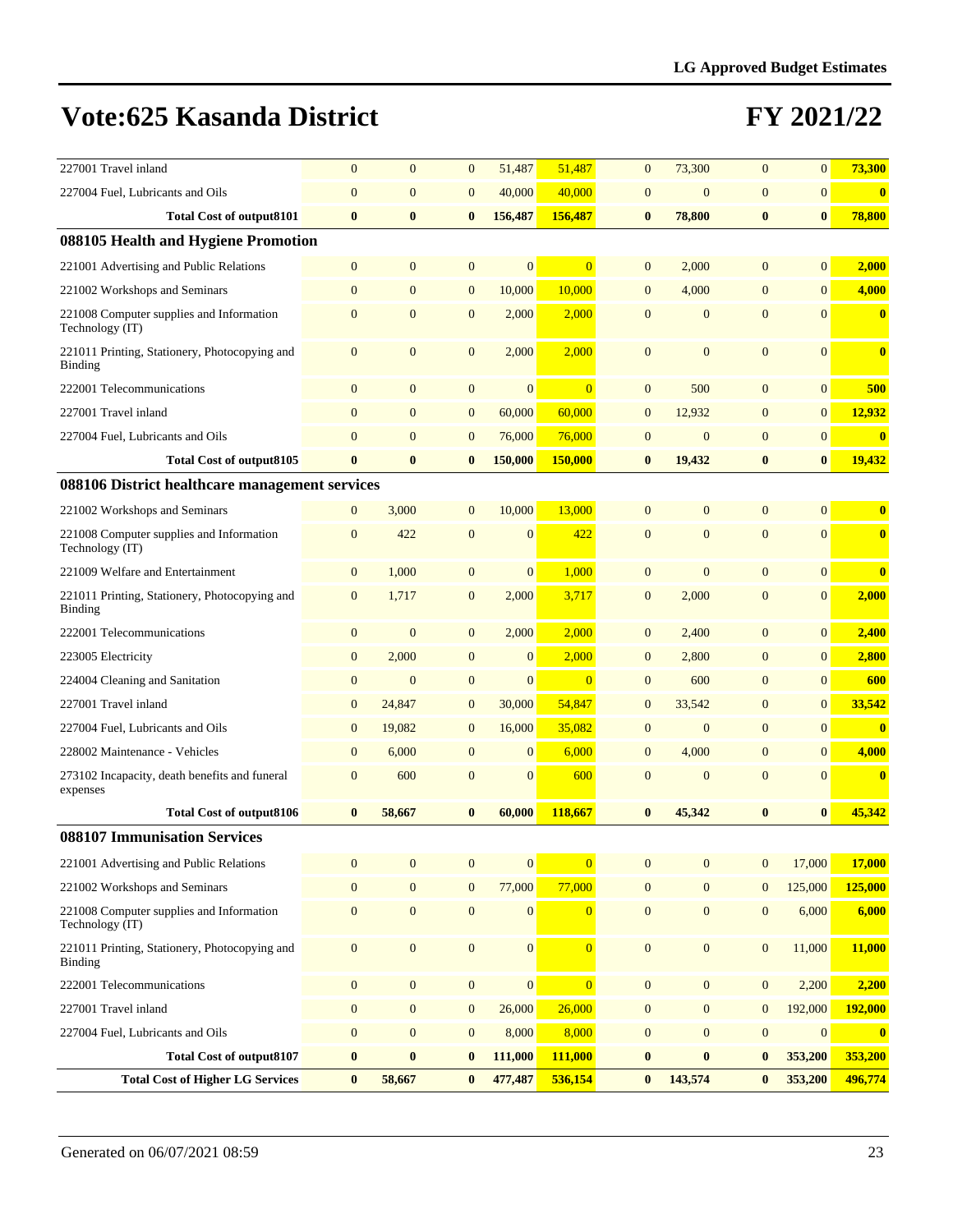| 02 Lower Local Services                          | <b>Wage</b>      | <b>Non</b><br><b>Wage</b> | GoU<br><b>Dev</b>                                 | <b>Ext.Fin</b>                | <b>Total</b>                                                | Wage           | <b>Non</b><br><b>Wage</b> | GoU<br>Dev     | Ext.Fin         | <b>Total</b>  |
|--------------------------------------------------|------------------|---------------------------|---------------------------------------------------|-------------------------------|-------------------------------------------------------------|----------------|---------------------------|----------------|-----------------|---------------|
| 088153 NGO Basic Healthcare Services (LLS)       |                  |                           |                                                   |                               |                                                             |                |                           |                |                 |               |
| 263367 Sector Conditional Grant (Non-Wage)       | $\boldsymbol{0}$ | 42,388                    | $\overline{0}$                                    | $\mathbf{0}$                  | 42,388                                                      | $\mathbf{0}$   | 42,388                    | $\overline{0}$ | $\vert 0 \vert$ | 42,388        |
| <b>Total for LCIII: Kassanda</b>                 |                  |                           |                                                   | <b>County: Kasanda</b>        |                                                             |                |                           |                |                 | 12,717        |
| LCII: Kamuli Njagala                             |                  |                           | <b>MAKONZI</b>                                    |                               | Source: Sector Conditional Grant (Non-Wage)                 |                |                           |                |                 | 4,239         |
| LCII: Kamuli Njagala                             |                  |                           | <b>St Gabriel</b><br>Mirembe Maria                |                               | Source: Sector Conditional Grant (Non-Wage)                 |                |                           |                |                 | 8,478         |
| <b>Total for LCIII: Kiganda</b>                  |                  |                           |                                                   | <b>County: Kasanda</b>        |                                                             |                |                           |                |                 | 8,478         |
| LCII: Kawungera                                  |                  |                           | St Matia<br>Mulumba HC III                        |                               | Source: Sector Conditional Grant (Non-Wage)                 |                |                           |                |                 | 8,478         |
| <b>Total for LCIII: Bukuya</b>                   |                  |                           |                                                   | <b>County: Kasanda</b>        |                                                             |                |                           |                |                 | 4,239         |
| LCII: Bukuya                                     |                  |                           | <b>KITOKOLO</b><br><b>HEALTH</b><br><b>CENTRE</b> |                               | Source: Sector Conditional Grant (Non-Wage)                 |                |                           |                |                 | 4,239         |
| <b>Total for LCIII: Nalutuntu</b>                |                  |                           |                                                   | <b>County: Kasanda</b>        |                                                             |                |                           |                |                 | 8,478         |
| LCII: Nalutuntu                                  |                  |                           | Kakungube<br><b>Health Centre</b>                 |                               | Source: Sector Conditional Grant (Non-Wage)                 |                |                           |                |                 | 4,239         |
| LCII: Nalutuntu                                  |                  |                           | Kyannamugera<br>HCII                              |                               | Source: Sector Conditional Grant (Non-Wage)                 |                |                           |                |                 | 4,239         |
| <b>Total for LCIII: Myanzi</b>                   |                  |                           |                                                   | <b>County: Kasanda</b>        |                                                             |                |                           |                |                 | 4,239         |
| LCII: Kampiri                                    |                  |                           | Kigalama<br>Dispensary                            |                               | Source: Sector Conditional Grant (Non-Wage)                 |                |                           |                |                 | 4,239         |
| <b>Total for LCIII: Missing Subcounty</b>        |                  |                           |                                                   | <b>County: Missing County</b> |                                                             |                |                           |                |                 | 4,239         |
| LCII: Missing Parish                             |                  |                           | <b>KYATO</b>                                      |                               | Source: Sector Conditional Grant (Non-Wage)                 |                |                           |                |                 | 4,239         |
| <b>Total Cost of output8153</b>                  | $\bf{0}$         | 42,388                    | $\bf{0}$                                          | $\bf{0}$                      | 42,388                                                      |                | 42,388                    | $\bf{0}$       | $\bf{0}$        | 42,388        |
| 088154 Basic Healthcare Services (HCIV-HCII-LLS) |                  |                           |                                                   |                               |                                                             |                |                           |                |                 |               |
| 263367 Sector Conditional Grant (Non-Wage)       | $\mathbf{0}$     | 279,764                   | $\overline{0}$                                    | $\overline{0}$                | 279,764                                                     | $\overline{0}$ | 339,045                   | $\mathbf{0}$   |                 | 339,045<br> 0 |
| <b>Total for LCIII: Makokoto</b>                 |                  |                           |                                                   | <b>County: Kasanda</b>        |                                                             |                |                           |                |                 | 22,112        |
| LCII: Bbira                                      |                  |                           | Bira HC II                                        |                               | Source: Sector Conditional Grant (Non-Wage)                 |                |                           |                |                 | 7,371         |
| LCII: Bbira                                      |                  |                           | Centre II                                         |                               | Makokoto Health Source: Sector Conditional Grant (Non-Wage) |                |                           |                |                 | 14,741        |
| <b>Total for LCIII: Kassanda</b>                 |                  |                           |                                                   | <b>County: Kasanda</b>        |                                                             |                |                           |                |                 | 88,447        |
| LCII: Kamuli Njagala                             |                  |                           |                                                   | Kassanda HC IV                | Source: Sector Conditional Grant (Non-Wage)                 |                |                           |                |                 | 73,705        |
| LCII: Kamuli Njagala                             |                  |                           | Nabugondo HC<br>П                                 |                               | Source: Sector Conditional Grant (Non-Wage)                 |                |                           |                |                 | 7,371         |
| LCII: Kamuli Njagala                             |                  |                           | Namabaale HC<br>П                                 |                               | Source: Sector Conditional Grant (Non-Wage)                 |                |                           |                |                 | 7,371         |
| <b>Total for LCIII: Kiganda</b>                  |                  |                           |                                                   | <b>County: Kasanda</b>        |                                                             |                |                           |                |                 | 95,817        |
| LCII: Kawungera                                  |                  |                           | Kiganda HC IV                                     |                               | Source: Sector Conditional Grant (Non-Wage)                 |                |                           |                |                 | 73,705        |
| LCII: Kawungera                                  |                  |                           | Н                                                 |                               | Kiryannongo HC Source: Sector Conditional Grant (Non-Wage)  |                |                           |                |                 | 7,371         |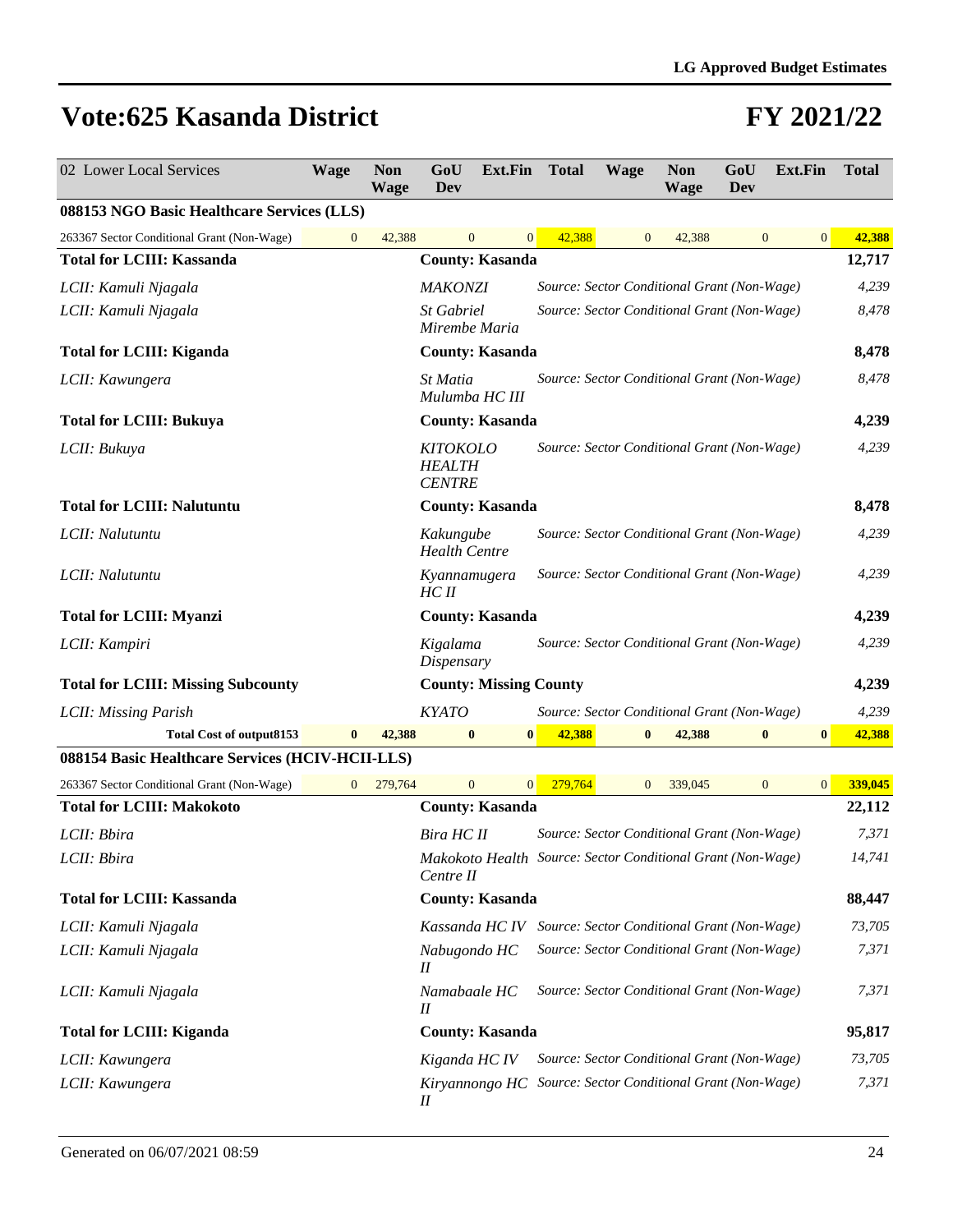| LCII: Kawungera                                           |                  |                           | Musozi HC III            |                                                             |                | Source: Sector Conditional Grant (Non-Wage) |                    |            |                  | 14,741        |
|-----------------------------------------------------------|------------------|---------------------------|--------------------------|-------------------------------------------------------------|----------------|---------------------------------------------|--------------------|------------|------------------|---------------|
| <b>Total for LCIII: Kalwana</b>                           |                  |                           |                          | <b>County: Kasanda</b>                                      |                |                                             |                    |            |                  | 29,482        |
| LCII: Kasaazi                                             |                  |                           | Bweyongedde<br>HCII      |                                                             |                | Source: Sector Conditional Grant (Non-Wage) |                    |            |                  | 7,371         |
| LCII: Kasaazi                                             |                  |                           | Kabulubutu HC<br>$_{II}$ |                                                             |                | Source: Sector Conditional Grant (Non-Wage) |                    |            |                  | 7,371         |
| LCII: Kasaazi                                             |                  |                           |                          | Kikandwa HC II Source: Sector Conditional Grant (Non-Wage)  |                |                                             |                    |            |                  | 14,741        |
| <b>Total for LCIII: Bukuya</b>                            |                  |                           |                          | <b>County: Kasanda</b>                                      |                |                                             |                    |            |                  | 14,741        |
| LCII: Bukuya                                              |                  |                           | Bukuya<br>Dispensary     |                                                             |                | Source: Sector Conditional Grant (Non-Wage) |                    |            |                  | 14,741        |
| <b>Total for LCIII: Nalutuntu</b>                         |                  |                           |                          | <b>County: Kasanda</b>                                      |                |                                             |                    |            |                  | 7,371         |
| LCII: Nalutuntu                                           |                  |                           |                          | Kyakatebe HC II Source: Sector Conditional Grant (Non-Wage) |                |                                             |                    |            |                  | 7,371         |
| <b>Total for LCIII: Kitumbi</b>                           |                  |                           |                          | <b>County: Kasanda</b>                                      |                |                                             |                    |            |                  | 29,482        |
| LCII: Bucooco                                             |                  |                           | П                        | Buseregenyu HC Source: Sector Conditional Grant (Non-Wage)  |                |                                             |                    |            |                  | 14,741        |
| LCII: Bucooco                                             |                  |                           | Kyakiddu HC II           |                                                             |                | Source: Sector Conditional Grant (Non-Wage) |                    |            |                  | 7,371         |
| LCII: Bucooco                                             |                  |                           |                          | Mundadde HC II Source: Sector Conditional Grant (Non-Wage)  |                |                                             |                    |            |                  | 7,371         |
| <b>Total for LCIII: Manyogaseka</b>                       |                  |                           |                          | <b>County: Kasanda</b>                                      |                |                                             |                    |            |                  | 14,741        |
| LCII: Lutunku                                             |                  |                           | II                       | Kyasansuwa HC                                               |                | Source: Sector Conditional Grant (Non-Wage) |                    |            |                  | 14,741        |
| <b>Total for LCIII: Myanzi</b>                            |                  |                           |                          | <b>County: Kasanda</b>                                      |                |                                             |                    |            |                  | 22,112        |
| LCII: Kampiri                                             |                  |                           | Kasaana HC II            |                                                             |                | Source: Sector Conditional Grant (Non-Wage) |                    |            |                  | 7,371         |
| LCII: Kampiri                                             |                  |                           | Myanzi HC III            |                                                             |                | Source: Sector Conditional Grant (Non-Wage) |                    |            |                  | 14,741        |
| <b>Total for LCIII: Missing Subcounty</b>                 |                  |                           |                          | <b>County: Missing County</b>                               |                |                                             |                    |            |                  | 14,741        |
| LCII: Missing Parish                                      |                  |                           | NALUTUNTU<br>HC III      |                                                             |                | Source: Sector Conditional Grant (Non-Wage) |                    |            |                  | 14,741        |
| <b>Total Cost of output8154</b>                           | $\bf{0}$         | 279,764                   | $\bf{0}$                 | $\bf{0}$                                                    | 279,764        | $\bf{0}$                                    | 339,045            | $\bf{0}$   | $\bf{0}$         | 339,045       |
| 088155 Standard Pit Latrine Construction (LLS.)           |                  |                           |                          |                                                             |                |                                             |                    |            |                  |               |
| 263370 Sector Development Grant                           | $\boldsymbol{0}$ | $\overline{0}$            |                          | $\overline{0}$<br>$\mathbf{0}$                              | $\mathbf{0}$   | $\mathbf{0}$                                | $\mathbf{0}$       | 13,000     | $\mathbf{0}$     | <b>13,000</b> |
| <b>Total for LCIII: Kiganda</b>                           |                  |                           |                          | <b>County: Kasanda</b>                                      |                |                                             |                    |            |                  | 13,000        |
| Musozi<br>LCII: Musozi                                    |                  |                           | 2 stance VIP<br>HClI     | latrine at Musozi                                           |                | Source: Sector Development Grant            |                    |            |                  | 13,000        |
| <b>Total Cost of output8155</b>                           | $\bf{0}$         | $\bf{0}$                  |                          | $\bf{0}$<br>$\bf{0}$                                        | $\bf{0}$       | $\bf{0}$                                    | $\bf{0}$           | 13,000     | $\boldsymbol{0}$ | 13,000        |
| <b>Total Cost of Lower Local Services</b>                 | $\bf{0}$         | 322,152                   |                          | $\bf{0}$<br>$\bf{0}$                                        | 322,152        | $\bf{0}$                                    | 381,434            | 13,000     | $\bf{0}$         | 394,434       |
| 03 Capital Purchases                                      | <b>Wage</b>      | <b>Non</b><br><b>Wage</b> | GoU<br>Dev               | Ext.Fin                                                     | <b>Total</b>   | Wage                                        | <b>Non</b><br>Wage | GoU<br>Dev | Ext.Fin          | <b>Total</b>  |
| 088172 Administrative Capital                             |                  |                           |                          |                                                             |                |                                             |                    |            |                  |               |
| 281501 Environment Impact Assessment for<br>Capital Works | $\boldsymbol{0}$ | $\mathbf{0}$              |                          | $\mathbf{0}$<br>$\boldsymbol{0}$                            | $\overline{0}$ | $\mathbf{0}$                                | $\mathbf{0}$       | 3,129      | $\boldsymbol{0}$ | 3,129         |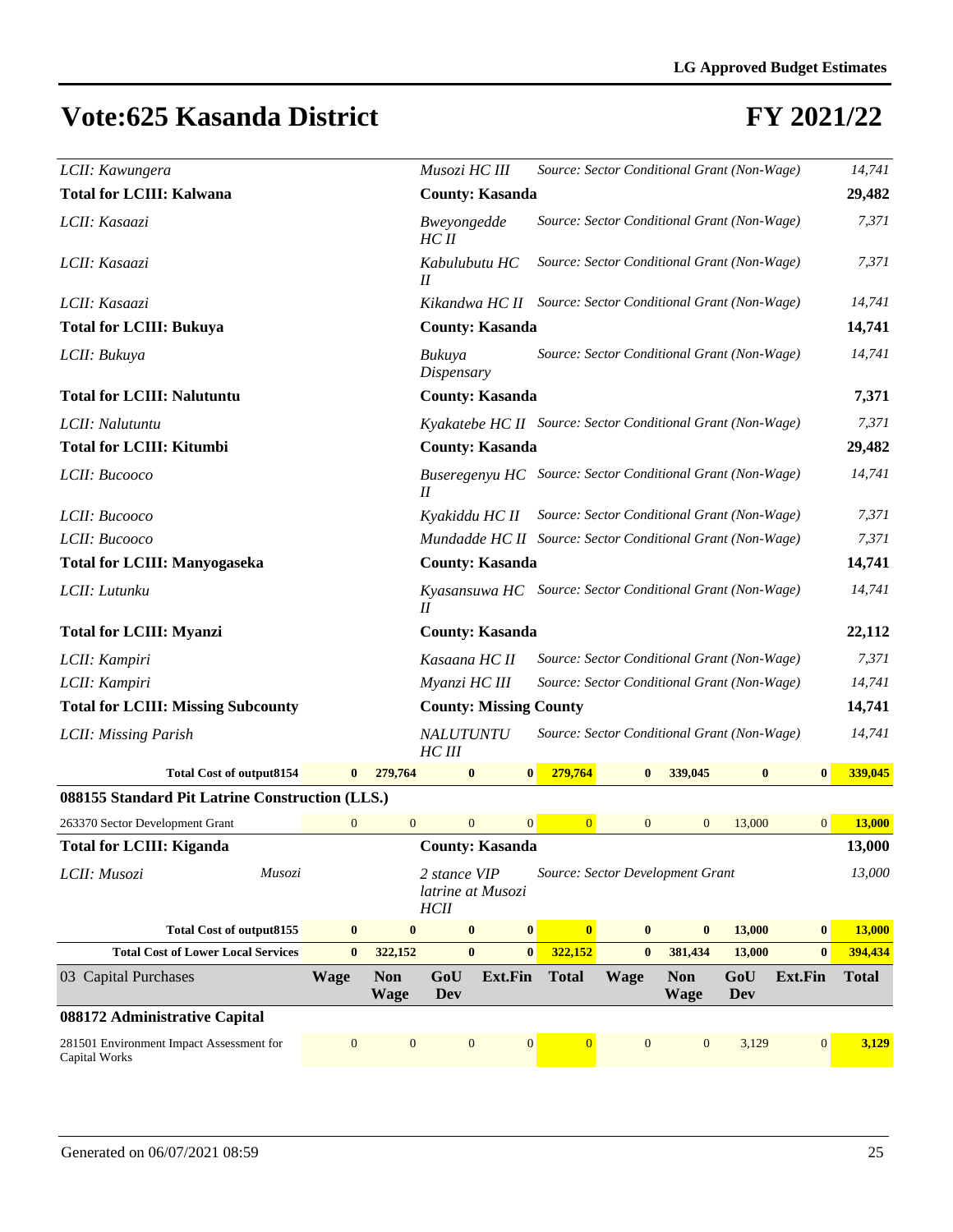| <b>Total for LCIII: Kassanda</b>                               | <b>County: Kasanda</b> |                                         |                                                                          |                                                                               |                  |                                  |              |              |                | 3,129            |                  |                         |
|----------------------------------------------------------------|------------------------|-----------------------------------------|--------------------------------------------------------------------------|-------------------------------------------------------------------------------|------------------|----------------------------------|--------------|--------------|----------------|------------------|------------------|-------------------------|
| LCII: Kitongo                                                  | screening              | <b>Environment and Social</b>           | Environmental<br><b>Impact</b><br>Assessment -<br>Field Expenses-<br>498 |                                                                               |                  | Source: Sector Development Grant |              |              |                |                  |                  | 3,129                   |
| 281504 Monitoring, Supervision & Appraisal<br>of capital works |                        | $\mathbf{0}$                            | $\overline{0}$                                                           | $\mathbf{0}$                                                                  | $\mathbf{0}$     | $\overline{0}$                   | $\mathbf{0}$ |              | $\overline{0}$ | 18,635           | $\overline{0}$   | 18,635                  |
| <b>Total for LCIII: Kassanda</b>                               |                        |                                         |                                                                          | <b>County: Kasanda</b>                                                        |                  |                                  |              |              |                |                  |                  | 18,635                  |
| LCII: Kitongo                                                  |                        | Clerk of works                          |                                                                          | Monitoring,<br>Supervision and<br>Appraisal -<br>General Works -<br>1260      |                  | Source: Sector Development Grant |              |              |                |                  |                  | 6,000                   |
| LCII: Kitongo                                                  |                        | <b>Stakeholder Monitoring</b>           |                                                                          | Monitoring,<br>Supervision and<br>Appraisal -<br>Supervision of<br>Works-1265 |                  | Source: Sector Development Grant |              |              |                |                  |                  | 12,635                  |
| 312104 Other Structures                                        |                        | $\mathbf{0}$                            | $\mathbf{0}$                                                             | $\mathbf{0}$                                                                  | $\mathbf{0}$     | $\vert 0 \vert$                  | $\mathbf{0}$ |              | $\overline{0}$ | 128,371          | $\overline{0}$   | 128,371                 |
| <b>Total for LCIII: Kassanda</b>                               |                        |                                         |                                                                          | <b>County: Kasanda</b>                                                        |                  |                                  |              |              |                |                  |                  | 88,000                  |
| LCII: Kitongo                                                  |                        | Fencing Kassanda HCIV                   |                                                                          | Construction<br>Services - Other<br>Construction<br>Works-405                 |                  | Source: Sector Development Grant |              |              |                |                  |                  | 80,000                  |
| LCII: Kitongo                                                  | office                 | Renovation and<br>refurbishment of DHOs |                                                                          | Construction<br>Services -<br>Offices-403                                     |                  | Source: Sector Development Grant |              |              |                |                  |                  | 8,000                   |
| <b>Total for LCIII: Myanzi</b>                                 |                        |                                         |                                                                          | <b>County: Kasanda</b>                                                        |                  |                                  |              |              |                |                  |                  | 40,371                  |
| LCII: Myanzi                                                   |                        | Fencing of Mwanzi HCIII                 |                                                                          | Construction<br>Services - Other<br>Construction<br>Works-405                 |                  | Source: Sector Development Grant |              |              |                |                  |                  | 40,371                  |
| 312202 Machinery and Equipment                                 |                        | $\overline{0}$                          | $\overline{0}$                                                           | $\overline{0}$                                                                | $\overline{0}$   | $\overline{0}$                   | $\mathbf{0}$ |              | $\mathbf{0}$   | 10,000           | $\overline{0}$   | 10,000                  |
| <b>Total for LCIII: Nalutuntu</b>                              |                        |                                         |                                                                          | <b>County: Kasanda</b>                                                        |                  |                                  |              |              |                |                  |                  | 10,000                  |
| LCII: Nalutuntu                                                | Nalutuntu              | Solar batteries for                     |                                                                          | Machinery and<br>Equipment -<br>Solar-1125                                    |                  | Source: Sector Development Grant |              |              |                |                  |                  | 10,000                  |
| <b>Total Cost of output8172</b>                                |                        | $\bf{0}$                                | $\bf{0}$                                                                 | $\boldsymbol{0}$                                                              | $\pmb{0}$        | $\bf{0}$                         | $\bf{0}$     |              | $\bf{0}$       | 160,135          | $\bf{0}$         | 160,135                 |
| 088175 Non Standard Service Delivery Capital                   |                        |                                         |                                                                          |                                                                               |                  |                                  |              |              |                |                  |                  |                         |
| 312101 Non-Residential Buildings                               |                        | $\mathbf{0}$                            | $\mathbf{0}$                                                             | 3,539                                                                         | 0                | 3,539                            | $\mathbf{0}$ |              | $\mathbf{0}$   | $\boldsymbol{0}$ | $\boldsymbol{0}$ | $\boldsymbol{0}$        |
| <b>Total Cost of output8175</b>                                |                        | $\bf{0}$                                | $\bf{0}$                                                                 | 3,539                                                                         | $\bf{0}$         | 3,539                            | $\bf{0}$     |              | $\bf{0}$       | $\bf{0}$         | $\bf{0}$         | $\bf{0}$                |
| 088180 Health Centre Construction and Rehabilitation           |                        |                                         |                                                                          |                                                                               |                  |                                  |              |              |                |                  |                  |                         |
| 312101 Non-Residential Buildings                               |                        | $\boldsymbol{0}$                        | 860,938                                                                  | $\mathbf{0}$                                                                  | 860,938          | $\mathbf{0}$                     |              | $\mathbf{0}$ | $\mathbf{0}$   | $\boldsymbol{0}$ | $\bf{0}$         |                         |
| 312104 Other Structures                                        |                        | $\boldsymbol{0}$                        | $\mathbf{0}$                                                             | $\boldsymbol{0}$                                                              | $\boldsymbol{0}$ | $\overline{0}$                   | $\mathbf{0}$ |              |                | 0 2,450,000      |                  | $0\overline{2,450,000}$ |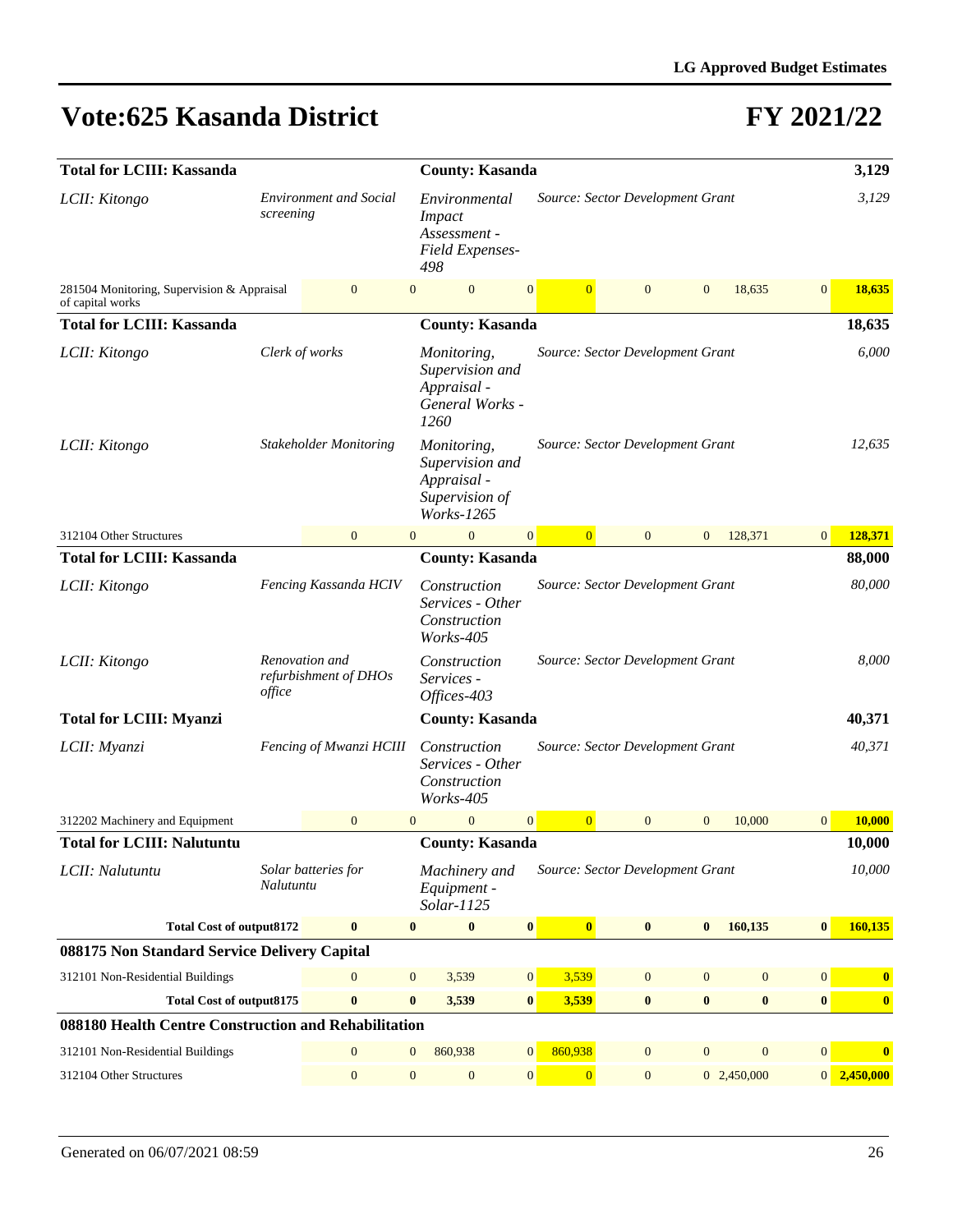| <b>Total for LCIII: Kassanda</b>                          |                      |                       |                  |                                                         |                | <b>County: Kasanda</b>                                                  |                |              |                  |                  |                  |  |  |
|-----------------------------------------------------------|----------------------|-----------------------|------------------|---------------------------------------------------------|----------------|-------------------------------------------------------------------------|----------------|--------------|------------------|------------------|------------------|--|--|
| LCII: Namabaale                                           |                      | Namabale HCII upgrade |                  | Construction<br>Services - Civil<br>Works-392           |                | Source: Sector Development Grant                                        |                |              |                  |                  | 650,000          |  |  |
| <b>Total for LCIII: Kitumbi</b>                           |                      |                       |                  | <b>County: Kasanda</b>                                  |                |                                                                         |                |              |                  |                  | 1,800,000        |  |  |
| LCII: Kijuuna                                             | Kijjuna HCIII        |                       |                  | Construction<br>Services - Civil<br>Works-392           |                | Source: Sector Development Grant                                        |                |              |                  |                  | 1,800,000        |  |  |
| <b>Total Cost of output8180</b>                           |                      | $\bf{0}$              |                  | 860,938                                                 | $\bf{0}$       | 860,938                                                                 | $\bf{0}$       |              | 02,450,000       | 0                | 2,450,000        |  |  |
| 088181 Staff Houses Construction and Rehabilitation       |                      |                       |                  |                                                         |                |                                                                         |                |              |                  |                  |                  |  |  |
| 312102 Residential Buildings                              |                      | $\mathbf{0}$          | $\mathbf{0}$     | 2,250                                                   | $\overline{0}$ | 2,250                                                                   | $\mathbf{0}$   | $\mathbf{0}$ | 375,000          | $\mathbf{0}$     | 375,000          |  |  |
| <b>Total for LCIII: Kiganda</b>                           |                      |                       |                  | <b>County: Kasanda</b>                                  |                |                                                                         |                |              |                  |                  | 75,000           |  |  |
| LCII: Musozi                                              | Completion           |                       |                  | <b>Building</b><br>Construction -<br>Staff Houses-263   |                | Source: District Discretionary Development<br><b>Equalization Grant</b> |                |              |                  |                  | 45,000           |  |  |
| LCII: Musozi                                              | <i>Staffquarters</i> | Completion of Musozi  |                  | <b>Building</b><br>Construction -<br>Staff Houses-263   |                | Source: Sector Development Grant                                        |                |              |                  |                  | 30,000           |  |  |
| <b>Total for LCIII: Kalwana</b>                           |                      |                       |                  | <b>County: Kasanda</b>                                  |                |                                                                         |                |              |                  |                  | 150,000          |  |  |
| LCII: Kikandwa                                            |                      | Kikandwa HCIII        |                  | <b>Building</b><br>Construction -<br>Staff Houses-263   |                | Source: Sector Development Grant                                        |                |              |                  |                  | 150,000          |  |  |
| <b>Total for LCIII: Kitumbi</b>                           |                      |                       |                  | <b>County: Kasanda</b>                                  |                |                                                                         |                |              |                  |                  | 150,000          |  |  |
| LCII: Buseregenyu                                         |                      | Buseregenyu HCIII     |                  | <b>Building</b><br>Construction -<br>Staff Houses-263   |                | Source: Sector Development Grant                                        |                |              |                  |                  | 150,000          |  |  |
| <b>Total Cost of output8181</b>                           |                      | $\bf{0}$              | $\bf{0}$         | 2,250                                                   | $\bf{0}$       | 2,250                                                                   | $\bf{0}$       | $\bf{0}$     | 375,000          | $\bf{0}$         | 375,000          |  |  |
| 088182 Maternity Ward Construction and Rehabilitation     |                      |                       |                  |                                                         |                |                                                                         |                |              |                  |                  |                  |  |  |
| 312101 Non-Residential Buildings                          |                      | $\boldsymbol{0}$      | $\mathbf{0}$     | 5,600                                                   | $\mathbf{0}$   | 5,600                                                                   | $\mathbf{0}$   | $\mathbf{0}$ | $\boldsymbol{0}$ | $\boldsymbol{0}$ | $\boldsymbol{0}$ |  |  |
| <b>Total Cost of output8182</b>                           |                      | $\bf{0}$              | $\bf{0}$         | 5,600                                                   | $\bf{0}$       | 5,600                                                                   | $\bf{0}$       | $\bf{0}$     | $\bf{0}$         | $\bf{0}$         | $\bf{0}$         |  |  |
| 088183 OPD and other ward Construction and Rehabilitation |                      |                       |                  |                                                         |                |                                                                         |                |              |                  |                  |                  |  |  |
| 312101 Non-Residential Buildings                          |                      | $\mathbf{0}$          | $\overline{0}$   | 61,684                                                  | 0              | 61,684                                                                  | $\overline{0}$ | $\mathbf{0}$ | $\mathbf{0}$     | $\mathbf{0}$     | $\bf{0}$         |  |  |
| <b>Total Cost of output8183</b>                           |                      | $\bf{0}$              | $\bf{0}$         | 61,684                                                  | $\bf{0}$       | 61,684                                                                  | $\bf{0}$       | $\bf{0}$     | $\bf{0}$         | $\bf{0}$         | $\bf{0}$         |  |  |
| 088185 Specialist Health Equipment and Machinery          |                      |                       |                  |                                                         |                |                                                                         |                |              |                  |                  |                  |  |  |
| 312212 Medical Equipment                                  |                      | $\boldsymbol{0}$      | $\boldsymbol{0}$ | $\mathbf{0}$                                            | $\mathbf{0}$   | $\overline{0}$                                                          | $\mathbf{0}$   | $\mathbf{0}$ | 449,717          | $\boldsymbol{0}$ | 449,717          |  |  |
| <b>Total for LCIII: Makokoto</b>                          |                      |                       |                  | <b>County: Kasanda</b>                                  |                |                                                                         |                |              |                  |                  | 180,000          |  |  |
| LCII: Makokoto                                            |                      | Makokoto HCIII        |                  | Equipment -<br><b>Assorted Medical</b><br>Equipment-509 |                | Source: Sector Development Grant                                        |                |              |                  |                  | 180,000          |  |  |
| <b>Total for LCIII: Kassanda</b>                          |                      |                       |                  | <b>County: Kasanda</b>                                  |                |                                                                         |                |              |                  |                  | 205,217          |  |  |
| LCII: Namabaale                                           |                      | Namabale HCII_HCIII   |                  | Equipment -<br><b>Assorted Kits-</b><br>506             |                | Source: Sector Development Grant                                        |                |              |                  |                  | 205,217          |  |  |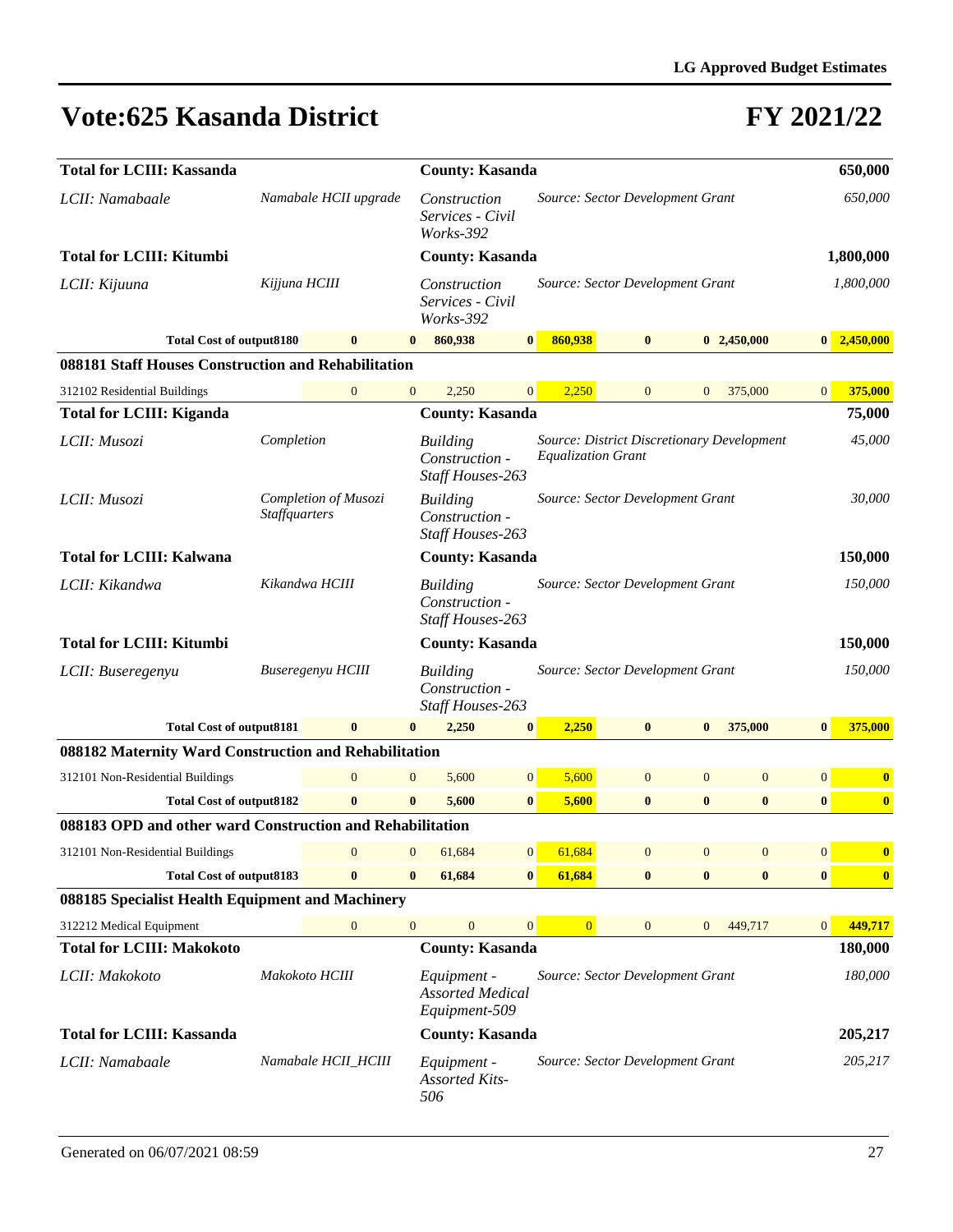| <b>Total for LCIII: Kiganda</b>                                                            |                                           |          |                                                                                                           | <b>County: Kasanda</b>                                              |                                  |                   | 20,000                           |              |                                                                                                                        |              |           |
|--------------------------------------------------------------------------------------------|-------------------------------------------|----------|-----------------------------------------------------------------------------------------------------------|---------------------------------------------------------------------|----------------------------------|-------------------|----------------------------------|--------------|------------------------------------------------------------------------------------------------------------------------|--------------|-----------|
| LCII: Kasambya                                                                             | Autoclave for Kiganda<br>HIV              |          | Source: Sector Development Grant<br>Equipment -<br><b>Assorted Kits-</b><br>506<br><b>County: Kasanda</b> |                                                                     |                                  |                   |                                  |              | 20,000                                                                                                                 |              |           |
| <b>Total for LCIII: Nalutuntu</b>                                                          |                                           |          |                                                                                                           |                                                                     |                                  |                   |                                  |              |                                                                                                                        |              | 14,500    |
| 2 Centrifuges<br>LCII: Nalutuntu                                                           |                                           |          |                                                                                                           | Medical<br>Equipment<br>Maintenance -<br>Assorted<br>Equipment-1201 | Source: Sector Development Grant |                   |                                  | 14,500       |                                                                                                                        |              |           |
| <b>Total for LCIII: Missing Subcounty</b>                                                  |                                           |          |                                                                                                           | <b>County: Missing County</b>                                       |                                  |                   |                                  |              |                                                                                                                        |              | 30,000    |
| LCII: Missing Parish                                                                       | Kikandwa, Nalutuntu,<br>Buseregenyu HCIII |          |                                                                                                           | Equipment -<br>Microsopes-534                                       |                                  |                   | Source: Sector Development Grant |              |                                                                                                                        |              | 30,000    |
| <b>Total Cost of output8185</b>                                                            |                                           | $\bf{0}$ | $\mathbf{0}$                                                                                              | $\mathbf{0}$                                                        | $\bf{0}$                         | $\mathbf{0}$      | $\mathbf{0}$                     | $\mathbf{0}$ | 449,717                                                                                                                | $\mathbf{0}$ | 449,717   |
| <b>Total Cost of Capital Purchases</b>                                                     |                                           | $\bf{0}$ | $\mathbf{0}$                                                                                              | 934,010                                                             | $\bf{0}$                         | 934,010           | $\mathbf{0}$                     |              | 0, 3,434,852                                                                                                           | $\bf{0}$     | 3,434,852 |
| <b>Total cost of Primary Healthcare</b><br>$\bf{0}$                                        |                                           |          | 380,820                                                                                                   | 934,010                                                             |                                  | 477,487 1,792,317 | $\bf{0}$                         |              | 525,007 3,447,852                                                                                                      | 353,200      | 4,326,059 |
| 0883 Health Management and Supervision                                                     |                                           |          |                                                                                                           |                                                                     |                                  |                   |                                  |              |                                                                                                                        |              |           |
| $\mathbf{r}$ $\mathbf{r}$ $\mathbf{r}$ $\mathbf{r}$ $\mathbf{r}$ $\mathbf{r}$ $\mathbf{r}$ |                                           |          |                                                                                                           | $\lambda$ in international control                                  |                                  |                   |                                  |              | $\mathbf{A}$ in the $\mathbf{B}$ is the set of $\mathbf{B}$ is $\mathbf{B}$ in $\mathbf{B}$ is the set of $\mathbf{B}$ |              |           |

| <b>Ushs Thousands</b>                                            |                |                           | 2020/21        | <b>Approved Budget Estimates for FY</b> |                             | <b>Approved Budget Estimates for FY 2021/22</b> |                           |                   |              |              |  |
|------------------------------------------------------------------|----------------|---------------------------|----------------|-----------------------------------------|-----------------------------|-------------------------------------------------|---------------------------|-------------------|--------------|--------------|--|
| 01 Higher LG Services                                            | <b>Wage</b>    | <b>Non</b><br><b>Wage</b> | GoU<br>Dev     | Ext.Fin                                 | <b>Total</b>                | <b>Wage</b>                                     | <b>Non</b><br><b>Wage</b> | GoU<br>Dev        | Ext.Fin      | <b>Total</b> |  |
| 088301 Healthcare Management Services                            |                |                           |                |                                         |                             |                                                 |                           |                   |              |              |  |
| 211101 General Staff Salaries                                    | 1,825,704      | $\overline{0}$            | $\overline{0}$ | 0 <sup>1</sup>                          |                             | 1.825.704 2.588.943                             | $\overline{0}$            | $\overline{0}$    | 0            | 2,588,943    |  |
| 221002 Workshops and Seminars                                    | $\overline{0}$ | $\Omega$                  | $\Omega$       | $\overline{0}$                          | $\Omega$                    | $\Omega$                                        | $\Omega$                  | $\overline{0}$    | 15,000       | 15,000       |  |
| 221008 Computer supplies and Information<br>Technology (IT)      | $\overline{0}$ | $\Omega$                  | $\overline{0}$ | $\overline{0}$                          | $\overline{0}$              | $\Omega$                                        | $\overline{0}$            | $\overline{0}$    | 1,000        | 1,000        |  |
| 221011 Printing, Stationery, Photocopying and<br>Binding         | $\overline{0}$ | $\Omega$                  | $\overline{0}$ | $\overline{0}$                          | $\overline{0}$              | $\Omega$                                        | $\overline{0}$            | $\overline{0}$    | 2,000        | 2,000        |  |
| 222001 Telecommunications                                        | $\Omega$       | $\Omega$                  | $\Omega$       | $\overline{0}$                          | $\Omega$                    | $\Omega$                                        | $\Omega$                  | $\overline{0}$    | 1.000        | 1,000        |  |
| 227001 Travel inland                                             | $\overline{0}$ | $\Omega$                  | $\overline{0}$ | $\overline{0}$                          | $\overline{0}$              | $\Omega$                                        | $\overline{0}$            | $\mathbf{0}$      | 15,000       | 15,000       |  |
| Total Cost of output 8301 1,825,704                              |                | $\mathbf{0}$              | $\bf{0}$       | $\mathbf{0}$                            | 1,825,704                   | 2,588,943                                       | $\bf{0}$                  | $\bf{0}$          | 34,000       | 2,622,943    |  |
| Total Cost of Higher LG Services 1,825,704                       |                | $\bf{0}$                  | $\bf{0}$       | $\mathbf{0}$                            | 1,825,704                   | 2,588,943                                       | $\bf{0}$                  | $\bf{0}$          | 34,000       | 2,622,943    |  |
| 03 Capital Purchases                                             | <b>Wage</b>    | <b>Non</b><br><b>Wage</b> | GoU<br>Dev     | Ext.Fin                                 | <b>Total</b>                | <b>Wage</b>                                     | <b>Non</b><br><b>Wage</b> | GoU<br>Dev        | Ext.Fin      | <b>Total</b> |  |
| 088372 Administrative Capital                                    |                |                           |                |                                         |                             |                                                 |                           |                   |              |              |  |
| 281504 Monitoring, Supervision & Appraisal<br>of capital works   | $\overline{0}$ | $\Omega$                  | 12.895         | $\overline{0}$                          | 12.895                      | $\Omega$                                        | $\Omega$                  | $\Omega$          | $\Omega$     | $\bf{0}$     |  |
| <b>Total Cost of output8372</b>                                  | $\bf{0}$       | $\bf{0}$                  | 12,895         | $\bf{0}$                                | 12,895                      | $\bf{0}$                                        | $\bf{0}$                  | $\bf{0}$          | $\bf{0}$     | $\bf{0}$     |  |
| <b>Total Cost of Capital Purchases</b>                           | $\bf{0}$       | $\bf{0}$                  | 12,895         | $\bf{0}$                                | 12,895                      | $\mathbf{0}$                                    | $\bf{0}$                  | $\bf{0}$          | $\mathbf{0}$ | $\bf{0}$     |  |
| <b>Total cost of Health Management and</b><br><b>Supervision</b> | 1,825,704      | $\mathbf{0}$              | 12,895         | $\mathbf{0}$                            | 1,838,599                   | 2,588,943                                       | $\bf{0}$                  | $\mathbf{0}$      | 34,000       | 2,622,943    |  |
| <b>Total cost of Health</b>                                      | 1,825,704      | 380,820                   | 946,905        |                                         | 477,487 3,630,916 2,588,943 |                                                 |                           | 525,007 3,447,852 | 387,200      | 6,949,002    |  |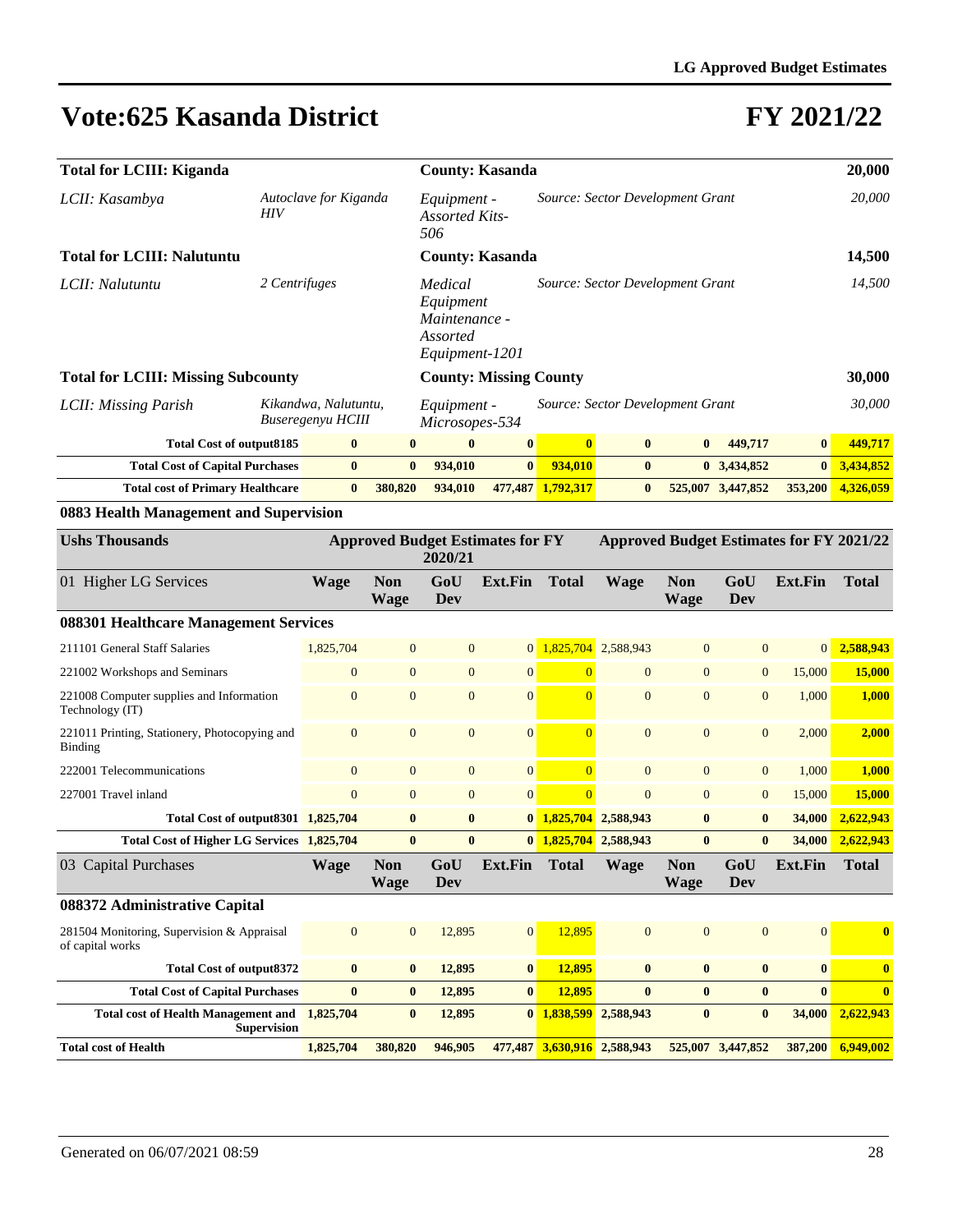## **FY 2021/22**

#### *Education*

**B1: Overview of Sub-SubProgramme Revenues and Expenditures by Source**

| <b>Ushs Thousands</b>                                                  | <b>Approved Budget for FY</b><br>2020/21 | <b>Cumulative Receipts by End</b><br>March for FY2020/21 | <b>Approved Budget for</b><br>FY 2021/22 |  |  |
|------------------------------------------------------------------------|------------------------------------------|----------------------------------------------------------|------------------------------------------|--|--|
| A: Breakdown of of Sub-SubProgramme Revenues                           |                                          |                                                          |                                          |  |  |
| <b>Recurrent Revenues</b>                                              | 10,645,478                               | 7,782,611                                                | 10,790,487                               |  |  |
| District Unconditional Grant (Non-<br>Wage)                            | 2,200                                    | 550                                                      | 2,000                                    |  |  |
| District Unconditional Grant (Wage)                                    | 78,734                                   | 59,051                                                   | 79,740                                   |  |  |
| <b>Locally Raised Revenues</b>                                         | 1,798                                    | 0                                                        |                                          |  |  |
| Other Transfers from Central<br>Government                             | 16,561                                   | 22,955                                                   | 22,950                                   |  |  |
| Sector Conditional Grant (Non-Wage)                                    | 1,950,391                                | 1,253,211                                                | 1,899,553                                |  |  |
| Sector Conditional Grant (Wage)                                        | 8,595,793                                | 6,446,845                                                | 8,786,244                                |  |  |
| <b>Development Revenues</b>                                            | 1,006,900                                | 1,030,767                                                | 2,056,699                                |  |  |
| <b>District Discretionary Development</b><br><b>Equalization Grant</b> | $\Omega$                                 | 0                                                        | 38,000                                   |  |  |
| <b>External Financing</b>                                              | 42,550                                   | 66,417                                                   |                                          |  |  |
| Sector Development Grant                                               | 964,350                                  | 964,350                                                  | 2,018,699                                |  |  |
| <b>Total Revenues shares</b>                                           | 11,652,378                               | 8,813,378                                                | 12,847,186                               |  |  |
| <b>B: Breakdown of of Sub-SubProgramme Expenditures</b>                |                                          |                                                          |                                          |  |  |
| <b>Recurrent Expenditure</b>                                           |                                          |                                                          |                                          |  |  |
| Wage                                                                   | 8,674,527                                | 6,437,007                                                | 8,865,984                                |  |  |
| Non Wage                                                               | 1,970,951                                | 851,684                                                  | 1,924,503                                |  |  |
| <b>Development Expenditure</b>                                         |                                          |                                                          |                                          |  |  |
| Domestic Development                                                   | 964,350                                  | 145,228                                                  | 2,056,699                                |  |  |
| <b>External Financing</b>                                              | 42,550                                   | $\theta$                                                 | $\Omega$                                 |  |  |
| <b>Total Expenditure</b>                                               | 11,652,378                               | 7,433,919                                                | 12,847,186                               |  |  |

**B2: Expenditure Details by Service Area, Output Class, Budget Output and Item**

#### **0781 Pre-Primary and Primary Education**

| <b>Ushs Thousands</b>            |           | <b>Approved Budget Estimates for FY</b><br>2020/21 |            |         |                       | <b>Approved Budget Estimates for FY</b><br>2021/22 |                    |            |         |              |  |
|----------------------------------|-----------|----------------------------------------------------|------------|---------|-----------------------|----------------------------------------------------|--------------------|------------|---------|--------------|--|
| 01 Higher LG Services            | Wage      | <b>Non</b><br>Wage                                 | GoU<br>Dev | Ext.Fin | <b>Total</b>          | Wage                                               | <b>Non</b><br>Wage | GoU<br>Dev | Ext.Fin | <b>Total</b> |  |
| 078102 Primary Teaching Services |           |                                                    |            |         |                       |                                                    |                    |            |         |              |  |
| 211101 General Staff Salaries    | 5.746.684 | $\theta$                                           | $\Omega$   |         | 0 5,746,684 5,776,504 |                                                    | $\mathbf{0}$       | $\Omega$   |         | 0 5,776,504  |  |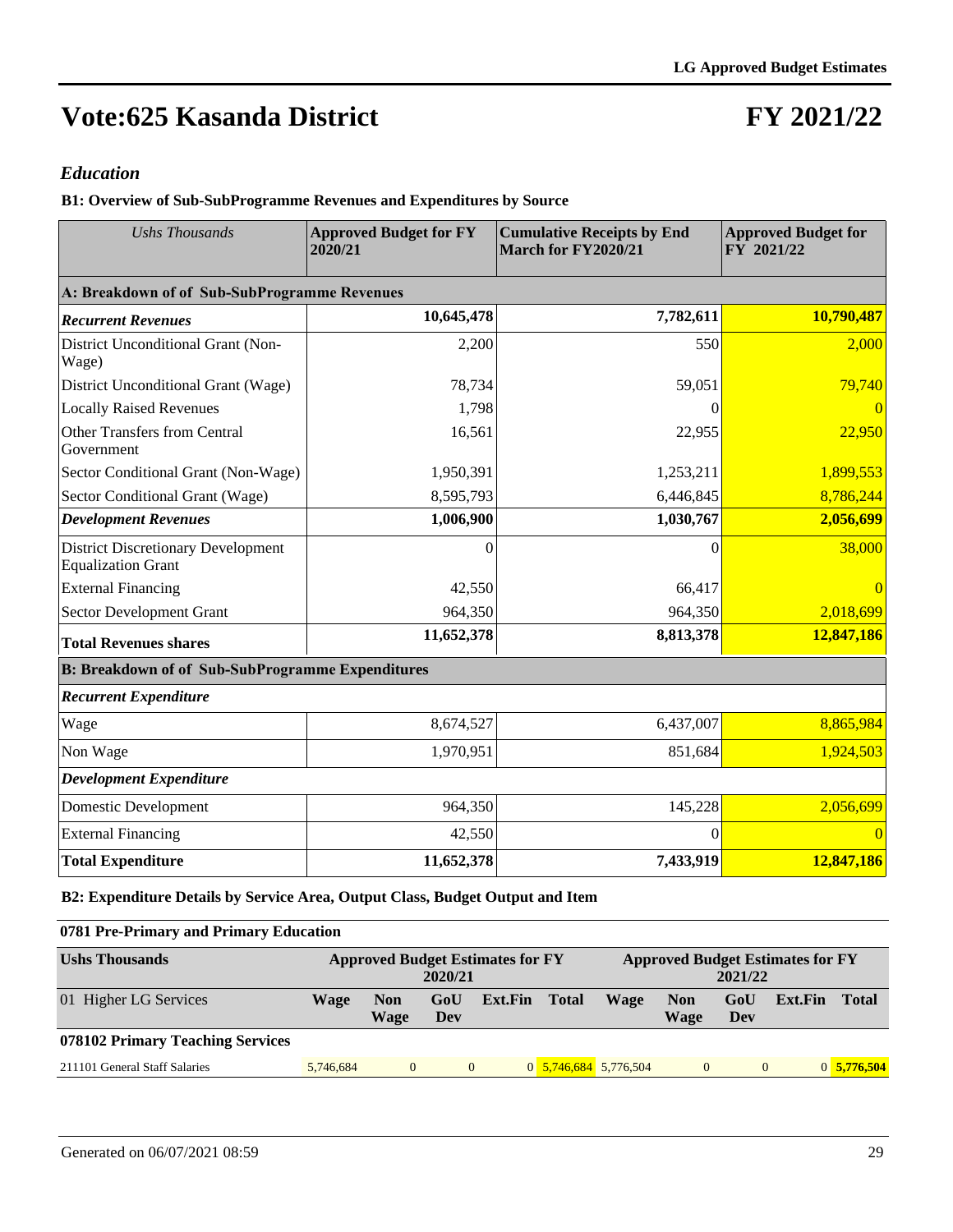| Total Cost of output 8102 5,746,684        |      | $\mathbf{0}$ | $\bf{0}$   |         |              | $0$ 5,746,684 5,776,504 | $\mathbf{0}$       | $\bf{0}$   |                | 0, 5, 776, 504 |  |
|--------------------------------------------|------|--------------|------------|---------|--------------|-------------------------|--------------------|------------|----------------|----------------|--|
| Total Cost of Higher LG Services 5,746,684 |      | $\mathbf{0}$ |            |         |              | $0$ 5,746,684 5,776,504 | $\bf{0}$           |            |                | 0, 5, 776, 504 |  |
| 02 Lower Local Services                    | Wage | Non<br>Wage  | GoU<br>Dev | Ext.Fin | <b>Total</b> | Wage                    | <b>Non</b><br>Wage | GoU<br>Dev | <b>Ext.Fin</b> | Total          |  |
| 078151 Primary Schools Services UPE (LLS)  |      |              |            |         |              |                         |                    |            |                |                |  |
|                                            |      |              |            |         |              |                         |                    |            |                |                |  |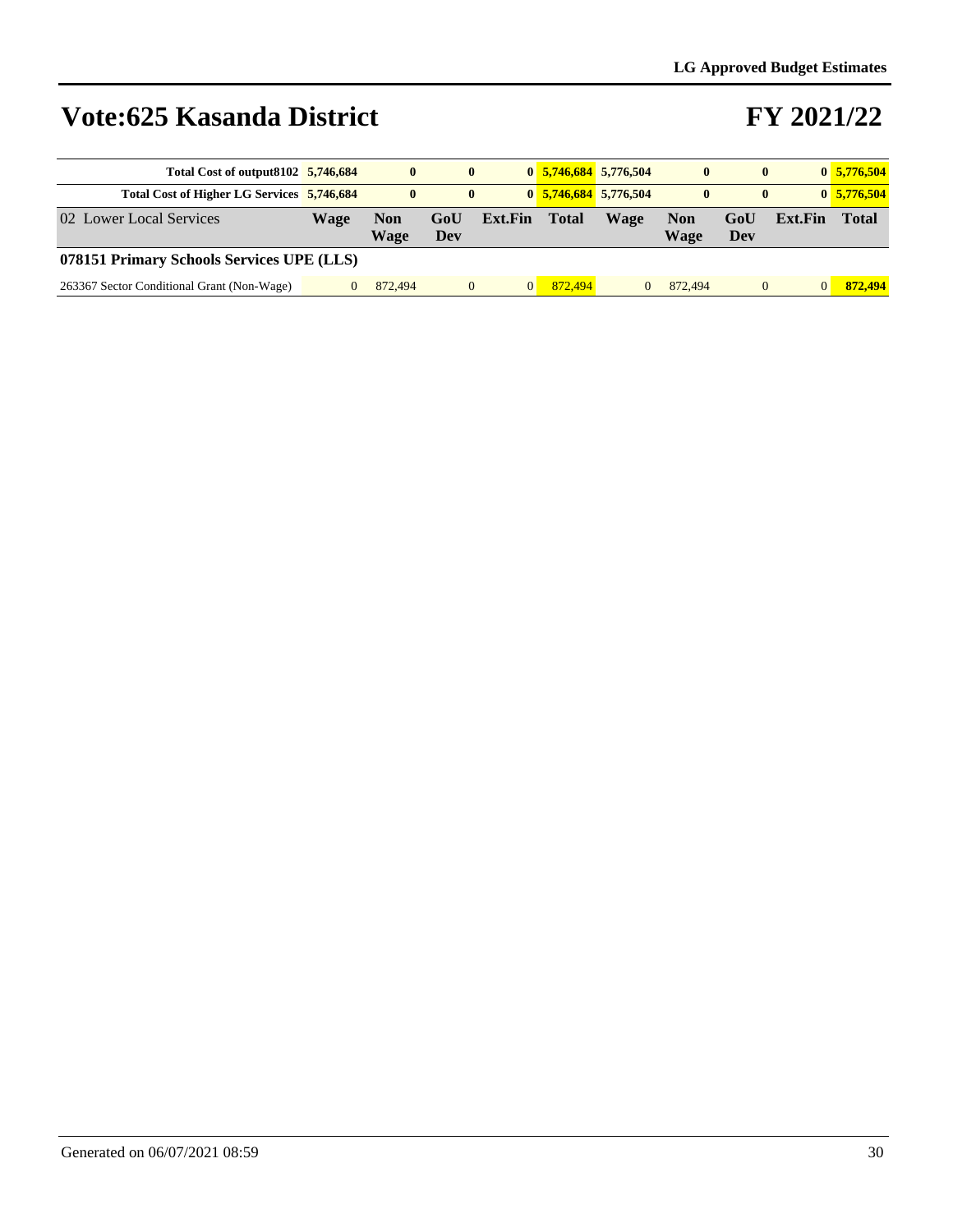| <b>Total for LCIII: Missing Subcounty</b> |                                    | <b>County: Missing County</b>                             |        |  |  |  |  |  |
|-------------------------------------------|------------------------------------|-----------------------------------------------------------|--------|--|--|--|--|--|
| LCII: Missing Parish                      | <b>BBINIKIRA P.S.</b>              | Source: Sector Conditional Grant (Non-Wage)               | 9,170  |  |  |  |  |  |
| LCII: Missing Parish                      | <b>BBIRA</b>                       | Source: Sector Conditional Grant (Non-Wage)               | 10,190 |  |  |  |  |  |
| LCII: Missing Parish                      | Bukuya C/U P.S.                    | Source: Sector Conditional Grant (Non-Wage)               | 10,734 |  |  |  |  |  |
| LCII: Missing Parish                      | Bukuya Islamic                     | Source: Sector Conditional Grant (Non-Wage)               | 6,926  |  |  |  |  |  |
| LCII: Missing Parish                      | <b>BULINIMULA</b>                  | Source: Sector Conditional Grant (Non-Wage)               | 12,740 |  |  |  |  |  |
| LCII: Missing Parish                      | <b>BUSEREGENYA</b><br>NEUTRAL P.S. | Source: Sector Conditional Grant (Non-Wage)               | 11,584 |  |  |  |  |  |
| LCII: Missing Parish                      | Buswa P.S.                         | Source: Sector Conditional Grant (Non-Wage)               | 10,734 |  |  |  |  |  |
| LCII: Missing Parish                      | <b>BWEYONGEDD</b><br>E P.S.        | Source: Sector Conditional Grant (Non-Wage)               | 17,619 |  |  |  |  |  |
| LCII: Missing Parish                      |                                    | DDALAMBA P.S. Source: Sector Conditional Grant (Non-Wage) | 5,940  |  |  |  |  |  |
| LCII: Missing Parish                      | <b>KABOSI</b> Chosen<br>church     | Source: Sector Conditional Grant (Non-Wage)               | 4,580  |  |  |  |  |  |
| LCII: Missing Parish                      | Kabuyimba P.S.                     | Source: Sector Conditional Grant (Non-Wage)               | 7,045  |  |  |  |  |  |
| LCII: Missing Parish                      | Kagaba Parents<br>P.S              | Source: Sector Conditional Grant (Non-Wage)               | 11,754 |  |  |  |  |  |
| LCII: Missing Parish                      | <b>KAKINDU P.S.</b><br>COU         | Source: Sector Conditional Grant (Non-Wage)               | 6,790  |  |  |  |  |  |
| LCII: Missing Parish                      | Kakindu R.C.<br>P.S.               | Source: Sector Conditional Grant (Non-Wage)               | 8,252  |  |  |  |  |  |
| LCII: Missing Parish                      | <b>KAKONDWE</b><br>P.S             | Source: Sector Conditional Grant (Non-Wage)               | 8,541  |  |  |  |  |  |
| LCII: Missing Parish                      | Kalaata P.S.                       | Source: Sector Conditional Grant (Non-Wage)               | 9,255  |  |  |  |  |  |
| LCII: Missing Parish                      | KALAGALA<br><b>ISLAMIC P.S.</b>    | Source: Sector Conditional Grant (Non-Wage)               | 6,076  |  |  |  |  |  |
| LCII: Missing Parish                      | KALAGALA P.S.                      | Source: Sector Conditional Grant (Non-Wage)               | 11,329 |  |  |  |  |  |
| LCII: Missing Parish                      | KALAGI P.S.                        | Source: Sector Conditional Grant (Non-Wage)               | 6,620  |  |  |  |  |  |
| LCII: Missing Parish                      | KALWANA P.S.                       | Source: Sector Conditional Grant (Non-Wage)               | 8,779  |  |  |  |  |  |
| LCII: Missing Parish                      | <b>KALYABULO</b><br>P.S            | Source: Sector Conditional Grant (Non-Wage)               | 7,300  |  |  |  |  |  |
| LCII: Missing Parish                      |                                    | KAMBOJJA P.S. Source: Sector Conditional Grant (Non-Wage) | 8,235  |  |  |  |  |  |
| LCII: Missing Parish                      | Kamuli COU<br>P.S.                 | Source: Sector Conditional Grant (Non-Wage)               | 7,844  |  |  |  |  |  |
| LCII: Missing Parish                      | Kamuli R.C. P.S.                   | Source: Sector Conditional Grant (Non-Wage)               | 8,354  |  |  |  |  |  |
| LCII: Missing Parish                      | <b>KAMUSENENE</b><br>COU P.S.      | Source: Sector Conditional Grant (Non-Wage)               | 10,190 |  |  |  |  |  |
| LCII: Missing Parish                      | <b>KAMUSENENE</b><br>P/S           | Source: Sector Conditional Grant (Non-Wage)               | 9,170  |  |  |  |  |  |
| LCII: Missing Parish                      | KAMWALO P.S.                       | Source: Sector Conditional Grant (Non-Wage)               | 3,050  |  |  |  |  |  |
| <b>LCII: Missing Parish</b>               | KANOGA P.S.                        | Source: Sector Conditional Grant (Non-Wage)               | 9,901  |  |  |  |  |  |
| LCII: Missing Parish                      | Kanziira<br>MUSLIM P.S.            | Source: Sector Conditional Grant (Non-Wage)               | 7,436  |  |  |  |  |  |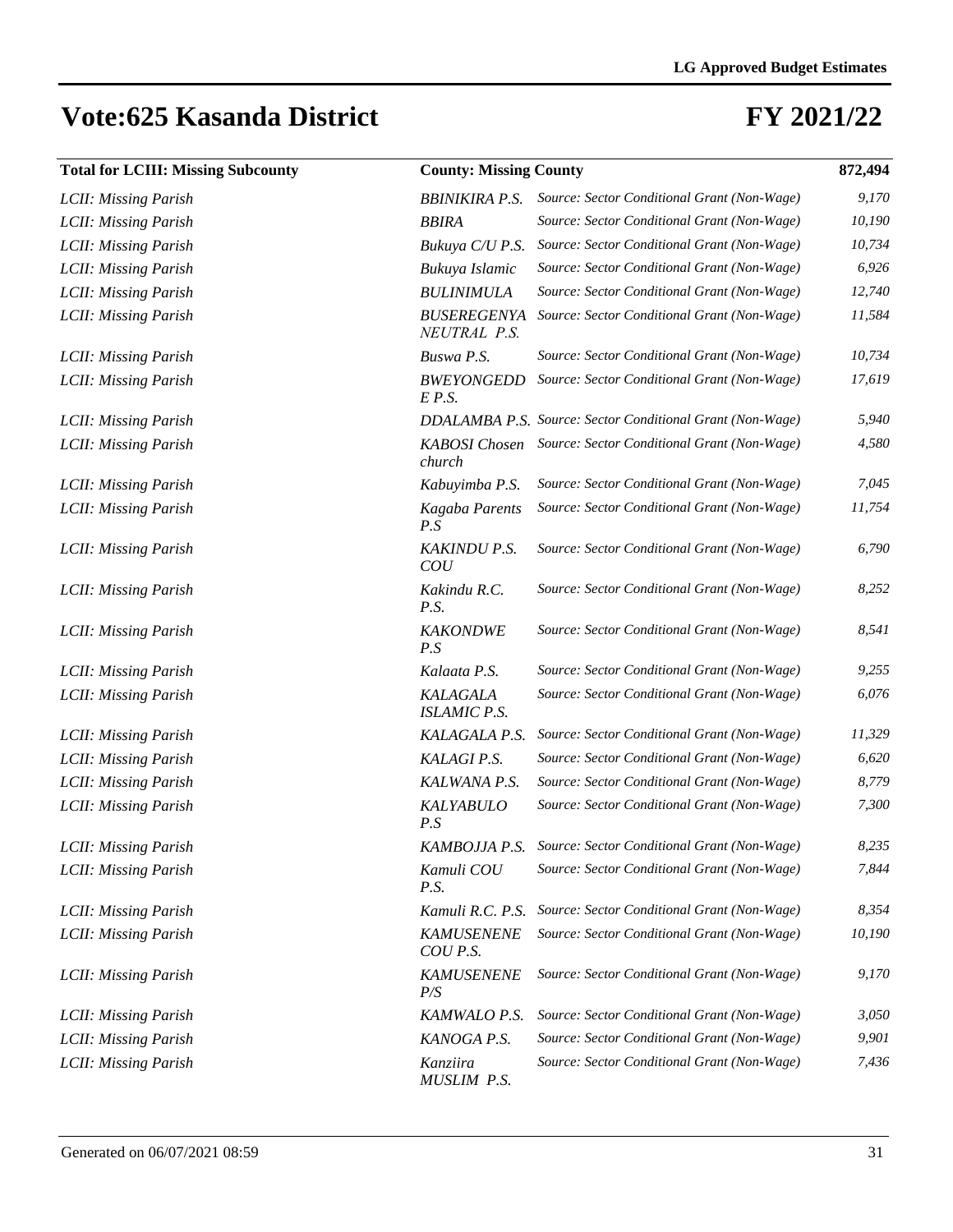| LCII: Missing Parish | KASAANA R.C.<br>P.S.                    | Source: Sector Conditional Grant (Non-Wage)               | 8,252  |
|----------------------|-----------------------------------------|-----------------------------------------------------------|--------|
| LCII: Missing Parish | Kasekere P.S.                           | Source: Sector Conditional Grant (Non-Wage)               | 7,232  |
| LCII: Missing Parish | <b>KASSANDA</b><br><b>BOARDING P.S.</b> | Source: Sector Conditional Grant (Non-Wage)               | 11,210 |
| LCII: Missing Parish | Katungulu<br>District Admin<br>P.S.     | Source: Sector Conditional Grant (Non-Wage)               | 13,335 |
| LCII: Missing Parish | KATUUGO P.S.                            | Source: Sector Conditional Grant (Non-Wage)               | 7,300  |
| LCII: Missing Parish | <b>KAWUNGEERA</b><br>P.S.               | Source: Sector Conditional Grant (Non-Wage)               | 12,995 |
| LCII: Missing Parish | <b>KIBANYI R/C</b><br>P.S               | Source: Sector Conditional Grant (Non-Wage)               | 3,900  |
| LCII: Missing Parish |                                         | KIDUKULU P.S. Source: Sector Conditional Grant (Non-Wage) | 7,470  |
| LCII: Missing Parish | <b>KIGALAMA</b><br>COU P.S.             | Source: Sector Conditional Grant (Non-Wage)               | 6,671  |
| LCII: Missing Parish | Kigalama High<br>P.S.                   | Source: Sector Conditional Grant (Non-Wage)               | 3,900  |
| LCII: Missing Parish | KIGANDA R.C.<br>P.S.                    | Source: Sector Conditional Grant (Non-Wage)               | 13,335 |
| LCII: Missing Parish | <b>KIGUDDE</b><br><b>PARENTS P.S</b>    | Source: Sector Conditional Grant (Non-Wage)               | 10,088 |
| LCII: Missing Parish | <b>KIJJOMANYI</b><br>P.S                | Source: Sector Conditional Grant (Non-Wage)               | 8,252  |
| LCII: Missing Parish | Kijukira P.S.                           | Source: Sector Conditional Grant (Non-Wage)               | 5,226  |
| LCII: Missing Parish | <b>KIKANDWA</b><br><b>UMEA P.S.</b>     | Source: Sector Conditional Grant (Non-Wage)               | 13,046 |
| LCII: Missing Parish | <b>KINONI P.S.</b>                      | Source: Sector Conditional Grant (Non-Wage)               | 9,238  |
| LCII: Missing Parish | <b>KIRYAMENYU</b><br>P.S                | Source: Sector Conditional Grant (Non-Wage)               | 7,130  |
| LCII: Missing Parish | <b>KIRYANONGO</b><br>P.S.               | Source: Sector Conditional Grant (Non-Wage)               | 11,856 |
| LCII: Missing Parish | <b>KITALEGERWA</b><br>COU P.S.          | Source: Sector Conditional Grant (Non-Wage)               | 6,263  |
| LCII: Missing Parish | <b>KITEREDDE</b><br>P.S.                | Source: Sector Conditional Grant (Non-Wage)               | 7,929  |
| LCII: Missing Parish | Kitokolo P.S.                           | Source: Sector Conditional Grant (Non-Wage)               | 5,600  |
| LCII: Missing Parish | <b>KIZIBAAWO P.S</b>                    | Source: Sector Conditional Grant (Non-Wage)               | 11,890 |
| LCII: Missing Parish | KIZIIKA<br>KATUUGO P.S                  | Source: Sector Conditional Grant (Non-Wage)               | 9,952  |
| LCII: Missing Parish | Kkungu P.S.                             | Source: Sector Conditional Grant (Non-Wage)               | 7,674  |
| LCII: Missing Parish | Kukanga P.S.                            | Source: Sector Conditional Grant (Non-Wage)               | 4,308  |
| LCII: Missing Parish | <b>KWATAMPOLA</b><br>P.S.               | Source: Sector Conditional Grant (Non-Wage)               | 6,569  |
| LCII: Missing Parish | <b>KYABAKULUN</b><br>GO P.S             | Source: Sector Conditional Grant (Non-Wage)               | 9,017  |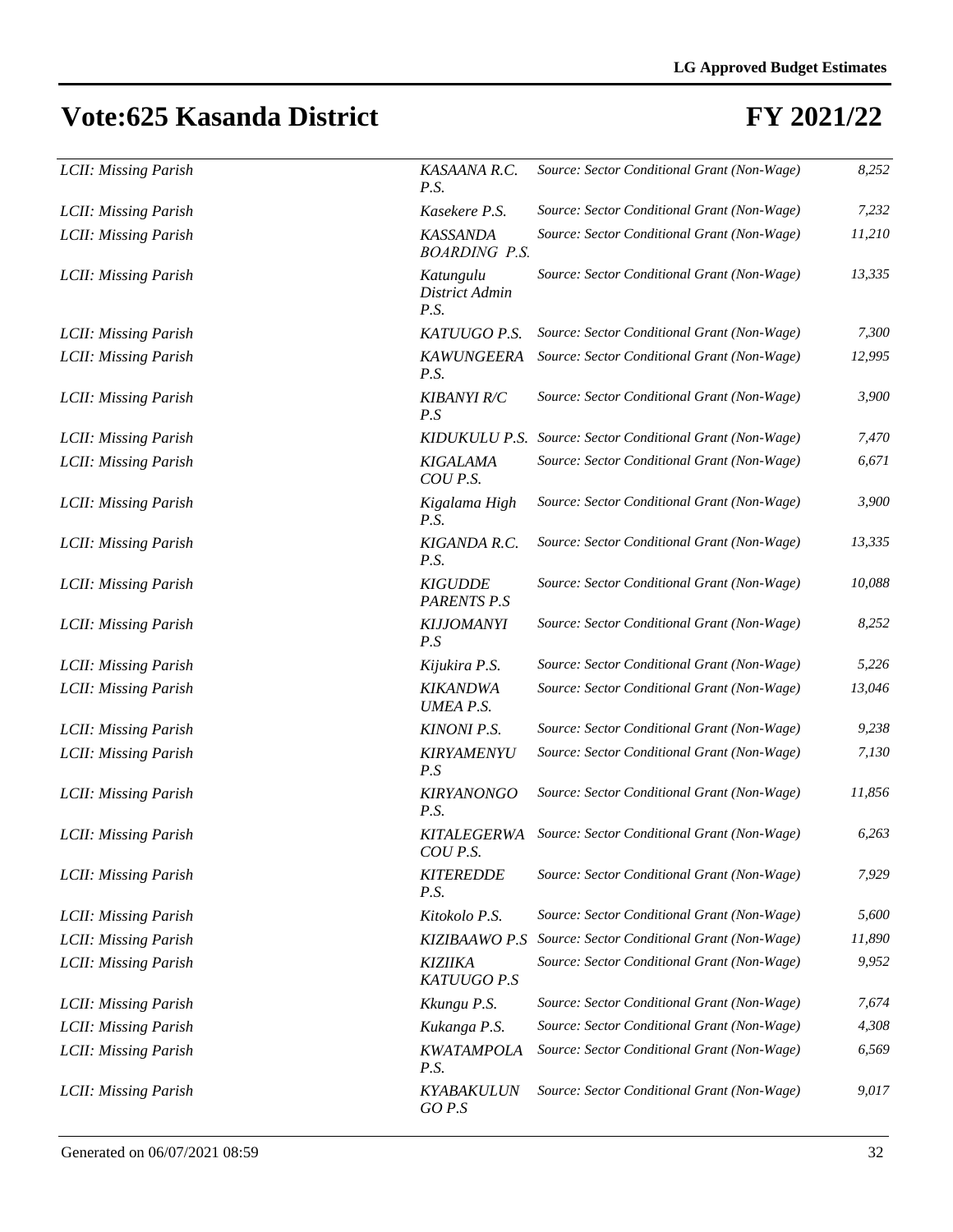| LCII: Missing Parish | KYABALANZI<br>P.S.                    | Source: Sector Conditional Grant (Non-Wage)                 | 6,382  |
|----------------------|---------------------------------------|-------------------------------------------------------------|--------|
| LCII: Missing Parish | <b>KYAKATEBE</b><br>P.S.              | Source: Sector Conditional Grant (Non-Wage)                 | 13,420 |
| LCII: Missing Parish |                                       | KYAKIDDU P.S. Source: Sector Conditional Grant (Non-Wage)   | 10,122 |
| LCII: Missing Parish |                                       | Kyamasansa P.S. Source: Sector Conditional Grant (Non-Wage) | 13,675 |
| LCII: Missing Parish | P.S.                                  | KYAMUYINULA Source: Sector Conditional Grant (Non-Wage)     | 6,790  |
| LCII: Missing Parish | <b>KYANAMUGER</b><br>$A$ $P.S.$       | Source: Sector Conditional Grant (Non-Wage)                 | 15,290 |
| LCII: Missing Parish | KYATO P.S.                            | Source: Sector Conditional Grant (Non-Wage)                 | 10,207 |
| LCII: Missing Parish | <b>KYETUME</b>                        | Source: Sector Conditional Grant (Non-Wage)                 | 3,900  |
| LCII: Missing Parish | LUBUMBA P.S.                          | Source: Sector Conditional Grant (Non-Wage)                 | 8,252  |
| LCII: Missing Parish | LUTUNKU P.S.                          | Source: Sector Conditional Grant (Non-Wage)                 | 7,946  |
| LCII: Missing Parish | <b>LWANGIRI P.S.</b>                  | Source: Sector Conditional Grant (Non-Wage)                 | 15,239 |
| LCII: Missing Parish | <b>LWEBITUUTI</b><br>P.S.             | Source: Sector Conditional Grant (Non-Wage)                 | 4,750  |
| LCII: Missing Parish | <b>LWENYANGE</b><br>P.S.              | Source: Sector Conditional Grant (Non-Wage)                 | 10,700 |
| LCII: Missing Parish | LWENZO P.S.                           | Source: Sector Conditional Grant (Non-Wage)                 | 3,050  |
| LCII: Missing Parish | MABUUBI P.S.                          | Source: Sector Conditional Grant (Non-Wage)                 | 9,884  |
| LCII: Missing Parish | МАКОКОТО<br>P.S.                      | Source: Sector Conditional Grant (Non-Wage)                 | 10,547 |
| LCII: Missing Parish | Makonzi COU<br>P.S.                   | Source: Sector Conditional Grant (Non-Wage)                 | 6,654  |
| LCII: Missing Parish | $A$ $P.S.$                            | MANYOGASEEK Source: Sector Conditional Grant (Non-Wage)     | 7,334  |
| LCII: Missing Parish | MATAMA P.S.                           | Source: Sector Conditional Grant (Non-Wage)                 | 7,504  |
| LCII: Missing Parish | <b>MAYIRIKITI P.S</b>                 | Source: Sector Conditional Grant (Non-Wage)                 | 4,682  |
| LCII: Missing Parish | Mirembe COU<br>P.S.                   | Source: Sector Conditional Grant (Non-Wage)                 | 7,487  |
| LCII: Missing Parish | <b>MIREMBE</b><br>MARIA               | Source: Sector Conditional Grant (Non-Wage)                 | 14,967 |
| LCII: Missing Parish | <b>MPANGA</b><br><b>MEMORIAL P.S.</b> | Source: Sector Conditional Grant (Non-Wage)                 | 8,150  |
| LCII: Missing Parish | MUSOZI P.S                            | Source: Sector Conditional Grant (Non-Wage)                 | 7,130  |
| LCII: Missing Parish | P.S.                                  | Mweya Sengendo Source: Sector Conditional Grant (Non-Wage)  | 13,930 |
| LCII: Missing Parish | <b>MYANZI R/C</b>                     | Source: Sector Conditional Grant (Non-Wage)                 | 7,300  |
| LCII: Missing Parish | NAKASOZI P.S.                         | Source: Sector Conditional Grant (Non-Wage)                 | 7,215  |
| LCII: Missing Parish | NAKATETE<br>COU P.S.                  | Source: Sector Conditional Grant (Non-Wage)                 | 7,912  |
| LCII: Missing Parish | Nalozaali P.S.                        | Source: Sector Conditional Grant (Non-Wage)                 | 14,100 |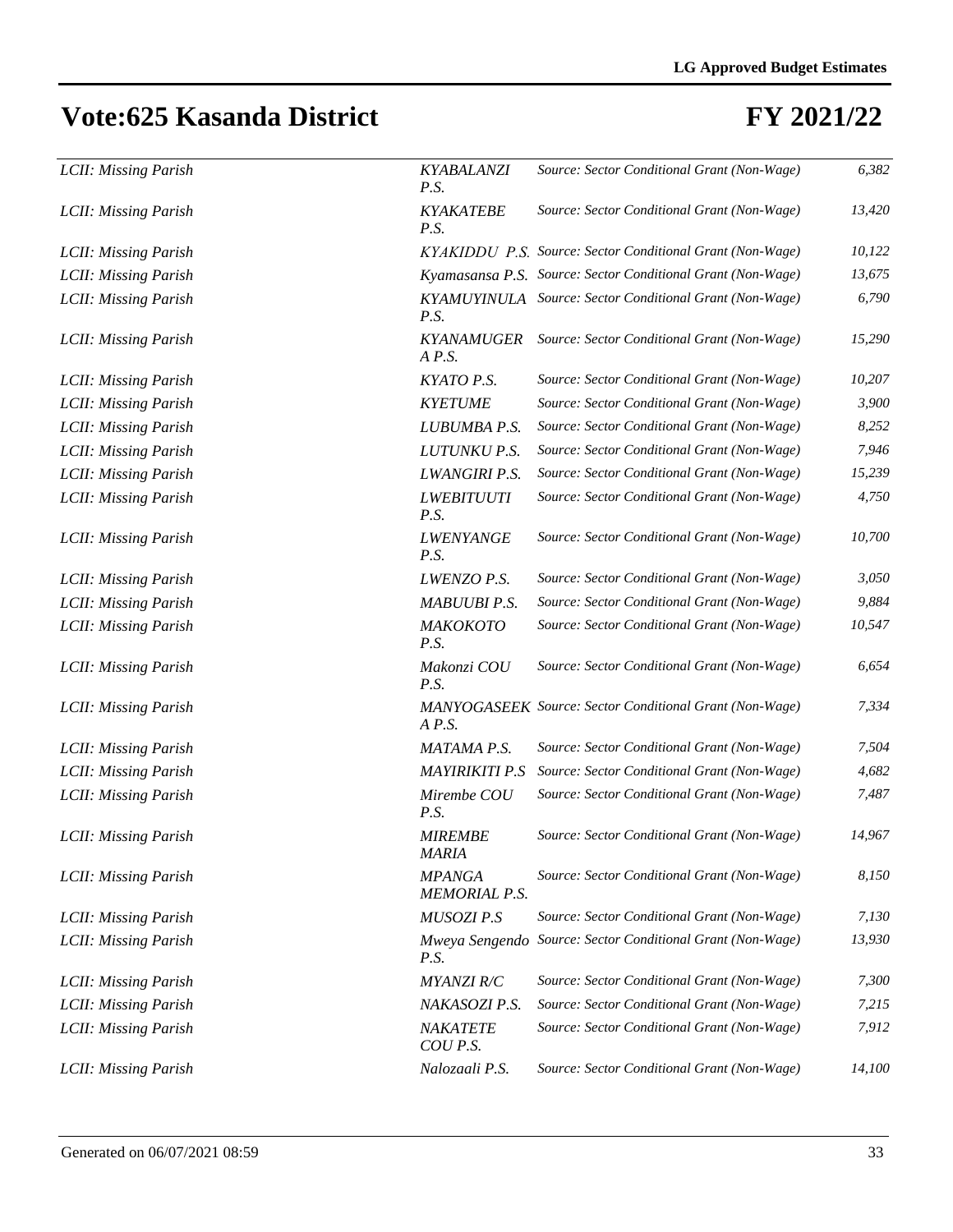#### **FY 2021/22**

| LCII: Missing Parish                                           |  |                       |                           |                                                                |                                                              | Source: Sector Conditional Grant (Non-Wage) |              |                           | 14,508     |                |              |
|----------------------------------------------------------------|--|-----------------------|---------------------------|----------------------------------------------------------------|--------------------------------------------------------------|---------------------------------------------|--------------|---------------------------|------------|----------------|--------------|
| LCII: Missing Parish                                           |  |                       |                           | Namaswanta P.S. Source: Sector Conditional Grant (Non-Wage)    |                                                              |                                             |              |                           |            |                | 10,105       |
| LCII: Missing Parish                                           |  |                       |                           | P.S.                                                           | Source: Sector Conditional Grant (Non-Wage)<br>Namiringa COU |                                             |              |                           |            |                | 9,952        |
| LCII: Missing Parish                                           |  |                       |                           | NAZALETH P.S.                                                  |                                                              | Source: Sector Conditional Grant (Non-Wage) |              |                           |            |                | 11,720       |
| LCII: Missing Parish                                           |  |                       |                           | NDEEBA P.S.                                                    |                                                              | Source: Sector Conditional Grant (Non-Wage) |              |                           |            |                | 4,937        |
| LCII: Missing Parish                                           |  |                       |                           | NKANDWA P.S                                                    |                                                              | Source: Sector Conditional Grant (Non-Wage) |              |                           |            |                | 8,660        |
| LCII: Missing Parish                                           |  |                       |                           | NSOZINGA P.S.                                                  |                                                              | Source: Sector Conditional Grant (Non-Wage) |              |                           |            |                | 15,970       |
| LCII: Missing Parish                                           |  |                       |                           | <b>NTUUMA</b>                                                  |                                                              | Source: Sector Conditional Grant (Non-Wage) |              |                           |            |                | 4,988        |
| LCII: Missing Parish                                           |  |                       |                           | OMEGA P.S                                                      |                                                              | Source: Sector Conditional Grant (Non-Wage) |              |                           |            |                | 5,600        |
| LCII: Missing Parish                                           |  |                       |                           | Seeta P.S.                                                     |                                                              | Source: Sector Conditional Grant (Non-Wage) |              |                           |            |                | 8,099        |
| LCII: Missing Parish                                           |  |                       |                           | ST.<br><b>BALIKUDDEMB</b><br>E MIREMBE R/C                     |                                                              | Source: Sector Conditional Grant (Non-Wage) |              |                           |            |                | 5,039        |
| LCII: Missing Parish                                           |  |                       |                           | ST. JOSEPH S<br><b>KYANAMUGER</b><br>A                         |                                                              | Source: Sector Conditional Grant (Non-Wage) |              |                           |            |                | 4,410        |
| LCII: Missing Parish                                           |  |                       |                           | ST. NOA<br><b>KAMPIRI P.S.</b>                                 |                                                              | Source: Sector Conditional Grant (Non-Wage) |              |                           |            |                | 9,000        |
| LCII: Missing Parish                                           |  |                       |                           | <b>TTUBA</b><br><b>COMMUNITY</b><br>P.S                        |                                                              | Source: Sector Conditional Grant (Non-Wage) |              |                           |            |                | 3,543        |
| LCII: Missing Parish                                           |  |                       |                           | YALA PUBLIC<br>P.S.                                            |                                                              | Source: Sector Conditional Grant (Non-Wage) |              |                           |            |                | 5,668        |
| <b>Total Cost of output8151</b>                                |  | $\bf{0}$              | 872,494                   | $\bf{0}$                                                       | $\bf{0}$                                                     | 872,494                                     | $\bf{0}$     | 872,494                   | $\bf{0}$   | $\bf{0}$       | 872,494      |
| <b>Total Cost of Lower Local Services</b>                      |  | $\bf{0}$              | 872,494                   | $\bf{0}$                                                       | $\bf{0}$                                                     | 872,494                                     | $\bf{0}$     | 872,494                   | $\bf{0}$   | $\bf{0}$       | 872,494      |
| 03 Capital Purchases                                           |  | <b>Wage</b>           | <b>Non</b><br><b>Wage</b> | GoU<br>Dev                                                     | <b>Ext.Fin</b>                                               | <b>Total</b>                                | <b>Wage</b>  | <b>Non</b><br><b>Wage</b> | GoU<br>Dev | <b>Ext.Fin</b> | <b>Total</b> |
| 078180 Classroom construction and rehabilitation               |  |                       |                           |                                                                |                                                              |                                             |              |                           |            |                |              |
| 281504 Monitoring, Supervision & Appraisal<br>of capital works |  | $\overline{0}$        | $\overline{0}$            | $\overline{0}$                                                 | $\overline{0}$                                               | $\overline{0}$                              | $\theta$     | $\mathbf{0}$              | 37,596     | $\mathbf{0}$   | 37,596       |
| <b>Total for LCIII: Kassanda</b>                               |  |                       |                           | <b>County: Kasanda</b>                                         |                                                              |                                             |              |                           |            |                | 37,596       |
| LCII: Kitongo                                                  |  | kassanda district     |                           | Monitoring,<br>Supervision and<br>Appraisal -<br>Meetings-1264 |                                                              | Source: Sector Development Grant            |              |                           |            |                | 37,596       |
| 312101 Non-Residential Buildings                               |  | $\overline{0}$        | $\mathbf{0}$              | $\mathbf{0}$                                                   | $\mathbf{0}$                                                 | $\vert 0 \vert$                             | $\mathbf{0}$ | $\mathbf{0}$              | 640,168    | $\mathbf{0}$   | 640,168      |
| <b>Total for LCIII: Makokoto</b>                               |  |                       |                           | <b>County: Kasanda</b>                                         |                                                              |                                             |              |                           |            |                | 56,000       |
| LCII: Makokoto                                                 |  | Kanoga Primary school |                           | <b>Building</b>                                                |                                                              | Source: Sector Development Grant            |              |                           |            |                | 56,000       |

*Construction - Schools-256*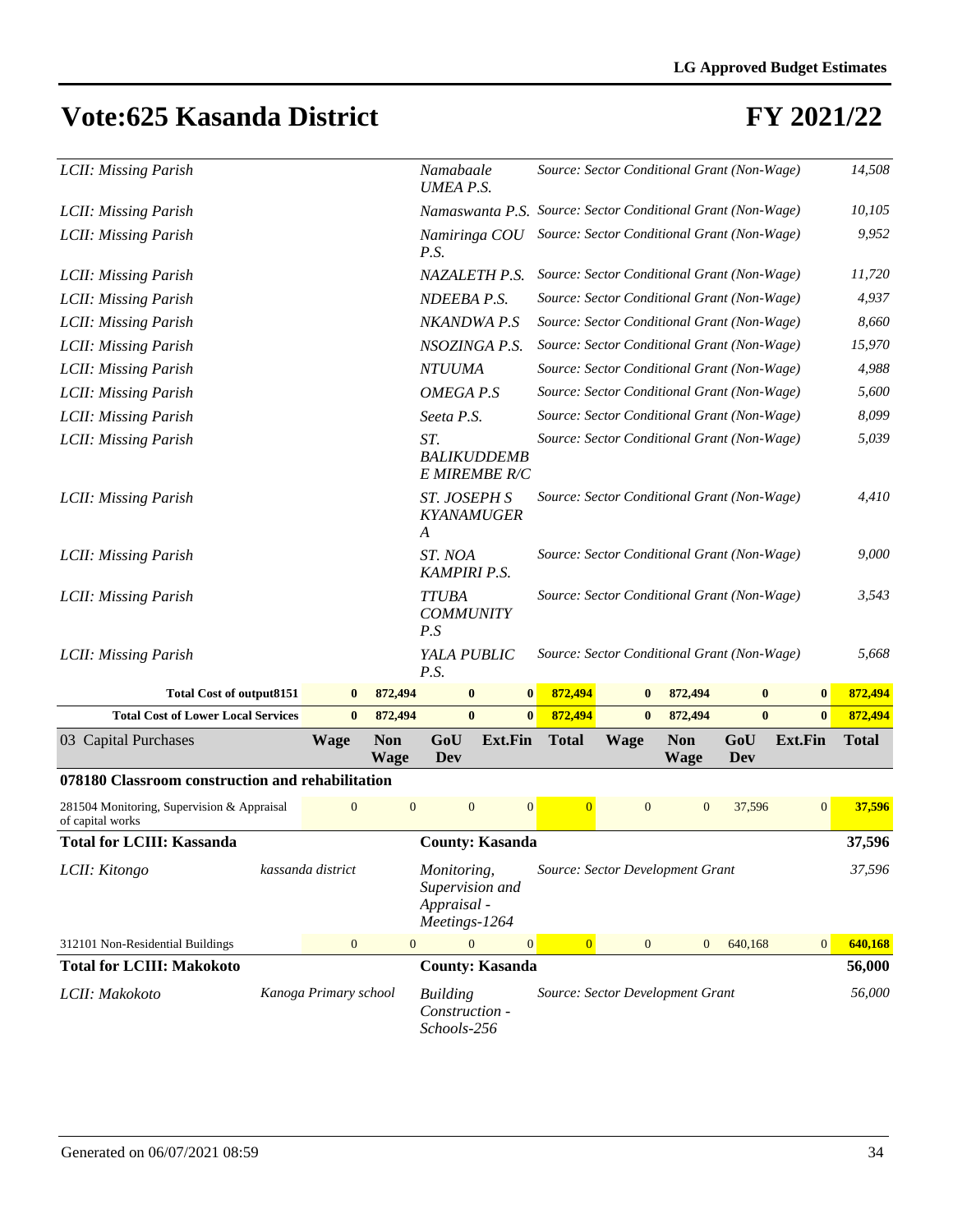| <b>Total for LCIII: Kiganda</b>                |                               |                          |              |                                | <b>County: Kasanda</b>                                                               |                                                                   |                  |                                                                         |                                  |         |                | 146,000                                    |              |           |
|------------------------------------------------|-------------------------------|--------------------------|--------------|--------------------------------|--------------------------------------------------------------------------------------|-------------------------------------------------------------------|------------------|-------------------------------------------------------------------------|----------------------------------|---------|----------------|--------------------------------------------|--------------|-----------|
| LCII: Kinoni                                   |                               | Kinoni Primary school    |              |                                | <b>Building</b><br>Schools-256                                                       | Construction -                                                    |                  | Source: Sector Development Grant                                        |                                  |         |                |                                            |              | 56,000    |
| LCII: Nsozinga                                 | school                        | Kalagala Islamic Primary |              |                                | <b>Building</b>                                                                      | Source: Sector Development Grant<br>Construction -<br>Schools-256 |                  |                                                                         |                                  |         |                |                                            |              | 90,000    |
| <b>Total for LCIII: Kalwana</b>                |                               |                          |              |                                |                                                                                      | <b>County: Kasanda</b>                                            |                  |                                                                         |                                  |         |                |                                            |              | 56,000    |
| LCII: Kasaazi                                  |                               | Kalwana Primary school   |              |                                | Source: Sector Development Grant<br><b>Building</b><br>Construction -<br>Schools-256 |                                                                   |                  |                                                                         |                                  |         |                |                                            |              | 56,000    |
| <b>Total for LCIII: Bukuya</b>                 |                               |                          |              |                                |                                                                                      | <b>County: Kasanda</b>                                            |                  |                                                                         |                                  |         |                |                                            |              | 146,168   |
| LCII: Bukuya                                   |                               |                          |              |                                | Naloszaali Primary school Building<br>Schools-256                                    | Construction -                                                    |                  |                                                                         | Source: Sector Development Grant |         |                |                                            |              | 90,000    |
| LCII: Bukuya Town Board                        | school                        | Bukuya Islamic Primary   |              |                                | <b>Building</b><br>Schools-256                                                       | Construction -                                                    |                  |                                                                         | Source: Sector Development Grant |         |                |                                            |              | 56,168    |
| <b>Total for LCIII: Nalutuntu</b>              |                               |                          |              |                                |                                                                                      | <b>County: Kasanda</b>                                            |                  |                                                                         | 146,000                          |         |                |                                            |              |           |
| LCII: Gambwa                                   | Kitalegerwa Primary<br>school |                          |              |                                | <b>Building</b><br>Source: Sector Development Grant<br>Construction -<br>Schools-256 |                                                                   |                  |                                                                         |                                  |         |                | 90,000                                     |              |           |
| LCII: Nalutuntu                                |                               | Nkandwa Primary school   |              | <b>Building</b><br>Schools-256 | Source: Sector Development Grant<br>Construction -                                   |                                                                   |                  |                                                                         |                                  |         |                | 56,000                                     |              |           |
| <b>Total for LCIII: Kitumbi</b>                |                               |                          |              |                                |                                                                                      | <b>County: Kasanda</b>                                            |                  |                                                                         |                                  |         |                |                                            |              | 90,000    |
| LCII: Kitumbi                                  |                               | Omega Primary school     |              |                                | <b>Building</b><br>Construction -<br>Schools-256                                     |                                                                   |                  |                                                                         | Source: Sector Development Grant |         |                |                                            |              | 90,000    |
| <b>Total Cost of output8180</b>                |                               |                          | $\bf{0}$     | $\bf{0}$                       |                                                                                      | $\bf{0}$                                                          | $\boldsymbol{0}$ | $\bf{0}$                                                                | $\bf{0}$                         |         | $\bf{0}$       | 677,764                                    | $\bf{0}$     | 677,764   |
| 078181 Latrine construction and rehabilitation |                               |                          |              |                                |                                                                                      |                                                                   |                  |                                                                         |                                  |         |                |                                            |              |           |
| 312101 Non-Residential Buildings               |                               |                          | $\mathbf{0}$ | $\overline{0}$                 |                                                                                      | $\overline{0}$                                                    | $\mathbf{0}$     | $\overline{0}$                                                          | $\overline{0}$                   |         | $\overline{0}$ | 38,000                                     | $\mathbf{0}$ | 38,000    |
| <b>Total for LCIII: Kiganda</b>                |                               |                          |              |                                |                                                                                      | <b>County: Kasanda</b>                                            |                  |                                                                         |                                  |         |                |                                            |              | 13,000    |
| LCII: Kinoni                                   | school                        | Kiryanongo Primary       |              |                                | <b>Building</b>                                                                      | Construction -<br>Latrines-237                                    |                  | <b>Equalization Grant</b>                                               |                                  |         |                | Source: District Discretionary Development |              | 13,000    |
| <b>Total for LCIII: Bukuya</b>                 |                               |                          |              |                                |                                                                                      | <b>County: Kasanda</b>                                            |                  |                                                                         |                                  |         |                |                                            |              | 25,000    |
| LCII: Bukuya                                   | PS                            |                          |              |                                | 5 stance at Bukuya Islamic Building<br>Construction -<br>Latrines-237                |                                                                   |                  | Source: District Discretionary Development<br><b>Equalization Grant</b> |                                  |         |                |                                            | 25,000       |           |
| <b>Total Cost of output8181</b>                |                               |                          | $\bf{0}$     | $\bf{0}$                       |                                                                                      | $\bf{0}$                                                          | $\bf{0}$         | $\bf{0}$                                                                | $\bf{0}$                         |         | $\bf{0}$       | 38,000                                     | $\bf{0}$     | 38,000    |
| <b>Total Cost of Capital Purchases</b>         |                               |                          | $\bf{0}$     | $\bf{0}$                       |                                                                                      | $\bf{0}$                                                          | $\boldsymbol{0}$ | $\mathbf{0}$                                                            | $\bf{0}$                         |         | $\bf{0}$       | 715,764                                    | $\bf{0}$     | 715,764   |
| <b>Total cost of Pre-Primary and Primary</b>   | <b>Education</b>              | 5,746,684                |              | 872,494                        |                                                                                      | $\bf{0}$                                                          |                  | $0\quad 6,619,178\quad 5,776,504$                                       |                                  | 872,494 |                | 715,764                                    | $\bf{0}$     | 7,364,762 |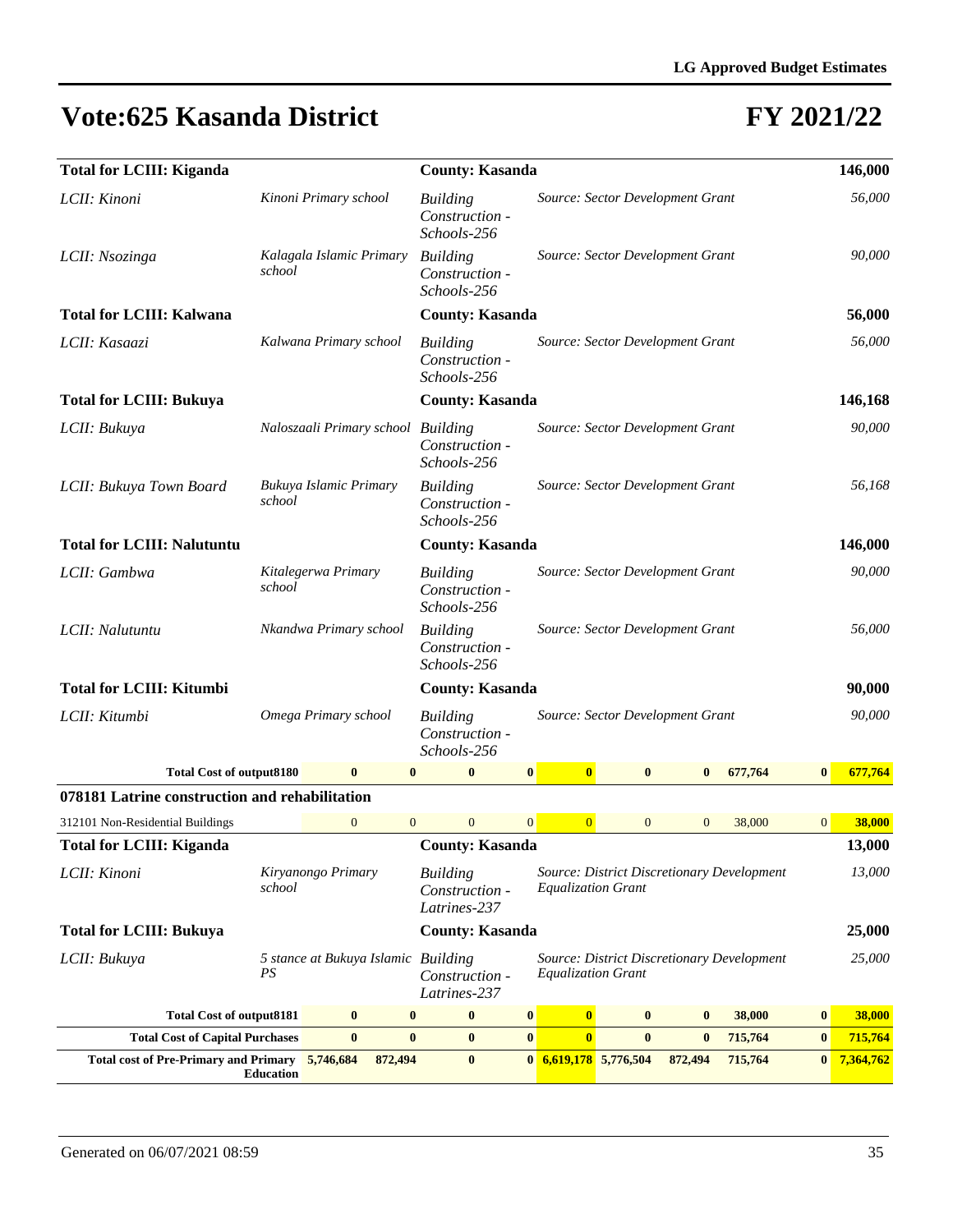| 0782 Secondary Education |  |
|--------------------------|--|
|--------------------------|--|

| <b>Ushs Thousands</b>                           |                  |                           | <b>Approved Budget Estimates for FY</b><br>2020/21                    |                  |                                             |                                                           |                           | <b>Approved Budget Estimates for FY 2021/22</b> |                  |              |
|-------------------------------------------------|------------------|---------------------------|-----------------------------------------------------------------------|------------------|---------------------------------------------|-----------------------------------------------------------|---------------------------|-------------------------------------------------|------------------|--------------|
| 01 Higher LG Services                           | <b>Wage</b>      | <b>Non</b><br><b>Wage</b> | GoU<br><b>Ext.Fin</b><br>Dev                                          |                  | <b>Total</b>                                | <b>Wage</b>                                               | <b>Non</b><br><b>Wage</b> | GoU<br>Dev                                      | <b>Ext.Fin</b>   | <b>Total</b> |
| 078201 Secondary Teaching Services              |                  |                           |                                                                       |                  |                                             |                                                           |                           |                                                 |                  |              |
| 211101 General Staff Salaries                   | 2,849,109        | $\boldsymbol{0}$          | $\boldsymbol{0}$                                                      |                  | $0\overline{2,849,109}$                     | 3,009,740                                                 | $\mathbf{0}$              | $\boldsymbol{0}$                                | 0                | 3,009,740    |
| Total Cost of output8201 2,849,109              |                  | $\bf{0}$                  | $\bf{0}$                                                              |                  | $0\ \ 2,849,109$                            | 3,009,740                                                 | $\bf{0}$                  | $\bf{0}$                                        | $\boldsymbol{0}$ | 3,009,740    |
| Total Cost of Higher LG Services 2,849,109      |                  | $\bf{0}$                  | $\bf{0}$                                                              |                  | $0\overline{2,849,109}$                     | 3,009,740                                                 | $\bf{0}$                  | $\bf{0}$                                        | $\bf{0}$         | 3,009,740    |
| 02 Lower Local Services                         | <b>Wage</b>      | <b>Non</b><br><b>Wage</b> | GoU<br>Dev                                                            | Ext.Fin          | <b>Total</b>                                | <b>Wage</b>                                               | <b>Non</b><br><b>Wage</b> | GoU<br>Dev                                      | <b>Ext.Fin</b>   | <b>Total</b> |
| 078251 Secondary Capitation(USE)(LLS)           |                  |                           |                                                                       |                  |                                             |                                                           |                           |                                                 |                  |              |
| 263104 Transfers to other govt. units (Current) | $\mathbf{0}$     | 34,028                    | $\boldsymbol{0}$                                                      | $\boldsymbol{0}$ | 34,028                                      | $\mathbf{0}$                                              | $\mathbf{0}$              | $\mathbf{0}$                                    | $\mathbf{0}$     | $\bf{0}$     |
| 263367 Sector Conditional Grant (Non-Wage)      | $\mathbf{0}$     | 864,880                   | $\mathbf{0}$                                                          | $\boldsymbol{0}$ | 864,880                                     | $\boldsymbol{0}$                                          | 864,880                   | $\boldsymbol{0}$                                | $\boldsymbol{0}$ | 864,880      |
| <b>Total for LCIII: Missing Subcounty</b>       |                  |                           | <b>County: Missing County</b>                                         |                  |                                             |                                                           |                           |                                                 |                  | 864,880      |
| LCII: Missing Parish                            |                  |                           | <b>BUKUYA SS</b>                                                      |                  |                                             | Source: Sector Conditional Grant (Non-Wage)               |                           |                                                 |                  | 138,335      |
| LCII: Missing Parish                            |                  |                           | <b>KAKUNGUBE</b><br>Source: Sector Conditional Grant (Non-Wage)<br>SS |                  |                                             |                                                           |                           | 99,250                                          |                  |              |
| LCII: Missing Parish                            |                  |                           | <b>KALWANA SS</b>                                                     |                  |                                             | Source: Sector Conditional Grant (Non-Wage)               |                           |                                                 |                  |              |
| LCII: Missing Parish                            |                  |                           | <b>KAMUSENENE</b><br>COU SS                                           |                  |                                             | Source: Sector Conditional Grant (Non-Wage)               |                           |                                                 |                  |              |
| LCII: Missing Parish                            |                  |                           | KASSANDA SS                                                           |                  | Source: Sector Conditional Grant (Non-Wage) |                                                           |                           |                                                 |                  | 74,840       |
| LCII: Missing Parish                            |                  |                           | MAKOKOTO SS                                                           |                  | Source: Sector Conditional Grant (Non-Wage) |                                                           |                           |                                                 | 24,150           |              |
| LCII: Missing Parish                            |                  |                           | MANYOGASEK<br>A SEED SS                                               |                  |                                             | Source: Sector Conditional Grant (Non-Wage)               |                           |                                                 |                  | 19,250       |
| LCII: Missing Parish                            |                  |                           | <b>MYANZI SS</b>                                                      |                  |                                             | Source: Sector Conditional Grant (Non-Wage)               |                           |                                                 |                  | 74,200       |
| LCII: Missing Parish                            |                  |                           | <b>ST CHARLES</b><br><b>LWANGA</b><br><b>LWANGIRI SS</b>              |                  |                                             | Source: Sector Conditional Grant (Non-Wage)               |                           |                                                 |                  | 93,250       |
| LCII: Missing Parish                            |                  |                           | <b>ST MATIA</b><br><b>MULUMBA</b><br>MIREMBE-<br><b>MARIA SS</b>      |                  |                                             | Source: Sector Conditional Grant (Non-Wage)               |                           |                                                 |                  | 79,840       |
| LCII: Missing Parish                            |                  |                           | KIGANDA                                                               |                  |                                             | ST MUGAGA SS Source: Sector Conditional Grant (Non-Wage)  |                           |                                                 |                  | 93,940       |
| LCII: Missing Parish                            |                  |                           | <b>KUNGU</b>                                                          |                  |                                             | ST THERESA SS Source: Sector Conditional Grant (Non-Wage) |                           |                                                 |                  | 98,875       |
| <b>Total Cost of output8251</b>                 | $\bf{0}$         | 898,908                   | $\bf{0}$                                                              | $\boldsymbol{0}$ | 898,908                                     | $\bf{0}$                                                  | 864,880                   | $\bf{0}$                                        | $\bf{0}$         | 864,880      |
| <b>Total Cost of Lower Local Services</b>       | $\bf{0}$         | 898,908                   | $\bf{0}$                                                              | $\bf{0}$         | 898,908                                     | $\bf{0}$                                                  | 864,880                   | $\bf{0}$                                        | $\bf{0}$         | 864,880      |
| 03 Capital Purchases                            | <b>Wage</b>      | <b>Non</b><br><b>Wage</b> | GoU<br><b>Dev</b>                                                     | <b>Ext.Fin</b>   | <b>Total</b>                                | <b>Wage</b>                                               | <b>Non</b><br><b>Wage</b> | GoU<br>Dev                                      | <b>Ext.Fin</b>   | <b>Total</b> |
| 078275 Non Standard Service Delivery Capital    |                  |                           |                                                                       |                  |                                             |                                                           |                           |                                                 |                  |              |
| 312213 ICT Equipment                            | $\mathbf{0}$     | $\mathbf{0}$              | 154,475                                                               | $\mathbf{0}$     | 154,475                                     | $\mathbf{0}$                                              | $\boldsymbol{0}$          | $\boldsymbol{0}$                                | $\mathbf{0}$     | $\bf{0}$     |
| 312214 Laboratory and Research Equipment        | $\boldsymbol{0}$ | $\mathbf{0}$              | 56,047                                                                | $\boldsymbol{0}$ | 56,047                                      | $\mathbf{0}$                                              | $\boldsymbol{0}$          | $\boldsymbol{0}$                                | 0                | $\bf{0}$     |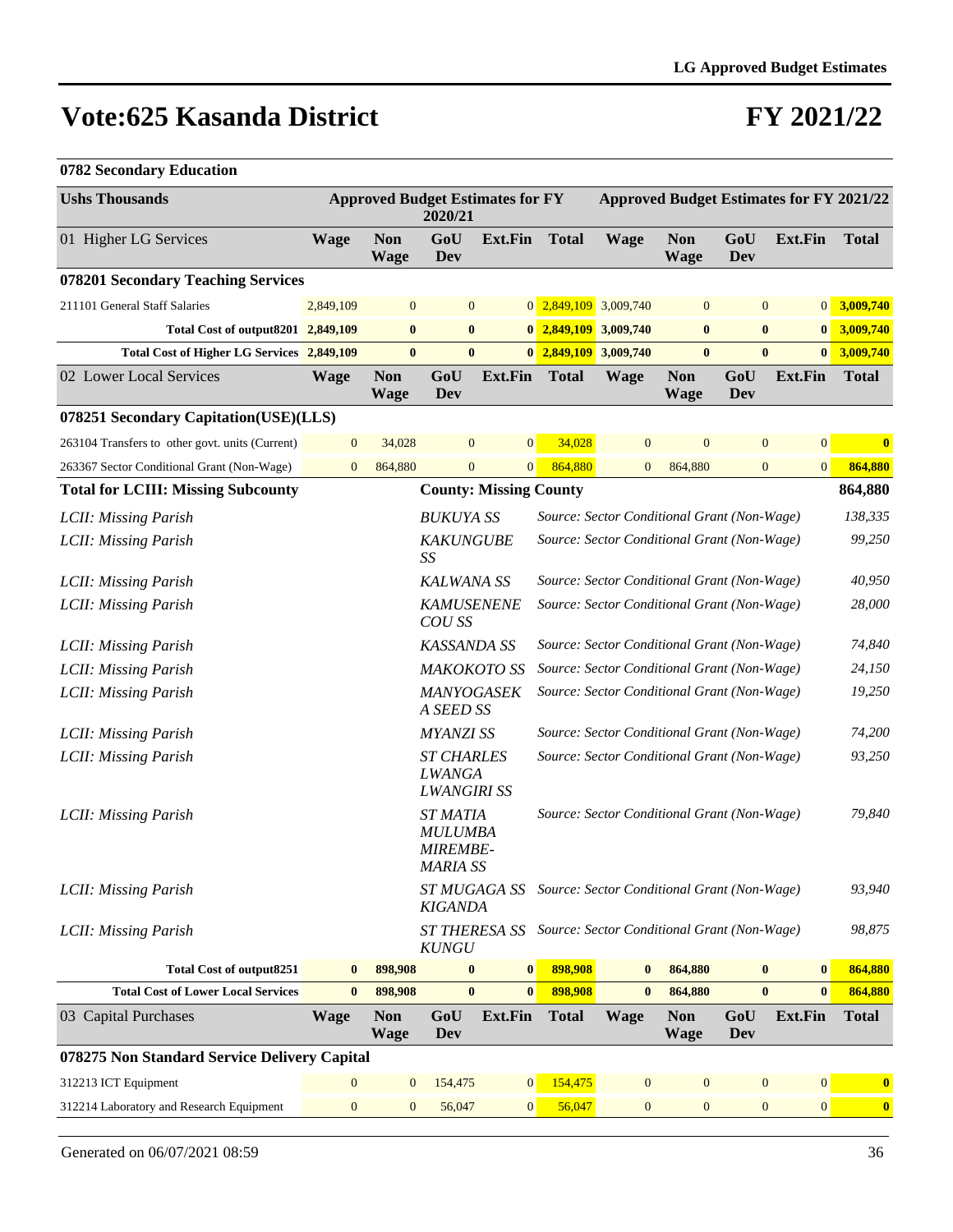| <b>Total Cost of output8275</b>                                      |                | $\bf{0}$                      |                           | 210,522                                                                 | $\bf{0}$                                | 210,522        | $\bf{0}$                         | $\bf{0}$                  | $\bf{0}$          | $\bf{0}$                                        | $\bf{0}$      |
|----------------------------------------------------------------------|----------------|-------------------------------|---------------------------|-------------------------------------------------------------------------|-----------------------------------------|----------------|----------------------------------|---------------------------|-------------------|-------------------------------------------------|---------------|
| 078280 Secondary School Construction and Rehabilitation              |                |                               |                           |                                                                         |                                         |                |                                  |                           |                   |                                                 |               |
| 281501 Environment Impact Assessment for<br>Capital Works            |                | $\overline{0}$                | $\overline{0}$            | $\boldsymbol{0}$                                                        | $\overline{0}$                          | $\overline{0}$ | $\mathbf{0}$                     | $\mathbf{0}$              | 3,500             | $\mathbf{0}$                                    | 3,500         |
| <b>Total for LCIII: Makokoto</b>                                     |                |                               |                           |                                                                         | <b>County: Kasanda</b>                  |                |                                  |                           |                   |                                                 | 3,500         |
| LCII: Makokoto                                                       | screening      | <b>Environment and Social</b> |                           | Environmental<br><i>Impact</i><br>Assessment -<br>Capital Works-<br>495 |                                         |                | Source: Sector Development Grant |                           |                   |                                                 | 3,500         |
| 281504 Monitoring, Supervision & Appraisal<br>of capital works       |                | $\mathbf{0}$                  | $\mathbf{0}$              | $\mathbf{0}$                                                            | $\overline{0}$                          | $\overline{0}$ | $\mathbf{0}$                     | $\mathbf{0}$              | 43,697            | $\mathbf{0}$                                    | 43,697        |
| <b>Total for LCIII: Makokoto</b>                                     |                |                               |                           |                                                                         | <b>County: Kasanda</b>                  |                |                                  |                           |                   |                                                 | 12,000        |
| LCII: Makokoto                                                       | Clerk of works |                               |                           | Monitoring,<br>Supervision and<br>Appraisal -<br>Inspections-1261       |                                         |                | Source: Sector Development Grant |                           |                   |                                                 | 12,000        |
| <b>Total for LCIII: Kassanda</b>                                     |                |                               |                           |                                                                         | <b>County: Kasanda</b>                  |                |                                  |                           |                   |                                                 | 31,697        |
| LCII: Kitongo                                                        |                | kassanda district             |                           | Monitoring,<br>Supervision and<br>Appraisal -<br>Meetings-1264          |                                         |                | Source: Sector Development Grant |                           |                   |                                                 | 31,697        |
| 312101 Non-Residential Buildings                                     |                | $\overline{0}$                | $\overline{0}$            | 703,828                                                                 | $\overline{0}$                          | 703,828        | $\Omega$                         |                           | 0 1,293,738       | 0                                               | 1,293,738     |
| <b>Total for LCIII: Makokoto</b>                                     |                |                               |                           |                                                                         | <b>County: Kasanda</b>                  |                |                                  |                           |                   |                                                 | 804,027       |
| LCII: Makokoto                                                       |                | Makokoto seed ss              |                           | <b>Building</b><br>Construction -<br>Schools-256                        |                                         |                | Source: Sector Development Grant |                           |                   |                                                 | 804,027       |
| <b>Total for LCIII: Manyogaseka</b>                                  |                |                               |                           |                                                                         | <b>County: Kasanda</b>                  |                |                                  |                           |                   |                                                 | 489,712       |
| LCII: Manyogaseka                                                    | balance        | Manyogaseka seed SS           |                           | <b>Building</b><br>Construction -<br>Schools-256                        |                                         |                | Source: Sector Development Grant |                           |                   |                                                 | 489,712       |
| <b>Total Cost of output8280</b>                                      |                | $\bf{0}$                      | $\bf{0}$                  | 703,828                                                                 | $\bf{0}$                                | 703,828        | $\bf{0}$                         |                           | 0 1,340,935       |                                                 | $0$ 1,340,935 |
| <b>Total Cost of Capital Purchases</b>                               |                | $\bf{0}$                      | $\bf{0}$                  | 914,350                                                                 | $\bf{0}$                                | 914,350        | $\bf{0}$                         |                           | 0 1,340,935       | $\bf{0}$                                        | 1,340,935     |
| Total cost of Secondary Education 2,849,109                          |                |                               | 898,908                   | 914,350                                                                 |                                         |                | 0 4,662,367 3,009,740            |                           | 864,880 1,340,935 |                                                 | $0$ 5,215,555 |
| 0784 Education & Sports Management and Inspection                    |                |                               |                           |                                                                         |                                         |                |                                  |                           |                   |                                                 |               |
| <b>Ushs Thousands</b>                                                |                |                               |                           | 2020/21                                                                 | <b>Approved Budget Estimates for FY</b> |                |                                  |                           |                   | <b>Approved Budget Estimates for FY 2021/22</b> |               |
| 01 Higher LG Services                                                |                | <b>Wage</b>                   | <b>Non</b><br><b>Wage</b> | GoU<br>Dev                                                              | Ext.Fin                                 | <b>Total</b>   | <b>Wage</b>                      | <b>Non</b><br><b>Wage</b> | GoU<br><b>Dev</b> | Ext.Fin                                         | <b>Total</b>  |
| 078401 Monitoring and Supervision of Primary and Secondary Education |                |                               |                           |                                                                         |                                         |                |                                  |                           |                   |                                                 |               |
| 221002 Workshops and Seminars                                        |                | $\mathbf{0}$                  | 4,000                     | $\mathbf{0}$                                                            | 0                                       | 4,000          | $\mathbf{0}$                     | $\mathbf{0}$              | $\mathbf{0}$      | $\boldsymbol{0}$                                | $\bf{0}$      |
| 221011 Printing, Stationery, Photocopying and<br>Binding             |                | $\boldsymbol{0}$              | 1,656                     | $\boldsymbol{0}$                                                        | $\mathbf{0}$                            | 1,656          | $\boldsymbol{0}$                 | 3,700                     | $\boldsymbol{0}$  | $\boldsymbol{0}$                                | 3,700         |
| 227001 Travel inland                                                 |                | $\mathbf{0}$                  | 42,000                    | $\mathbf{0}$                                                            | 0                                       | 42,000         | $\mathbf{0}$                     | 48,400                    | $\mathbf{0}$      | $\boldsymbol{0}$                                | 48,400        |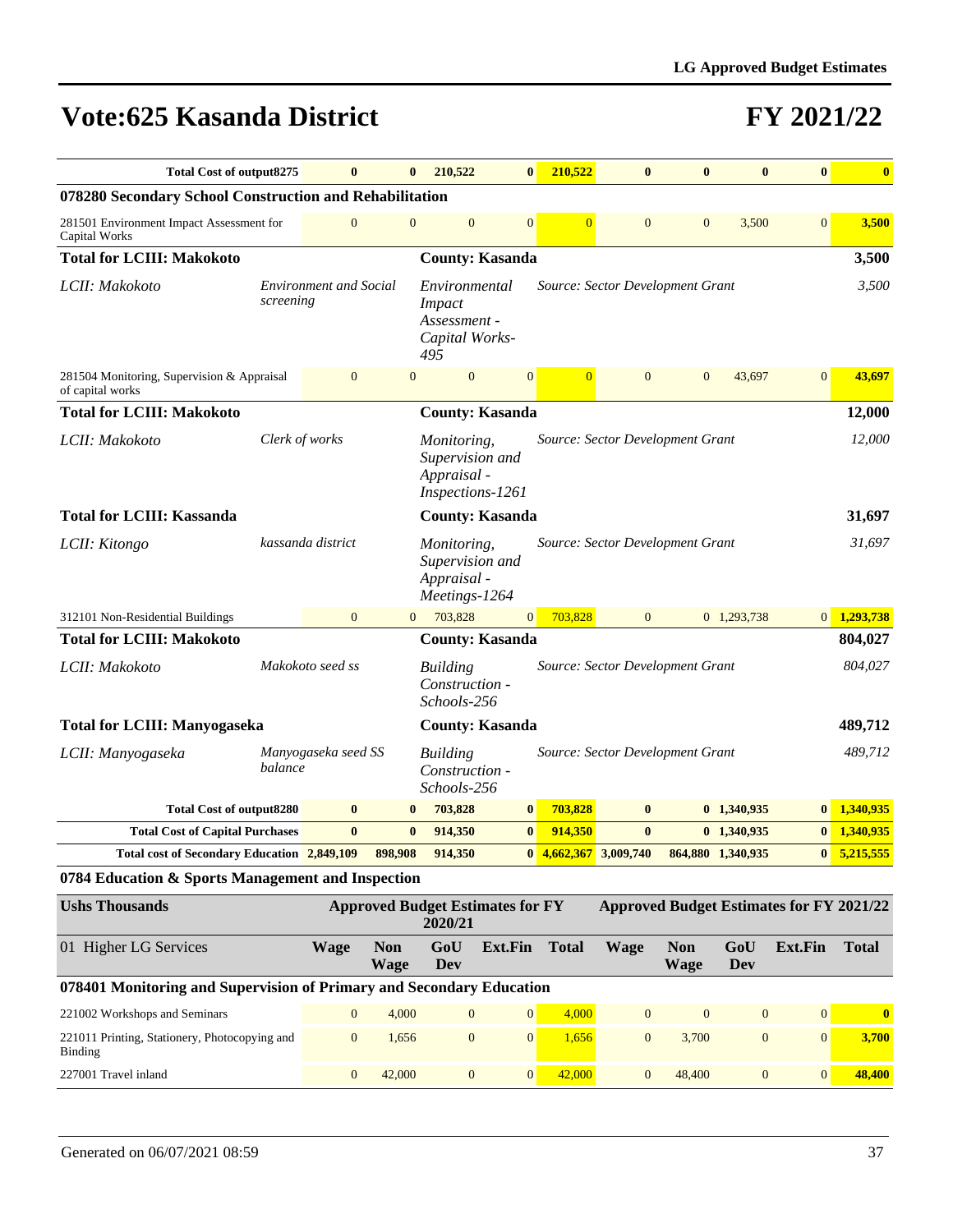| 227004 Fuel, Lubricants and Oils                                | $\mathbf{0}$     | 6,000                     | $\overline{0}$   | $\mathbf{0}$     | 6,000          | $\overline{0}$   | $\overline{0}$            | $\overline{0}$   | $\overline{0}$   | $\bf{0}$     |
|-----------------------------------------------------------------|------------------|---------------------------|------------------|------------------|----------------|------------------|---------------------------|------------------|------------------|--------------|
| 228002 Maintenance - Vehicles                                   | $\overline{0}$   | 5,000                     | $\overline{0}$   | $\mathbf{0}$     | 5,000          | $\overline{0}$   | $\overline{0}$            | $\overline{0}$   | $\overline{0}$   | $\bf{0}$     |
| <b>Total Cost of output8401</b>                                 | $\bf{0}$         | 58,656                    | $\bf{0}$         | $\bf{0}$         | 58,656         | $\bf{0}$         | 52,100                    | $\bf{0}$         | $\boldsymbol{0}$ | 52,100       |
| 078402 Monitoring and Supervision Secondary Education           |                  |                           |                  |                  |                |                  |                           |                  |                  |              |
| 221011 Printing, Stationery, Photocopying and<br><b>Binding</b> | $\mathbf{0}$     | 4,000                     | $\mathbf{0}$     | $\mathbf{0}$     | 4,000          | $\overline{0}$   | 500                       | $\overline{0}$   | $\Omega$         | 500          |
| 227001 Travel inland                                            | $\mathbf{0}$     | 12,000                    | $\mathbf{0}$     | $\mathbf{0}$     | 12,000         | $\overline{0}$   | 4,732                     | $\overline{0}$   | $\overline{0}$   | 4,732        |
| 227004 Fuel, Lubricants and Oils                                | $\mathbf{0}$     | 3,000                     | $\mathbf{0}$     | $\boldsymbol{0}$ | 3,000          | $\mathbf{0}$     | $\mathbf{0}$              | $\overline{0}$   | $\overline{0}$   | $\bf{0}$     |
| <b>Total Cost of output8402</b>                                 | $\bf{0}$         | 19,000                    | $\bf{0}$         | $\bf{0}$         | <b>19,000</b>  | $\bf{0}$         | 5,232                     | $\bf{0}$         | $\bf{0}$         | 5,232        |
| 078403 Sports Development services                              |                  |                           |                  |                  |                |                  |                           |                  |                  |              |
| 221002 Workshops and Seminars                                   | $\mathbf{0}$     | 10,000                    | $\mathbf{0}$     | $\mathbf{0}$     | 10,000         | $\mathbf{0}$     | $\overline{0}$            | $\mathbf{0}$     | $\overline{0}$   | $\bf{0}$     |
| 227001 Travel inland                                            | $\mathbf{0}$     | 30,000                    | $\mathbf{0}$     | $\mathbf{0}$     | 30,000         | $\overline{0}$   | 10,000                    | $\overline{0}$   | $\vert 0 \vert$  | 10,000       |
| Total Cost of output 8403                                       | $\bf{0}$         | 40,000                    | $\bf{0}$         | $\bf{0}$         | 40,000         | $\bf{0}$         | 10,000                    | $\bf{0}$         | $\boldsymbol{0}$ | 10,000       |
| 078404 Sector Capacity Development                              |                  |                           |                  |                  |                |                  |                           |                  |                  |              |
| 221011 Printing, Stationery, Photocopying and<br><b>Binding</b> | $\mathbf{0}$     | $\mathbf{0}$              | $\mathbf{0}$     | $\mathbf{0}$     | $\overline{0}$ | $\mathbf{0}$     | 500                       | $\mathbf{0}$     | $\overline{0}$   | 500          |
| 227001 Travel inland                                            | $\mathbf{0}$     | $\mathbf{0}$              | $\overline{0}$   | $\mathbf{0}$     | $\overline{0}$ | $\mathbf{0}$     | 3,500                     | $\overline{0}$   | $\overline{0}$   | 3,500        |
| 228003 Maintenance - Machinery, Equipment<br>& Furniture        | $\mathbf{0}$     | 22,699                    | $\mathbf{0}$     | $\mathbf{0}$     | 22,699         | $\mathbf{0}$     | $\mathbf{0}$              | $\overline{0}$   | $\overline{0}$   | $\bf{0}$     |
| <b>Total Cost of output8404</b>                                 | $\bf{0}$         | 22,699                    | $\bf{0}$         | $\bf{0}$         | 22,699         | $\bf{0}$         | 4,000                     | $\bf{0}$         | $\boldsymbol{0}$ | 4,000        |
| 078405 Education Management Services                            |                  |                           |                  |                  |                |                  |                           |                  |                  |              |
| 211101 General Staff Salaries                                   | 78,734           | $\mathbf{0}$              | $\mathbf{0}$     | $\mathbf{0}$     | 78,734         | 79,740           | $\mathbf{0}$              | $\overline{0}$   | $\overline{0}$   | 79,740       |
| 213002 Incapacity, death benefits and funeral<br>expenses       | $\mathbf{0}$     | $\mathbf{0}$              | $\mathbf{0}$     | $\mathbf{0}$     | $\overline{0}$ | $\mathbf{0}$     | 1,000                     | $\mathbf{0}$     | $\overline{0}$   | 1,000        |
| 221002 Workshops and Seminars                                   | $\mathbf{0}$     | $\mathbf{0}$              | $\mathbf{0}$     | 42,550           | 42,550         | $\mathbf{0}$     | $\mathbf{0}$              | $\mathbf{0}$     | $\vert 0 \vert$  | $\bf{0}$     |
| 221009 Welfare and Entertainment                                | $\mathbf{0}$     | $\mathbf{0}$              | $\overline{0}$   | $\mathbf{0}$     | $\overline{0}$ | $\mathbf{0}$     | 2,300                     | $\overline{0}$   | $\overline{0}$   | 2,300        |
| 221011 Printing, Stationery, Photocopying and<br>Binding        | $\mathbf{0}$     | 1,798                     | $\mathbf{0}$     | $\mathbf{0}$     | 1,798          | $\mathbf{0}$     | 2,000                     | $\mathbf{0}$     | $\mathbf{0}$     | 2,000        |
| 221012 Small Office Equipment                                   | $\boldsymbol{0}$ | 2,200                     | $\mathbf{0}$     | $\mathbf{0}$     | 2,200          | $\mathbf{0}$     | 500                       | $\overline{0}$   | $\overline{0}$   | 500          |
| 223005 Electricity                                              | $\mathbf{0}$     | $\overline{0}$            | $\mathbf{0}$     | $\mathbf{0}$     | $\overline{0}$ | $\overline{0}$   | 200                       | $\overline{0}$   | $\overline{0}$   | 200          |
| 227001 Travel inland                                            | $\mathbf{0}$     | 45,195                    | $\mathbf{0}$     | $\mathbf{0}$     | 45,195         | $\overline{0}$   | 26,857                    | $\mathbf{0}$     | $\overline{0}$   | 26,857       |
| 228002 Maintenance - Vehicles                                   | $\boldsymbol{0}$ | 10,000                    | $\mathbf{0}$     | $\boldsymbol{0}$ | 10,000         | $\mathbf{0}$     | 5,000                     | $\boldsymbol{0}$ | $\mathbf{0}$     | 5,000        |
| 228003 Maintenance – Machinery, Equipment<br>& Furniture        | $\mathbf{0}$     | $\boldsymbol{0}$          | $\mathbf{0}$     | $\mathbf{0}$     | $\overline{0}$ | $\overline{0}$   | 47,940                    | $\boldsymbol{0}$ | $\overline{0}$   | 47,940       |
| 228004 Maintenance - Other                                      | $\boldsymbol{0}$ | $\boldsymbol{0}$          | $\boldsymbol{0}$ | $\boldsymbol{0}$ | $\overline{0}$ | $\boldsymbol{0}$ | 30,000                    | $\boldsymbol{0}$ | 0                | 30,000       |
| <b>Total Cost of output8405</b>                                 | 78,734           | 59,193                    | $\bf{0}$         | 42,550           | 180,477        | 79,740           | 115,797                   | $\bf{0}$         | $\bf{0}$         | 195,537      |
| <b>Total Cost of Higher LG Services</b>                         | 78,734           | 199,549                   | $\bf{0}$         | 42,550           | 320,833        | 79,740           | 187,129                   | $\bf{0}$         | $\bf{0}$         | 266,869      |
| 03 Capital Purchases                                            | <b>Wage</b>      | <b>Non</b><br><b>Wage</b> | GoU<br>Dev       | Ext.Fin          | <b>Total</b>   | <b>Wage</b>      | <b>Non</b><br><b>Wage</b> | GoU<br>Dev       | Ext.Fin          | <b>Total</b> |
| 078472 Administrative Capital                                   |                  |                           |                  |                  |                |                  |                           |                  |                  |              |
| 281504 Monitoring, Supervision & Appraisal<br>of capital works  | $\boldsymbol{0}$ | $\mathbf{0}$              | 50,000           | $\boldsymbol{0}$ | 50,000         | $\mathbf{0}$     | $\mathbf{0}$              | $\boldsymbol{0}$ | $\overline{0}$   | $\bf{0}$     |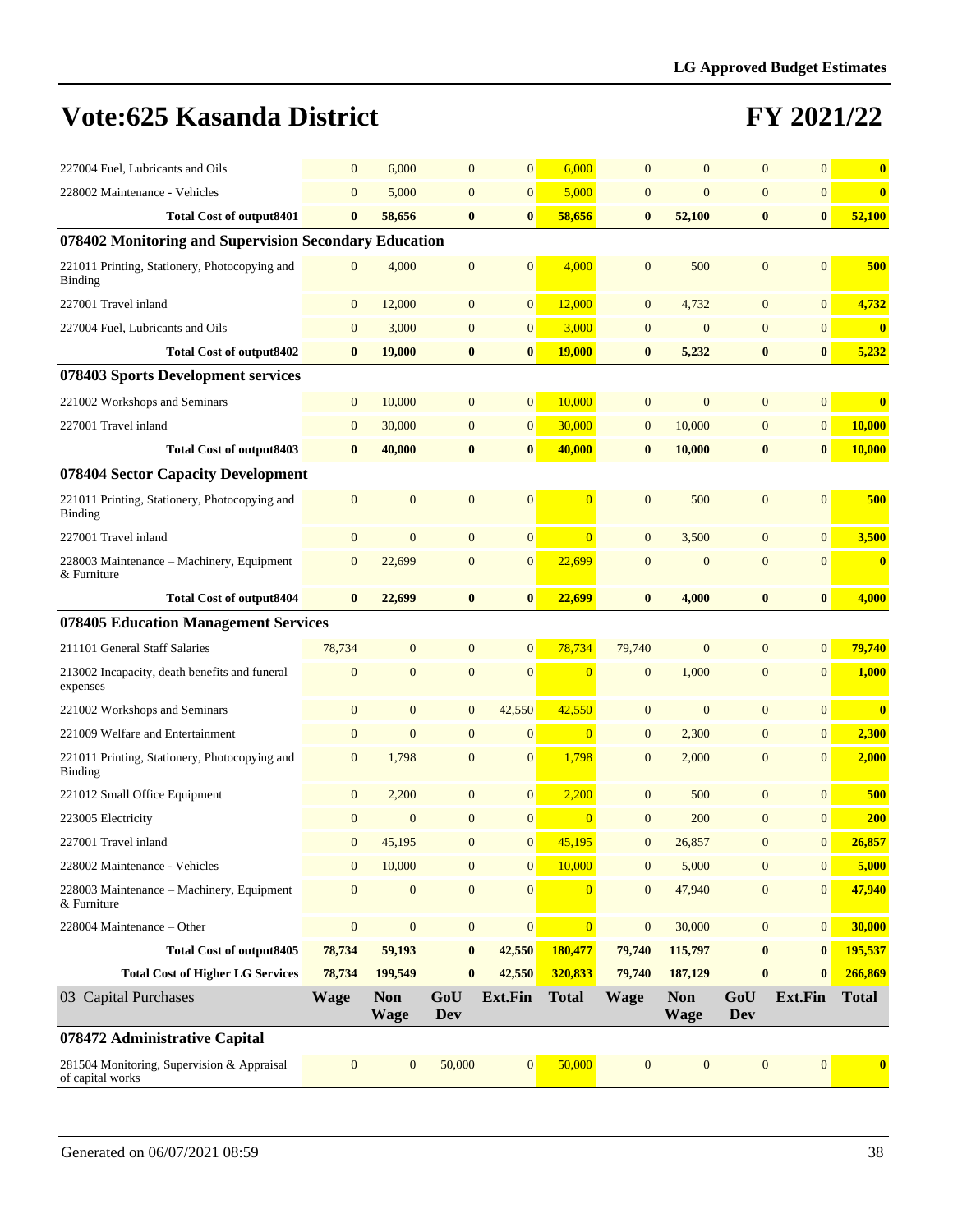| <b>Total Cost of output8472</b>                                      | $\bf{0}$            | 0       | 50,000  | $\bf{0}$ | 50,000  | $\mathbf{0}$                                   | $\mathbf{0}$ | $\mathbf{0}$ |             |
|----------------------------------------------------------------------|---------------------|---------|---------|----------|---------|------------------------------------------------|--------------|--------------|-------------|
| <b>Total Cost of Capital Purchases</b>                               | $\bf{0}$            | 0       | 50,000  | $\bf{0}$ | 50,000  |                                                | $\mathbf{0}$ | $\mathbf{0}$ |             |
| Total cost of Education & Sports<br><b>Management and Inspection</b> | 78,734              | 199.549 | 50,000  | 42,550   | 370.833 | 79.740                                         | 187.129      | $\bf{0}$     | 266,869     |
| <b>Total cost of Education</b>                                       | 8,674,527 1,970,951 |         | 964,350 |          |         | 42,550 11,652,37 8,865,984 1,924,503 2,056,699 |              |              | 0 12,847,18 |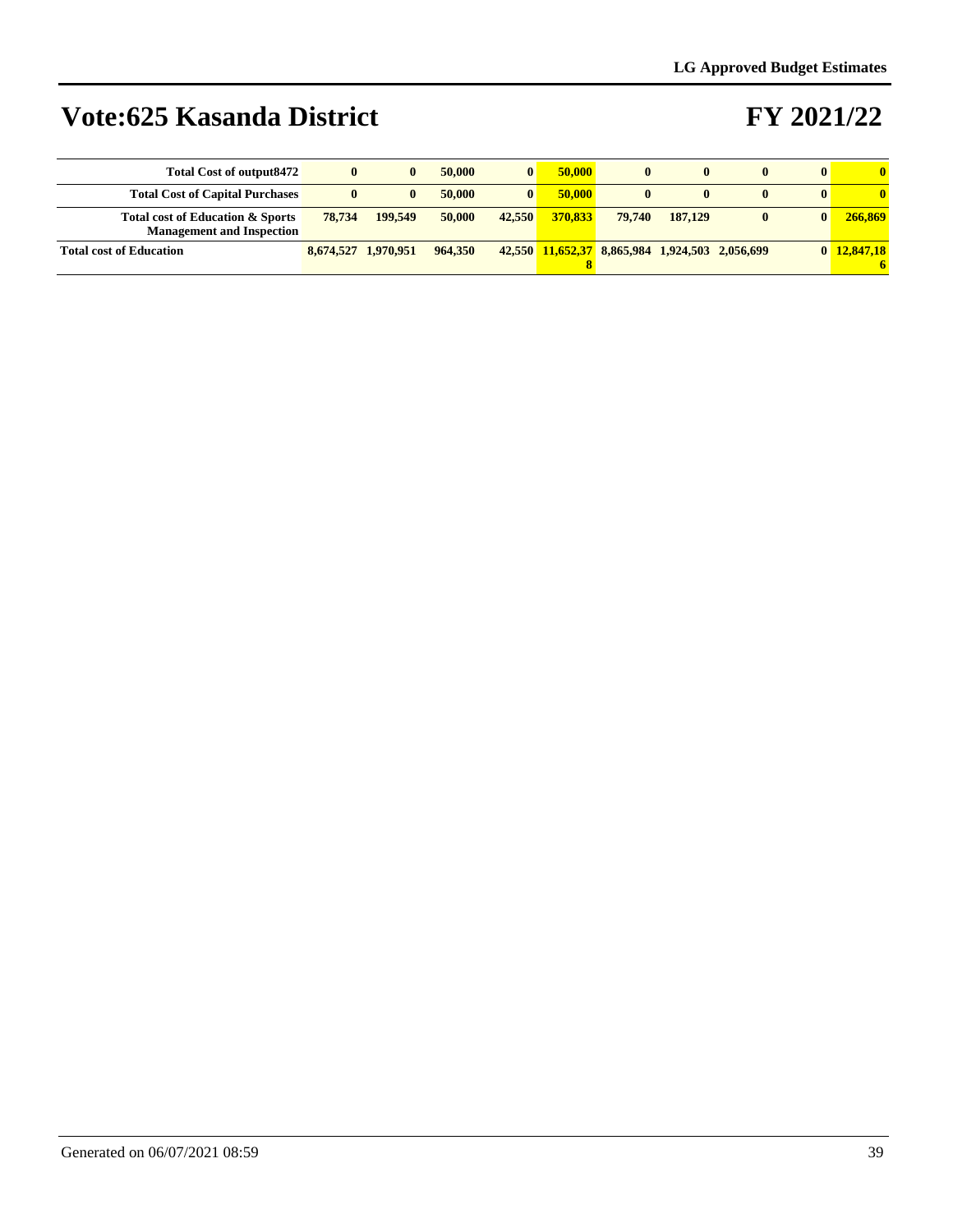### **FY 2021/22**

#### *Roads and Engineering*

**B1: Overview of Sub-SubProgramme Revenues and Expenditures by Source**

| <b>Ushs Thousands</b>                                                  | <b>Approved Budget for FY</b><br>2020/21 | <b>Cumulative Receipts by End</b><br>March for FY2020/21 | <b>Approved Budget for</b><br>FY 2021/22 |
|------------------------------------------------------------------------|------------------------------------------|----------------------------------------------------------|------------------------------------------|
| A: Breakdown of of Sub-SubProgramme Revenues                           |                                          |                                                          |                                          |
| <b>Recurrent Revenues</b>                                              | 801,471                                  | 547,595                                                  | 634,432                                  |
| District Unconditional Grant (Non-<br>Wage)                            | 22,500                                   | 11,250                                                   | $\Omega$                                 |
| District Unconditional Grant (Wage)                                    | 112,176                                  | 84,132                                                   | 60,037                                   |
| <b>Locally Raised Revenues</b>                                         | 32,061                                   | 20,000                                                   |                                          |
| <b>Other Transfers from Central</b><br>Government                      | 634,734                                  | 432,213                                                  | 559,995                                  |
| Urban Unconditional Grant (Wage)                                       | $\Omega$                                 | 0                                                        | 14,400                                   |
| <b>Development Revenues</b>                                            | 244,206                                  | 244,206                                                  | 354,867                                  |
| <b>District Discretionary Development</b><br><b>Equalization Grant</b> | 244,206                                  | 244,206                                                  | 300,867                                  |
| <b>Locally Raised Revenues</b>                                         | $\theta$                                 | $\overline{0}$                                           | 54,000                                   |
| <b>Total Revenues shares</b>                                           | 1,045,677                                | 791,801                                                  | 989,299                                  |
| <b>B: Breakdown of of Sub-SubProgramme Expenditures</b>                |                                          |                                                          |                                          |
| <b>Recurrent Expenditure</b>                                           |                                          |                                                          |                                          |
| Wage                                                                   | 112,176                                  | 83,503                                                   | 74,437                                   |
| Non Wage                                                               | 689,295                                  | 325,178                                                  | 559,995                                  |
| <b>Development Expenditure</b>                                         |                                          |                                                          |                                          |
| <b>Domestic Development</b>                                            | 244,206                                  | 244,206                                                  | 354,867                                  |
| <b>External Financing</b>                                              | $\theta$                                 | $\Omega$                                                 | $\overline{0}$                           |
| <b>Total Expenditure</b>                                               | 1,045,677                                | 652,887                                                  | 989,299                                  |

**B2: Expenditure Details by Service Area, Output Class, Budget Output and Item**

**0481 District, Urban and Community Access Roads**

| <b>Ushs Thousands</b>                                 | <b>Approved Budget Estimates for FY</b><br>2020/21 |                    |                |                |              | <b>Approved Budget Estimates for FY</b><br>2021/22 |                    |              |              |              |  |  |
|-------------------------------------------------------|----------------------------------------------------|--------------------|----------------|----------------|--------------|----------------------------------------------------|--------------------|--------------|--------------|--------------|--|--|
| 01 Higher LG Services                                 | Wage                                               | <b>Non</b><br>Wage | GoU<br>Dev     | Ext.Fin        | <b>Total</b> | <b>Wage</b>                                        | <b>Non</b><br>Wage | GoU<br>Dev   | Ext.Fin      | <b>Total</b> |  |  |
| 048105 District Road equipment and machinery repaired |                                                    |                    |                |                |              |                                                    |                    |              |              |              |  |  |
| 228002 Maintenance - Vehicles                         | $\overline{0}$                                     | 64,943             | $\overline{0}$ | $\overline{0}$ | 64,943       | $\Omega$                                           | 49,709             | $\mathbf{0}$ | 0            | 49,709       |  |  |
| Total Cost of output8105                              | $\mathbf{0}$                                       | 64,943             | $\bf{0}$       | $\bf{0}$       | 64,943       | $\mathbf{0}$                                       | 49,709             | $\bf{0}$     | $\mathbf{0}$ | 49,709       |  |  |
| 048108 Operation of District Roads Office             |                                                    |                    |                |                |              |                                                    |                    |              |              |              |  |  |
| 211101 General Staff Salaries                         | 112,176                                            | $\Omega$           | $\mathbf{0}$   | $\overline{0}$ | 112,176      | 74,437                                             | $\mathbf{0}$       | $\mathbf{0}$ | 0            | 74,437       |  |  |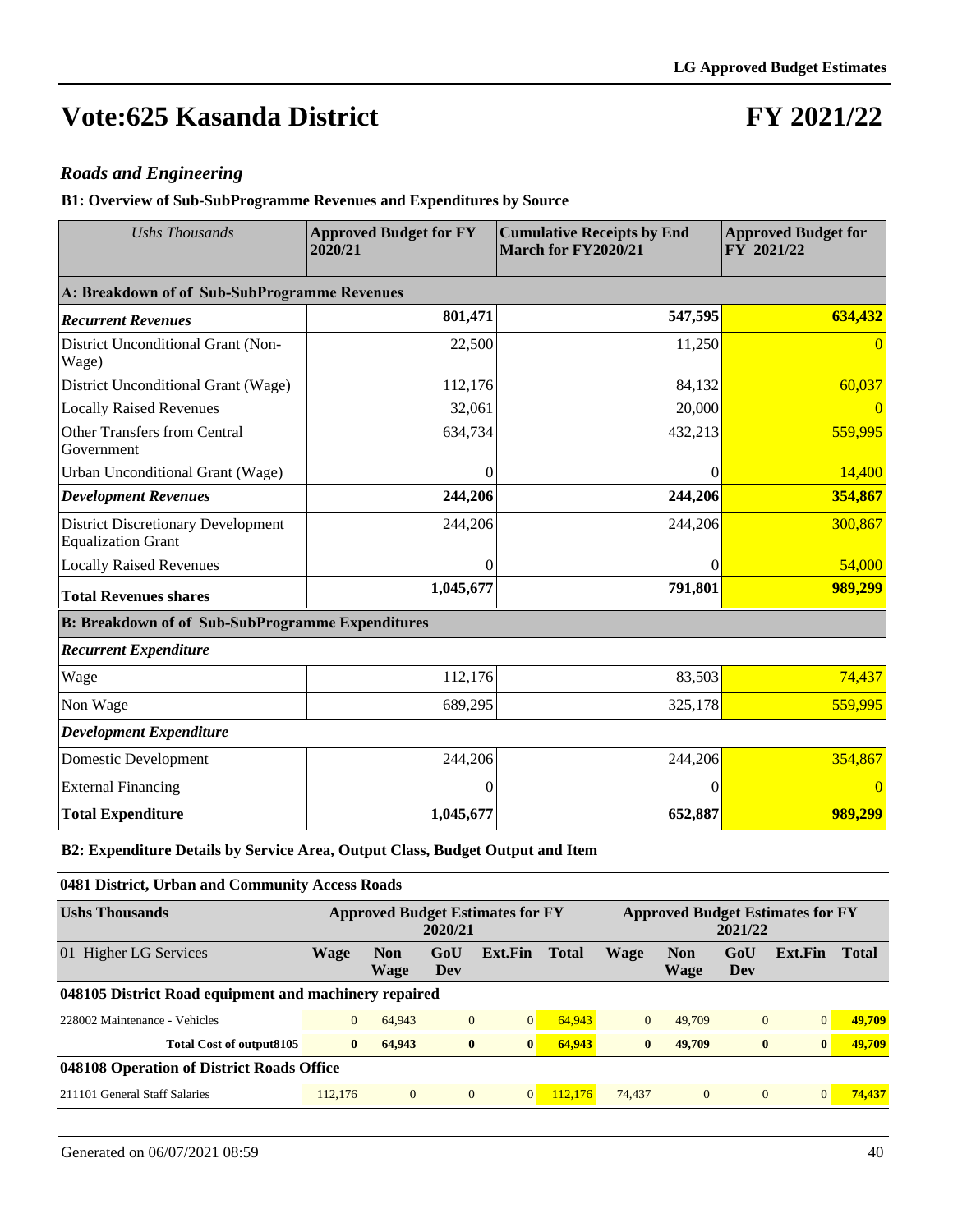| 221011 Printing, Stationery, Photocopying and<br><b>Binding</b> | $\mathbf{0}$   | 4,076              | $\mathbf{0}$           | $\overline{0}$         | 4,076                                              | $\overline{0}$ | 1,200                     | $\mathbf{0}$ | $\mathbf{0}$                     | 1,200        |
|-----------------------------------------------------------------|----------------|--------------------|------------------------|------------------------|----------------------------------------------------|----------------|---------------------------|--------------|----------------------------------|--------------|
| 227001 Travel inland                                            | $\overline{0}$ | 24,300             | $\overline{0}$         | 0                      | 24,300                                             | $\overline{0}$ | 21,611                    |              | $\overline{0}$<br>$\overline{0}$ | 21,611       |
| <b>Total Cost of output8108</b>                                 | 112,176        | 28,376             | $\bf{0}$               | $\vert 0 \vert$        | 140,552                                            | 74,437         | 22,811                    |              | $\vert 0 \vert$<br>$\bf{0}$      | 97,248       |
| <b>Total Cost of Higher LG Services</b>                         | 112,176        | 93,319             | $\bf{0}$               | $\bf{0}$               | 205,495                                            | 74,437         | 72,520                    |              | $\bf{0}$<br>$\bf{0}$             | 146,957      |
| 02 Lower Local Services                                         | Wage           | <b>Non</b><br>Wage | GoU<br>Dev             | <b>Ext.Fin</b>         | <b>Total</b>                                       | Wage           | <b>Non</b><br><b>Wage</b> | GoU<br>Dev   | Ext.Fin                          | <b>Total</b> |
| 048151 Community Access Road Maintenance (LLS)                  |                |                    |                        |                        |                                                    |                |                           |              |                                  |              |
| 263367 Sector Conditional Grant (Non-Wage)                      | $\overline{0}$ | 79,972             | $\overline{0}$         | $\overline{0}$         | 79.972                                             | $\overline{0}$ | 71,095                    |              | $\overline{0}$<br>$\overline{0}$ | 71,095       |
| <b>Total for LCIII: Makokoto</b>                                |                |                    |                        | <b>County: Kasanda</b> |                                                    |                |                           |              |                                  | 3,986        |
| LCII: Namakonkome                                               | Makokoto       |                    | Makoko sub<br>county   |                        | Source: Other Transfers from Central<br>Government |                |                           |              |                                  | 3,986        |
| <b>Total for LCIII: Kassanda</b>                                |                |                    |                        | <b>County: Kasanda</b> |                                                    |                |                           |              |                                  | 11,166       |
| LCII: Kyoga                                                     | Kassanda       |                    | Kassanda sub<br>county |                        | Source: Other Transfers from Central<br>Government |                |                           |              |                                  | 11,166       |
| <b>Total for LCIII: Kiganda</b>                                 |                |                    |                        | <b>County: Kasanda</b> |                                                    |                |                           |              |                                  | 9,734        |
|                                                                 |                |                    |                        |                        |                                                    |                |                           |              |                                  |              |

|                                              |                        |          |        | county                    |                        | Government                                         |        |                |                |        |
|----------------------------------------------|------------------------|----------|--------|---------------------------|------------------------|----------------------------------------------------|--------|----------------|----------------|--------|
| <b>Total for LCIII: Kassanda</b>             |                        |          |        | <b>County: Kasanda</b>    |                        |                                                    |        |                |                | 11,166 |
| LCII: Kyoga                                  | Kassanda               |          |        | Kassanda sub<br>county    |                        | Source: Other Transfers from Central<br>Government |        |                |                | 11,166 |
| <b>Total for LCIII: Kiganda</b>              |                        |          |        | <b>County: Kasanda</b>    |                        |                                                    |        |                |                | 9,734  |
| LCII: Kigalama                               | Kiganda                |          |        | Kiganda Sub<br>county     |                        | Source: Other Transfers from Central<br>Government |        |                |                | 9,734  |
| <b>Total for LCIII: Kalwana</b>              |                        |          |        | <b>County: Kasanda</b>    |                        |                                                    |        |                |                | 8,435  |
| LCII: Kikandwa                               | Kalwana Sub county     |          |        | Kalwana SC                |                        | Source: Other Transfers from Central<br>Government |        |                |                | 8,435  |
| <b>Total for LCIII: Bukuya</b>               |                        |          |        | <b>County: Kasanda</b>    |                        |                                                    |        |                |                | 7,906  |
| LCII: Kabosi                                 | Bukuya SC              |          |        | Bukuya SC                 |                        | Source: Other Transfers from Central<br>Government |        |                |                | 7,906  |
| <b>Total for LCIII: Nalutuntu</b>            |                        |          |        |                           | <b>County: Kasanda</b> |                                                    |        |                |                | 6,479  |
| LCII: Nalutuntu                              | Nalutuntu              |          |        | Nalutuntu Sub<br>County   |                        | Source: Other Transfers from Central<br>Government |        |                |                | 6,479  |
| <b>Total for LCIII: Kitumbi</b>              |                        |          |        | <b>County: Kasanda</b>    |                        |                                                    |        |                |                | 14,932 |
| LCII: Kitumbi                                | Kitumbi Sub County     |          |        | Kitumbi Sub<br>County     |                        | Source: Other Transfers from Central<br>Government |        |                |                | 14,932 |
| <b>Total for LCIII: Manyogaseka</b>          |                        |          |        | <b>County: Kasanda</b>    |                        |                                                    |        |                |                | 2,995  |
| LCII: Kyayi                                  | Manyogaseka Sub County |          |        | Manyogaseka<br>Sub County |                        | Source: Other Transfers from Central<br>Government |        |                |                | 2,995  |
| <b>Total for LCIII: Myanzi</b>               |                        |          |        | <b>County: Kasanda</b>    |                        |                                                    |        |                |                | 5,462  |
| LCII: Myanzi                                 | Myanzi                 |          |        | Myanzi<br>Subcounty       |                        | Source: Other Transfers from Central<br>Government |        |                |                | 5,462  |
| <b>Total Cost of output8151</b>              |                        | $\bf{0}$ | 79,972 | $\bf{0}$                  | $\mathbf{0}$           | 79,972<br>$\mathbf{0}$                             | 71,095 | $\bf{0}$       | $\bf{0}$       | 71,095 |
| 048156 Urban unpaved roads Maintenance (LLS) |                        |          |        |                           |                        |                                                    |        |                |                |        |
| 263367 Sector Conditional Grant (Non-Wage)   |                        | $\Omega$ | 45,000 | $\overline{0}$            | 0                      | 45,000<br>$\Omega$                                 | 40,005 | $\overline{0}$ | $\overline{0}$ | 40,005 |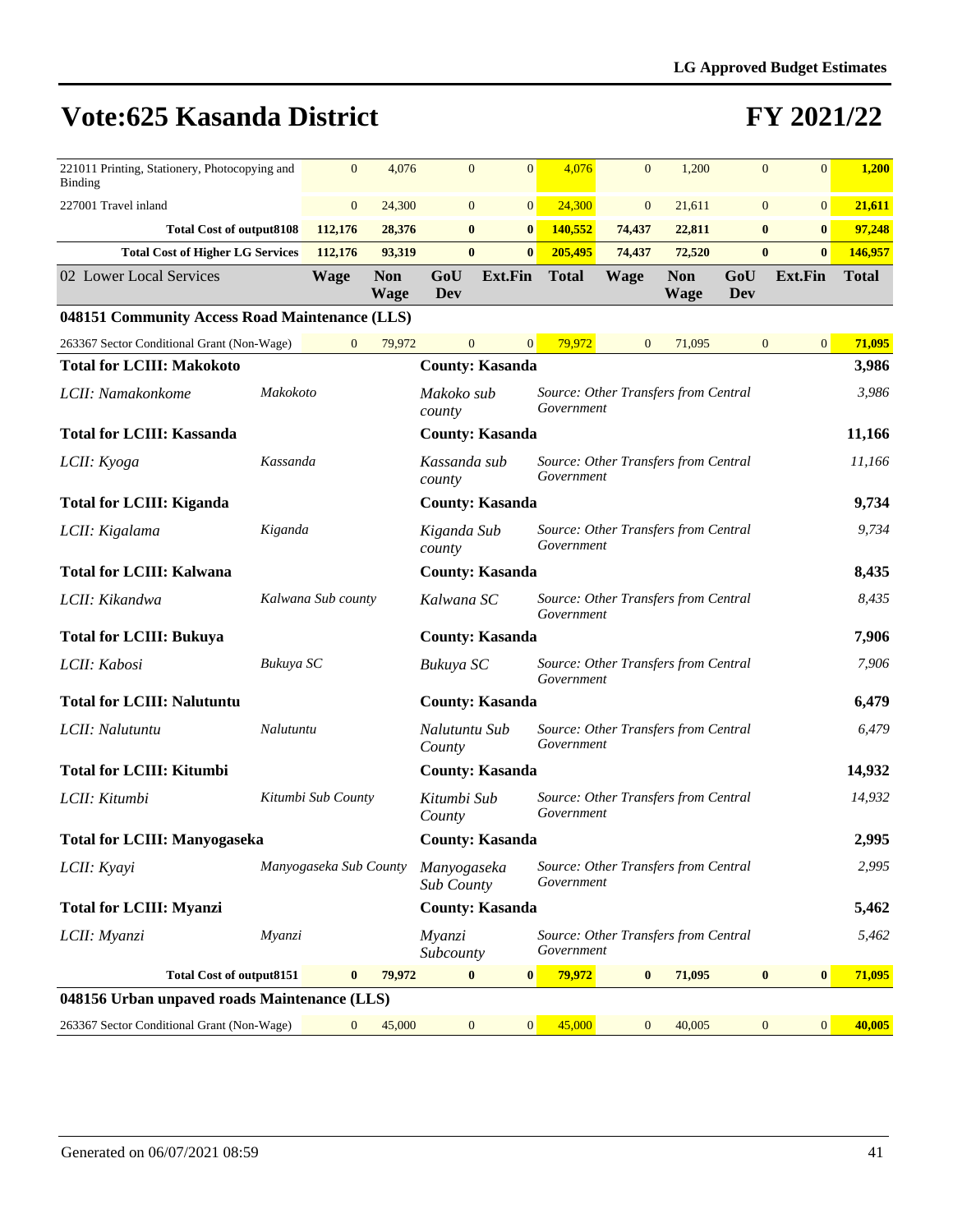| <b>Total for LCIII: Kassanda</b>         | <b>County: Kasanda</b>                 |                          |        | 40,005      |                                                    |        |  |              |         |              |              |         |
|------------------------------------------|----------------------------------------|--------------------------|--------|-------------|----------------------------------------------------|--------|--|--------------|---------|--------------|--------------|---------|
| LCII: Kitongo                            | Kassanda TC                            | Kassanda Town<br>Council |        |             | Source: Other Transfers from Central<br>Government |        |  |              |         | 40,005       |              |         |
|                                          | Total Cost of output 8156              | $\bf{0}$                 | 45,000 | $\mathbf 0$ | $\mathbf{0}$                                       | 45,000 |  | $\mathbf{0}$ | 40.005  | $\mathbf{0}$ | $\mathbf{0}$ | 40,005  |
| 048158 District Roads Maintainence (URF) |                                        |                          |        |             |                                                    |        |  |              |         |              |              |         |
|                                          | 263101 LG Conditional grants (Current) |                          |        |             | $\overline{0}$                                     |        |  |              | 376,374 | $\Omega$     |              | 376,374 |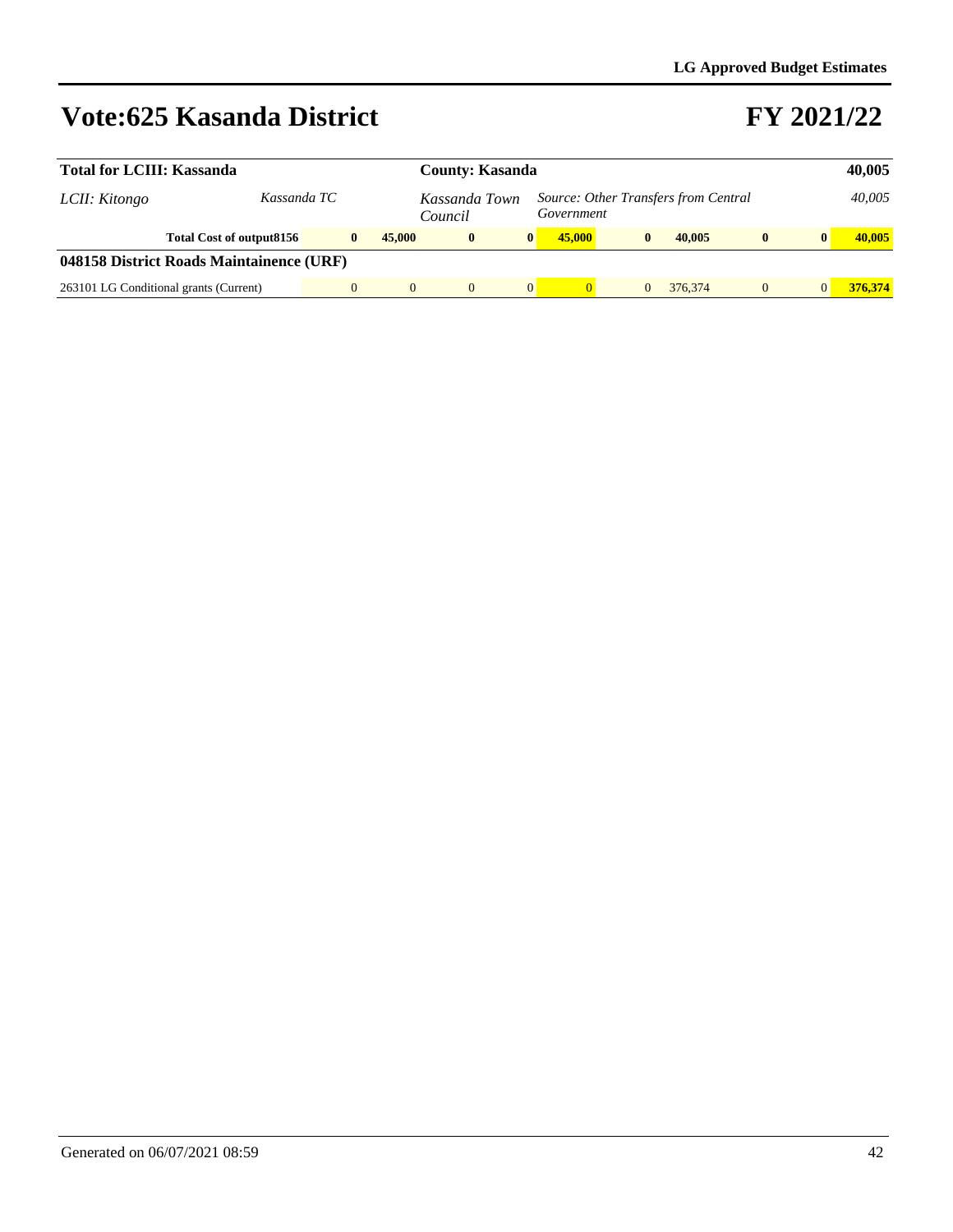| <b>Total for LCIII: Makokoto</b> |                                                      | <b>County: Kasanda</b> |                                                    | 4,312   |
|----------------------------------|------------------------------------------------------|------------------------|----------------------------------------------------|---------|
| LCII: Bbira                      | Kalagla-lusongodde -<br>Bbira rd 8km                 | Kassanda DLG           | Source: Other Transfers from Central<br>Government | 1,760   |
| LCII: Namakonkome                | Namakonkome-Makokoto-<br>Nabisunsa rd-11.6km         | Kassanda DLG           | Source: Other Transfers from Central<br>Government | 2,552   |
| <b>Total for LCIII: Kassanda</b> |                                                      | <b>County: Kasanda</b> |                                                    | 141,572 |
| LCII: Binikira                   | Kabulubutu-Bbinikira rd-<br>5km                      | Kassanda DLG           | Source: Other Transfers from Central<br>Government | 7,600   |
| LCII: Binikira                   | Kabulubuutu - Bbinikira rd Kassanda DLG<br>5km       |                        | Source: Other Transfers from Central<br>Government | 7,600   |
| LCII: Kamuli                     | Kassanda-Kamulli rd                                  | Kassanda DLG           | Source: Other Transfers from Central<br>Government | 2,288   |
| LCII: Kasambya                   | Kakoowe-Namaswanta -<br>Katosi rd 12.6Km             | Kassanda DLG           | Source: Other Transfers from Central<br>Government | 2,772   |
| LCII: Kasambya                   | Kasambya-Lwabinaga -<br>Kalwana 14Km                 | Kassanda DLG           | Source: Other Transfers from Central<br>Government | 21,280  |
| LCII: Kasambya                   | Kyetume-Malabigambo-<br>Kitego rd 10.5km             | Kassanda DLG           | Source: Other Transfers from Central<br>Government | 2,310   |
| LCII: Kitongo                    | Kassanda - Kalamba rd<br>20.3km                      | Kassanda DLG`          | Source: Other Transfers from Central<br>Government | 74,466  |
| LCII: Maggwa                     | Kituntu-Kiryanongo-<br>Nakateete-Kyaapa rd<br>12.8km | Kassanda DLG           | Source: Other Transfers from Central<br>Government | 2,816   |
| LCII: Manyogaseka                | Kinyonyi-Manyogaseka-<br>Nsoloolo-Ggambwa rd<br>12km | Kassanda DLG           | Source: Other Transfers from Central<br>Government | 18,240  |
| LCII: Namiringa                  | Namiringa-Kakindu-<br>Busengejjo rd 10Km             | Kassanda DLG           | Source: Other Transfers from Central<br>Government | 2,200   |
| <b>Total for LCIII: Kiganda</b>  |                                                      | <b>County: Kasanda</b> |                                                    | 78,842  |
| LCII: Kawungeera                 | Kalamba-Manyogaseka rd Kassanda DLG<br>18.5 Km       |                        | Source: Other Transfers from Central<br>Government | 28,120  |
| LCII: Kinoni                     | Energo - Kasawo -<br>Kyasansuwa rd 10km              | Kassanda DLG           | Source: Other Transfers from Central<br>Government | 2,200   |
| LCII: Kyojjomanyi                | Kafunda - Buzawula rd<br>6km                         | Kassanda DLG           | Source: Other Transfers from Central<br>Government | 9,120   |
| LCII: Kyojjomanyi                | Nsonzinga-Kitayinza-<br>Kyojjomanyi rd 10km          | Kassanda DLG           | Source: Other Transfers from Central<br>Government | 2,200   |
| LCII: Musozi                     | Kalamba-Musozi rd-<br>$17.1$ K $m$                   | Kassanda DLG           | Source: Other Transfers from Central<br>Government | 3,762   |
| LCII: Nsozinga                   | Kitovu-Lwabusaana-<br>Kagavu rd 12km                 | Kassanda DLG           | Source: Other Transfers from Central<br>Government | 18,240  |
| LCII: Nsozinga                   | Nsozinga-Kitovu-Kachwi<br>rd 10km                    | Kassanda DLG           | Source: Other Transfers from Central<br>Government | 15,200  |
| <b>Total for LCIII: Kalwana</b>  |                                                      | <b>County: Kasanda</b> |                                                    | 20,744  |
| LCII: Kikandwa                   | Nabakazi-Kikandwa rd<br>10km                         | Kassanda DLG           | Source: Other Transfers from Central<br>Government | 2,200   |
| LCII: Mayirikiti                 | Mayirikiti-Kitooro-<br>Nabakazi rd 12km              | Kassanda DLG           | Source: Other Transfers from Central<br>Government | 18,544  |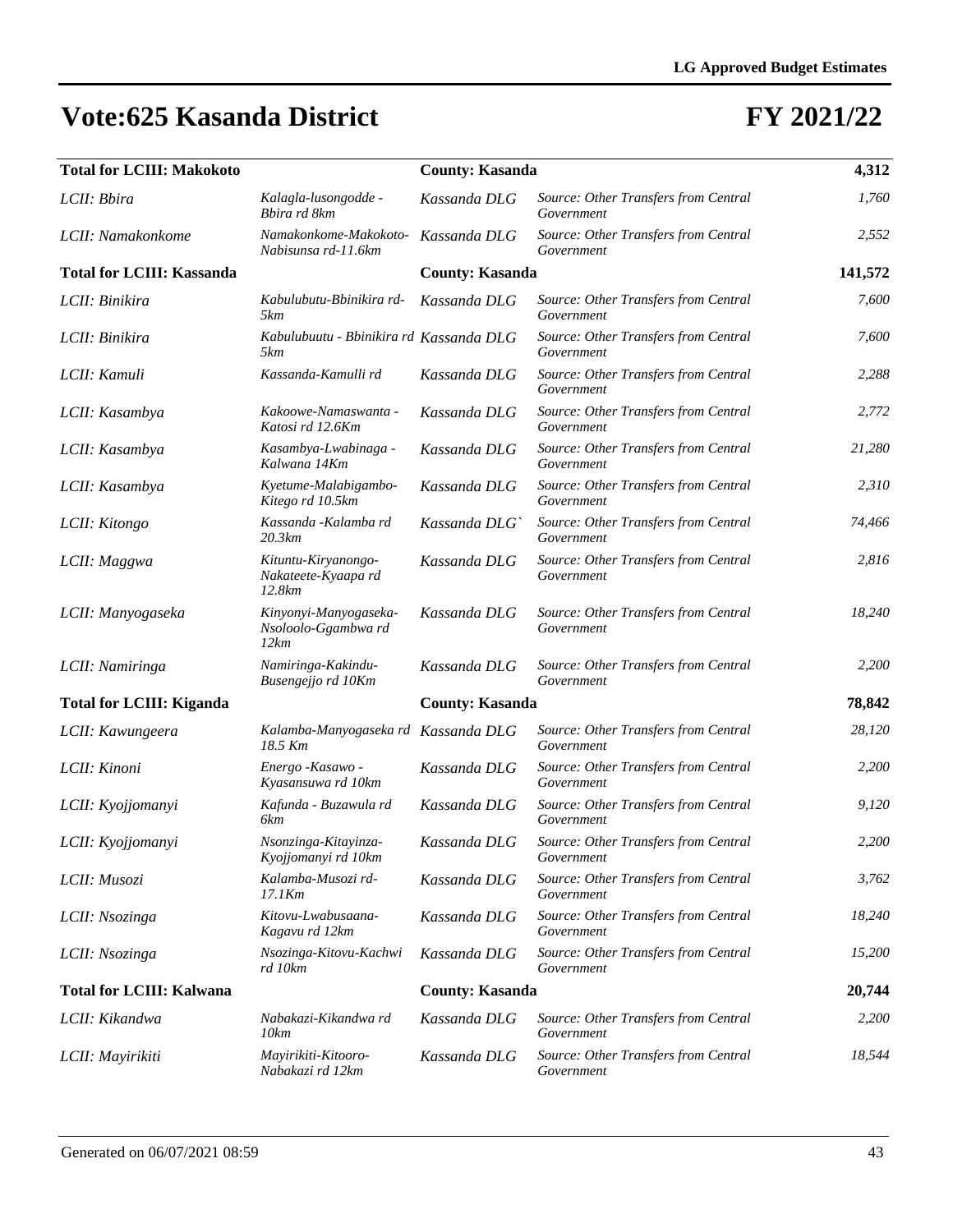| <b>Total for LCIII: Bukuya</b>                                            |               |                                               |         | <b>County: Kasanda</b>               |          |            | 22,680       |                                      |                  |                  |              |
|---------------------------------------------------------------------------|---------------|-----------------------------------------------|---------|--------------------------------------|----------|------------|--------------|--------------------------------------|------------------|------------------|--------------|
| LCII: Kalaata                                                             | 20 km         | Kabuyimba-Nakabiso-<br>Bulinimula-Lubaali Rd  |         | Kassanda DLG                         |          | Government |              | Source: Other Transfers from Central |                  |                  | 4,400        |
| LCII: Kasamba                                                             | 10km          | Kyamugugu-Lusaba rd                           |         | Kassanda DLG                         |          | Government |              | Source: Other Transfers from Central |                  |                  | 15,200       |
| LCII: Kizibawo                                                            | Kizibawo 14km | Kalongo-Seeta-Kasubi-                         |         | Kassanda DLG                         |          | Government |              | Source: Other Transfers from Central |                  |                  | 3,080        |
| <b>Total for LCIII: Nalutuntu</b>                                         |               |                                               |         | <b>County: Kasanda</b>               |          |            |              |                                      |                  |                  | 27,080       |
| LCII: Kyakatebe                                                           | 9km           | Kyakatebe-Mirembe rd                          |         | Kassanda DLG                         |          | Government |              | Source: Other Transfers from Central |                  |                  | 1,980        |
| LCII: Kyakatebe                                                           | 12km          | Mirembe-Lwamasanga rd                         |         | Kassanda DLG                         |          | Government |              | Source: Other Transfers from Central |                  |                  | 2,640        |
| LCII: Kyakatebe                                                           |               | Mirembe-Lwamasanga-<br>Kyabayima rd 12km      |         | Kassanda DLG                         |          | Government |              | Source: Other Transfers from Central |                  |                  | 2,640        |
| LCII: Kyanamugera                                                         |               | Kakingube-Kyanamugera-<br>Kanamukwiri rd 10km |         | Kassanda DLG                         |          | Government |              | Source: Other Transfers from Central |                  |                  | 2,200        |
| LCII: Kyanamugera                                                         |               | Lwamasanga-Kabagala-<br>Kyanamugera rd 11km   |         | Kassanda DLG                         |          | Government |              | Source: Other Transfers from Central |                  |                  | 2,420        |
| LCII: Nalutuntu                                                           |               | Kaweesa-Busweeka-<br>Nalutuntu rd 10.2 km     |         | Kassanda DLG                         |          | Government |              | Source: Other Transfers from Central |                  |                  | 15,200       |
| <b>Total for LCIII: Kitumbi</b>                                           |               |                                               |         | <b>County: Kasanda</b>               |          |            |              |                                      |                  |                  | 53,720       |
| LCII: Buseregenyu                                                         | rd 20km       | Wakayiba - Buseregenyu                        |         | Kassanda DLG                         |          | Government |              | Source: Other Transfers from Central |                  |                  | 4,400        |
| LCII: Kalagala                                                            |               | Biwalwe - Lugongwe -<br>Kikandwa rd 26km      |         | Kassanda DLG                         |          | Government |              | Source: Other Transfers from Central |                  |                  | 39,520       |
| LCII: Kiziika                                                             |               | Lubaali - Kiduduma -<br>nabagabe rd 25km      |         | Kassanda DLG                         |          | Government |              | Source: Other Transfers from Central |                  |                  | 6,720        |
| LCII: Mundadde                                                            | 14km          | Kamalenge - Kyakiddu rd                       |         | Kassanda DLG                         |          | Government |              | Source: Other Transfers from Central |                  |                  | 3,080        |
| <b>Total for LCIII: Manyogaseka</b>                                       |               |                                               |         | <b>County: Kasanda</b>               |          |            |              |                                      |                  |                  | 19,944       |
| LCII: Kyabayima                                                           |               | Kasawo - Kyabayima -<br>Kyasansuwa rd 11.2km  |         | Kassanda DLG                         |          | Government |              | Source: Other Transfers from Central |                  |                  | 2,464        |
| LCII: Ndeeba                                                              |               | Kiryamenvu - Kafunda -<br>Ndeeba rd 11.5km    |         | Kassanda DLG                         |          | Government |              | Source: Other Transfers from Central |                  |                  | 17,480       |
| <b>Total for LCIII: Myanzi</b>                                            |               |                                               |         | <b>County: Kasanda</b>               |          |            |              |                                      |                  |                  | 7,480        |
| LCII: Kigalama                                                            | 17km          | Kigalama - Kamuli rd                          |         | Kassanda DLG                         |          | Government |              | Source: Other Transfers from Central |                  |                  | 3,740        |
| LCII: Kigalama                                                            |               |                                               |         | Kigalama-Kamuli rd 17km Kassanda DLG |          | Government |              | Source: Other Transfers from Central |                  |                  | 3,740        |
| 263367 Sector Conditional Grant (Non-Wage)                                |               | $\mathbf{0}$                                  | 416,443 | $\mathbf{0}$                         | 0        | 416,443    | $\mathbf{0}$ | $\mathbf{0}$                         | $\boldsymbol{0}$ | $\boldsymbol{0}$ | $\mathbf{0}$ |
| <b>Total Cost of output8158</b>                                           |               | $\bf{0}$                                      | 416,443 | $\bf{0}$                             | $\bf{0}$ | 416,443    | $\bf{0}$     | 376,374                              | $\bf{0}$         | $\bf{0}$         | 376,374      |
| 541,415<br><b>Total Cost of Lower Local Services</b><br>$\bf{0}$          |               |                                               |         | $\bf{0}$                             | $\bf{0}$ | 541,415    | $\bf{0}$     | 487,475                              | $\bf{0}$         | $\bf{0}$         | 487,475      |
| <b>Total cost of District, Urban and</b><br><b>Community Access Roads</b> |               | 112,176                                       | 634,734 | $\bf{0}$                             | $\bf{0}$ | 746,910    | 74,437       | 559,995                              | $\bf{0}$         | $\bf{0}$         | 634,432      |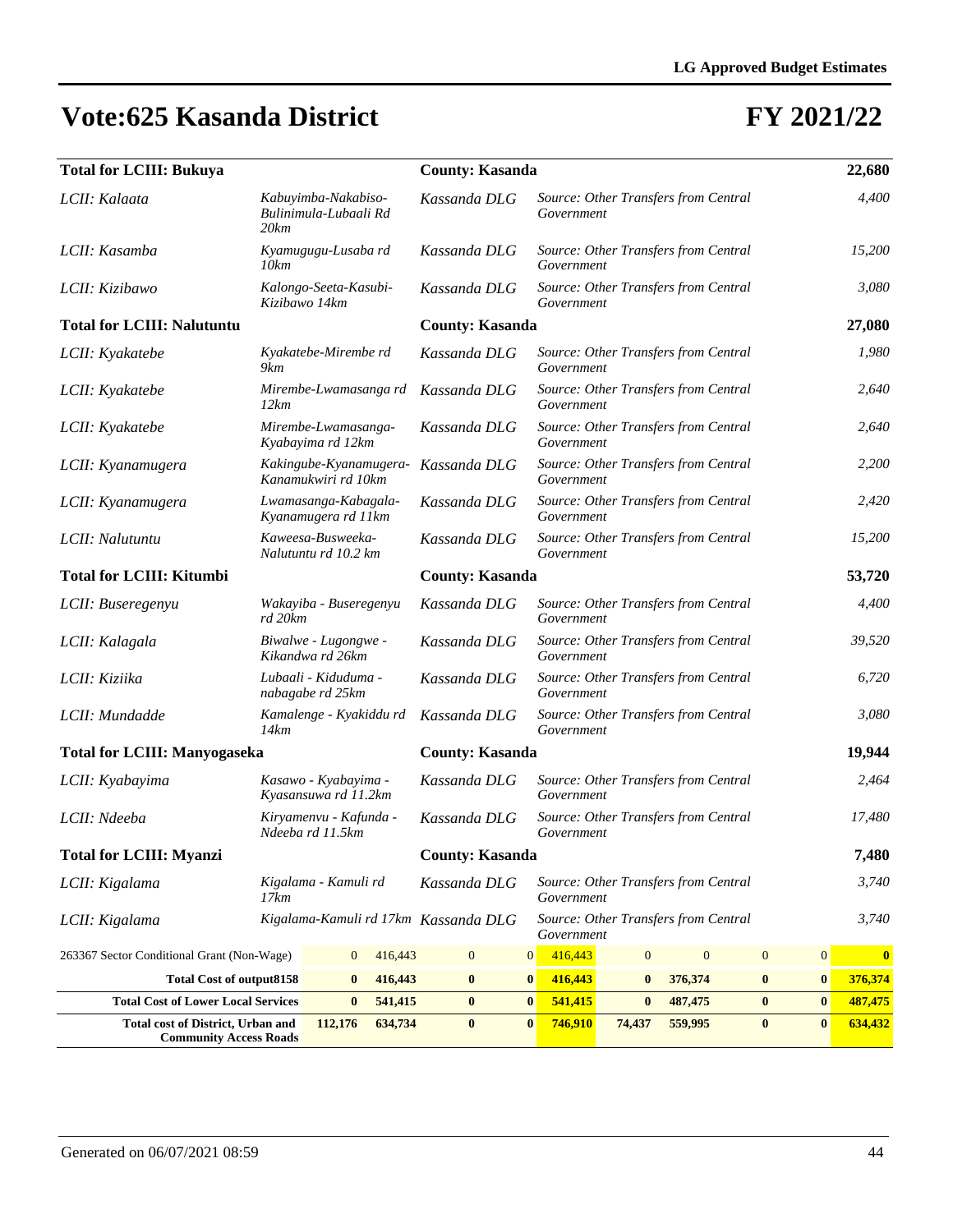### **FY 2021/22**

| <b>Ushs Thousands</b>                              |                        |                           | 2020/21                                          | <b>Approved Budget Estimates for FY</b> |                           |                                            |                           |                | <b>Approved Budget Estimates for FY 2021/22</b> |              |
|----------------------------------------------------|------------------------|---------------------------|--------------------------------------------------|-----------------------------------------|---------------------------|--------------------------------------------|---------------------------|----------------|-------------------------------------------------|--------------|
| 01 Higher LG Services                              | <b>Wage</b>            | <b>Non</b><br><b>Wage</b> | GoU<br>Dev                                       | <b>Ext.Fin</b>                          | <b>Total</b>              | <b>Wage</b>                                | <b>Non</b><br><b>Wage</b> | GoU<br>Dev     | Ext.Fin                                         | <b>Total</b> |
| 048201 Buildings Maintenance                       |                        |                           |                                                  |                                         |                           |                                            |                           |                |                                                 |              |
| 228001 Maintenance - Civil                         | $\mathbf{0}$           | 54,561                    | $\overline{0}$                                   | 0                                       | 54,561                    | $\mathbf{0}$                               | $\overline{0}$            | $\overline{0}$ | $\mathbf{0}$                                    | $\bf{0}$     |
| <b>Total Cost of output8201</b>                    | $\bf{0}$               | 54,561                    | $\bf{0}$                                         | $\vert 0 \vert$                         | 54,561                    | $\bf{0}$                                   | $\bf{0}$                  | $\bf{0}$       | $\bf{0}$                                        | $\bf{0}$     |
| <b>Total Cost of Higher LG Services</b>            | $\bf{0}$               | 54,561                    | $\bf{0}$                                         | $\bf{0}$                                | 54,561                    | $\bf{0}$                                   | $\bf{0}$                  | $\bf{0}$       | $\bf{0}$                                        | $\bf{0}$     |
| 03 Capital Purchases                               | <b>Wage</b>            | <b>Non</b><br>Wage        | GoU<br>Dev                                       | <b>Ext.Fin</b>                          | <b>Total</b>              | <b>Wage</b>                                | <b>Non</b><br><b>Wage</b> | GoU<br>Dev     | Ext.Fin                                         | <b>Total</b> |
| 048281 Construction of public Buildings            |                        |                           |                                                  |                                         |                           |                                            |                           |                |                                                 |              |
| 312101 Non-Residential Buildings                   | $\mathbf{0}$           | $\Omega$                  | 244,206                                          | $\Omega$                                | 244,206                   | $\overline{0}$                             | $\Omega$                  | 354,867        | $\overline{0}$                                  | 354,867      |
| <b>Total for LCIII: Kassanda</b>                   |                        |                           |                                                  | <b>County: Kasanda</b>                  |                           |                                            |                           |                |                                                 | 354,867      |
| LCII: Binikira<br><b>Admin Block</b>               | Phased construction of |                           | <b>Building</b><br>Construction -<br>Offices-248 |                                         | <b>Equalization Grant</b> | Source: District Discretionary Development |                           |                |                                                 | 300,867      |
| <b>Total Cost of output8281</b>                    | $\bf{0}$               | $\mathbf{0}$              | 244,206                                          | $\bf{0}$                                | 244,206                   | $\bf{0}$                                   | $\bf{0}$                  | 354,867        | $\mathbf{0}$                                    | 354,867      |
| <b>Total Cost of Capital Purchases</b>             | $\bf{0}$               | $\bf{0}$                  | 244,206                                          | $\bf{0}$                                | 244,206                   | $\bf{0}$                                   | $\bf{0}$                  | 354,867        | $\bf{0}$                                        | 354,867      |
| <b>Total cost of District Engineering Services</b> | $\bf{0}$               | 54,561                    | 244,206                                          | $\bf{0}$                                | 298,767                   | $\bf{0}$                                   | $\mathbf{0}$              | 354,867        | $\bf{0}$                                        | 354,867      |
| <b>Total cost of Roads and Engineering</b>         | 112,176                | 689,295                   | 244,206                                          |                                         | $0\quad1.045.677$         | 74,437                                     | 559,995                   | 354,867        | $\bf{0}$                                        | 989,299      |

#### **0482 District Engineering Services**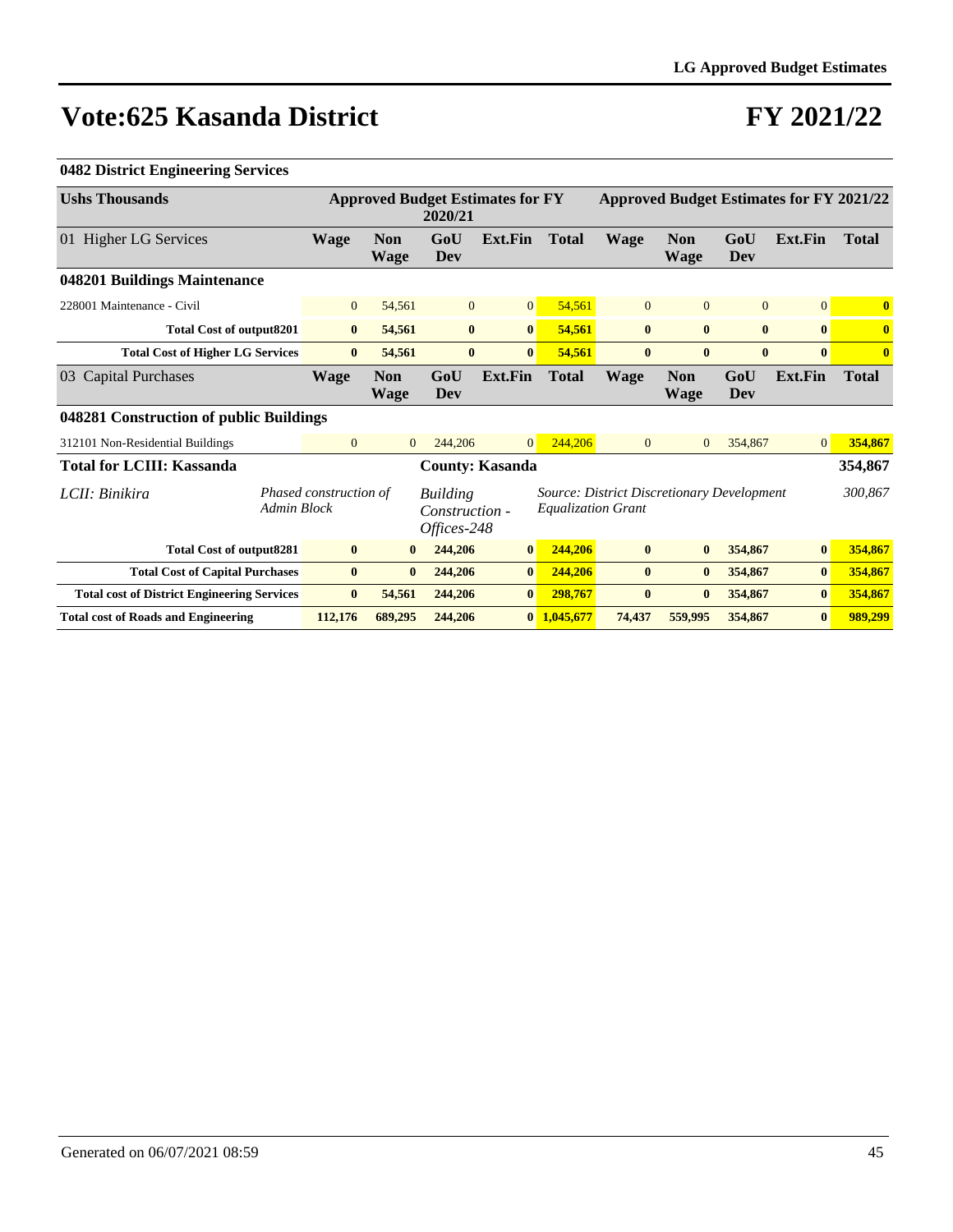## **FY 2021/22**

#### *Water*

**B1: Overview of Sub-SubProgramme Revenues and Expenditures by Source**

| Ushs Thousands                                          | <b>Approved Budget for FY</b><br>2020/21 | <b>Cumulative Receipts by End</b><br>March for FY2020/21 | <b>Approved Budget for</b><br>FY 2021/22 |
|---------------------------------------------------------|------------------------------------------|----------------------------------------------------------|------------------------------------------|
| A: Breakdown of of Sub-SubProgramme Revenues            |                                          |                                                          |                                          |
| <b>Recurrent Revenues</b>                               | 125,258                                  | 81,792                                                   | 113,479                                  |
| District Unconditional Grant (Wage)                     | 43,304                                   | 32,478                                                   | 30,677                                   |
| Sector Conditional Grant (Non-Wage)                     | 81,954                                   | 49,314                                                   | 82,803                                   |
| <b>Development Revenues</b>                             | 632,355                                  | 632,355                                                  | 663,051                                  |
| <b>Sector Development Grant</b>                         | 612,553                                  | 612,553                                                  | 643,249                                  |
| <b>Transitional Development Grant</b>                   | 19,802                                   | 19,802                                                   | 19,802                                   |
| <b>Total Revenues shares</b>                            | 757,612                                  | 714,147                                                  | 776,530                                  |
| <b>B: Breakdown of of Sub-SubProgramme Expenditures</b> |                                          |                                                          |                                          |
| <b>Recurrent Expenditure</b>                            |                                          |                                                          |                                          |
| Wage                                                    | 43,304                                   | 32,141                                                   | 30,677                                   |
| Non Wage                                                | 81,954                                   | 46,988                                                   | 82,803                                   |
| <b>Development Expenditure</b>                          |                                          |                                                          |                                          |
| Domestic Development                                    | 632,355                                  | 456,206                                                  | 663,051                                  |
| <b>External Financing</b>                               | 0                                        | $\Omega$                                                 | $\Omega$                                 |
| <b>Total Expenditure</b>                                | 757,612                                  | 535,335                                                  | 776,530                                  |

#### **B2: Expenditure Details by Service Area, Output Class, Budget Output and Item**

#### **0981 Rural Water Supply and Sanitation**

| <b>Ushs Thousands</b>                                           |                |                    | 2020/21        | <b>Approved Budget Estimates for FY</b> |              | <b>Approved Budget Estimates for FY</b><br>2021/22 |                    |              |                 |              |
|-----------------------------------------------------------------|----------------|--------------------|----------------|-----------------------------------------|--------------|----------------------------------------------------|--------------------|--------------|-----------------|--------------|
| 01 Higher LG Services                                           | <b>Wage</b>    | <b>Non</b><br>Wage | GoU<br>Dev     | Ext.Fin                                 | <b>Total</b> | <b>Wage</b>                                        | <b>Non</b><br>Wage | GoU<br>Dev   | Ext.Fin         | <b>Total</b> |
| 098101 Operation of the District Water Office                   |                |                    |                |                                         |              |                                                    |                    |              |                 |              |
| 211101 General Staff Salaries                                   | 43,304         | $\Omega$           | $\overline{0}$ | $\overline{0}$                          | 43,304       | 30,677                                             | $\mathbf{0}$       | $\mathbf{0}$ | 0               | 30,677       |
| 221011 Printing, Stationery, Photocopying and<br><b>Binding</b> | $\overline{0}$ | 600                | $\mathbf{0}$   | $\mathbf{0}$                            | 600          | $\Omega$                                           | 1.200              | $\theta$     | $\Omega$        | 1,200        |
| 223005 Electricity                                              | $\overline{0}$ | 100                | $\mathbf{0}$   | $\overline{0}$                          | 100          | $\Omega$                                           | $\mathbf{0}$       | $\mathbf{0}$ | $\Omega$        | $\mathbf{0}$ |
| 223006 Water                                                    | $\overline{0}$ | 100                | $\overline{0}$ | $\overline{0}$                          | 100          | $\overline{0}$                                     | $\mathbf{0}$       | $\mathbf{0}$ | $\vert 0 \vert$ | $\bf{0}$     |
| 227001 Travel inland                                            | $\overline{0}$ | 8,000              | $\overline{0}$ | $\overline{0}$                          | 8,000        | $\overline{0}$                                     | 6.000              | $\mathbf{0}$ | 0               | 6,000        |
| 228001 Maintenance - Civil                                      | $\overline{0}$ | 414                | $\mathbf{0}$   | $\overline{0}$                          | 414          | $\Omega$                                           | $\Omega$           | $\mathbf{0}$ | $\Omega$        | $\mathbf{0}$ |
| 228002 Maintenance - Vehicles                                   | $\Omega$       | 800                | $\Omega$       | $\overline{0}$                          | 800          | $\Omega$                                           | 2,810              | $\mathbf{0}$ | $\overline{0}$  | 2,810        |
| <b>Total Cost of output8101</b>                                 | 43,304         | 10,014             | $\bf{0}$       | $\bf{0}$                                | 53,318       | 30,677                                             | 10,010             | $\mathbf{0}$ | $\bf{0}$        | 40.687       |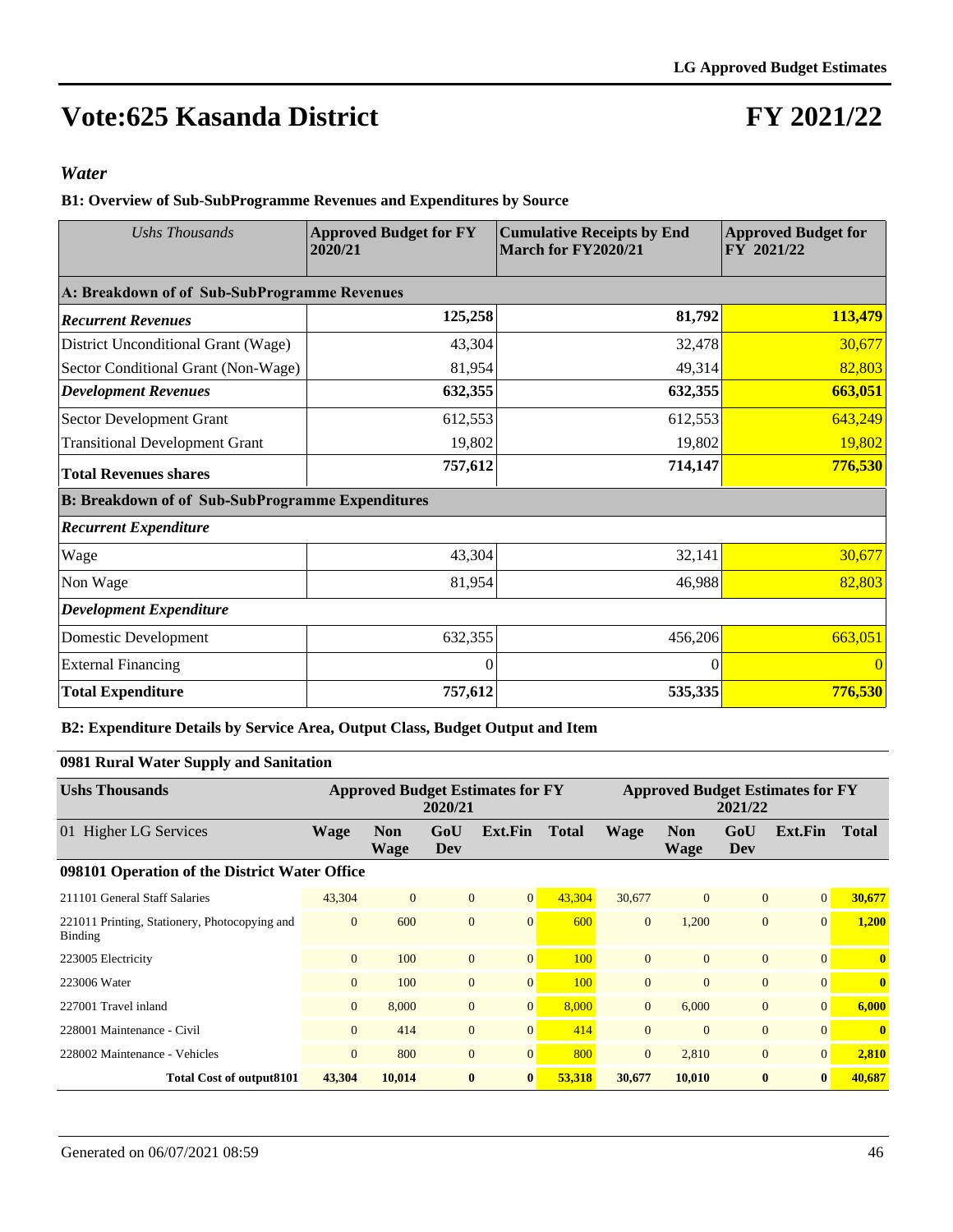| 098102 Supervision, monitoring and coordination                |              |                  |                           |                                                                                      |                        |                |                                        |                           |                   |                  |              |
|----------------------------------------------------------------|--------------|------------------|---------------------------|--------------------------------------------------------------------------------------|------------------------|----------------|----------------------------------------|---------------------------|-------------------|------------------|--------------|
| 227001 Travel inland                                           |              | $\theta$         | 27,848                    | $\mathbf{0}$                                                                         | $\overline{0}$         | 27,848         | $\mathbf{0}$                           | 27,952                    | $\mathbf{0}$      | $\mathbf{0}$     | 27,952       |
| <b>Total Cost of output8102</b>                                |              | $\bf{0}$         | 27,848                    | $\bf{0}$                                                                             | $\bf{0}$               | 27,848         | $\bf{0}$                               | 27,952                    | $\bf{0}$          | $\bf{0}$         | 27,952       |
| 098104 Promotion of Community Based Management                 |              |                  |                           |                                                                                      |                        |                |                                        |                           |                   |                  |              |
| 221002 Workshops and Seminars                                  |              | $\mathbf{0}$     | 10,000                    | $\mathbf{0}$                                                                         | $\overline{0}$         | 10,000         | $\mathbf{0}$                           | $\overline{0}$            | $\mathbf{0}$      | $\overline{0}$   | $\bf{0}$     |
| 227001 Travel inland                                           |              | $\mathbf{0}$     | 34,092                    | $\mathbf{0}$                                                                         | $\overline{0}$         | 34,092         | $\mathbf{0}$                           | 44,841                    | $\mathbf{0}$      | $\boldsymbol{0}$ | 44,841       |
| <b>Total Cost of output8104</b>                                |              | $\bf{0}$         | 44,092                    | $\bf{0}$                                                                             | $\bf{0}$               | 44,092         | $\bf{0}$                               | 44,841                    | $\bf{0}$          | $\bf{0}$         | 44,841       |
| <b>Total Cost of Higher LG Services</b>                        |              | 43,304           | 81,954                    | $\bf{0}$                                                                             | $\bf{0}$               | 125,258        | 30,677                                 | 82,803                    | $\mathbf{0}$      | $\mathbf{0}$     | 113,479      |
| 03 Capital Purchases                                           |              | <b>Wage</b>      | <b>Non</b><br><b>Wage</b> | GoU<br>Dev                                                                           | <b>Ext.Fin</b>         | <b>Total</b>   | <b>Wage</b>                            | <b>Non</b><br><b>Wage</b> | GoU<br><b>Dev</b> | <b>Ext.Fin</b>   | <b>Total</b> |
| 098175 Non Standard Service Delivery Capital                   |              |                  |                           |                                                                                      |                        |                |                                        |                           |                   |                  |              |
| 281501 Environment Impact Assessment for<br>Capital Works      |              | $\mathbf{0}$     | $\mathbf{0}$              | $\mathbf{0}$                                                                         | $\mathbf{0}$           | $\overline{0}$ | $\mathbf{0}$                           | $\mathbf{0}$              | 19,802            | $\mathbf{0}$     | 19,802       |
| <b>Total for LCIII: Kassanda</b>                               |              |                  |                           |                                                                                      | <b>County: Kasanda</b> |                |                                        |                           |                   |                  | 19,802       |
| LCII: Kitongo                                                  | hqtrs        |                  |                           | Environmental<br><b>Impact</b><br>Assessment -<br>Capital Works-<br>495              |                        |                | Source: Transitional Development Grant |                           |                   |                  | 19,802       |
| 281504 Monitoring, Supervision & Appraisal<br>of capital works |              | $\mathbf{0}$     | $\mathbf{0}$              | 26,567                                                                               | $\mathbf{0}$           | 26,567         | $\mathbf{0}$                           | $\mathbf{0}$              | 4,000             | $\mathbf{0}$     | 4,000        |
| <b>Total for LCIII: Kassanda</b>                               |              |                  |                           |                                                                                      | <b>County: Kasanda</b> |                |                                        |                           |                   |                  | 4,000        |
| LCII: Kitongo                                                  | <b>HQTRs</b> |                  |                           | Monitoring,<br>Supervision and<br>Appraisal -<br>Supervision of<br><i>Works-1265</i> |                        |                | Source: Sector Development Grant       |                           |                   |                  | 4,000        |
| <b>Total Cost of output8175</b>                                |              | $\bf{0}$         | $\bf{0}$                  | 26,567                                                                               | $\bf{0}$               | 26,567         | $\bf{0}$                               | $\bf{0}$                  | 23,802            | $\bf{0}$         | 23,802       |
| 098180 Construction of public latrines in RGCs                 |              |                  |                           |                                                                                      |                        |                |                                        |                           |                   |                  |              |
| 312101 Non-Residential Buildings                               |              | $\mathbf{0}$     | $\mathbf{0}$              | 24,000                                                                               | $\overline{0}$         | 24,000         | $\mathbf{0}$                           | $\mathbf{0}$              | 26,000            | $\mathbf{0}$     | 26,000       |
| <b>Total for LCIII: Kassanda</b>                               |              |                  |                           |                                                                                      | <b>County: Kasanda</b> |                |                                        |                           |                   |                  | 26,000       |
| LCII: Kitongo                                                  | hdtrs        |                  |                           | <b>Building</b><br><i>Construction -</i><br>Projects-252                             |                        |                | Source: Sector Development Grant       |                           |                   |                  | 1,000        |
| LCII: Kitongo                                                  | HQTRs        |                  |                           | <b>Building</b><br>Construction -<br>Latrines-237                                    |                        |                | Source: Sector Development Grant       |                           |                   |                  | 25,000       |
| <b>Total Cost of output8180</b>                                |              | $\bf{0}$         | $\bf{0}$                  | 24,000                                                                               | $\bf{0}$               | 24,000         | $\bf{0}$                               | $\bf{0}$                  | 26,000            | $\bf{0}$         | 26,000       |
| 098183 Borehole drilling and rehabilitation                    |              |                  |                           |                                                                                      |                        |                |                                        |                           |                   |                  |              |
| 312101 Non-Residential Buildings                               |              | $\boldsymbol{0}$ | $\mathbf{0}$              | 326,447                                                                              | 0                      | 326,447        | $\mathbf{0}$                           | $\mathbf{0}$              | 373,249           | $\mathbf{0}$     | 373,249      |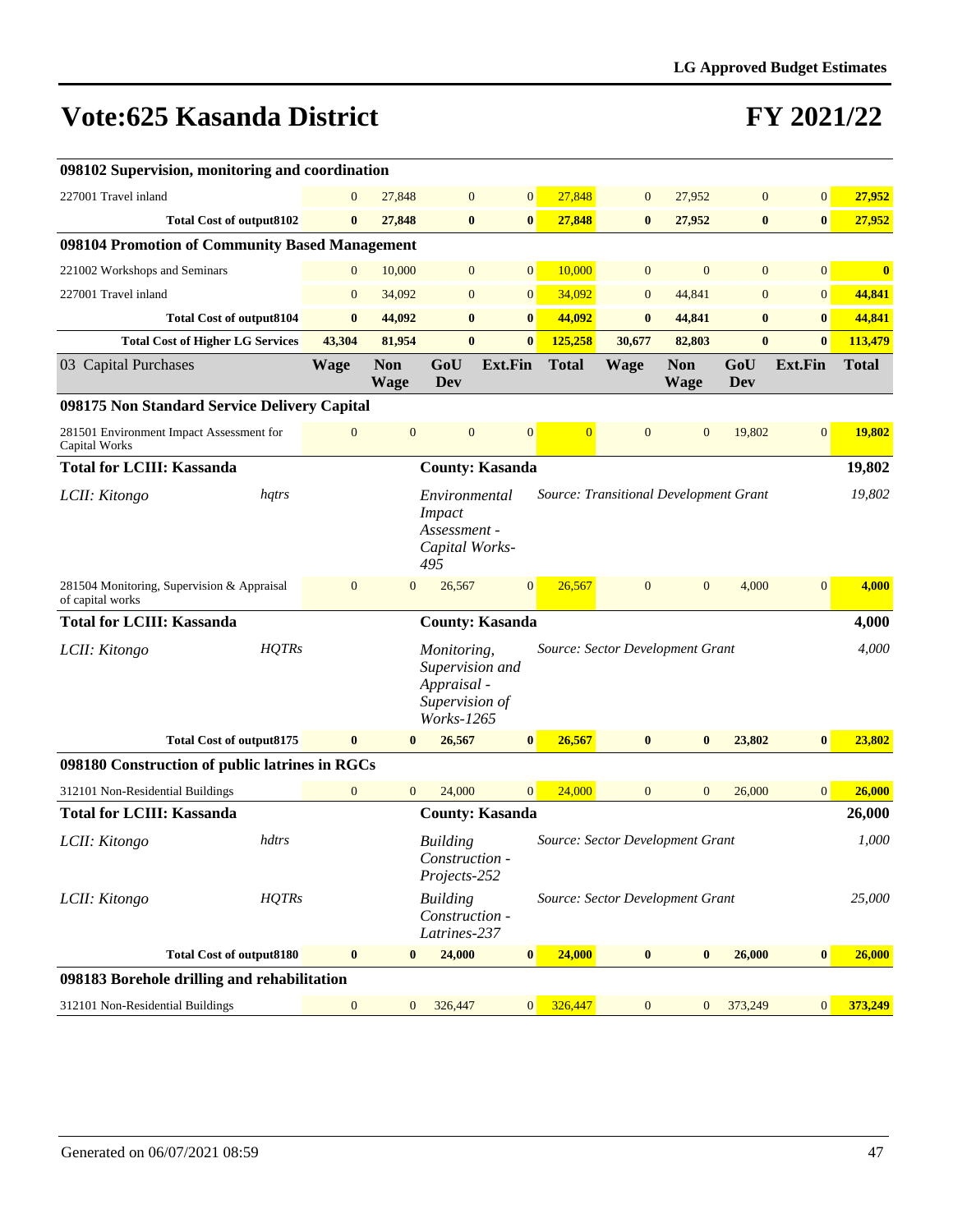| <b>Total for LCIII: Kassanda</b>                                   |                   |                             |                | <b>County: Kasanda</b>                          |                 |         |                                  | 373,249        |                |                |              |
|--------------------------------------------------------------------|-------------------|-----------------------------|----------------|-------------------------------------------------|-----------------|---------|----------------------------------|----------------|----------------|----------------|--------------|
| LCII: Kasambya                                                     |                   | drilling and rehabilitation |                | Building<br>Construction -<br>Boreholes-208     |                 |         | Source: Sector Development Grant |                |                |                | 373,249      |
| <b>Total Cost of output8183</b>                                    |                   | $\bf{0}$                    | $\mathbf{0}$   | 326,447                                         | $\vert 0 \vert$ | 326,447 | $\bf{0}$                         | $\mathbf{0}$   | 373,249        | $\bf{0}$       | 373,249      |
| 098184 Construction of piped water supply system                   |                   |                             |                |                                                 |                 |         |                                  |                |                |                |              |
| 281503 Engineering and Design Studies &<br>Plans for capital works |                   | $\mathbf{0}$                | $\overline{0}$ | 34,553                                          | $\overline{0}$  | 34,553  | $\mathbf{0}$                     | $\Omega$       | $\overline{0}$ | $\Omega$       | $\mathbf{0}$ |
| 312104 Other Structures                                            |                   | $\mathbf{0}$                | $\overline{0}$ | 220,788                                         | $\overline{0}$  | 220,788 | $\overline{0}$                   | $\overline{0}$ | 240,000        | $\overline{0}$ | 240,000      |
| <b>Total for LCIII: Kassanda</b>                                   |                   |                             |                | <b>County: Kasanda</b>                          |                 |         |                                  |                |                |                | 240,000      |
| LCII: Kitongo                                                      | lugongwe          |                             |                | Construction<br>Services - Water<br>Schemes-418 |                 |         | Source: Sector Development Grant |                |                |                | 240,000      |
| <b>Total Cost of output8184</b>                                    |                   | $\bf{0}$                    | $\bf{0}$       | 255,340                                         | $\vert 0 \vert$ | 255,340 | $\bf{0}$                         | $\mathbf{0}$   | 240,000        | $\bf{0}$       | 240,000      |
| <b>Total Cost of Capital Purchases</b>                             |                   | $\bf{0}$                    | $\bf{0}$       | 632,355                                         | $\bf{0}$        | 632,355 | $\bf{0}$                         | $\mathbf{0}$   | 663,051        | $\bf{0}$       | 663,051      |
| <b>Total cost of Rural Water Supply and</b>                        | <b>Sanitation</b> | 43,304                      | 81,954         | 632,355                                         | $\bf{0}$        | 757,612 | 30,677                           | 82,803         | 663,051        | $\bf{0}$       | 776,530      |
| <b>Total cost of Water</b>                                         |                   | 43,304                      | 81,954         | 632,355                                         | $\bf{0}$        | 757,612 | 30,677                           | 82,803         | 663,051        | $\bf{0}$       | 776,530      |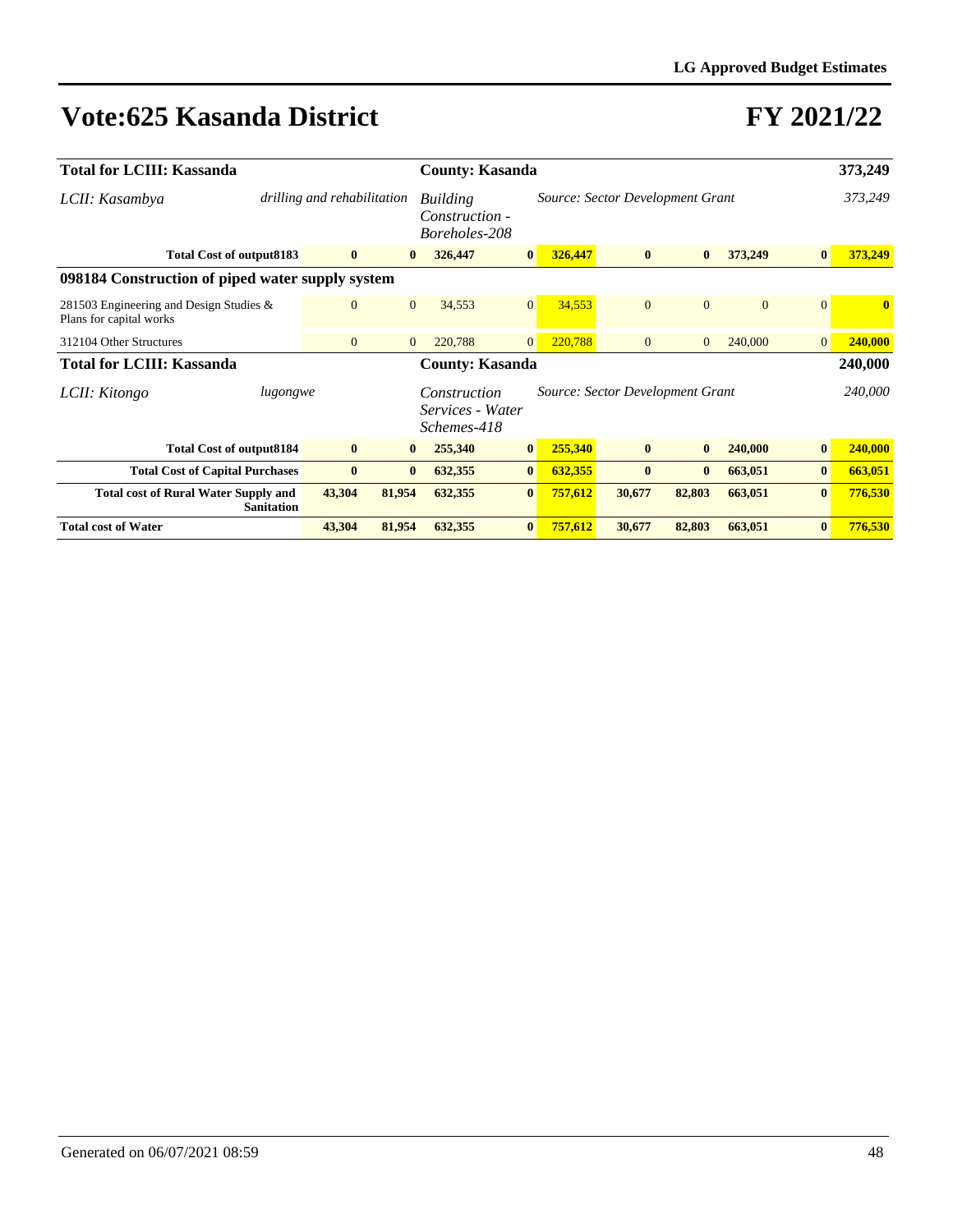### **FY 2021/22**

#### *Natural Resources*

**B1: Overview of Sub-SubProgramme Revenues and Expenditures by Source**

| <b>Ushs Thousands</b>                                                  | <b>Approved Budget for FY</b><br>2020/21 | <b>Cumulative Receipts by End</b><br>March for FY2020/21 | <b>Approved Budget for</b><br>FY 2021/22 |
|------------------------------------------------------------------------|------------------------------------------|----------------------------------------------------------|------------------------------------------|
| A: Breakdown of of Sub-SubProgramme Revenues                           |                                          |                                                          |                                          |
| <b>Recurrent Revenues</b>                                              | 198,420                                  | 145,715                                                  | 279,175                                  |
| District Unconditional Grant (Non-<br>Wage)                            | 2,589                                    | 4,911                                                    | 8,000                                    |
| District Unconditional Grant (Wage)                                    | 166,800                                  | 125,100                                                  | 210,166                                  |
| <b>Locally Raised Revenues</b>                                         | 2,934                                    | $\left( \right)$                                         | 8,000                                    |
| Sector Conditional Grant (Non-Wage)                                    | 26,097                                   | 15,704                                                   | 26,609                                   |
| Urban Unconditional Grant (Wage)                                       | $\Omega$                                 | $\theta$                                                 | 26,400                                   |
| <b>Development Revenues</b>                                            | 6,000                                    | 6,000                                                    | 15,000                                   |
| <b>District Discretionary Development</b><br><b>Equalization Grant</b> | 6,000                                    | 6,000                                                    | 15,000                                   |
| <b>Total Revenues shares</b>                                           | 204,420                                  | 151,715                                                  | 294,175                                  |
| <b>B: Breakdown of of Sub-SubProgramme Expenditures</b>                |                                          |                                                          |                                          |
| <b>Recurrent Expenditure</b>                                           |                                          |                                                          |                                          |
| Wage                                                                   | 166,800                                  | 124,500                                                  | 236,566                                  |
| Non Wage                                                               | 31,620                                   | 20,552                                                   | 42,609                                   |
| <b>Development Expenditure</b>                                         |                                          |                                                          |                                          |
| Domestic Development                                                   | 6,000                                    | 6,000                                                    | 15,000                                   |
| <b>External Financing</b>                                              | $\Omega$                                 | $\Omega$                                                 | $\overline{0}$                           |
| <b>Total Expenditure</b>                                               | 204,420                                  | 151,052                                                  | 294,175                                  |

#### **B2: Expenditure Details by Service Area, Output Class, Budget Output and Item**

**0983 Natural Resources Management**

| <b>Ushs Thousands</b>                                           |              |                    | 2020/21        | <b>Approved Budget Estimates for FY</b> |              | <b>Approved Budget Estimates for FY</b><br>2021/22 |                    |                |          |              |
|-----------------------------------------------------------------|--------------|--------------------|----------------|-----------------------------------------|--------------|----------------------------------------------------|--------------------|----------------|----------|--------------|
| 01 Higher LG Services                                           | Wage         | <b>Non</b><br>Wage | GoU<br>Dev     | Ext.Fin                                 | <b>Total</b> | <b>Wage</b>                                        | <b>Non</b><br>Wage | GoU<br>Dev     | Ext.Fin  | <b>Total</b> |
| 098301 Districts Wetland Planning, Regulation and Promotion     |              |                    |                |                                         |              |                                                    |                    |                |          |              |
| 211101 General Staff Salaries                                   | 166,800      | $\Omega$           | $\overline{0}$ | 0                                       | 166,800      | 236,566                                            | $\mathbf{0}$       | $\overline{0}$ | $\Omega$ | 236,566      |
| 221011 Printing, Stationery, Photocopying and<br><b>Binding</b> | $\mathbf{0}$ | 400                | $\mathbf{0}$   | $\Omega$                                | 400          | $\overline{0}$                                     | $\Omega$           | $\Omega$       | $\Omega$ | $\mathbf{0}$ |
| 221012 Small Office Equipment                                   | $\theta$     | 672                | $\overline{0}$ | $\overline{0}$                          | 672          | $\overline{0}$                                     | 3.100              | $\mathbf{0}$   | $\Omega$ | 3.100        |
| 222001 Telecommunications                                       | $\mathbf{0}$ | 42                 | $\mathbf{0}$   | $\overline{0}$                          | 42           | $\overline{0}$                                     | $\mathbf{0}$       | $\overline{0}$ | $\Omega$ | $\mathbf{0}$ |
| 227001 Travel inland                                            | $\mathbf{0}$ | 1.984              | $\overline{0}$ | $\overline{0}$                          | 1,984        | $\overline{0}$                                     | $\mathbf{0}$       | $\overline{0}$ | $\Omega$ | $\mathbf{0}$ |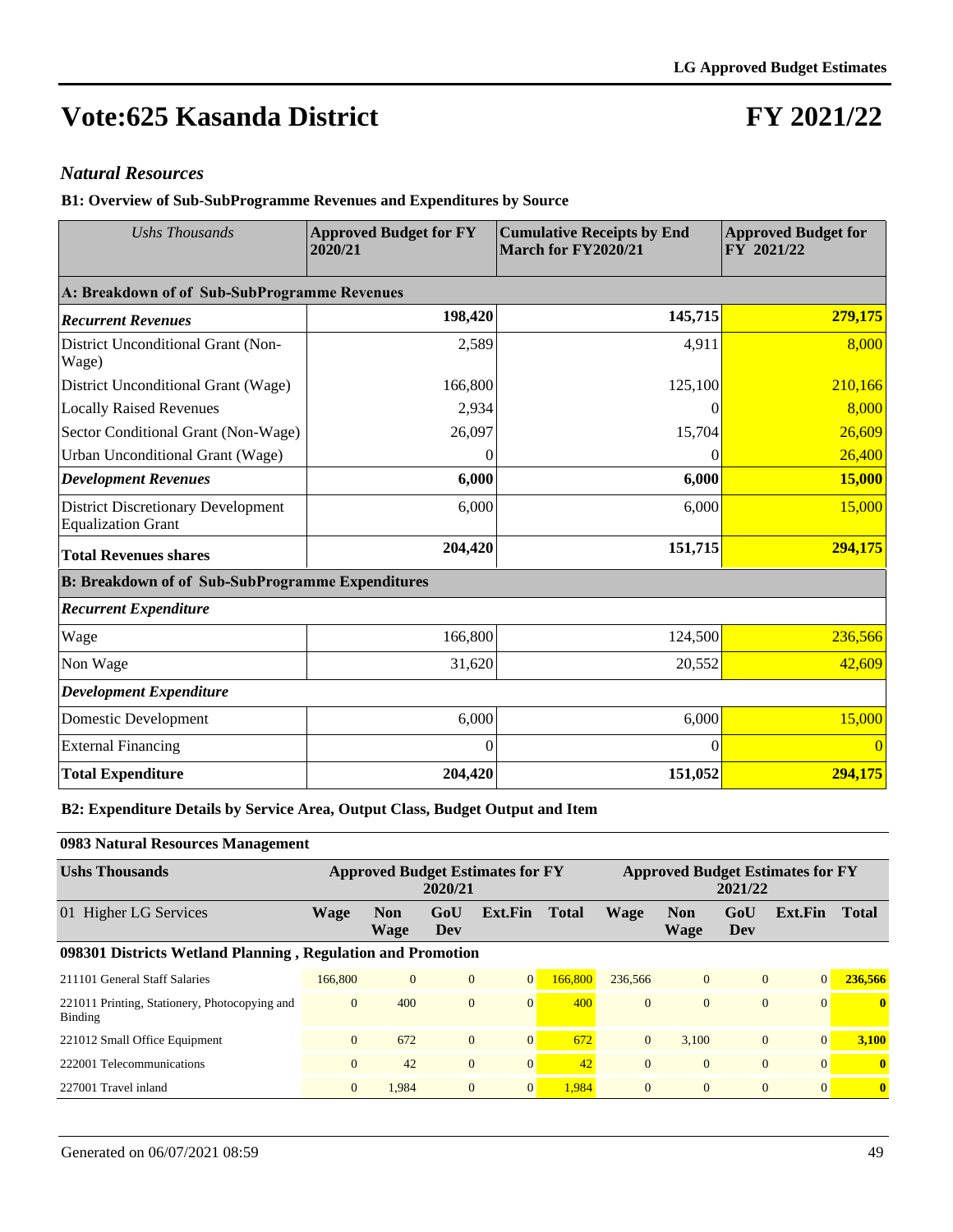| <b>Total Cost of output8301</b>                                                        | 166,800        | 3,097          | $\bf{0}$         | $\bf{0}$        | 169,897                 | 236,566        | 3,100          | $\bf{0}$         | $\bf{0}$         | 239,666                 |
|----------------------------------------------------------------------------------------|----------------|----------------|------------------|-----------------|-------------------------|----------------|----------------|------------------|------------------|-------------------------|
| 098303 Tree Planting and Afforestation                                                 |                |                |                  |                 |                         |                |                |                  |                  |                         |
| 224001 Medical and Agricultural supplies                                               | $\mathbf{0}$   | $\overline{0}$ | 6,000            | $\overline{0}$  | 6,000                   | $\overline{0}$ | $\mathbf{0}$   | $\overline{0}$   | $\overline{0}$   | $\overline{\mathbf{0}}$ |
| 224006 Agricultural Supplies                                                           | $\mathbf{0}$   | $\overline{0}$ | $\mathbf{0}$     | $\overline{0}$  | $\overline{0}$          | $\overline{0}$ | $\mathbf{0}$   | 8,000            | $\mathbf{0}$     | 8,000                   |
| <b>Total Cost of output8303</b>                                                        | $\bf{0}$       | $\bf{0}$       | 6,000            | $\bf{0}$        | 6,000                   | $\bf{0}$       | $\bf{0}$       | 8,000            | $\bf{0}$         | 8,000                   |
| 098304 Training in forestry management (Fuel Saving Technology, Water Shed Management) |                |                |                  |                 |                         |                |                |                  |                  |                         |
| 227001 Travel inland                                                                   | $\mathbf{0}$   | 3,562          | $\mathbf{0}$     | $\mathbf{0}$    | 3,562                   | $\overline{0}$ | 3,983          | $\mathbf{0}$     | $\overline{0}$   | 3,983                   |
| <b>Total Cost of output8304</b>                                                        | $\bf{0}$       | 3,562          | $\bf{0}$         | $\bf{0}$        | 3,562                   | $\bf{0}$       | 3,983          | $\bf{0}$         | $\bf{0}$         | 3,983                   |
| 098305 Forestry Regulation and Inspection                                              |                |                |                  |                 |                         |                |                |                  |                  |                         |
| 227001 Travel inland                                                                   | $\mathbf{0}$   | $\mathbf{0}$   | $\mathbf{0}$     | $\mathbf{0}$    | $\overline{0}$          | $\overline{0}$ | 4,000          | $\overline{0}$   | $\overline{0}$   | 4,000                   |
| 227002 Travel abroad                                                                   | $\mathbf{0}$   | 384            | $\overline{0}$   | $\mathbf{0}$    | 384                     | $\overline{0}$ | $\overline{0}$ | $\overline{0}$   | $\overline{0}$   | $\mathbf{0}$            |
| Total Cost of output 8305                                                              | $\bf{0}$       | 384            | $\bf{0}$         | $\bf{0}$        | 384                     | $\bf{0}$       | 4,000          | $\bf{0}$         | $\bf{0}$         | 4,000                   |
| 098306 Community Training in Wetland management                                        |                |                |                  |                 |                         |                |                |                  |                  |                         |
| 221011 Printing, Stationery, Photocopying and<br><b>Binding</b>                        | $\mathbf{0}$   | 512            | $\mathbf{0}$     | $\overline{0}$  | 512                     | $\overline{0}$ | $\mathbf{0}$   | $\overline{0}$   | $\mathbf{0}$     | $\bf{0}$                |
| 221012 Small Office Equipment                                                          | $\mathbf{0}$   | 1,250          | $\mathbf{0}$     | $\mathbf{0}$    | 1,250                   | $\overline{0}$ | $\overline{0}$ | $\overline{0}$   | $\overline{0}$   | $\bf{0}$                |
| 223005 Electricity                                                                     | $\mathbf{0}$   | 250            | $\mathbf{0}$     | $\mathbf{0}$    | 250                     | $\overline{0}$ | $\overline{0}$ | $\overline{0}$   | $\overline{0}$   | $\overline{\mathbf{0}}$ |
| 227001 Travel inland                                                                   | $\mathbf{0}$   | 3,847          | $\mathbf{0}$     | $\mathbf{0}$    | 3,847                   | $\overline{0}$ | 2,660          | $\mathbf{0}$     | $\mathbf{0}$     | 2,660                   |
| <b>Total Cost of output8306</b>                                                        | $\bf{0}$       | 5,860          | $\bf{0}$         | $\bf{0}$        | 5,860                   | $\bf{0}$       | 2,660          | $\bf{0}$         | $\bf{0}$         | 2,660                   |
| 098307 River Bank and Wetland Restoration                                              |                |                |                  |                 |                         |                |                |                  |                  |                         |
| 227001 Travel inland                                                                   | $\theta$       | $\overline{0}$ | $\overline{0}$   | $\mathbf{0}$    | $\overline{0}$          | $\overline{0}$ | 3,982          | $\overline{0}$   | $\overline{0}$   | 3,982                   |
| <b>Total Cost of output8307</b>                                                        | $\mathbf{0}$   | $\mathbf{0}$   | $\bf{0}$         | $\bf{0}$        | $\overline{\mathbf{0}}$ | $\mathbf{0}$   | 3,982          | $\bf{0}$         | $\mathbf{0}$     | 3,982                   |
| 098308 Stakeholder Environmental Training and Sensitisation                            |                |                |                  |                 |                         |                |                |                  |                  |                         |
| 227001 Travel inland                                                                   | $\mathbf{0}$   | 3,500          | $\mathbf{0}$     | $\mathbf{0}$    | 3,500                   | $\mathbf{0}$   | 5,322          | $\overline{0}$   | $\overline{0}$   | 5,322                   |
| 227004 Fuel, Lubricants and Oils                                                       | $\overline{0}$ | $\mathbf{0}$   | $\overline{0}$   | $\mathbf{0}$    | $\Omega$                | $\overline{0}$ | 4,000          | $\mathbf{0}$     | $\overline{0}$   | 4,000                   |
| <b>Total Cost of output8308</b>                                                        | $\mathbf{0}$   | 3,500          | $\bf{0}$         | $\bf{0}$        | 3,500                   | $\bf{0}$       | 9,322          | $\bf{0}$         | $\bf{0}$         | 9,322                   |
| 098309 Monitoring and Evaluation of Environmental Compliance                           |                |                |                  |                 |                         |                |                |                  |                  |                         |
| 224006 Agricultural Supplies                                                           | $\mathbf{0}$   | $\mathbf{0}$   | $\mathbf{0}$     | $\mathbf{0}$    | $\overline{0}$          | $\overline{0}$ | $\mathbf{0}$   | 7,000            | $\overline{0}$   | 7,000                   |
| 227001 Travel inland                                                                   | $\mathbf{0}$   | 8,559          | $\overline{0}$   | $\overline{0}$  | 8,559                   | $\overline{0}$ | 3,660          | $\mathbf{0}$     | $\overline{0}$   | 3,660                   |
| 227004 Fuel, Lubricants and Oils                                                       | $\mathbf{0}$   | 3,503          | $\overline{0}$   | $\mathbf{0}$    | 3,503                   | $\overline{0}$ | $\mathbf{0}$   | $\mathbf{0}$     | $\overline{0}$   | $\bf{0}$                |
| <b>Total Cost of output8309</b>                                                        | $\bf{0}$       | 12,062         | $\bf{0}$         | $\bf{0}$        | 12,062                  | $\bf{0}$       | 3,660          | 7,000            | $\boldsymbol{0}$ | 10,660                  |
| 098310 Land Management Services (Surveying, Valuations, Tittling and lease management) |                |                |                  |                 |                         |                |                |                  |                  |                         |
| 227001 Travel inland                                                                   | $\mathbf{0}$   | 1,000          | $\boldsymbol{0}$ | $\vert 0 \vert$ | 1,000                   | $\overline{0}$ | 8,902          | $\boldsymbol{0}$ | $\overline{0}$   | 8,902                   |
| <b>Total Cost of output8310</b>                                                        | $\bf{0}$       | 1,000          | $\bf{0}$         | $\bf{0}$        | 1,000                   | $\bf{0}$       | 8,902          | $\bf{0}$         | $\bf{0}$         | 8,902                   |
| 098311 Infrastruture Planning                                                          |                |                |                  |                 |                         |                |                |                  |                  |                         |
| 227001 Travel inland                                                                   | $\mathbf{0}$   | 1,000          | $\boldsymbol{0}$ | $\vert 0 \vert$ | 1,000                   | $\mathbf{0}$   | 3,000          | $\boldsymbol{0}$ | $\mathbf{0}$     | 3,000                   |
| <b>Total Cost of output8311</b>                                                        | $\bf{0}$       | 1,000          | $\pmb{0}$        | $\vert 0 \vert$ | 1,000                   | $\bf{0}$       | 3,000          | $\bf{0}$         | $\bf{0}$         | 3,000                   |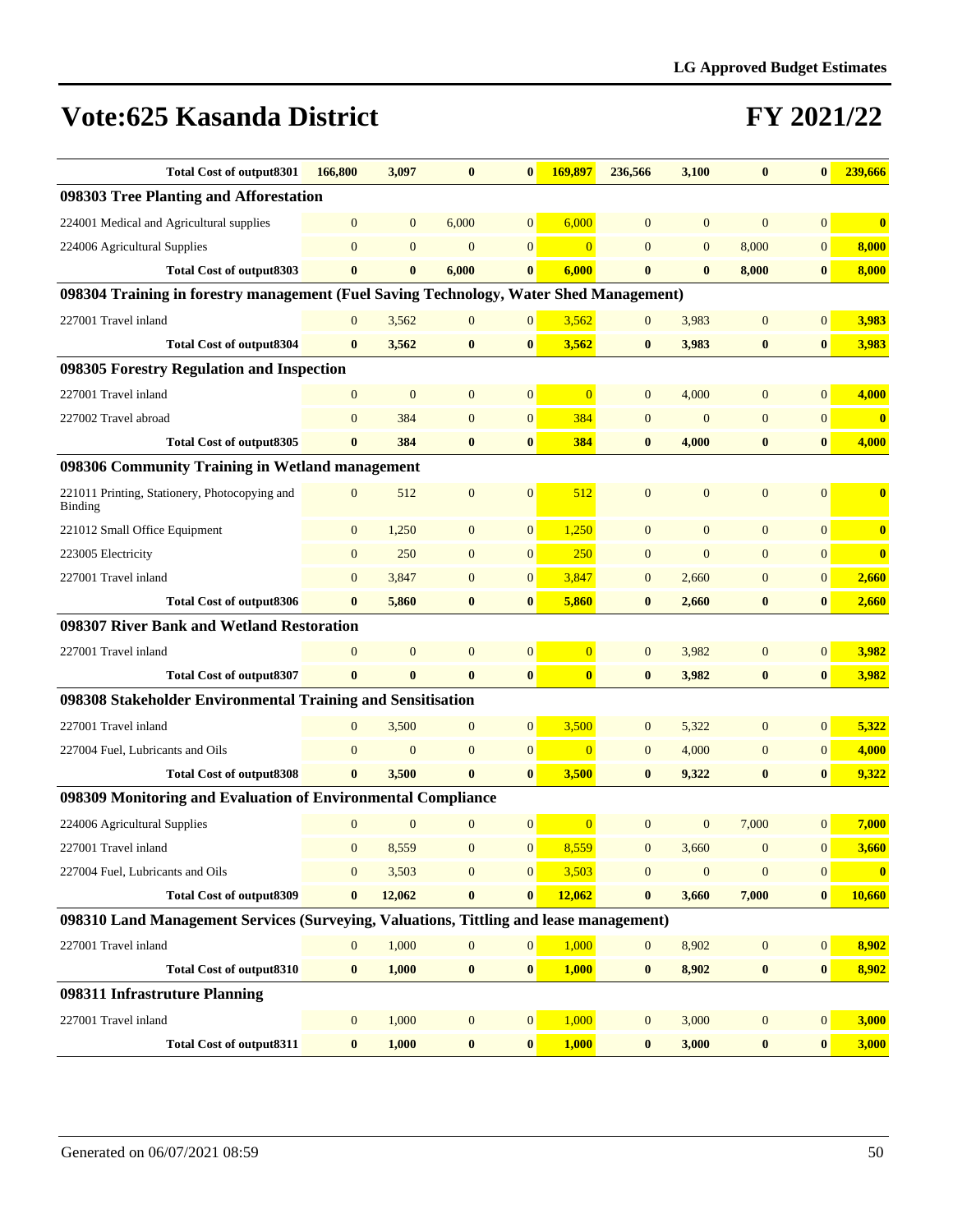### **FY 2021/22**

#### **098312 Sector Capacity Development**

| 227001 Travel inland                                        |          | 1.155  | $\overline{0}$ | $\overline{0}$ | 1.155   | 0        | $\Omega$     |              |              | $\mathbf{0}$ |
|-------------------------------------------------------------|----------|--------|----------------|----------------|---------|----------|--------------|--------------|--------------|--------------|
| <b>Total Cost of output8312</b>                             | $\bf{0}$ | 1.155  | $\bf{0}$       | $\bf{0}$       | 1.155   | $\bf{0}$ | $\mathbf{0}$ | $\mathbf{0}$ | $\mathbf{0}$ | $\mathbf{0}$ |
| <b>Total Cost of Higher LG Services</b>                     | 166,800  | 31,620 | 6.000          | $\bf{0}$       | 204,420 | 236,566  | 42,609       | 15,000       | $\mathbf{0}$ | 294,175      |
| <b>Total cost of Natural Resources</b><br><b>Management</b> | 166,800  | 31,620 | 6.000          | $\bf{0}$       | 204.420 | 236,566  | 42,609       | 15,000       | $\mathbf{0}$ | 294,175      |
| <b>Total cost of Natural Resources</b>                      | 166,800  | 31,620 | 6.000          | $\bf{0}$       | 204,420 | 236,566  | 42,609       | 15,000       | $\bf{0}$     | 294,175      |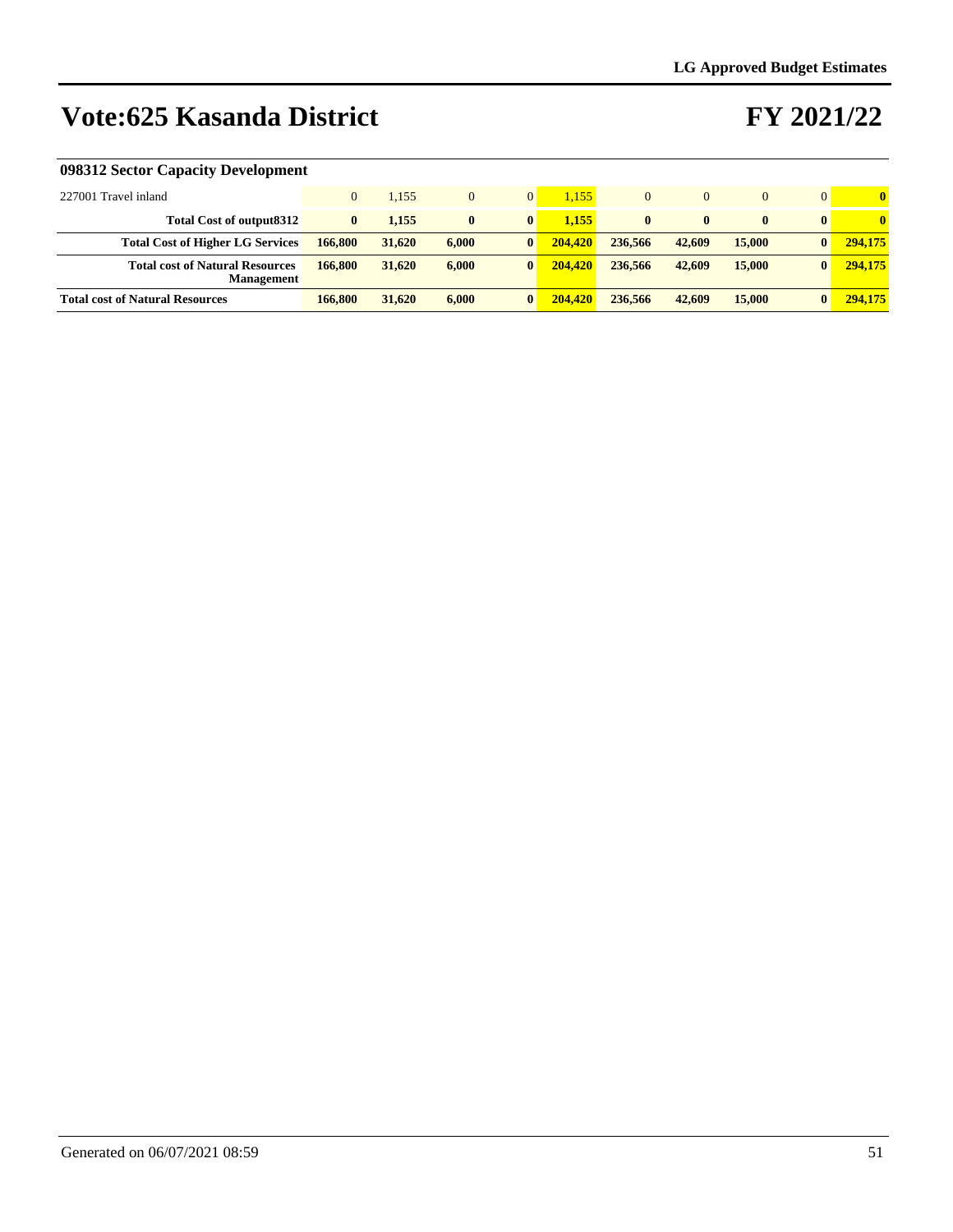### **FY 2021/22**

#### *Community Based Services*

**B1: Overview of Sub-SubProgramme Revenues and Expenditures by Source**

| <b>Ushs Thousands</b>                                   | <b>Approved Budget for FY</b><br>2020/21 | <b>Cumulative Receipts by End</b><br>March for FY2020/21 | <b>Approved Budget for</b><br>FY 2021/22 |  |  |
|---------------------------------------------------------|------------------------------------------|----------------------------------------------------------|------------------------------------------|--|--|
| A: Breakdown of of Sub-SubProgramme Revenues            |                                          |                                                          |                                          |  |  |
| <b>Recurrent Revenues</b>                               | 313,307                                  | 198,444                                                  | 291,341                                  |  |  |
| District Unconditional Grant (Non-<br>Wage)             | 2,563                                    | 1,266                                                    | 8,000                                    |  |  |
| District Unconditional Grant (Wage)                     | 195,334                                  | 146,501                                                  | 195,334                                  |  |  |
| <b>Locally Raised Revenues</b>                          | 2,096                                    | 0                                                        | 4,000                                    |  |  |
| <b>Other Transfers from Central</b><br>Government       | 58,622                                   | 9,658                                                    | 19,000                                   |  |  |
| Sector Conditional Grant (Non-Wage)                     | 54,692                                   | 41,019                                                   | 54,176                                   |  |  |
| Urban Unconditional Grant (Wage)                        |                                          | $\Omega$                                                 | 10,831                                   |  |  |
| <b>Development Revenues</b>                             | 19,600                                   | 12,900                                                   | 16,000                                   |  |  |
| <b>External Financing</b>                               | 19,600                                   | 12,900                                                   | 16,000                                   |  |  |
| <b>Total Revenues shares</b>                            | 332,907                                  | 211,344                                                  | 307,341                                  |  |  |
| <b>B: Breakdown of of Sub-SubProgramme Expenditures</b> |                                          |                                                          |                                          |  |  |
| <b>Recurrent Expenditure</b>                            |                                          |                                                          |                                          |  |  |
| Wage                                                    | 195,334                                  | 145,636                                                  | 206,165                                  |  |  |
| Non Wage                                                | 117,973                                  | 39,087                                                   | 85,176                                   |  |  |
| <b>Development Expenditure</b>                          |                                          |                                                          |                                          |  |  |
| Domestic Development                                    | $\theta$                                 | $\boldsymbol{0}$                                         | $\Omega$                                 |  |  |
| <b>External Financing</b>                               | 19,600                                   | $\boldsymbol{0}$                                         | 16,000                                   |  |  |
| <b>Total Expenditure</b>                                | 332,907                                  | 184,723                                                  | 307,341                                  |  |  |

**B2: Expenditure Details by Service Area, Output Class, Budget Output and Item**

| <b>1081 Community Mobilisation and Empowerment</b> |                |                    |                |                                         |              |                |                    |                                         |          |              |
|----------------------------------------------------|----------------|--------------------|----------------|-----------------------------------------|--------------|----------------|--------------------|-----------------------------------------|----------|--------------|
| <b>Ushs Thousands</b>                              |                |                    | 2020/21        | <b>Approved Budget Estimates for FY</b> |              |                | 2021/22            | <b>Approved Budget Estimates for FY</b> |          |              |
| 01 Higher LG Services                              | Wage           | <b>Non</b><br>Wage | GoU<br>Dev     | Ext.Fin                                 | <b>Total</b> | <b>Wage</b>    | <b>Non</b><br>Wage | GoU<br>Dev                              | Ext.Fin  | <b>Total</b> |
| 108102 Support to Women, Youth and PWDs            |                |                    |                |                                         |              |                |                    |                                         |          |              |
| 221002 Workshops and Seminars                      | $\overline{0}$ | 2.000              | $\overline{0}$ | $\overline{0}$                          | 2.000        | $\overline{0}$ | 2.000              | $\overline{0}$                          | $\Omega$ | 2.000        |
| 221009 Welfare and Entertainment                   | $\overline{0}$ | 2.000              | $\overline{0}$ | $\vert 0 \vert$                         | 2.000        | $\overline{0}$ | 2.000              | $\overline{0}$                          |          | 2.000        |
| 221012 Small Office Equipment                      | $\Omega$       | $\Omega$           | $\overline{0}$ | $\overline{0}$                          |              | $\Omega$       | 79                 | $\Omega$                                | $\Omega$ | 79           |
| 227001 Travel inland                               | $\overline{0}$ | 19.802             | $\overline{0}$ | $\vert 0 \vert$                         | 19,802       | $\overline{0}$ | $\overline{0}$     | $\overline{0}$                          | $\Omega$ | $\mathbf{0}$ |
| 227004 Fuel, Lubricants and Oils                   | $\overline{0}$ | 1,123              | $\overline{0}$ | 0                                       | 1,123        | $\overline{0}$ | $\overline{0}$     | $\overline{0}$                          | $\Omega$ | $\mathbf{0}$ |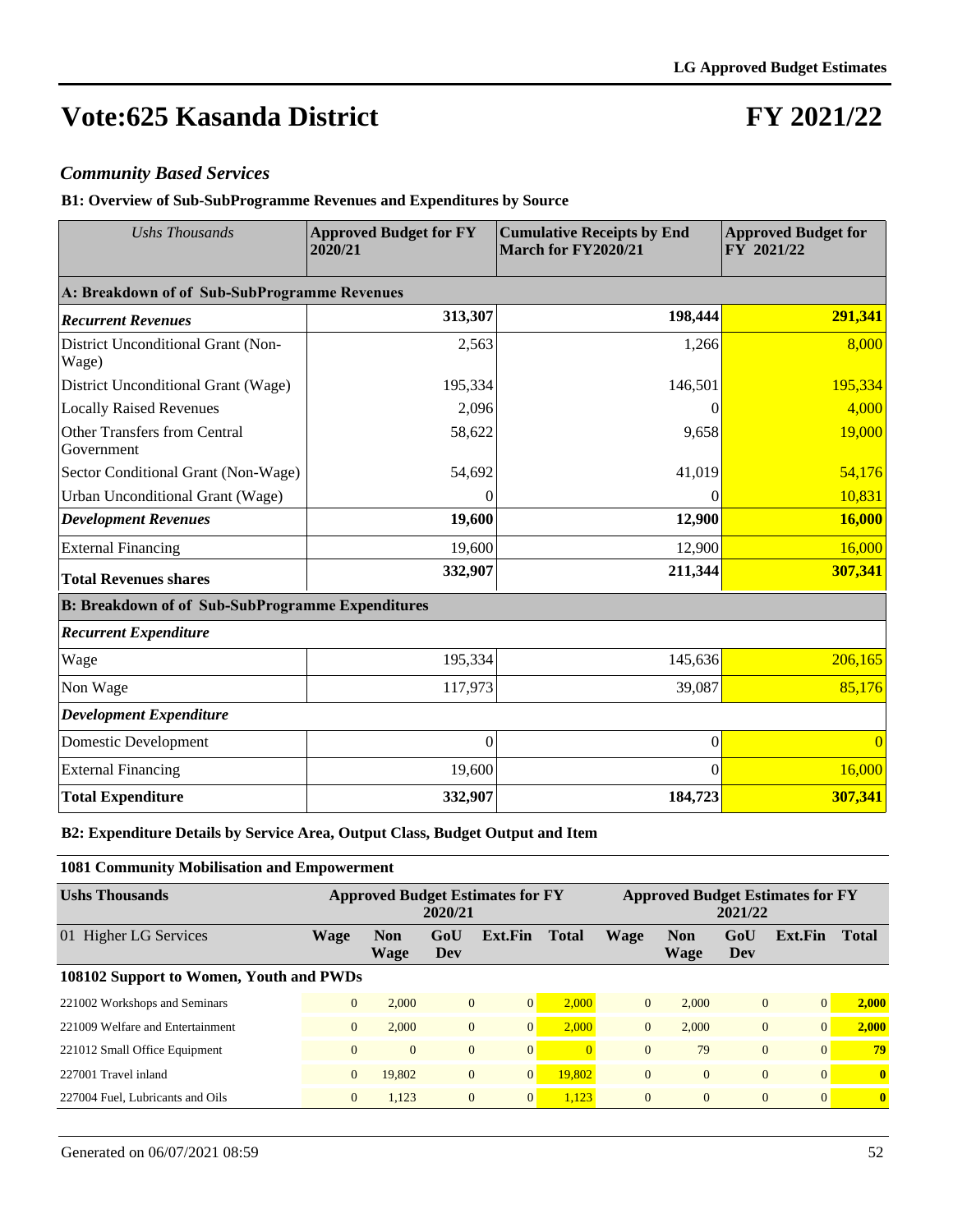| <b>Total Cost of output8102</b>                                 | $\bf{0}$         | 24,925           | $\bf{0}$         | $\bf{0}$         | 24,925           | $\bf{0}$         | 4,079          | $\bf{0}$         | $\bf{0}$         | 4,079                   |
|-----------------------------------------------------------------|------------------|------------------|------------------|------------------|------------------|------------------|----------------|------------------|------------------|-------------------------|
| 108104 Facilitation of Community Development Workers            |                  |                  |                  |                  |                  |                  |                |                  |                  |                         |
| 211101 General Staff Salaries                                   | 195,334          | $\mathbf{0}$     | $\mathbf{0}$     | $\mathbf{0}$     | 195,334          | 206,165          | $\mathbf{0}$   | $\mathbf{0}$     | $\mathbf{0}$     | 206,165                 |
| 227001 Travel inland                                            | $\mathbf{0}$     | 10,000           | $\mathbf{0}$     | $\mathbf{0}$     | 10,000           | $\mathbf{0}$     | $\mathbf{0}$   | $\overline{0}$   | $\mathbf{0}$     | $\bf{0}$                |
| <b>Total Cost of output8104</b>                                 | 195,334          | 10,000           | $\bf{0}$         | $\bf{0}$         | 205,334          | 206,165          | $\bf{0}$       | $\bf{0}$         | $\bf{0}$         | 206,165                 |
| 108105 Adult Learning                                           |                  |                  |                  |                  |                  |                  |                |                  |                  |                         |
| 221002 Workshops and Seminars                                   | $\mathbf{0}$     | 1,320            | $\mathbf{0}$     | $\mathbf{0}$     | 1,320            | $\mathbf{0}$     | $\mathbf{0}$   | $\overline{0}$   | $\mathbf{0}$     | $\bf{0}$                |
| 221003 Staff Training                                           | $\mathbf{0}$     | $\mathbf{0}$     | $\mathbf{0}$     | $\mathbf{0}$     | $\overline{0}$   | $\overline{0}$   | 1,000          | $\overline{0}$   | $\overline{0}$   | 1,000                   |
| 221008 Computer supplies and Information<br>Technology (IT)     | $\mathbf{0}$     | 500              | $\mathbf{0}$     | $\mathbf{0}$     | 500              | $\mathbf{0}$     | $\mathbf{0}$   | $\mathbf{0}$     | $\mathbf{0}$     | $\mathbf{0}$            |
| 221011 Printing, Stationery, Photocopying and<br>Binding        | $\mathbf{0}$     | $\mathbf{0}$     | $\mathbf{0}$     | $\mathbf{0}$     | $\overline{0}$   | $\mathbf{0}$     | 500            | $\mathbf{0}$     | $\mathbf{0}$     | 500                     |
| 227001 Travel inland                                            | $\mathbf{0}$     | 2,256            | $\mathbf{0}$     | $\mathbf{0}$     | 2,256            | $\mathbf{0}$     | 5,756          | $\overline{0}$   | $\mathbf{0}$     | 5,756                   |
| 227004 Fuel, Lubricants and Oils                                | $\mathbf{0}$     | 900              | $\mathbf{0}$     | $\mathbf{0}$     | 900              | $\mathbf{0}$     | $\overline{0}$ | $\overline{0}$   | $\overline{0}$   | $\mathbf{0}$            |
| <b>Total Cost of output8105</b>                                 | $\bf{0}$         | 4,976            | $\bf{0}$         | $\bf{0}$         | 4,976            | $\bf{0}$         | 7,256          | $\bf{0}$         | $\bf{0}$         | 7,256                   |
| 108107 Gender Mainstreaming                                     |                  |                  |                  |                  |                  |                  |                |                  |                  |                         |
| 221003 Staff Training                                           | $\mathbf{0}$     | 2,000            | $\mathbf{0}$     | $\mathbf{0}$     | 2,000            | $\mathbf{0}$     | 2,000          | $\mathbf{0}$     | $\overline{0}$   | 2,000                   |
| <b>Total Cost of output8107</b>                                 | $\bf{0}$         | 2,000            | $\bf{0}$         | $\bf{0}$         | 2,000            | $\bf{0}$         | 2,000          | $\bf{0}$         | $\bf{0}$         | 2,000                   |
| 108108 Children and Youth Services                              |                  |                  |                  |                  |                  |                  |                |                  |                  |                         |
| 221002 Workshops and Seminars                                   | $\mathbf{0}$     | 408              | $\mathbf{0}$     | $\mathbf{0}$     | 408              | $\mathbf{0}$     | 879            | $\mathbf{0}$     | 2,000            | 2,879                   |
| 221008 Computer supplies and Information<br>Technology (IT)     | $\mathbf{0}$     | 666              | $\mathbf{0}$     | $\mathbf{0}$     | 666              | $\mathbf{0}$     | $\overline{0}$ | $\mathbf{0}$     | $\mathbf{0}$     | $\mathbf{0}$            |
| 221009 Welfare and Entertainment                                | $\mathbf{0}$     | 1,121            | $\mathbf{0}$     | $\mathbf{0}$     | 1,121            | $\mathbf{0}$     | 2,000          | $\mathbf{0}$     | 3,500            | 5,500                   |
| 221011 Printing, Stationery, Photocopying and<br><b>Binding</b> | $\mathbf{0}$     | 500              | $\mathbf{0}$     | $\mathbf{0}$     | 500              | $\mathbf{0}$     | 500            | $\overline{0}$   | 500              | 1,000                   |
| 221012 Small Office Equipment                                   | $\mathbf{0}$     | 879              | $\mathbf{0}$     | $\mathbf{0}$     | 879              | $\mathbf{0}$     | $\mathbf{0}$   | $\overline{0}$   | $\mathbf{0}$     | $\bf{0}$                |
| 227001 Travel inland                                            | $\mathbf{0}$     | 2,992            | $\mathbf{0}$     | $\mathbf{0}$     | 2,992            | $\mathbf{0}$     | 3,121          | $\mathbf{0}$     | 6,000            | 9,121                   |
| 227004 Fuel, Lubricants and Oils                                | $\mathbf{0}$     | 1,000            | $\mathbf{0}$     | $\mathbf{0}$     | 1,000            | $\mathbf{0}$     | $\overline{0}$ | $\mathbf{0}$     | $\mathbf{0}$     | $\overline{\mathbf{0}}$ |
| 228004 Maintenance - Other                                      | $\mathbf{0}$     | $\mathbf{0}$     | $\mathbf{0}$     | $\boldsymbol{0}$ | $\overline{0}$   | $\overline{0}$   | 1,066          | $\mathbf{0}$     | $\overline{0}$   | 1,066                   |
| <b>Total Cost of output8108</b>                                 | $\bf{0}$         | 7,566            | $\bf{0}$         | $\bf{0}$         | 7,566            | $\bf{0}$         | 7,566          | $\bf{0}$         | 12,000           | 19,566                  |
| 108109 Support to Youth Councils                                |                  |                  |                  |                  |                  |                  |                |                  |                  |                         |
| 221009 Welfare and Entertainment                                | $\mathbf{0}$     | 1,000            | $\mathbf{0}$     | $\mathbf{0}$     | 1,000            | $\overline{0}$   | 500            | $\mathbf{0}$     | $\overline{0}$   | 500                     |
| 227001 Travel inland                                            | $\boldsymbol{0}$ | 1,400            | $\boldsymbol{0}$ | $\boldsymbol{0}$ | 1,400            | $\mathbf{0}$     | 1,500          | $\boldsymbol{0}$ | $\boldsymbol{0}$ | 1,500                   |
| <b>Total Cost of output8109</b>                                 | $\bf{0}$         | 2,400            | $\bf{0}$         | $\bf{0}$         | 2,400            | $\bf{0}$         | 2,000          | $\bf{0}$         | $\bf{0}$         | 2,000                   |
| 108110 Support to Disabled and the Elderly                      |                  |                  |                  |                  |                  |                  |                |                  |                  |                         |
| 221009 Welfare and Entertainment                                | $\boldsymbol{0}$ | 1,000            | $\mathbf{0}$     | $\boldsymbol{0}$ | 1,000            | $\mathbf{0}$     | 1,000          | $\overline{0}$   | $\overline{0}$   | 1,000                   |
| 221011 Printing, Stationery, Photocopying and<br>Binding        | $\boldsymbol{0}$ | $\boldsymbol{0}$ | $\mathbf{0}$     | $\boldsymbol{0}$ | $\Omega$         | $\overline{0}$   | 500            | $\boldsymbol{0}$ | $\mathbf{0}$     | 500                     |
| 224001 Medical and Agricultural supplies                        | $\boldsymbol{0}$ | 1,000            | $\mathbf{0}$     | $\boldsymbol{0}$ | 1,000            | $\boldsymbol{0}$ | $\mathbf{0}$   | $\boldsymbol{0}$ | $\boldsymbol{0}$ | $\bf{0}$                |
| 224006 Agricultural Supplies                                    | $\boldsymbol{0}$ | $\boldsymbol{0}$ | $\boldsymbol{0}$ | $\boldsymbol{0}$ | $\boldsymbol{0}$ | $\mathbf{0}$     | 12,000         | $\boldsymbol{0}$ | $\boldsymbol{0}$ | 12,000                  |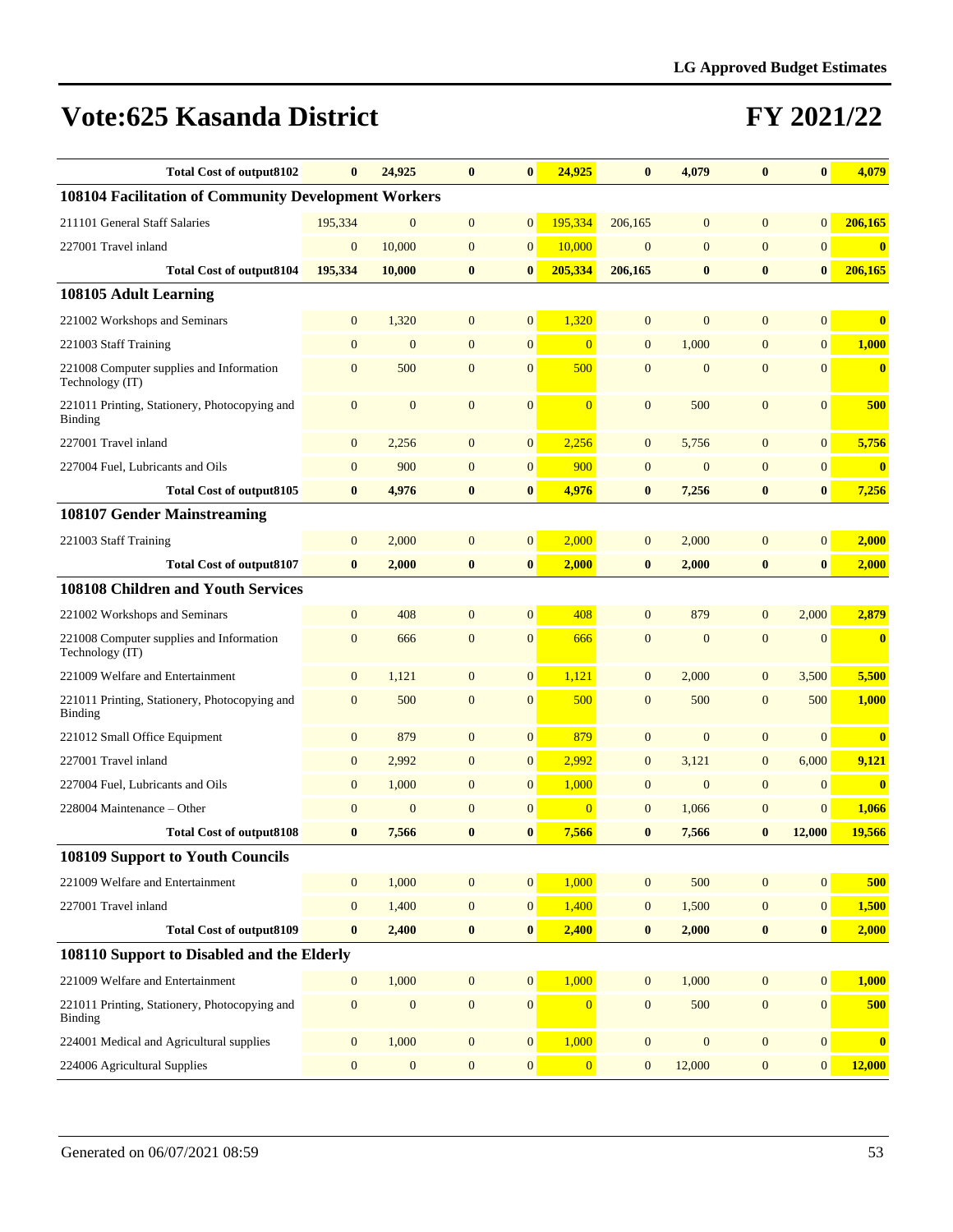| 227001 Travel inland                                            | $\mathbf{0}$     | 17,580       | $\mathbf{0}$     | $\mathbf{0}$     | 17,580         | $\mathbf{0}$     | 6,500            | $\overline{0}$   | $\overline{0}$   | 6,500                   |
|-----------------------------------------------------------------|------------------|--------------|------------------|------------------|----------------|------------------|------------------|------------------|------------------|-------------------------|
| 227004 Fuel, Lubricants and Oils                                | $\mathbf{0}$     | 420          | $\mathbf{0}$     | $\mathbf{0}$     | 420            | $\mathbf{0}$     | $\mathbf{0}$     | $\overline{0}$   | $\overline{0}$   | $\bf{0}$                |
| <b>Total Cost of output8110</b>                                 | $\bf{0}$         | 20,000       | $\bf{0}$         | $\bf{0}$         | 20,000         | $\bf{0}$         | 20,000           | $\bf{0}$         | $\mathbf{0}$     | 20,000                  |
| 108111 Culture mainstreaming                                    |                  |              |                  |                  |                |                  |                  |                  |                  |                         |
| 221002 Workshops and Seminars                                   | $\mathbf{0}$     | 4,000        | $\mathbf{0}$     | $\overline{0}$   | 4,000          | $\overline{0}$   | $\overline{0}$   | $\overline{0}$   | $\overline{0}$   | $\bf{0}$                |
| 221009 Welfare and Entertainment                                | $\mathbf{0}$     | 1,000        | $\mathbf{0}$     | $\mathbf{0}$     | 1,000          | $\overline{0}$   | $\mathbf{0}$     | $\mathbf{0}$     | $\overline{0}$   | $\bf{0}$                |
| 221011 Printing, Stationery, Photocopying and<br><b>Binding</b> | $\mathbf{0}$     | 1,000        | $\mathbf{0}$     | $\mathbf{0}$     | 1,000          | $\mathbf{0}$     | $\mathbf{0}$     | $\mathbf{0}$     | $\overline{0}$   | $\bf{0}$                |
| 221012 Small Office Equipment                                   | $\boldsymbol{0}$ | 96           | $\mathbf{0}$     | $\boldsymbol{0}$ | 96             | $\overline{0}$   | $\mathbf{0}$     | $\overline{0}$   | $\overline{0}$   | $\bf{0}$                |
| 227001 Travel inland                                            | $\overline{0}$   | 1,904        | $\mathbf{0}$     | $\boldsymbol{0}$ | 1,904          | $\mathbf{0}$     | 1,000            | $\overline{0}$   | $\overline{0}$   | 1,000                   |
| <b>Total Cost of output8111</b>                                 | $\bf{0}$         | 8,000        | $\bf{0}$         | $\bf{0}$         | 8,000          | $\bf{0}$         | 1,000            | $\bf{0}$         | $\bf{0}$         | 1,000                   |
| 108112 Work based inspections                                   |                  |              |                  |                  |                |                  |                  |                  |                  |                         |
| 221009 Welfare and Entertainment                                | $\mathbf{0}$     | $\mathbf{0}$ | $\mathbf{0}$     | $\boldsymbol{0}$ | $\Omega$       | $\mathbf{0}$     | 500              | $\overline{0}$   | $\overline{0}$   | 500                     |
| 227001 Travel inland                                            | $\boldsymbol{0}$ | 1,000        | $\mathbf{0}$     | $\boldsymbol{0}$ | 1,000          | $\mathbf{0}$     | 1,500            | $\boldsymbol{0}$ | $\overline{0}$   | 1,500                   |
| <b>Total Cost of output8112</b>                                 | $\bf{0}$         | 1,000        | $\bf{0}$         | $\bf{0}$         | 1,000          | $\bf{0}$         | 2,000            | $\bf{0}$         | $\bf{0}$         | 2,000                   |
| 108113 Labour dispute settlement                                |                  |              |                  |                  |                |                  |                  |                  |                  |                         |
| 221002 Workshops and Seminars                                   | $\mathbf{0}$     | $\mathbf{0}$ | $\mathbf{0}$     | $\mathbf{0}$     | $\overline{0}$ | $\overline{0}$   | 600              | $\overline{0}$   | $\Omega$         | 600                     |
| 221011 Printing, Stationery, Photocopying and<br>Binding        | $\mathbf{0}$     | 300          | $\mathbf{0}$     | $\mathbf{0}$     | 300            | $\mathbf{0}$     | 600              | $\mathbf{0}$     | $\overline{0}$   | 600                     |
| 227001 Travel inland                                            | $\mathbf{0}$     | 1,000        | $\mathbf{0}$     | $\mathbf{0}$     | 1,000          | $\mathbf{0}$     | 800              | $\overline{0}$   | $\overline{0}$   | 800                     |
| 227004 Fuel, Lubricants and Oils                                | $\mathbf{0}$     | 200          | $\mathbf{0}$     | $\boldsymbol{0}$ | 200            | $\boldsymbol{0}$ | $\mathbf{0}$     | $\mathbf{0}$     | $\overline{0}$   | $\bf{0}$                |
| <b>Total Cost of output8113</b>                                 | $\bf{0}$         | 1,500        | $\bf{0}$         | $\bf{0}$         | 1,500          | $\bf{0}$         | 2,000            | $\bf{0}$         | $\bf{0}$         | 2,000                   |
| <b>108114 Representation on Women's Councils</b>                |                  |              |                  |                  |                |                  |                  |                  |                  |                         |
| 221002 Workshops and Seminars                                   | $\mathbf{0}$     | 3,400        | $\mathbf{0}$     | $\overline{0}$   | 3,400          | $\mathbf{0}$     | 1,000            | $\mathbf{0}$     | $\overline{0}$   | 1,000                   |
| 221009 Welfare and Entertainment                                | $\mathbf{0}$     | 2,000        | $\mathbf{0}$     | $\boldsymbol{0}$ | 2,000          | $\mathbf{0}$     | 2,000            | $\mathbf{0}$     | $\overline{0}$   | 2,000                   |
| 221011 Printing, Stationery, Photocopying and<br>Binding        | $\mathbf{0}$     | $\mathbf{0}$ | $\mathbf{0}$     | $\mathbf{0}$     | $\overline{0}$ | $\mathbf{0}$     | 607              | $\mathbf{0}$     | $\overline{0}$   | 607                     |
| 227001 Travel inland                                            | $\mathbf{0}$     | 707          | $\mathbf{0}$     | $\boldsymbol{0}$ | 707            | $\boldsymbol{0}$ | 2,500            | $\mathbf{0}$     | $\mathbf{0}$     | 2,500                   |
| <b>Total Cost of output8114</b>                                 | $\bf{0}$         | 6,107        | $\bf{0}$         | $\bf{0}$         | 6,107          | $\bf{0}$         | 6,107            | $\bf{0}$         | $\bf{0}$         | 6,107                   |
| <b>108115 Sector Capacity Development</b>                       |                  |              |                  |                  |                |                  |                  |                  |                  |                         |
| 221007 Books, Periodicals & Newspapers                          | $\boldsymbol{0}$ | 200          | $\boldsymbol{0}$ | $\boldsymbol{0}$ | 200            | $\overline{0}$   | $\mathbf{0}$     | $\overline{0}$   | $\overline{0}$   | $\bf{0}$                |
| 223001 Property Expenses                                        | $\mathbf{0}$     | 2,500        | $\mathbf{0}$     | $\mathbf{0}$     | 2,500          | $\overline{0}$   | $\mathbf{0}$     | $\mathbf{0}$     | $\overline{0}$   | $\boldsymbol{0}$        |
| 227001 Travel inland                                            | $\boldsymbol{0}$ | 2,000        | $\mathbf{0}$     | $\mathbf{0}$     | 2,000          | $\boldsymbol{0}$ | $\mathbf{0}$     | $\boldsymbol{0}$ | $\vert 0 \vert$  | $\bf{0}$                |
| 228003 Maintenance - Machinery, Equipment<br>& Furniture        | $\boldsymbol{0}$ | 300          | $\boldsymbol{0}$ | $\boldsymbol{0}$ | 300            | $\boldsymbol{0}$ | $\boldsymbol{0}$ | $\boldsymbol{0}$ | $\boldsymbol{0}$ | $\overline{\mathbf{0}}$ |
| <b>Total Cost of output8115</b>                                 | $\boldsymbol{0}$ | 5,000        | $\bf{0}$         | $\bf{0}$         | 5,000          | $\boldsymbol{0}$ | $\pmb{0}$        | $\pmb{0}$        | $\boldsymbol{0}$ | $\boldsymbol{0}$        |
| <b>108116 Social Rehabilitation Services</b>                    |                  |              |                  |                  |                |                  |                  |                  |                  |                         |
| 227001 Travel inland                                            | $\boldsymbol{0}$ | 2,500        | $\mathbf{0}$     | $\boldsymbol{0}$ | 2,500          | $\boldsymbol{0}$ | 2,168            | $\boldsymbol{0}$ | $\vert 0 \vert$  | 2,168                   |
| <b>Total Cost of output8116</b>                                 | $\bf{0}$         | 2,500        | $\bf{0}$         | $\bf{0}$         | 2,500          | $\bf{0}$         | 2,168            | $\bf{0}$         | $\bf{0}$         | 2,168                   |
| 108117 Operation of the Community Based Services Department     |                  |              |                  |                  |                |                  |                  |                  |                  |                         |
| 221002 Workshops and Seminars                                   | $\mathbf{0}$     | 4,000        | $\mathbf{0}$     | 4,000            | 8,000          | $\mathbf{0}$     | 3,000            | $\mathbf{0}$     | 0                | 3,000                   |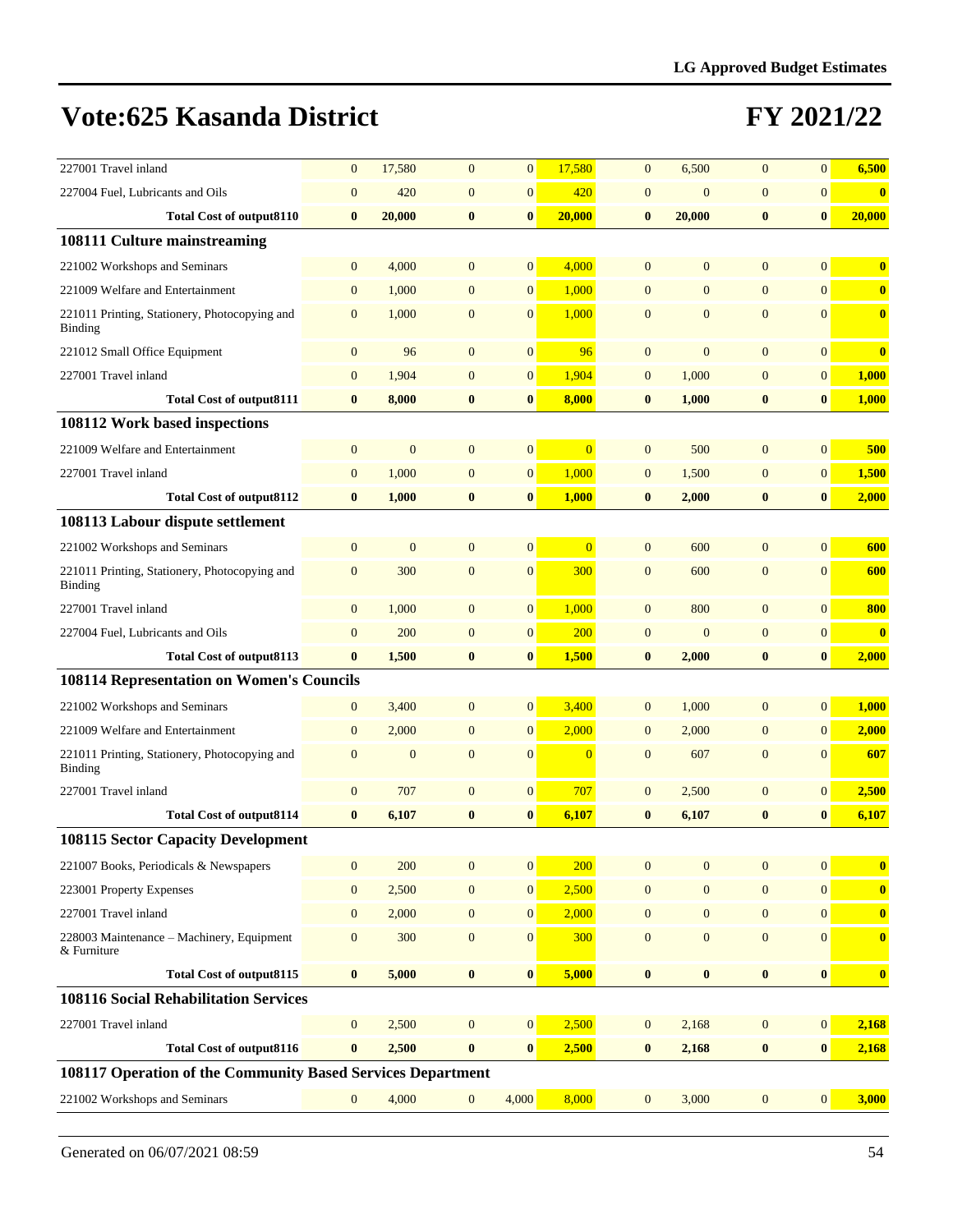| 221007 Books, Periodicals & Newspapers                                | $\mathbf{0}$   | 720      | $\Omega$       | $\Omega$        | 720      | $\Omega$       | 720          | $\Omega$       | $\Omega$ | 720          |
|-----------------------------------------------------------------------|----------------|----------|----------------|-----------------|----------|----------------|--------------|----------------|----------|--------------|
| 221008 Computer supplies and Information<br>Technology (IT)           | $\overline{0}$ | 1,000    | $\overline{0}$ | 2,100           | 3,100    | $\overline{0}$ | $\Omega$     | $\mathbf{0}$   | $\Omega$ | $\mathbf{0}$ |
| 221009 Welfare and Entertainment                                      | $\overline{0}$ | 3,803    | $\overline{0}$ | $\overline{0}$  | 3,803    | $\overline{0}$ | 2,000        | $\overline{0}$ | 1,000    | 3,000        |
| 221011 Printing, Stationery, Photocopying and<br>Binding              | $\mathbf{0}$   | 3,000    | $\overline{0}$ | 2.000           | 5,000    | $\overline{0}$ | 2,000        | $\overline{0}$ | $\Omega$ | 2,000        |
| 221012 Small Office Equipment                                         | $\overline{0}$ | 500      | $\overline{0}$ | $\overline{0}$  | 500      | $\overline{0}$ | 500          | $\overline{0}$ | $\Omega$ | 500          |
| 222001 Telecommunications                                             | $\overline{0}$ | 1,000    | $\overline{0}$ | 1,000           | 2,000    | $\overline{0}$ | 1,200        | $\overline{0}$ | $\Omega$ | 1,200        |
| 222003 Information and communications<br>technology (ICT)             | $\Omega$       | 777      | $\Omega$       | 1,500           | 2,277    | $\Omega$       | 3,500        | $\Omega$       | $\Omega$ | 3,500        |
| 227001 Travel inland                                                  | $\overline{0}$ | 5,000    | $\overline{0}$ | 8,000           | 13,000   | $\overline{0}$ | 14,080       | $\mathbf{0}$   | 3,000    | 17,080       |
| 227004 Fuel, Lubricants and Oils                                      | $\overline{0}$ | 1,200    | $\overline{0}$ | 1,000           | 2,200    | $\overline{0}$ | $\mathbf{0}$ | $\overline{0}$ | $\Omega$ | $\mathbf{0}$ |
| 228002 Maintenance - Vehicles                                         | $\overline{0}$ | 1,000    | $\overline{0}$ | $\vert 0 \vert$ | 1,000    | $\Omega$       | $\Omega$     | $\Omega$       | $\Omega$ | $\mathbf{0}$ |
| 228003 Maintenance – Machinery, Equipment<br>& Furniture              | $\mathbf{0}$   | $\Omega$ | $\Omega$       | $\Omega$        | $\Omega$ | $\Omega$       | 2,000        | $\overline{0}$ | $\Omega$ | 2,000        |
| <b>Total Cost of output8117</b>                                       | $\bf{0}$       | 22,000   | $\bf{0}$       | 19,600          | 41,600   | $\bf{0}$       | 29,000       | $\bf{0}$       | 4,000    | 33,000       |
| <b>Total Cost of Higher LG Services</b>                               | 195,334        | 117,973  | $\bf{0}$       | 19,600          | 332,907  | 206,165        | 85,176       | $\bf{0}$       | 16,000   | 307,341      |
| <b>Total cost of Community Mobilisation and</b><br><b>Empowerment</b> | 195,334        | 117,973  | $\mathbf{0}$   | 19,600          | 332,907  | 206,165        | 85,176       | $\bf{0}$       | 16,000   | 307,341      |
| <b>Total cost of Community Based Services</b>                         | 195,334        | 117,973  | $\bf{0}$       | 19,600          | 332,907  | 206,165        | 85,176       | $\bf{0}$       | 16,000   | 307,341      |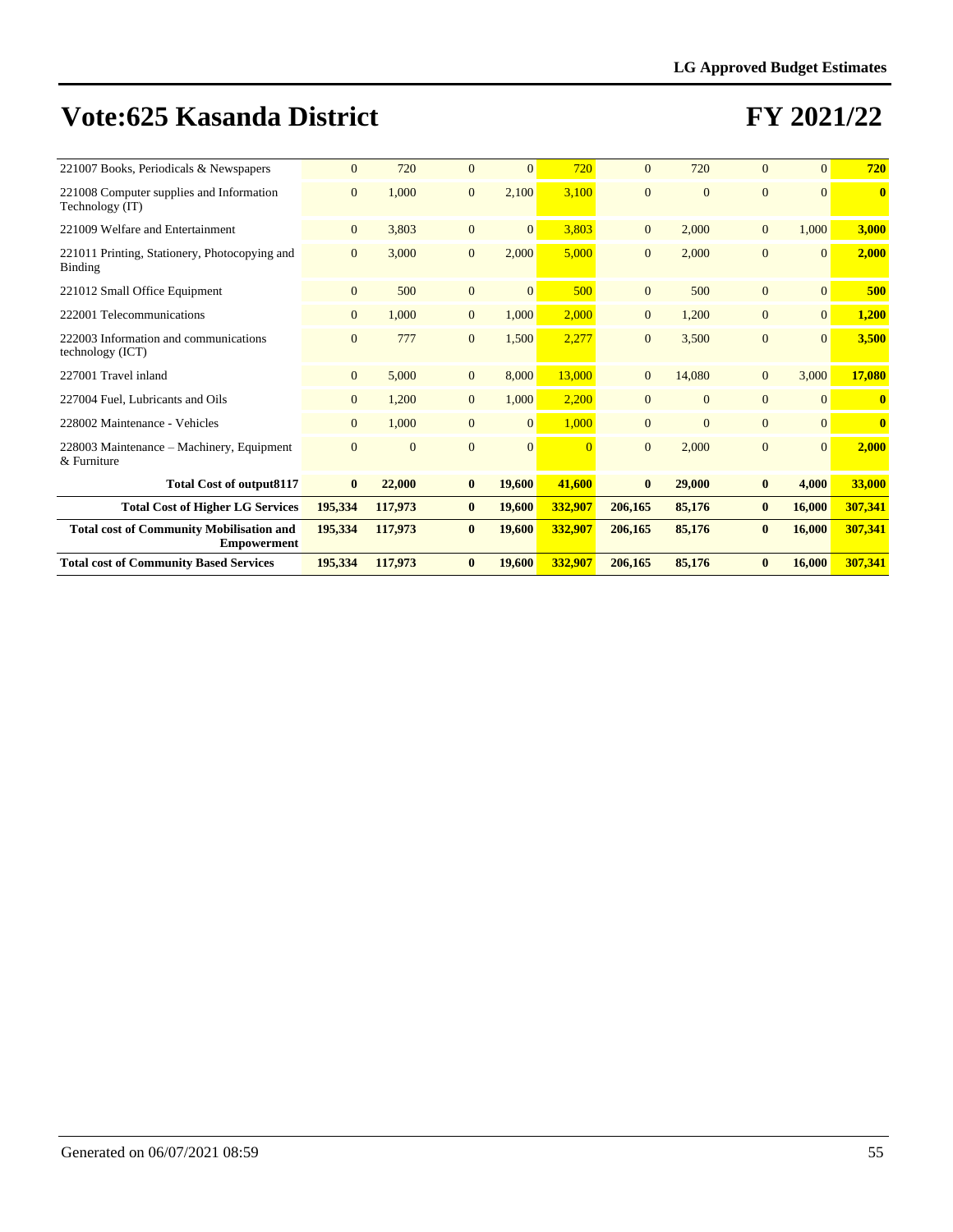## **FY 2021/22**

#### *Planning*

**B1: Overview of Sub-SubProgramme Revenues and Expenditures by Source**

| <b>Ushs Thousands</b>                                                  | <b>Approved Budget for FY</b><br>2020/21 | <b>Cumulative Receipts by End</b><br>March for FY2020/21 | <b>Approved Budget for</b><br>FY 2021/22 |  |
|------------------------------------------------------------------------|------------------------------------------|----------------------------------------------------------|------------------------------------------|--|
| A: Breakdown of of Sub-SubProgramme Revenues                           |                                          |                                                          |                                          |  |
| <b>Recurrent Revenues</b>                                              | 151,624                                  | 93,043                                                   | 106,252                                  |  |
| District Unconditional Grant (Non-<br>Wage)                            | 75,639                                   | 52,543                                                   | 54,000                                   |  |
| District Unconditional Grant (Wage)                                    | 54,000                                   | 40,500                                                   | 42,252                                   |  |
| <b>Locally Raised Revenues</b>                                         | 21,985                                   | 0                                                        | 10,000                                   |  |
| <b>Development Revenues</b>                                            | 46,914                                   | 46,914                                                   | 52,007                                   |  |
| <b>District Discretionary Development</b><br><b>Equalization Grant</b> | 46,914                                   | 46,914                                                   | 52,007                                   |  |
| <b>Total Revenues shares</b>                                           | 198,537                                  | 139,956                                                  | 158,259                                  |  |
| <b>B: Breakdown of of Sub-SubProgramme Expenditures</b>                |                                          |                                                          |                                          |  |
| <b>Recurrent Expenditure</b>                                           |                                          |                                                          |                                          |  |
| Wage                                                                   | 54,000                                   | 27,868                                                   | 42,252                                   |  |
| Non Wage                                                               | 97,624                                   | 44,548                                                   | 64,000                                   |  |
| <b>Development Expenditure</b>                                         |                                          |                                                          |                                          |  |
| Domestic Development                                                   | 46,914                                   | 38,214                                                   | 52,007                                   |  |
| <b>External Financing</b>                                              | 0                                        | 0                                                        |                                          |  |
| <b>Total Expenditure</b>                                               | 198,537                                  | 110,629                                                  | 158,259                                  |  |

#### **B2: Expenditure Details by Service Area, Output Class, Budget Output and Item**

#### **1383 Local Government Planning Services**

| <b>Ushs Thousands</b>                             | <b>Approved Budget Estimates for FY</b><br>2020/21 |                    |                |                 |              | <b>Approved Budget Estimates for FY</b><br>2021/22 |                           |                |              |              |
|---------------------------------------------------|----------------------------------------------------|--------------------|----------------|-----------------|--------------|----------------------------------------------------|---------------------------|----------------|--------------|--------------|
| 01 Higher LG Services                             | <b>Wage</b>                                        | <b>Non</b><br>Wage | GoU<br>Dev     | Ext.Fin         | <b>Total</b> | <b>Wage</b>                                        | <b>Non</b><br><b>Wage</b> | GoU<br>Dev     | Ext.Fin      | <b>Total</b> |
| 138301 Management of the District Planning Office |                                                    |                    |                |                 |              |                                                    |                           |                |              |              |
| 211101 General Staff Salaries                     | 54,000                                             | $\overline{0}$     | $\mathbf{0}$   | $\vert 0 \vert$ | 54,000       | 42,252                                             | $\overline{0}$            | $\overline{0}$ | $\Omega$     | 42,252       |
| 221002 Workshops and Seminars                     | $\overline{0}$                                     | 4,000              | $\mathbf{0}$   | 0               | 4,000        | $\overline{0}$                                     | $\overline{0}$            | $\overline{0}$ | $\Omega$     | $\mathbf{0}$ |
| 221009 Welfare and Entertainment                  | $\Omega$                                           | $\Omega$           | $\overline{0}$ | $\overline{0}$  |              | $\Omega$                                           | 900                       | $\Omega$       | $\Omega$     | 900          |
| 227001 Travel inland                              | $\overline{0}$                                     | 2,000              | $\mathbf{0}$   | 0               | 2,000        | $\overline{0}$                                     | 4,281                     | $\mathbf{0}$   | $\Omega$     | 4,281        |
| 227004 Fuel, Lubricants and Oils                  | $\overline{0}$                                     | 8,000              | $\mathbf{0}$   | 0               | 8.000        | $\overline{0}$                                     | $\overline{0}$            | $\mathbf{0}$   | $\Omega$     | $\mathbf{0}$ |
| Total Cost of output 8301                         | 54,000                                             | 14,000             | $\bf{0}$       | $\bf{0}$        | 68,000       | 42,252                                             | 5,181                     | $\bf{0}$       | $\mathbf{0}$ | 47,433       |
| 138302 District Planning                          |                                                    |                    |                |                 |              |                                                    |                           |                |              |              |
| 221002 Workshops and Seminars                     | $\overline{0}$                                     | 8,000              | $\mathbf{0}$   | $\vert 0 \vert$ | 8,000        | $\overline{0}$                                     | 4,952                     | $\Omega$       | $\Omega$     | 4,952        |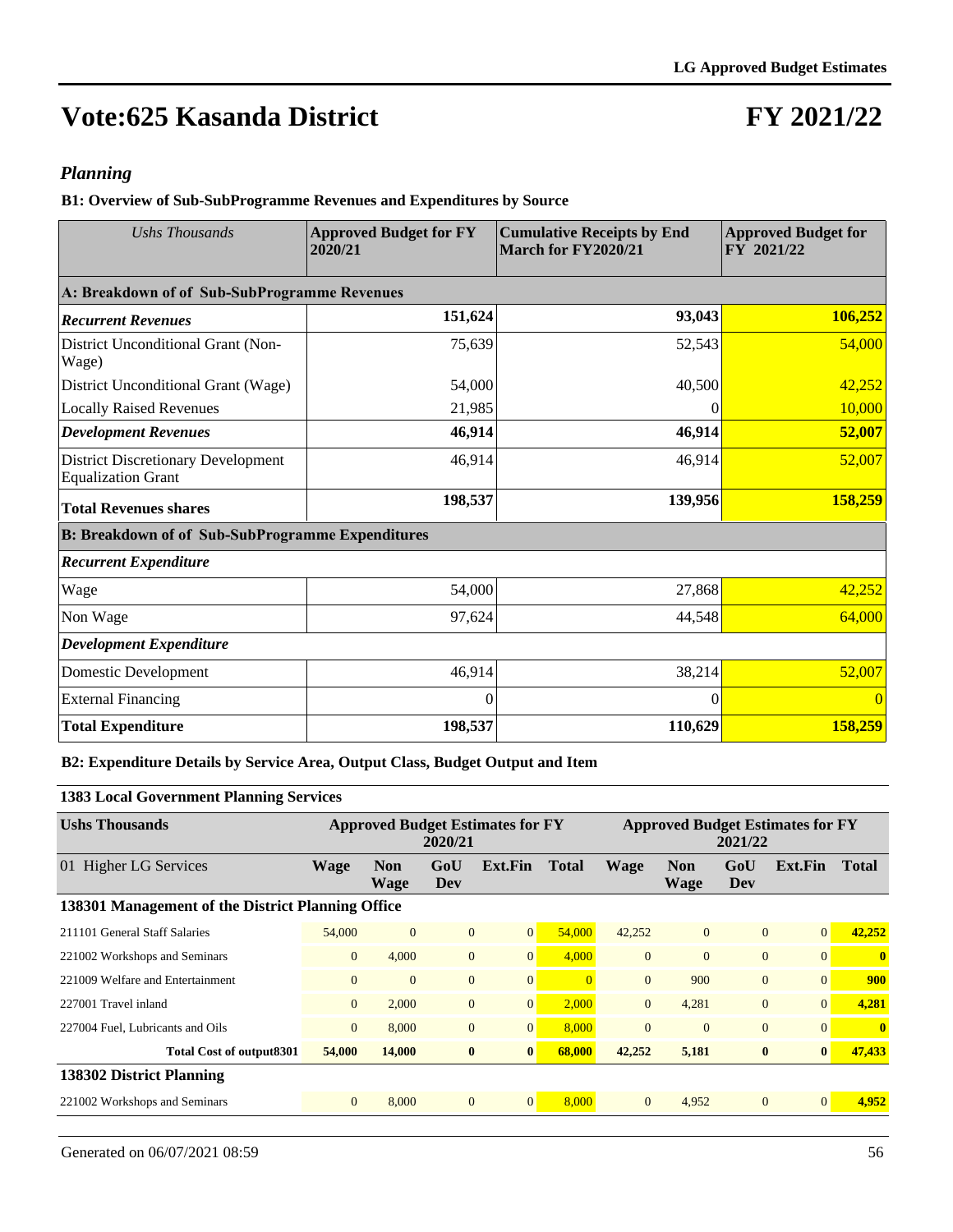| 221005 Hire of Venue (chairs, projector, etc)             | $\overline{0}$   | $\overline{0}$   | $\mathbf{0}$     | $\overline{0}$   | $\Omega$       | $\mathbf{0}$     | 800              | $\mathbf{0}$     | $\overline{0}$   | 800                     |
|-----------------------------------------------------------|------------------|------------------|------------------|------------------|----------------|------------------|------------------|------------------|------------------|-------------------------|
| 221011 Printing, Stationery, Photocopying and<br>Binding  | $\mathbf{0}$     | 1,000            | $\mathbf{0}$     | $\mathbf{0}$     | 1,000          | $\mathbf{0}$     | 5,000            | $\overline{0}$   | $\overline{0}$   | 5,000                   |
| 221012 Small Office Equipment                             | $\mathbf{0}$     | $\mathbf{0}$     | $\overline{0}$   | $\mathbf{0}$     | $\overline{0}$ | $\mathbf{0}$     | 1,000            | $\mathbf{0}$     | $\overline{0}$   | 1,000                   |
| 222003 Information and communications<br>technology (ICT) | $\mathbf{0}$     | $\mathbf{0}$     | $\mathbf{0}$     | $\mathbf{0}$     | $\Omega$       | $\mathbf{0}$     | 1,000            | $\overline{0}$   | $\mathbf{0}$     | 1,000                   |
| 227001 Travel inland                                      | $\mathbf{0}$     | 1,000            | $\mathbf{0}$     | $\mathbf{0}$     | 1,000          | $\mathbf{0}$     | 25,480           | $\overline{0}$   | $\mathbf{0}$     | 25,480                  |
| Total Cost of output 8302                                 | $\bf{0}$         | 10,000           | $\bf{0}$         | $\bf{0}$         | 10,000         | $\bf{0}$         | 38,232           | $\bf{0}$         | $\bf{0}$         | 38,232                  |
| 138303 Statistical data collection                        |                  |                  |                  |                  |                |                  |                  |                  |                  |                         |
| 221002 Workshops and Seminars                             | $\mathbf{0}$     | 4,000            | $\overline{0}$   | $\mathbf{0}$     | 4,000          | $\overline{0}$   | 1,005            | $\overline{0}$   | $\overline{0}$   | 1,005                   |
| 221011 Printing, Stationery, Photocopying and<br>Binding  | $\mathbf{0}$     | $\overline{0}$   | $\overline{0}$   | $\overline{0}$   | $\overline{0}$ | $\overline{0}$   | 650              | $\overline{0}$   | $\mathbf{0}$     | 650                     |
| 227001 Travel inland                                      | $\mathbf{0}$     | 2,000            | $\mathbf{0}$     | $\mathbf{0}$     | 2,000          | $\mathbf{0}$     | 4,560            | $\overline{0}$   | $\mathbf{0}$     | 4,560                   |
| <b>Total Cost of output8303</b>                           | $\bf{0}$         | 6,000            | $\bf{0}$         | $\bf{0}$         | 6,000          | $\bf{0}$         | 6,215            | $\bf{0}$         | $\bf{0}$         | 6,215                   |
| 138304 Demographic data collection                        |                  |                  |                  |                  |                |                  |                  |                  |                  |                         |
| 221002 Workshops and Seminars                             | $\mathbf{0}$     | $\mathbf{0}$     | $\mathbf{0}$     | $\overline{0}$   | $\overline{0}$ | $\overline{0}$   | 1,000            | $\overline{0}$   | $\overline{0}$   | 1,000                   |
| 221011 Printing, Stationery, Photocopying and<br>Binding  | $\mathbf{0}$     | $\overline{0}$   | $\mathbf{0}$     | $\mathbf{0}$     | $\overline{0}$ | $\mathbf{0}$     | 1,200            | $\overline{0}$   | $\mathbf{0}$     | 1,200                   |
| 227001 Travel inland                                      | $\mathbf{0}$     | 2,000            | $\mathbf{0}$     | $\mathbf{0}$     | 2,000          | $\mathbf{0}$     | 2,800            | $\mathbf{0}$     | $\mathbf{0}$     | 2,800                   |
| <b>Total Cost of output8304</b>                           | $\bf{0}$         | 2,000            | $\bf{0}$         | $\bf{0}$         | 2,000          | $\bf{0}$         | 5,000            | $\bf{0}$         | $\bf{0}$         | 5,000                   |
| <b>138305 Project Formulation</b>                         |                  |                  |                  |                  |                |                  |                  |                  |                  |                         |
| 221002 Workshops and Seminars                             | $\mathbf{0}$     | 3,985            | $\mathbf{0}$     | $\mathbf{0}$     | 3,985          | $\mathbf{0}$     | $\mathbf{0}$     | $\Omega$         | $\overline{0}$   | $\bf{0}$                |
| 221011 Printing, Stationery, Photocopying and<br>Binding  | $\mathbf{0}$     | 615              | $\mathbf{0}$     | $\mathbf{0}$     | 615            | $\mathbf{0}$     | $\overline{0}$   | $\overline{0}$   | $\mathbf{0}$     | $\overline{\mathbf{0}}$ |
| 227001 Travel inland                                      | $\mathbf{0}$     | 4,000            | $\mathbf{0}$     | $\mathbf{0}$     | 4,000          | $\overline{0}$   | $\mathbf{0}$     | $\overline{0}$   | $\overline{0}$   | $\bf{0}$                |
| <b>Total Cost of output8305</b>                           | $\bf{0}$         | 8,600            | $\bf{0}$         | $\bf{0}$         | 8,600          | $\bf{0}$         | $\bf{0}$         | $\bf{0}$         | $\bf{0}$         | $\bf{0}$                |
| <b>138306 Development Planning</b>                        |                  |                  |                  |                  |                |                  |                  |                  |                  |                         |
| 221011 Printing, Stationery, Photocopying and<br>Binding  | $\mathbf{0}$     | 4,000            | $\overline{0}$   | $\overline{0}$   | 4,000          | $\mathbf{0}$     | $\mathbf{0}$     | $\overline{0}$   | $\mathbf{0}$     | $\mathbf{0}$            |
| 227001 Travel inland                                      | $\mathbf{0}$     | 9,532            | $\mathbf{0}$     | $\mathbf{0}$     | 9,532          | $\mathbf{0}$     | $\mathbf{0}$     | $\overline{0}$   | $\overline{0}$   | $\mathbf{0}$            |
| <b>Total Cost of output8306</b>                           | $\bf{0}$         | 13,532           | $\bf{0}$         | $\bf{0}$         | 13,532         | $\bf{0}$         | $\bf{0}$         | $\bf{0}$         | $\bf{0}$         | $\bf{0}$                |
| 138307 Management Information Systems                     |                  |                  |                  |                  |                |                  |                  |                  |                  |                         |
| 228003 Maintenance - Machinery, Equipment<br>& Furniture  | $\mathbf{0}$     | $\overline{0}$   | 14,268           | $\mathbf{0}$     | 14,268         | $\mathbf{0}$     | $\mathbf{0}$     | $\mathbf{0}$     | $\overline{0}$   | $\overline{\mathbf{0}}$ |
| <b>Total Cost of output8307</b>                           | $\bf{0}$         | $\bf{0}$         | 14,268           | $\pmb{0}$        | 14,268         | $\bf{0}$         | $\bf{0}$         | $\bf{0}$         | $\boldsymbol{0}$ | $\mathbf{0}$            |
| <b>138308 Operational Planning</b>                        |                  |                  |                  |                  |                |                  |                  |                  |                  |                         |
| 221002 Workshops and Seminars                             | $\boldsymbol{0}$ | 4,000            | 6,000            | $\mathbf{0}$     | 10,000         | $\mathbf{0}$     | 2,185            | $\mathbf{0}$     | $\mathbf{0}$     | 2,185                   |
| 221009 Welfare and Entertainment                          | $\boldsymbol{0}$ | 4,000            | $\mathbf{0}$     | $\mathbf{0}$     | 4,000          | $\boldsymbol{0}$ | $\boldsymbol{0}$ | $\boldsymbol{0}$ | 0                | $\bf{0}$                |
| 221011 Printing, Stationery, Photocopying and<br>Binding  | $\boldsymbol{0}$ | $\boldsymbol{0}$ | 1,500            | $\boldsymbol{0}$ | 1,500          | $\boldsymbol{0}$ | 500              | $\boldsymbol{0}$ | $\mathbf{0}$     | 500                     |
| 222001 Telecommunications                                 | $\boldsymbol{0}$ | 4,800            | $\boldsymbol{0}$ | $\boldsymbol{0}$ | 4,800          | $\boldsymbol{0}$ | $\boldsymbol{0}$ | $\mathbf{0}$     | $\boldsymbol{0}$ | $\boldsymbol{0}$        |
| 227001 Travel inland                                      | $\boldsymbol{0}$ | 7,200            | 8,823            | $\boldsymbol{0}$ | 16,023         | $\mathbf{0}$     | 2,315            | $\mathbf{0}$     | $\mathbf{0}$     | 2,315                   |
| <b>Total Cost of output8308</b>                           | $\bf{0}$         | 20,000           | 16,323           | $\bf{0}$         | 36,323         | $\bf{0}$         | 5,000            | $\boldsymbol{0}$ | $\bf{0}$         | 5,000                   |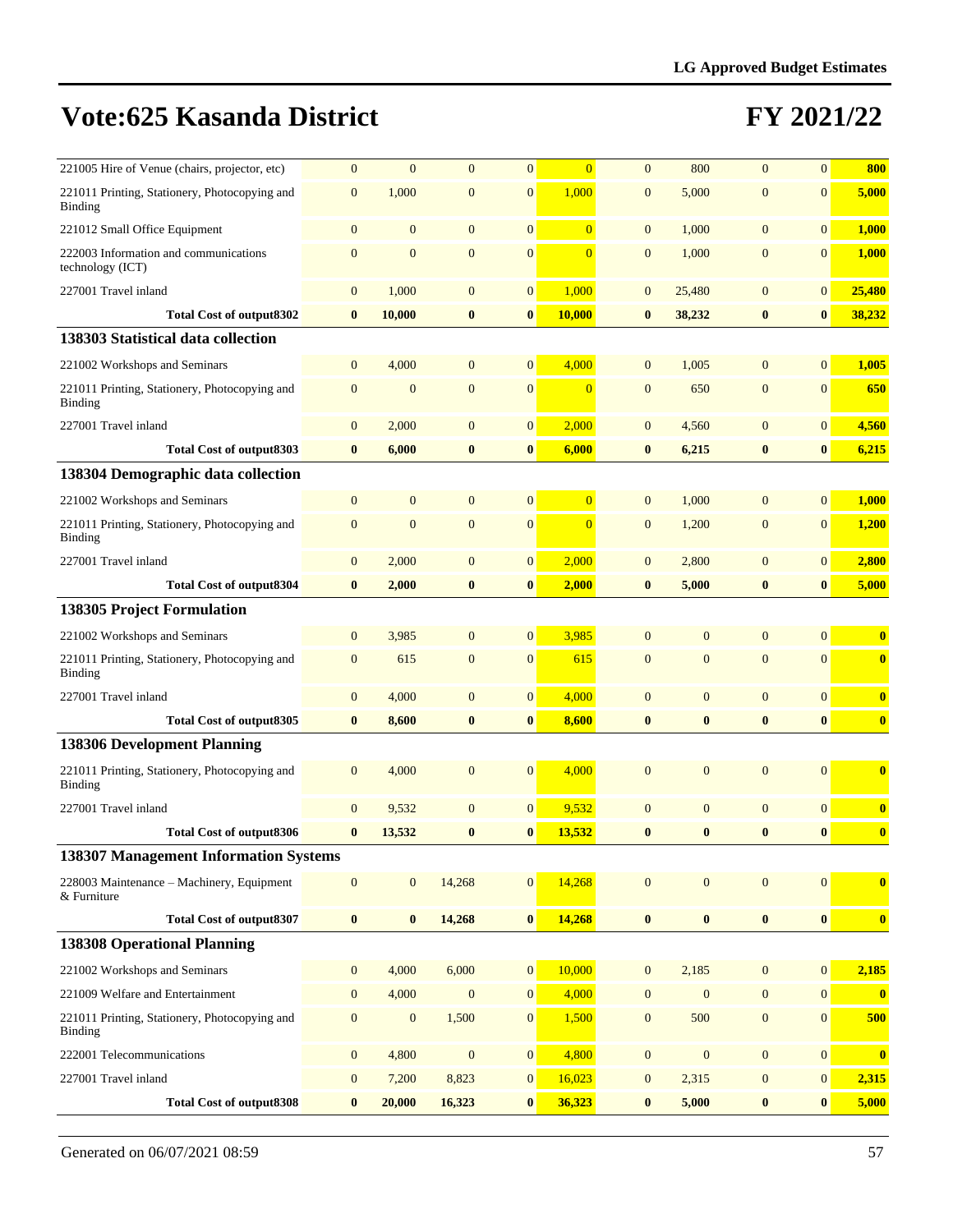| 138309 Monitoring and Evaluation of Sector plans                   |             |                               |                           |                                                                                      |                        |                                                                                |                |                           |              |                |              |
|--------------------------------------------------------------------|-------------|-------------------------------|---------------------------|--------------------------------------------------------------------------------------|------------------------|--------------------------------------------------------------------------------|----------------|---------------------------|--------------|----------------|--------------|
| 221002 Workshops and Seminars                                      |             | $\boldsymbol{0}$              | 8,000                     | $\mathbf{0}$                                                                         | $\mathbf{0}$           | 8,000                                                                          | $\mathbf{0}$   | 1,680                     | $\mathbf{0}$ | $\overline{0}$ | 1,680        |
| 227001 Travel inland                                               |             | $\mathbf{0}$                  | 15,493                    | 16,323                                                                               | $\mathbf{0}$           | 31,815                                                                         | $\mathbf{0}$   | 2,692                     | $\mathbf{0}$ | $\overline{0}$ | 2,692        |
| <b>Total Cost of output8309</b>                                    |             | $\bf{0}$                      | 23,493                    | 16,323                                                                               | $\bf{0}$               | 39,815                                                                         | $\bf{0}$       | 4,372                     | $\bf{0}$     | $\bf{0}$       | 4,372        |
| <b>Total Cost of Higher LG Services</b>                            |             | 54,000                        | 97,624                    | 46,914                                                                               | $\bf{0}$               | 198,537                                                                        | 42,252         | 64,000                    | $\bf{0}$     | $\bf{0}$       | 106,252      |
| 03 Capital Purchases                                               |             | <b>Wage</b>                   | <b>Non</b><br><b>Wage</b> | GoU<br><b>Dev</b>                                                                    | <b>Ext.Fin</b>         | <b>Total</b>                                                                   | <b>Wage</b>    | <b>Non</b><br><b>Wage</b> | GoU<br>Dev   | Ext.Fin        | <b>Total</b> |
| 138372 Administrative Capital                                      |             |                               |                           |                                                                                      |                        |                                                                                |                |                           |              |                |              |
| 281501 Environment Impact Assessment for<br>Capital Works          |             | $\mathbf{0}$                  | $\mathbf{0}$              | $\mathbf{0}$                                                                         | $\mathbf{0}$           | $\overline{0}$                                                                 | $\overline{0}$ | $\overline{0}$            | 4,000        | $\overline{0}$ | 4,000        |
| <b>Total for LCIII: Kassanda</b>                                   |             |                               |                           |                                                                                      | <b>County: Kasanda</b> |                                                                                |                |                           |              |                | 4,000        |
| LCII: Kitongo                                                      | screening   | <b>Environment and Social</b> |                           | Environmental<br><i>Impact</i><br>Assessment -<br><b>Impact</b><br>Assessment-499    |                        | Source: District Discretionary Development<br><b>Equalization Grant</b>        |                |                           |              |                | 4,000        |
| 281503 Engineering and Design Studies &<br>Plans for capital works |             | $\mathbf{0}$                  | $\mathbf{0}$              | $\mathbf{0}$                                                                         | $\mathbf{0}$           | $\overline{0}$                                                                 | $\overline{0}$ | $\overline{0}$            | 2,000        | $\mathbf{0}$   | 2,000        |
| <b>Total for LCIII: Kassanda</b>                                   |             |                               |                           |                                                                                      | <b>County: Kasanda</b> |                                                                                |                |                           |              |                | 2,000        |
| LCII: Kitongo                                                      | <b>BOQs</b> |                               |                           | Engineering and<br>Design studies<br>and Plans - Bill<br>of Quantities-475           |                        | Source: District Discretionary Development<br><b>Equalization Grant</b>        |                |                           |              |                | 2,000        |
| 281504 Monitoring, Supervision & Appraisal<br>of capital works     |             | $\mathbf{0}$                  | $\mathbf{0}$              | $\Omega$                                                                             | $\overline{0}$         | $\overline{0}$                                                                 | $\mathbf{0}$   | $\mathbf{0}$              | 35,007       | $\mathbf{0}$   | 35,007       |
| <b>Total for LCIII: Kassanda</b>                                   |             |                               |                           |                                                                                      | <b>County: Kasanda</b> |                                                                                |                |                           |              |                | 35,007       |
| LCII: Kitongo                                                      |             | Routine Monitoring            |                           | Monitoring,<br>Supervision and<br>Appraisal -<br>General Works -<br>1260             |                        | <b>Source: District Discretionary Development</b><br><b>Equalization Grant</b> |                |                           |              |                | 30,555       |
| LCII: Kitongo                                                      |             | Technical supervision         |                           | Monitoring,<br>Supervision and<br>Appraisal -<br>Allowances and<br>Facilitation-1255 |                        | Source: District Discretionary Development<br><b>Equalization Grant</b>        |                |                           |              |                | 4.452        |
| 312213 ICT Equipment                                               |             | $\boldsymbol{0}$              | $\mathbf{0}$              | $\mathbf{0}$                                                                         | $\mathbf{0}$           | $\overline{0}$                                                                 | $\mathbf{0}$   | $\overline{0}$            | 11,000       | $\mathbf{0}$   | 11,000       |
| <b>Total for LCIII: Kassanda</b>                                   |             |                               |                           |                                                                                      | <b>County: Kasanda</b> |                                                                                |                |                           |              |                | 11,000       |
| LCII: Kitongo                                                      | Planner     |                               |                           | ICT - Laptop<br>(Notebook<br>Computer) -779                                          |                        | Source: District Discretionary Development<br><b>Equalization Grant</b>        |                |                           |              |                | 3,500        |
| LCII: Kitongo                                                      | Planning    |                               |                           | ICT - Colour<br>Printers-729                                                         |                        | Source: District Discretionary Development<br><b>Equalization Grant</b>        |                |                           |              |                | 2,500        |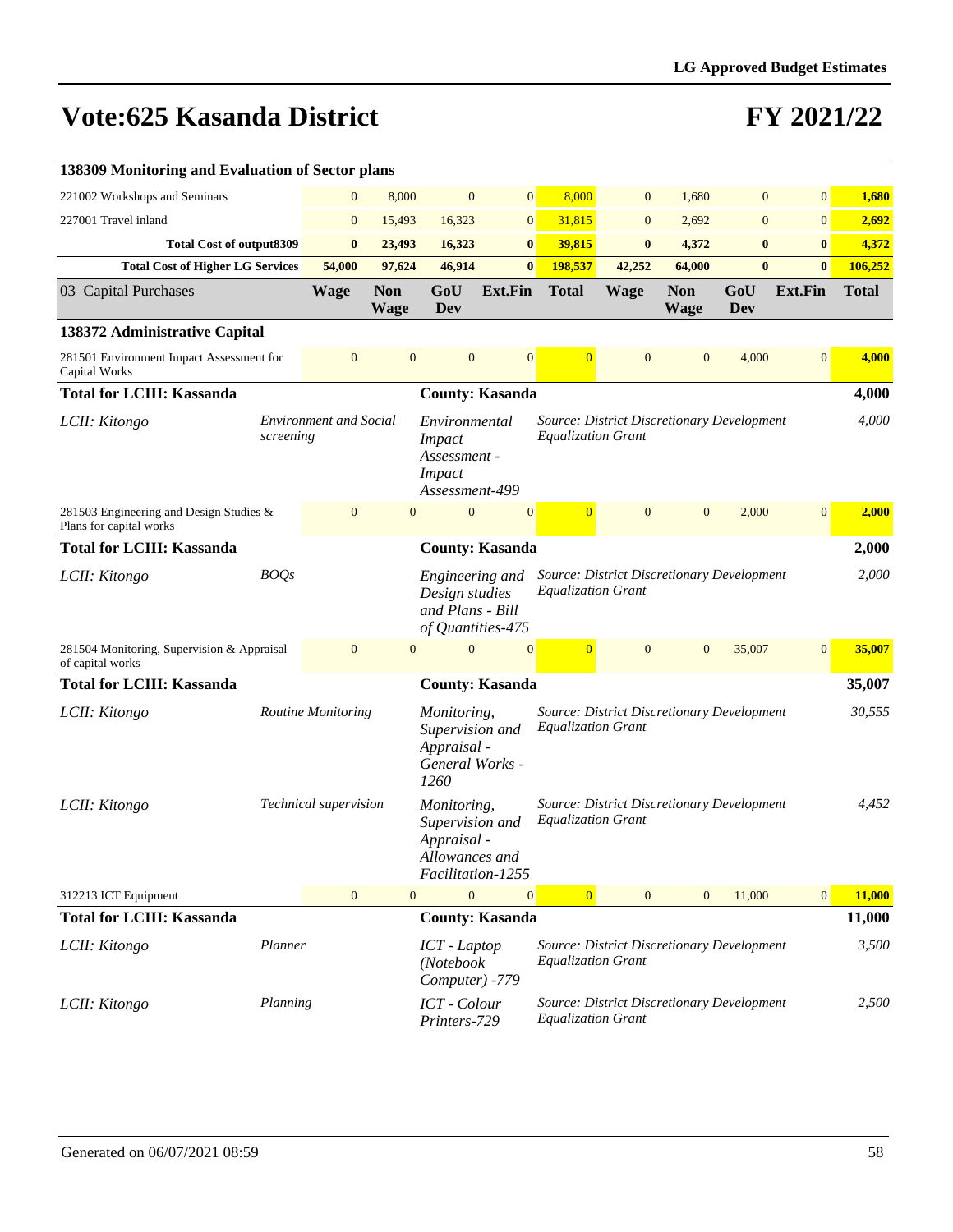| Planning<br>LCII: Kitongo                                         | $ICT -$<br>Geographical<br>Positioning<br>Systems (GPS)-<br>765 |              |              |              | Source: District Discretionary Development<br><b>Equalization Grant</b> |              |              |        |          | 5,000   |
|-------------------------------------------------------------------|-----------------------------------------------------------------|--------------|--------------|--------------|-------------------------------------------------------------------------|--------------|--------------|--------|----------|---------|
| <b>Total Cost of output8372</b>                                   | $\bf{0}$                                                        | $\mathbf{0}$ | $\mathbf{0}$ | $\bf{0}$     | $\mathbf{0}$                                                            | $\mathbf{0}$ | $\mathbf{0}$ | 52,007 | $\bf{0}$ | 52,007  |
| <b>Total Cost of Capital Purchases</b>                            | $\bf{0}$                                                        | $\mathbf{0}$ | $\mathbf{0}$ | $\bf{0}$     | $\mathbf{0}$                                                            | $\mathbf{0}$ | $\bf{0}$     | 52,007 | $\bf{0}$ | 52,007  |
| <b>Total cost of Local Government Planning</b><br><b>Services</b> | 54,000                                                          | 97,624       | 46,914       | $\bf{0}$     | 198.537                                                                 | 42,252       | 64,000       | 52,007 | $\bf{0}$ | 158,259 |
| <b>Total cost of Planning</b>                                     | 54,000                                                          | 97,624       | 46,914       | $\mathbf{0}$ | 198.537                                                                 | 42,252       | 64,000       | 52,007 | $\bf{0}$ | 158,259 |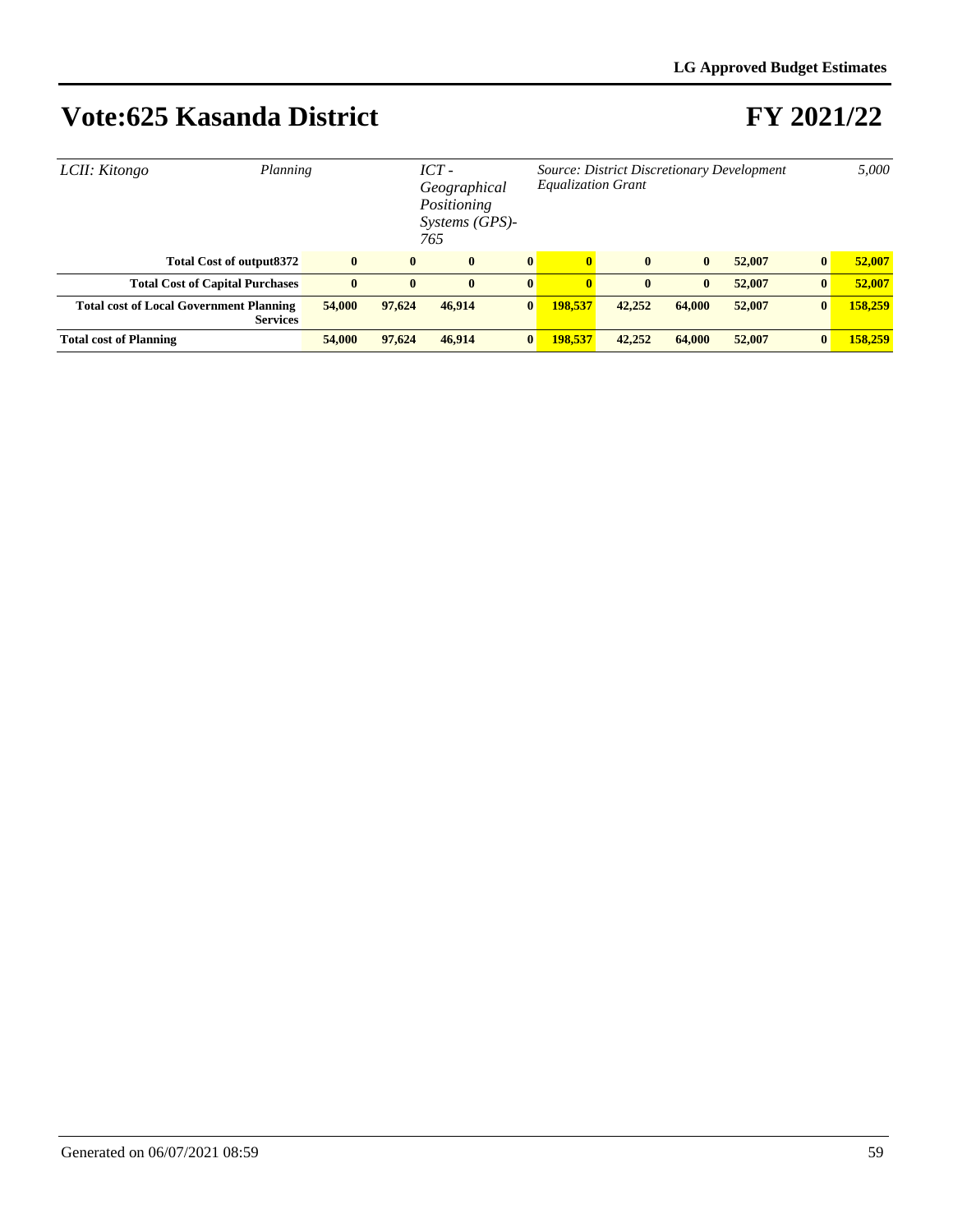## **FY 2021/22**

#### *Internal Audit*

**B1: Overview of Sub-SubProgramme Revenues and Expenditures by Source**

| <b>Ushs Thousands</b>                                   | <b>Approved Budget for FY</b><br>2020/21 | <b>Cumulative Receipts by End</b><br>March for FY2020/21 | <b>Approved Budget for</b><br>FY 2021/22 |  |  |
|---------------------------------------------------------|------------------------------------------|----------------------------------------------------------|------------------------------------------|--|--|
| A: Breakdown of of Sub-SubProgramme Revenues            |                                          |                                                          |                                          |  |  |
| <b>Recurrent Revenues</b>                               | 81,572                                   | 56,570                                                   | 49,040                                   |  |  |
| District Unconditional Grant (Non-<br>Wage)             | 9,388                                    | 6,746                                                    | 10,000                                   |  |  |
| District Unconditional Grant (Wage)                     | 66,432                                   | 49,824                                                   | 23,280                                   |  |  |
| <b>Locally Raised Revenues</b>                          | 5,752                                    | 0                                                        | 4,000                                    |  |  |
| Urban Unconditional Grant (Wage)                        | 0                                        | 0                                                        | 11,760                                   |  |  |
| <b>Development Revenues</b>                             | 0                                        | 0                                                        |                                          |  |  |
| No Data Found                                           |                                          |                                                          |                                          |  |  |
| <b>Total Revenues shares</b>                            | 81,572                                   | 56,570                                                   | 49,040                                   |  |  |
| <b>B: Breakdown of of Sub-SubProgramme Expenditures</b> |                                          |                                                          |                                          |  |  |
| <b>Recurrent Expenditure</b>                            |                                          |                                                          |                                          |  |  |
| Wage                                                    | 66,432                                   | 18,376                                                   | 35,040                                   |  |  |
| Non Wage                                                | 15,140                                   | 4,872                                                    | 14,000                                   |  |  |
| <b>Development Expenditure</b>                          |                                          |                                                          |                                          |  |  |
| Domestic Development                                    | $\Omega$                                 | $\theta$                                                 |                                          |  |  |
| <b>External Financing</b>                               | $\theta$                                 | $\Omega$                                                 | $\Omega$                                 |  |  |
| <b>Total Expenditure</b>                                | 81,572                                   | 23,248                                                   | 49,040                                   |  |  |

**B2: Expenditure Details by Service Area, Output Class, Budget Output and Item**

#### **1482 Internal Audit Services**

| <b>Ushs Thousands</b>                                    | <b>Approved Budget Estimates for FY</b><br>2020/21 |                           |                |                |              | <b>Approved Budget Estimates for FY</b><br>2021/22 |                           |              |                 |                         |
|----------------------------------------------------------|----------------------------------------------------|---------------------------|----------------|----------------|--------------|----------------------------------------------------|---------------------------|--------------|-----------------|-------------------------|
| 01 Higher LG Services                                    | Wage                                               | <b>Non</b><br><b>Wage</b> | GoU<br>Dev     | Ext.Fin        | <b>Total</b> | <b>Wage</b>                                        | <b>Non</b><br><b>Wage</b> | GoU<br>Dev   | Ext.Fin         | <b>Total</b>            |
| 148201 Management of Internal Audit Office               |                                                    |                           |                |                |              |                                                    |                           |              |                 |                         |
| 211101 General Staff Salaries                            | 66,432                                             | $\overline{0}$            | $\mathbf{0}$   | $\overline{0}$ | 66.432       | 35,040                                             | $\overline{0}$            | $\mathbf{0}$ | $\vert 0 \vert$ | 35,040                  |
| 221011 Printing, Stationery, Photocopying and<br>Binding | $\mathbf{0}$                                       | 800                       | $\mathbf{0}$   | $\overline{0}$ | 800          | $\Omega$                                           | $\Omega$                  | $\mathbf{0}$ | $\vert 0 \vert$ | $\overline{\mathbf{0}}$ |
| 221012 Small Office Equipment                            | $\mathbf{0}$                                       | $\mathbf{0}$              | $\overline{0}$ | $\mathbf{0}$   |              | $\mathbf{0}$                                       | 540                       | $\mathbf{0}$ | $\Omega$        | 540                     |
| 227001 Travel inland                                     | $\overline{0}$                                     | 3,200                     | $\mathbf{0}$   | $\overline{0}$ | 3,200        | $\overline{0}$                                     | 1,220                     | $\mathbf{0}$ | $\vert 0 \vert$ | 1,220                   |
| Total Cost of output8201                                 | 66,432                                             | 4,000                     | $\bf{0}$       | $\bf{0}$       | 70,432       | 35,040                                             | 1,760                     | $\bf{0}$     | $\vert 0 \vert$ | 36,800                  |
| 148202 Internal Audit                                    |                                                    |                           |                |                |              |                                                    |                           |              |                 |                         |
| 221011 Printing, Stationery, Photocopying and<br>Binding | $\mathbf{0}$                                       | 813                       | $\mathbf{0}$   | $\overline{0}$ | 813          | $\Omega$                                           | 440                       | $\mathbf{0}$ | $\Omega$        | 440                     |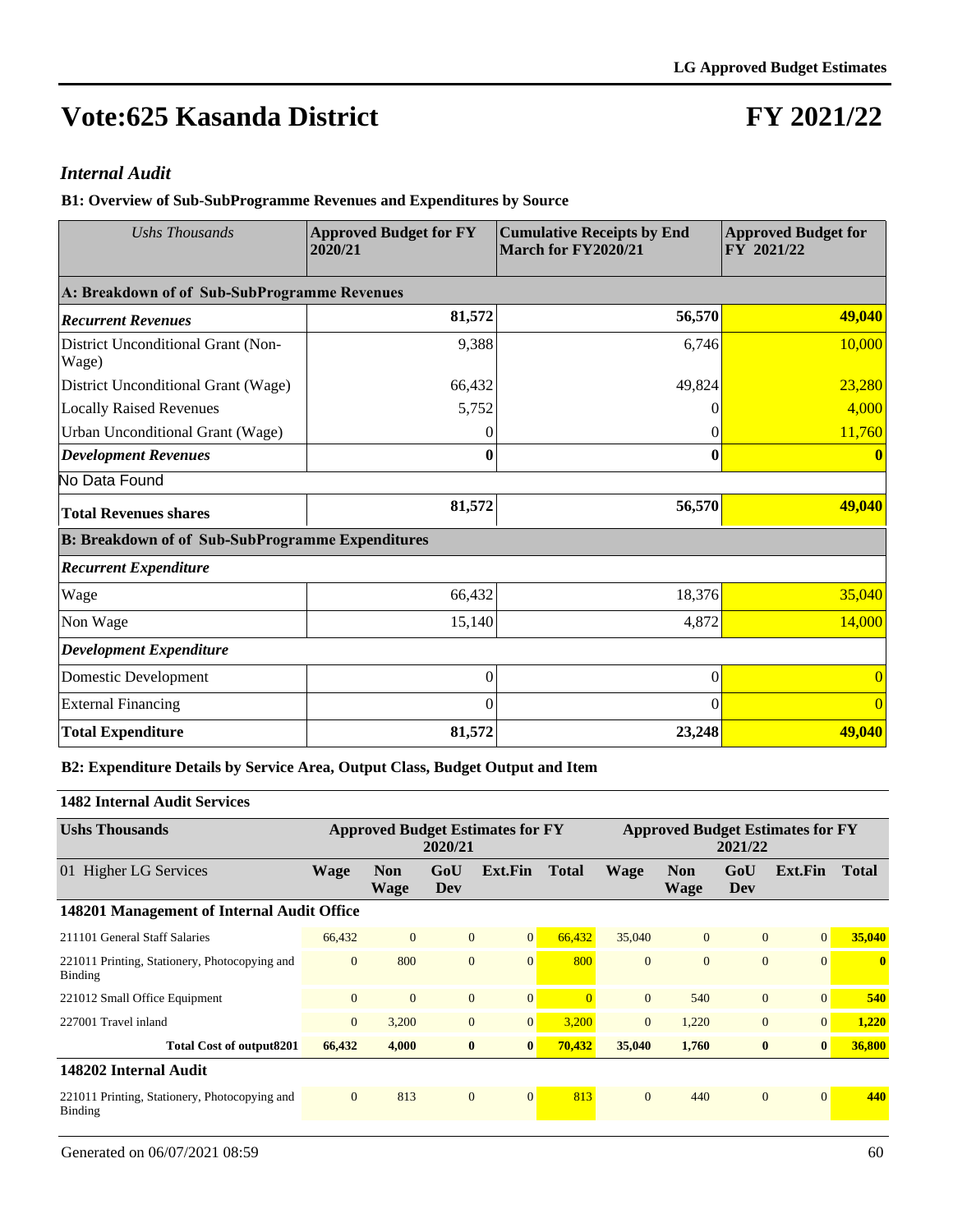| 227001 Travel inland                                     | $\overline{0}$ | 4.187  | $\mathbf{0}$ | $\mathbf{0}$   | 4.187  | $\overline{0}$ | 11,000         | $\overline{0}$ | $\overline{0}$  | 11,000       |
|----------------------------------------------------------|----------------|--------|--------------|----------------|--------|----------------|----------------|----------------|-----------------|--------------|
| <b>Total Cost of output8202</b>                          | $\bf{0}$       | 5,000  | $\bf{0}$     | $\bf{0}$       | 5,000  | $\bf{0}$       | 11,440         | $\bf{0}$       | $\bf{0}$        | 11,440       |
| 148204 Sector Management and Monitoring                  |                |        |              |                |        |                |                |                |                 |              |
| 221011 Printing, Stationery, Photocopying and<br>Binding | $\mathbf{0}$   | 765    | $\mathbf{0}$ | $\mathbf{0}$   | 765    | $\Omega$       | $\overline{0}$ | $\overline{0}$ | $\vert 0 \vert$ | $\mathbf{0}$ |
| 221012 Small Office Equipment                            | $\Omega$       | 752    | $\mathbf{0}$ | $\mathbf{0}$   | 752    | $\Omega$       | $\Omega$       | $\Omega$       | $\Omega$        | $\mathbf{0}$ |
| 227001 Travel inland                                     | $\mathbf{0}$   | 4.623  | $\mathbf{0}$ | $\overline{0}$ | 4,623  | $\overline{0}$ | 800            | $\overline{0}$ | $\Omega$        | 800          |
| <b>Total Cost of output8204</b>                          | $\bf{0}$       | 6,140  | $\bf{0}$     | $\bf{0}$       | 6.140  | $\mathbf{0}$   | 800            | $\bf{0}$       | $\mathbf{0}$    | 800          |
| <b>Total Cost of Higher LG Services</b>                  | 66,432         | 15,140 | $\bf{0}$     | $\bf{0}$       | 81.572 | 35,040         | 14,000         | $\bf{0}$       | $\mathbf{0}$    | 49,040       |
| <b>Total cost of Internal Audit Services</b>             | 66,432         | 15,140 | $\bf{0}$     | $\bf{0}$       | 81,572 | 35,040         | 14,000         | $\mathbf{0}$   | $\vert 0 \vert$ | 49,040       |
| <b>Total cost of Internal Audit</b>                      | 66,432         | 15,140 | $\bf{0}$     | $\bf{0}$       | 81.572 | 35,040         | 14,000         | $\mathbf{0}$   | $\vert 0 \vert$ | 49,040       |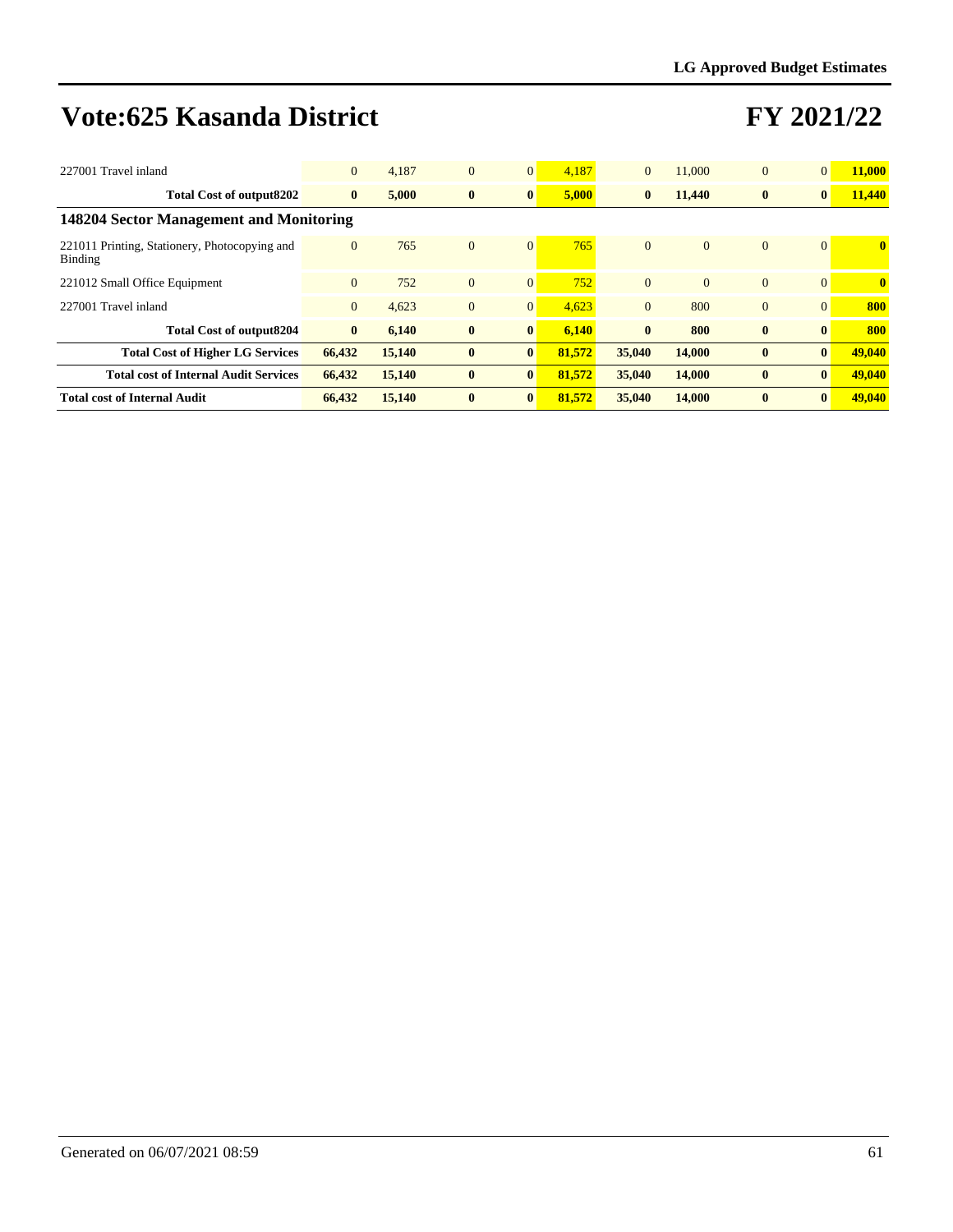## **FY 2021/22**

#### *Trade Industry and Local Development*

**B1: Overview of Sub-SubProgramme Revenues and Expenditures by Source**

| <b>Ushs Thousands</b>                                   | <b>Approved Budget for FY</b><br>2020/21 | <b>Cumulative Receipts by End</b><br>March for FY2020/21 | <b>Approved Budget for</b><br>FY 2021/22 |
|---------------------------------------------------------|------------------------------------------|----------------------------------------------------------|------------------------------------------|
| A: Breakdown of of Sub-SubProgramme Revenues            |                                          |                                                          |                                          |
| <b>Recurrent Revenues</b>                               | 37,081                                   | 25,716                                                   | 55,781                                   |
| District Unconditional Grant (Non-<br>Wage)             | 2,563                                    | 1,399                                                    | 6,000                                    |
| District Unconditional Grant (Wage)                     | 18,308                                   | 13,731                                                   | 33,768                                   |
| <b>Locally Raised Revenues</b>                          | 2,096                                    | 0                                                        | 2,000                                    |
| Sector Conditional Grant (Non-Wage)                     | 14,114                                   | 10,585                                                   | 14,013                                   |
| <b>Development Revenues</b>                             | 0                                        | 0                                                        |                                          |
| No Data Found                                           |                                          |                                                          |                                          |
| <b>Total Revenues shares</b>                            | 37,081                                   | 25,716                                                   | 55,781                                   |
| <b>B: Breakdown of of Sub-SubProgramme Expenditures</b> |                                          |                                                          |                                          |
| <b>Recurrent Expenditure</b>                            |                                          |                                                          |                                          |
| Wage                                                    | 18,308                                   | 13,603                                                   | 33,768                                   |
| Non Wage                                                | 18,773                                   | 11,984                                                   | 22,013                                   |
| <b>Development Expenditure</b>                          |                                          |                                                          |                                          |
| Domestic Development                                    | $\Omega$                                 | $\theta$                                                 |                                          |
| <b>External Financing</b>                               | $\Omega$                                 | $\Omega$                                                 | $\Omega$                                 |
| <b>Total Expenditure</b>                                | 37,081                                   | 25,587                                                   | 55,781                                   |

**B2: Expenditure Details by Service Area, Output Class, Budget Output and Item**

#### **0683 Commercial Services**

| <b>Ushs Thousands</b>                                           | <b>Approved Budget Estimates for FY</b><br>2020/21 |                           |                |                |                | <b>Approved Budget Estimates for FY</b><br>2021/22 |                           |                |                 |                         |  |
|-----------------------------------------------------------------|----------------------------------------------------|---------------------------|----------------|----------------|----------------|----------------------------------------------------|---------------------------|----------------|-----------------|-------------------------|--|
| 01 Higher LG Services                                           | <b>Wage</b>                                        | <b>Non</b><br><b>Wage</b> | GoU<br>Dev     | Ext.Fin        | <b>Total</b>   | <b>Wage</b>                                        | <b>Non</b><br><b>Wage</b> | GoU<br>Dev     | Ext.Fin         | <b>Total</b>            |  |
| 068301 Trade Development and Promotion Services                 |                                                    |                           |                |                |                |                                                    |                           |                |                 |                         |  |
| 211101 General Staff Salaries                                   | 18,308                                             | $\overline{0}$            | $\overline{0}$ | $\overline{0}$ | 18,308         | 33,768                                             | $\overline{0}$            | $\overline{0}$ | 0               | 33,768                  |  |
| 221002 Workshops and Seminars                                   | $\mathbf{0}$                                       | $\overline{2}$            | $\overline{0}$ | $\mathbf{0}$   | $\overline{2}$ | $\mathbf{0}$                                       | $\mathbf{0}$              | $\overline{0}$ | $\vert 0 \vert$ | $\overline{\mathbf{0}}$ |  |
| 221011 Printing, Stationery, Photocopying and<br><b>Binding</b> | $\mathbf{0}$                                       | 900                       | $\overline{0}$ | $\overline{0}$ | 900            | $\mathbf{0}$                                       | $\mathbf{0}$              | $\overline{0}$ | $\vert 0 \vert$ | $\bf{0}$                |  |
| 221012 Small Office Equipment                                   | $\overline{0}$                                     | $\Omega$                  | $\overline{0}$ | $\overline{0}$ | $\Omega$       | $\overline{0}$                                     | 1.149                     | $\overline{0}$ | $\vert 0 \vert$ | 1,149                   |  |
| 222001 Telecommunications                                       | $\mathbf{0}$                                       | 120                       | $\overline{0}$ | $\overline{0}$ | 120            | $\overline{0}$                                     | $\mathbf{0}$              | $\overline{0}$ | $\vert 0 \vert$ | $\bf{0}$                |  |
| 227001 Travel inland                                            | $\overline{0}$                                     | 3,437                     | $\overline{0}$ | $\overline{0}$ | 3,437          | $\overline{0}$                                     | 2,000                     | $\overline{0}$ | $\vert 0 \vert$ | 2,000                   |  |
| Total Cost of output 8301                                       | 18,308                                             | 4,459                     | $\bf{0}$       | $\bf{0}$       | 22,767         | 33,768                                             | 3,149                     | $\mathbf{0}$   | $\bf{0}$        | 36,917                  |  |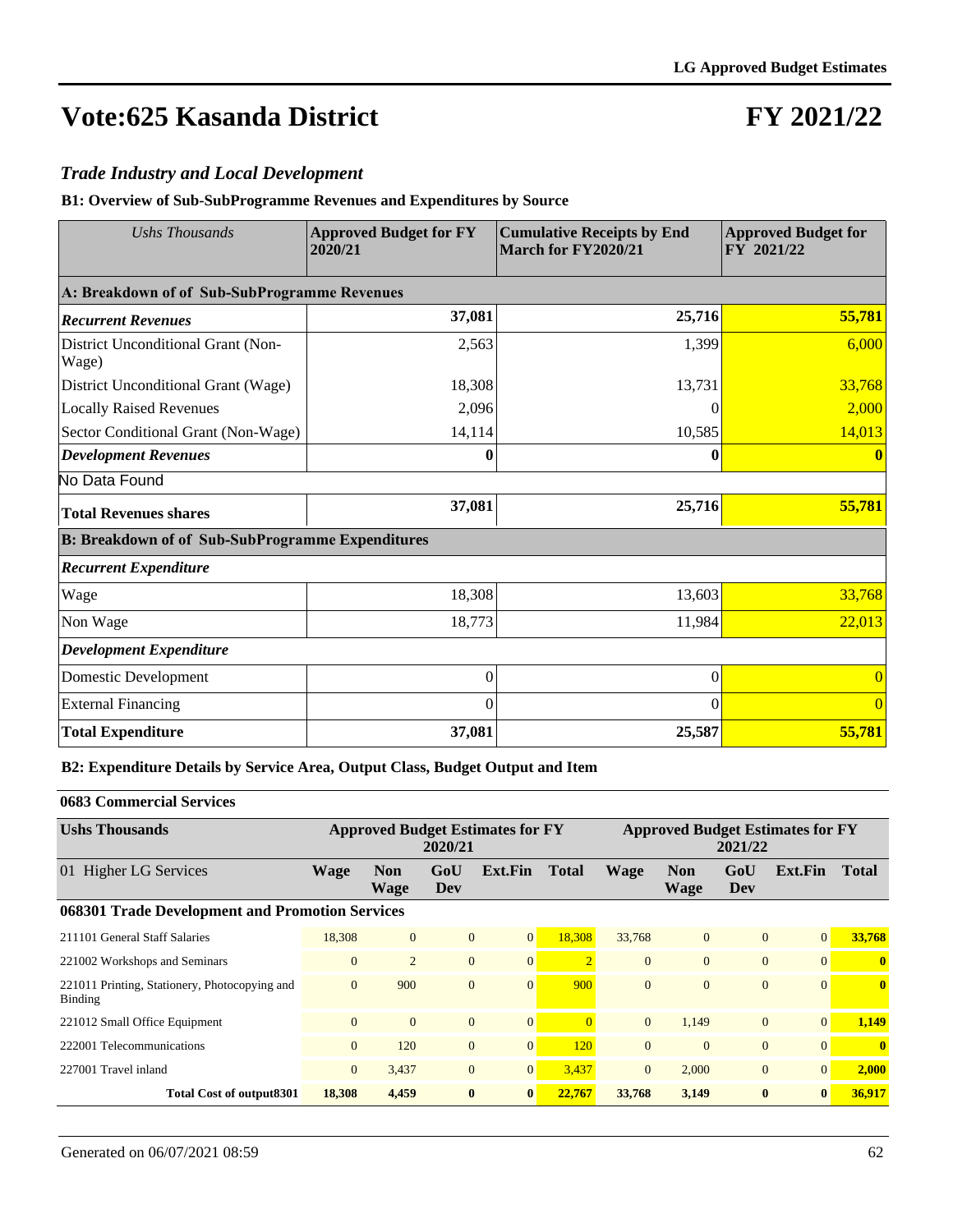| 068302 Enterprise Development Services                              |                  |                  |                  |                  |                |                  |                |                  |                |              |
|---------------------------------------------------------------------|------------------|------------------|------------------|------------------|----------------|------------------|----------------|------------------|----------------|--------------|
| 221002 Workshops and Seminars                                       | $\overline{0}$   | $\mathbf{0}$     | $\mathbf{0}$     | $\mathbf{0}$     | $\overline{0}$ | $\mathbf{0}$     | 2,000          | $\mathbf{0}$     | $\overline{0}$ | 2,000        |
| 221007 Books, Periodicals & Newspapers                              | $\boldsymbol{0}$ | $\overline{0}$   | $\boldsymbol{0}$ | $\boldsymbol{0}$ | $\Omega$       | $\overline{0}$   | 144            | $\overline{0}$   | $\overline{0}$ | 144          |
| 221011 Printing, Stationery, Photocopying and<br>Binding            | $\overline{0}$   | $\mathbf{0}$     | $\overline{0}$   | $\overline{0}$   | $\overline{0}$ | $\mathbf{0}$     | 1,000          | $\overline{0}$   | $\overline{0}$ | 1,000        |
| 227001 Travel inland                                                | $\mathbf{0}$     | 1,700            | $\mathbf{0}$     | $\mathbf{0}$     | 1,700          | $\mathbf{0}$     | $\overline{0}$ | $\mathbf{0}$     | $\overline{0}$ | $\mathbf{0}$ |
| <b>Total Cost of output8302</b>                                     | $\bf{0}$         | 1,700            | $\bf{0}$         | $\bf{0}$         | 1,700          | $\bf{0}$         | 3,144          | $\bf{0}$         | $\bf{0}$       | 3,144        |
| 068303 Market Linkage Services                                      |                  |                  |                  |                  |                |                  |                |                  |                |              |
| 222001 Telecommunications                                           | $\boldsymbol{0}$ | $\boldsymbol{0}$ | $\mathbf{0}$     | $\boldsymbol{0}$ | $\overline{0}$ | $\mathbf{0}$     | 1,440          | $\mathbf{0}$     | 0              | 1,440        |
| 227001 Travel inland                                                | $\overline{0}$   | 2,680            | $\overline{0}$   | $\mathbf{0}$     | 2,680          | $\overline{0}$   | 1,704          | $\overline{0}$   | $\overline{0}$ | 1,704        |
| <b>Total Cost of output8303</b>                                     | $\bf{0}$         | 2.680            | $\bf{0}$         | $\bf{0}$         | 2,680          | $\bf{0}$         | 3,144          | $\bf{0}$         | $\bf{0}$       | 3,144        |
| 068304 Cooperatives Mobilisation and Outreach Services              |                  |                  |                  |                  |                |                  |                |                  |                |              |
| 227001 Travel inland                                                | $\mathbf{0}$     | 3,850            | $\mathbf{0}$     | $\mathbf{0}$     | 3,850          | $\overline{0}$   | 2,000          | $\mathbf{0}$     | $\overline{0}$ | 2,000        |
| 227004 Fuel, Lubricants and Oils                                    | $\mathbf{0}$     | $\mathbf{0}$     | $\mathbf{0}$     | $\mathbf{0}$     | $\overline{0}$ | $\overline{0}$   | 2,144          | $\overline{0}$   | $\overline{0}$ | 2,144        |
| <b>Total Cost of output8304</b>                                     | $\bf{0}$         | 3,850            | $\bf{0}$         | $\bf{0}$         | 3,850          | $\bf{0}$         | 4,144          | $\bf{0}$         | $\bf{0}$       | 4,144        |
| <b>068305 Tourism Promotional Services</b>                          |                  |                  |                  |                  |                |                  |                |                  |                |              |
| 221011 Printing, Stationery, Photocopying and<br>Binding            | $\mathbf{0}$     | $\mathbf{0}$     | $\mathbf{0}$     | $\mathbf{0}$     | $\Omega$       | $\mathbf{0}$     | 400            | $\overline{0}$   | $\Omega$       | 400          |
| 222001 Telecommunications                                           | $\overline{0}$   | $\overline{0}$   | $\mathbf{0}$     | $\mathbf{0}$     | $\overline{0}$ | $\overline{0}$   | 304            | $\overline{0}$   | $\overline{0}$ | 304          |
| 227001 Travel inland                                                | $\mathbf{0}$     | 1,510            | $\overline{0}$   | $\mathbf{0}$     | 1,510          | $\mathbf{0}$     | 1,440          | $\overline{0}$   | $\overline{0}$ | 1,440        |
| <b>Total Cost of output8305</b>                                     | $\bf{0}$         | 1,510            | $\mathbf{0}$     | $\bf{0}$         | 1,510          | $\bf{0}$         | 2,144          | $\mathbf{0}$     | $\mathbf{0}$   | 2,144        |
| 068306 Industrial Development Services                              |                  |                  |                  |                  |                |                  |                |                  |                |              |
| 221002 Workshops and Seminars                                       | $\mathbf{0}$     | $\mathbf{0}$     | $\mathbf{0}$     | $\overline{0}$   | $\overline{0}$ | $\mathbf{0}$     | 1,144          | $\overline{0}$   | 0              | 1,144        |
| 227001 Travel inland                                                | $\mathbf{0}$     | 1,000            | $\mathbf{0}$     | $\boldsymbol{0}$ | 1,000          | $\mathbf{0}$     | 2,000          | $\overline{0}$   | $\overline{0}$ | 2,000        |
| <b>Total Cost of output8306</b>                                     | $\bf{0}$         | 1,000            | $\boldsymbol{0}$ | $\bf{0}$         | 1,000          | $\bf{0}$         | 3,144          | $\bf{0}$         | $\bf{0}$       | 3,144        |
| 068308 Sector Management and Monitoring                             |                  |                  |                  |                  |                |                  |                |                  |                |              |
| 221011 Printing, Stationery, Photocopying and<br>Binding            | $\mathbf{0}$     | $\mathbf{0}$     | $\mathbf{0}$     | $\boldsymbol{0}$ | $\Omega$       | $\mathbf{0}$     | 500            | $\overline{0}$   | $\overline{0}$ | 500          |
| 222001 Telecommunications                                           | $\mathbf{0}$     | $\boldsymbol{0}$ | $\mathbf{0}$     | $\boldsymbol{0}$ | $\overline{0}$ | $\boldsymbol{0}$ | 644            | $\boldsymbol{0}$ | $\overline{0}$ | 644          |
| 227001 Travel inland                                                | $\overline{0}$   | 3,574            | $\overline{0}$   | $\boldsymbol{0}$ | 3,574          | $\overline{0}$   | 2,000          | $\overline{0}$   | $\overline{0}$ | 2,000        |
| <b>Total Cost of output8308</b>                                     | $\bf{0}$         | 3,574            | $\bf{0}$         | $\boldsymbol{0}$ | 3,574          | $\bf{0}$         | 3,144          | $\bf{0}$         | $\bf{0}$       | 3,144        |
| <b>Total Cost of Higher LG Services</b>                             | 18,308           | 18,773           | $\boldsymbol{0}$ | $\boldsymbol{0}$ | 37,081         | 33,768           | 22,013         | $\bf{0}$         | $\bf{0}$       | 55,781       |
| <b>Total cost of Commercial Services</b>                            | 18,308           | 18,773           | $\bf{0}$         | $\boldsymbol{0}$ | 37,081         | 33,768           | 22,013         | $\bf{0}$         | $\bf{0}$       | 55,781       |
| <b>Total cost of Trade Industry and Local</b><br><b>Development</b> | 18,308           | 18,773           | $\bf{0}$         | $\bf{0}$         | 37,081         | 33,768           | 22,013         | $\bf{0}$         | $\bf{0}$       | 55,781       |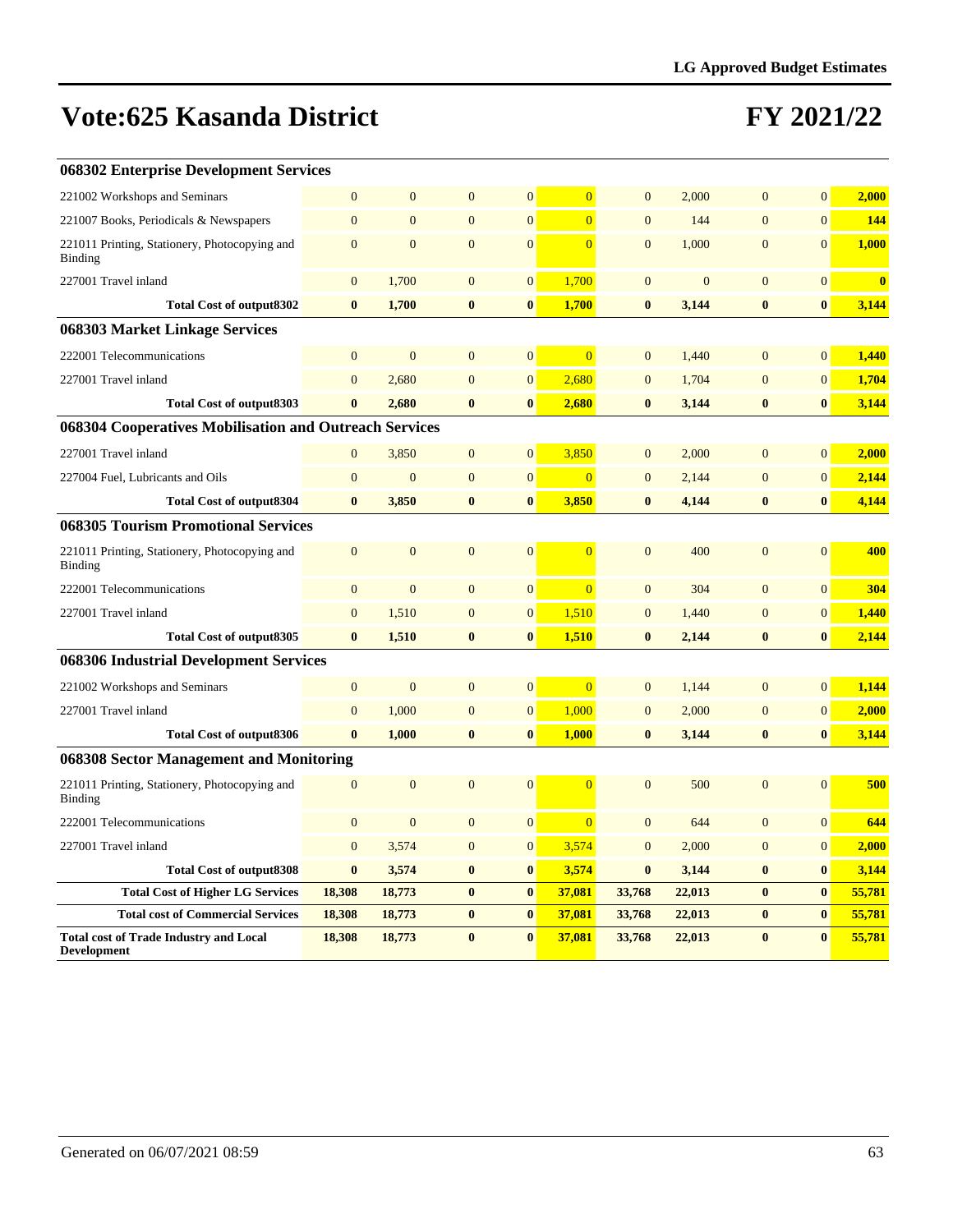## **FY 2021/22**

#### **Part III: Lower Local Government Budget Estimates**

**SECTION A: Overview of Revenues by Subcounty / Town Council / Municipal Division**

#### **A1: Expenditure Performance by end March 2021/22 and Plans for the next FY by LLG**

| <b>Subcounty / Town Council /</b><br><b>Municipal Division</b> | <b>Approved Budget for FY</b><br>2020/21 | <b>Cumulative Receipts by</b><br>End March for FY 2020/21 | <b>Approved Budget for FY</b><br>2021/22 |
|----------------------------------------------------------------|------------------------------------------|-----------------------------------------------------------|------------------------------------------|
| Makokoto                                                       | 36,994                                   | 28,486                                                    | 53,166                                   |
| Kassanda                                                       | 85,940                                   | 66,322                                                    | 115,528                                  |
| Kiganda                                                        | 156,923                                  | 81,890                                                    | 142,686                                  |
| Kalwana                                                        | 92,637                                   | 49,262                                                    | 127,850                                  |
| Bukuya                                                         | 117,491                                  | 69,860                                                    | 121,563                                  |
| Nalutuntu                                                      | 95,262                                   | 59,985                                                    | 104,464                                  |
| Kitumbi                                                        | 167,942                                  | 90,288                                                    | 203,288                                  |
| Manyogaseka                                                    | 46,364                                   | 37,106                                                    | 64,482                                   |
| Myanzi                                                         | 69,203                                   | 86,800                                                    | 93,148                                   |
| Kassanda TC                                                    | 204,869                                  | 48,367                                                    | 81,722                                   |
| <b>Grand Total</b>                                             | 1,073,625                                | 618,366                                                   | 1,107,896                                |
| $o/w$ : Wage:                                                  | 0                                        | 0                                                         | $\theta$                                 |
| <b>Non-Wage Reccurent:</b>                                     | 583,293                                  | 177,880                                                   | 236,257                                  |
| <b>Domestic Devt:</b>                                          | 490,333                                  | 440,486                                                   | 871,639                                  |
| <b>External Financing:</b>                                     | 0                                        | 0                                                         | $\boldsymbol{\theta}$                    |

**A2: Revenues and Expenditures by LLG**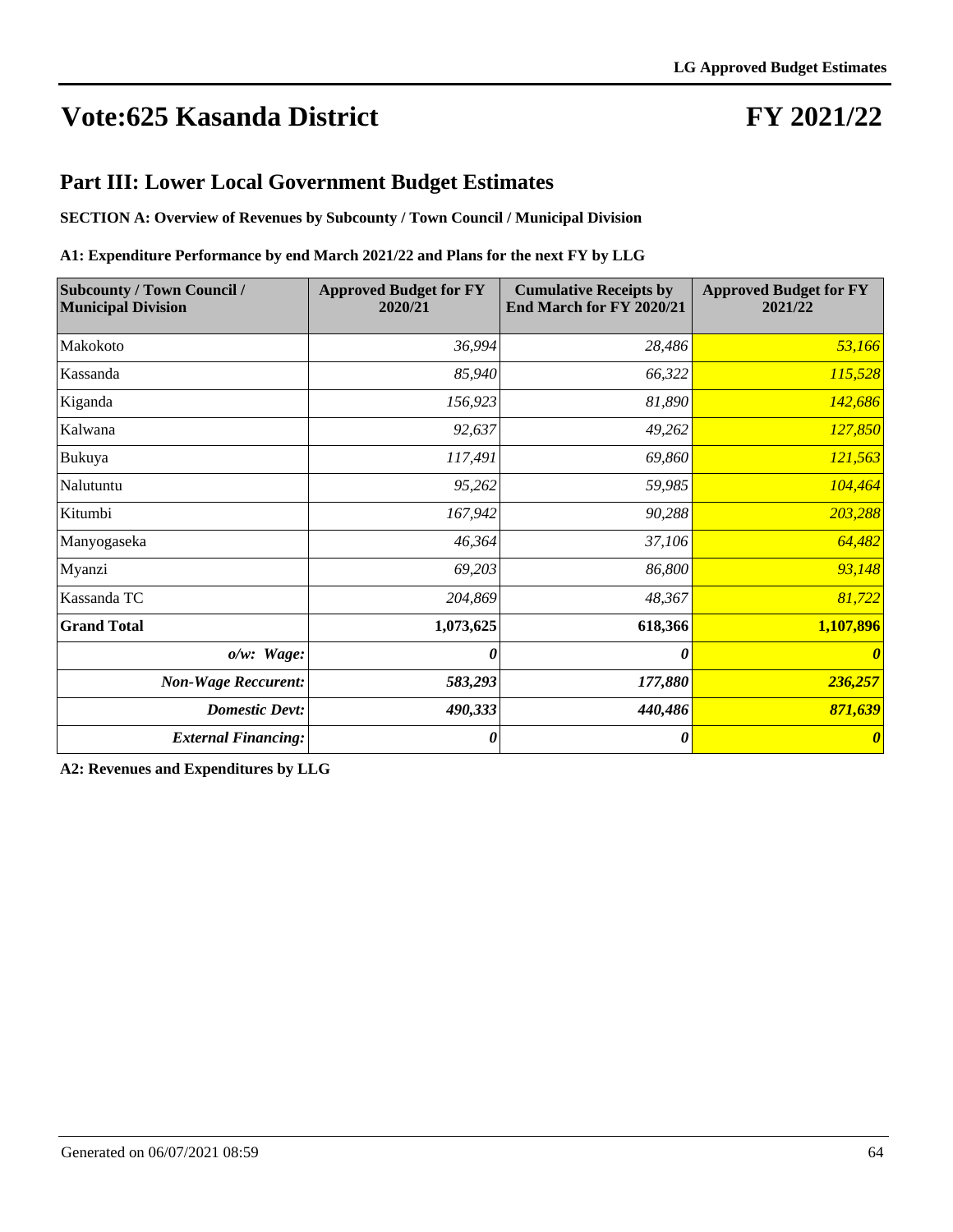### **FY 2021/22**

#### **SubCounty/Town Council/Division: Makokoto**

| Ushs Thousands                                        | <b>Approved Budget</b><br>for FY 2020/21 | <b>Cumulative Receipts</b><br>by End March for<br>FY 2020/21 | <b>Approved Budget</b><br>for FY 2021/22 |
|-------------------------------------------------------|------------------------------------------|--------------------------------------------------------------|------------------------------------------|
| A: Breakdown of Workplan Revenues                     |                                          |                                                              |                                          |
| <b>Recurrent Revenues</b>                             | 13,473                                   | 4,965                                                        | 10,154                                   |
| District Unconditional Grant (Non-Wage)               | 9,931                                    | 4,965                                                        | 10,154                                   |
| <b>Locally Raised Revenues</b>                        | 3,543                                    | $\theta$                                                     | 0                                        |
| <b>Development Revenues</b>                           | 23,521                                   | 23,521                                                       | 43,012                                   |
| District Discretionary Development Equalization Grant | 23,521                                   | 23,521                                                       | 43,012                                   |
| <b>Total Revenue Shares</b>                           | 36,994                                   | 28,486                                                       | 53,166                                   |
| <b>B: Breakdown of Workplan Expenditures</b>          |                                          |                                                              |                                          |
| <b>Recurrent Expenditure</b>                          |                                          |                                                              |                                          |
| Wage                                                  | $\Omega$                                 | $\Omega$                                                     | $\vert 0 \vert$                          |
| Non Wage                                              | 13,473                                   | 4,965                                                        | 10,154                                   |
| <b>Development Expenditure</b>                        |                                          |                                                              |                                          |
| Domestic Development                                  | 23,521                                   | 23,521                                                       | 43,012                                   |
| <b>External Financing</b>                             | $\Omega$                                 | $\Omega$                                                     | $\vert 0 \vert$                          |
| <b>Total Expenditure</b>                              | 36,994                                   | 28,486                                                       | 53,166                                   |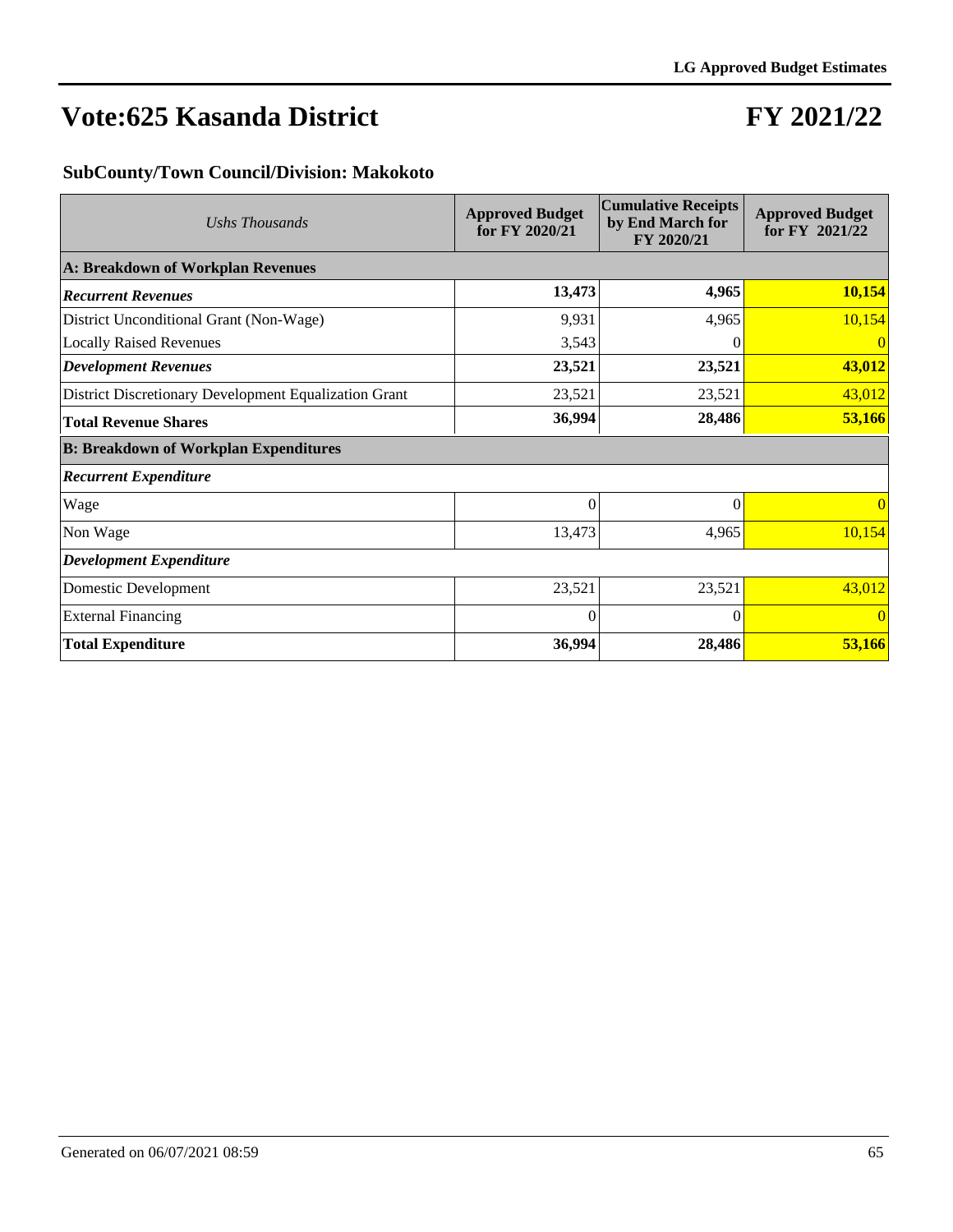## **FY 2021/22**

#### **SubCounty/Town Council/Division: Kassanda**

| Ushs Thousands                                        | <b>Approved Budget</b><br>for FY 2020/21 | <b>Cumulative Receipts</b><br>by End March for<br>FY 2020/21 | <b>Approved Budget</b><br>for FY 2021/22 |
|-------------------------------------------------------|------------------------------------------|--------------------------------------------------------------|------------------------------------------|
| A: Breakdown of Workplan Revenues                     |                                          |                                                              |                                          |
| <b>Recurrent Revenues</b>                             | 34,174                                   | 14,585                                                       | 20,734                                   |
| District Unconditional Grant (Non-Wage)               | 20,254                                   | 14,585                                                       | 20,734                                   |
| <b>Locally Raised Revenues</b>                        | 13,920                                   | $\theta$                                                     | 0                                        |
| <b>Development Revenues</b>                           | 51,766                                   | 51,736                                                       | 94,794                                   |
| District Discretionary Development Equalization Grant | 51,766                                   | 51,736                                                       | 94,794                                   |
| <b>Total Revenue Shares</b>                           | 85,940                                   | 66,322                                                       | 115,528                                  |
| <b>B: Breakdown of Workplan Expenditures</b>          |                                          |                                                              |                                          |
| <b>Recurrent Expenditure</b>                          |                                          |                                                              |                                          |
| Wage                                                  | $\Omega$                                 | $\Omega$                                                     | $\vert 0 \vert$                          |
| Non Wage                                              | 34,174                                   | 14,585                                                       | 20,734                                   |
| <b>Development Expenditure</b>                        |                                          |                                                              |                                          |
| Domestic Development                                  | 51,766                                   | 51,736                                                       | 94,794                                   |
| <b>External Financing</b>                             | $\Omega$                                 | $\Omega$                                                     | $\vert 0 \vert$                          |
| <b>Total Expenditure</b>                              | 85,940                                   | 66,322                                                       | 115,528                                  |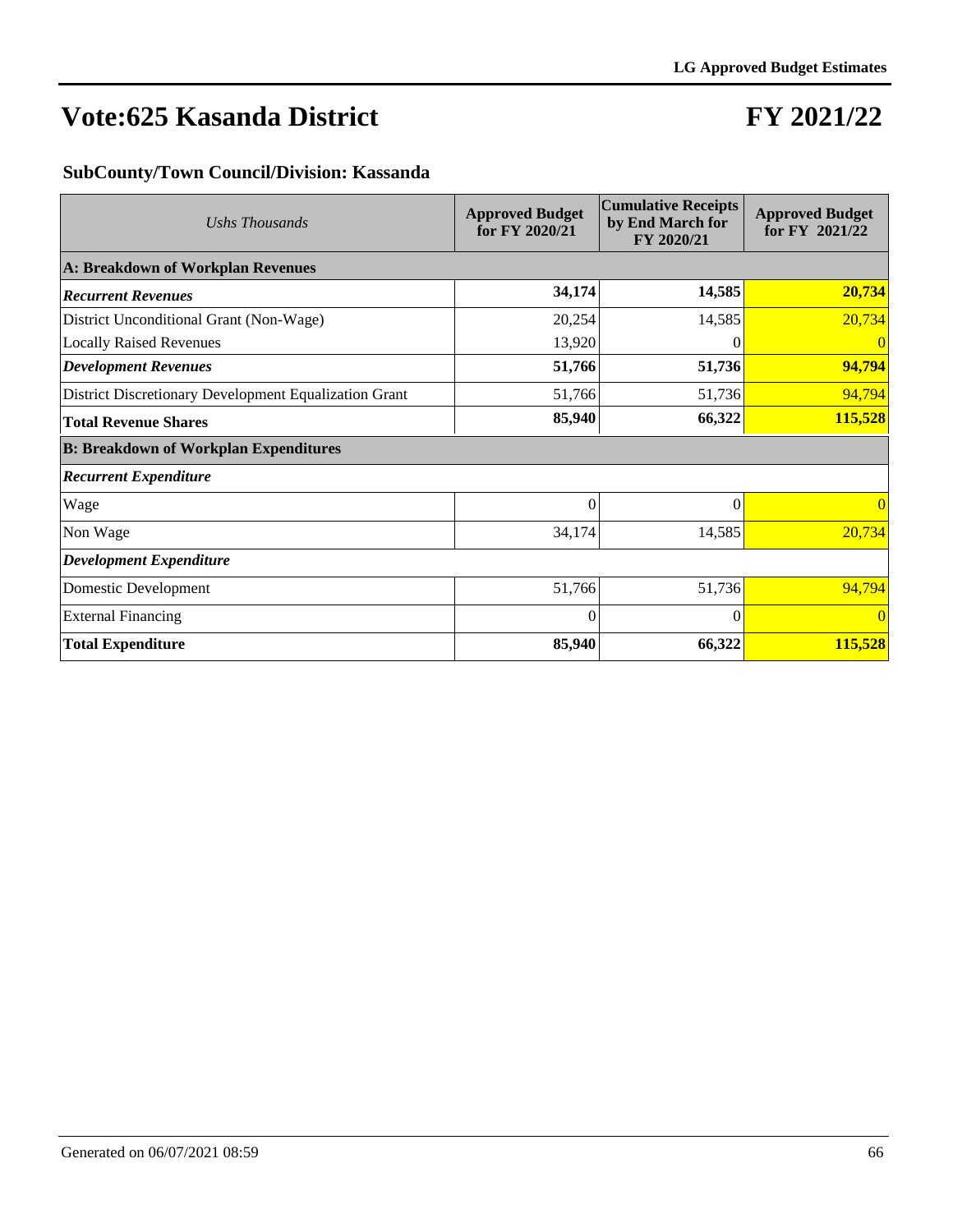## **FY 2021/22**

#### **SubCounty/Town Council/Division: Kiganda**

| Ushs Thousands                                        | <b>Approved Budget</b><br>for FY 2020/21 | <b>Cumulative Receipts</b><br>by End March for<br>FY 2020/21 | <b>Approved Budget</b><br>for FY 2021/22 |
|-------------------------------------------------------|------------------------------------------|--------------------------------------------------------------|------------------------------------------|
| A: Breakdown of Workplan Revenues                     |                                          |                                                              |                                          |
| <b>Recurrent Revenues</b>                             | 92,785                                   | 17,697                                                       | 25,341                                   |
| District Unconditional Grant (Non-Wage)               | 24,775                                   | 17,697                                                       | 25,341                                   |
| <b>Locally Raised Revenues</b>                        | 68,010                                   | 0                                                            | $\overline{0}$                           |
| <b>Development Revenues</b>                           | 64,139                                   | 64,193                                                       | 117,345                                  |
| District Discretionary Development Equalization Grant | 64,139                                   | 64,193                                                       | 117,345                                  |
| <b>Total Revenue Shares</b>                           | 156,923                                  | 81,890                                                       | 142,686                                  |
| <b>B: Breakdown of Workplan Expenditures</b>          |                                          |                                                              |                                          |
| <b>Recurrent Expenditure</b>                          |                                          |                                                              |                                          |
| Wage                                                  | $\mathbf{0}$                             | $\theta$                                                     | $\vert 0 \vert$                          |
| Non Wage                                              | 92,785                                   | 17,697                                                       | 25,341                                   |
| <b>Development Expenditure</b>                        |                                          |                                                              |                                          |
| Domestic Development                                  | 64,139                                   | 64,193                                                       | 117,345                                  |
| <b>External Financing</b>                             | $\Omega$                                 | $\Omega$                                                     | $\vert 0 \vert$                          |
| <b>Total Expenditure</b>                              | 156,923                                  | 81,890                                                       | 142,686                                  |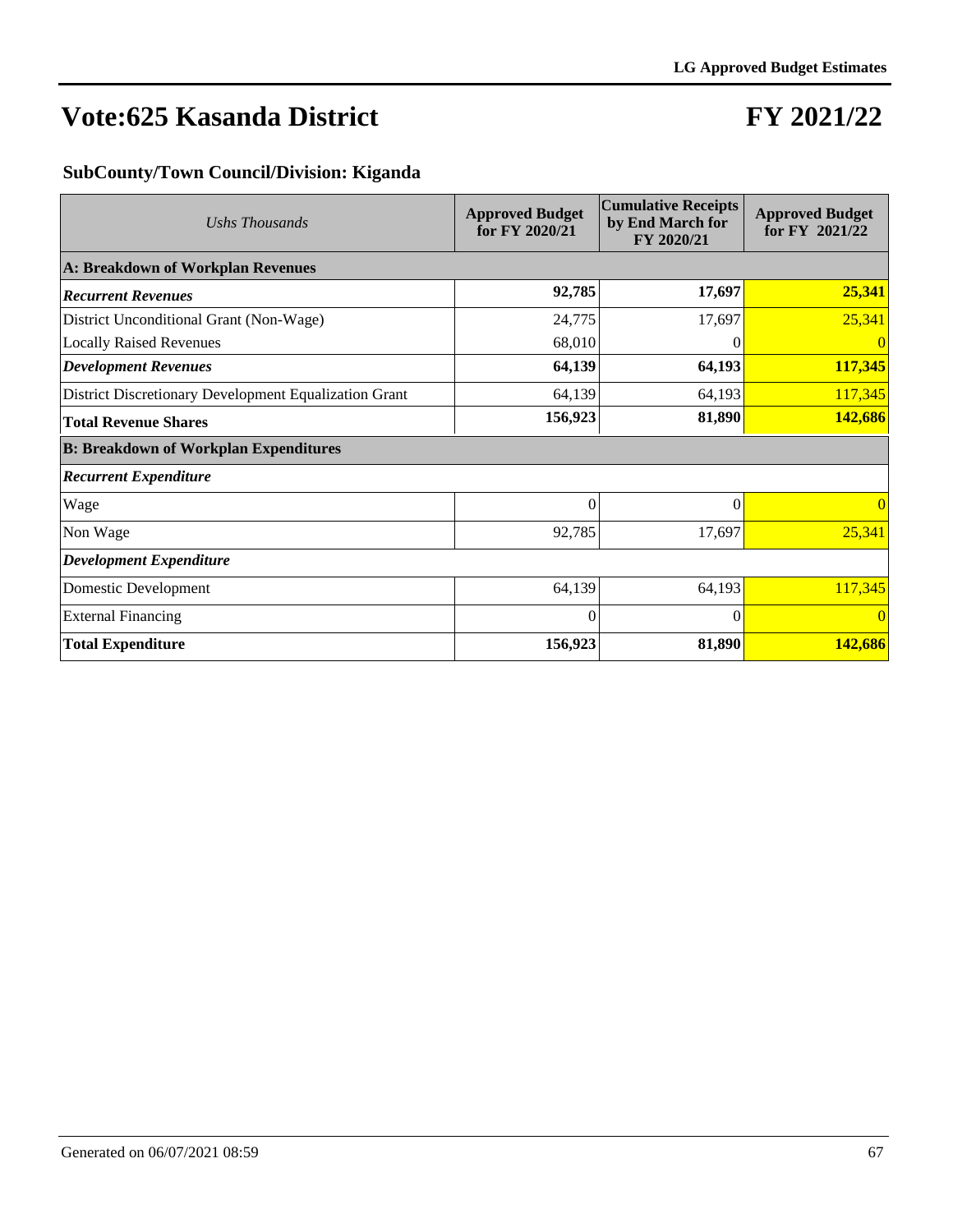## **FY 2021/22**

#### **SubCounty/Town Council/Division: Kalwana**

| Ushs Thousands                                        | <b>Approved Budget</b><br>for FY 2020/21 | <b>Cumulative Receipts</b><br>by End March for<br>FY 2020/21 | <b>Approved Budget</b><br>for FY 2021/22 |
|-------------------------------------------------------|------------------------------------------|--------------------------------------------------------------|------------------------------------------|
| A: Breakdown of Workplan Revenues                     |                                          |                                                              |                                          |
| <b>Recurrent Revenues</b>                             | 35,385                                   | 11,129                                                       | 22,824                                   |
| District Unconditional Grant (Non-Wage)               | 22,258                                   | 11,129                                                       | 22,824                                   |
| <b>Locally Raised Revenues</b>                        | 13,127                                   | 0                                                            | $\overline{0}$                           |
| <b>Development Revenues</b>                           | 57,252                                   | 40,048                                                       | 105,026                                  |
| District Discretionary Development Equalization Grant | 57,252                                   | 40,048                                                       | 105,026                                  |
| <b>Total Revenue Shares</b>                           | 92,637                                   | 51,177                                                       | 127,850                                  |
| <b>B: Breakdown of Workplan Expenditures</b>          |                                          |                                                              |                                          |
| <b>Recurrent Expenditure</b>                          |                                          |                                                              |                                          |
| Wage                                                  | $\overline{0}$                           | $\Omega$                                                     | $\overline{0}$                           |
| Non Wage                                              | 35,385                                   | 11,129                                                       | 22,824                                   |
| <b>Development Expenditure</b>                        |                                          |                                                              |                                          |
| Domestic Development                                  | 57,252                                   | 38,133                                                       | 105,026                                  |
| <b>External Financing</b>                             | $\Omega$                                 | $\Omega$                                                     | $\overline{0}$                           |
| <b>Total Expenditure</b>                              | 92,637                                   | 49,262                                                       | 127,850                                  |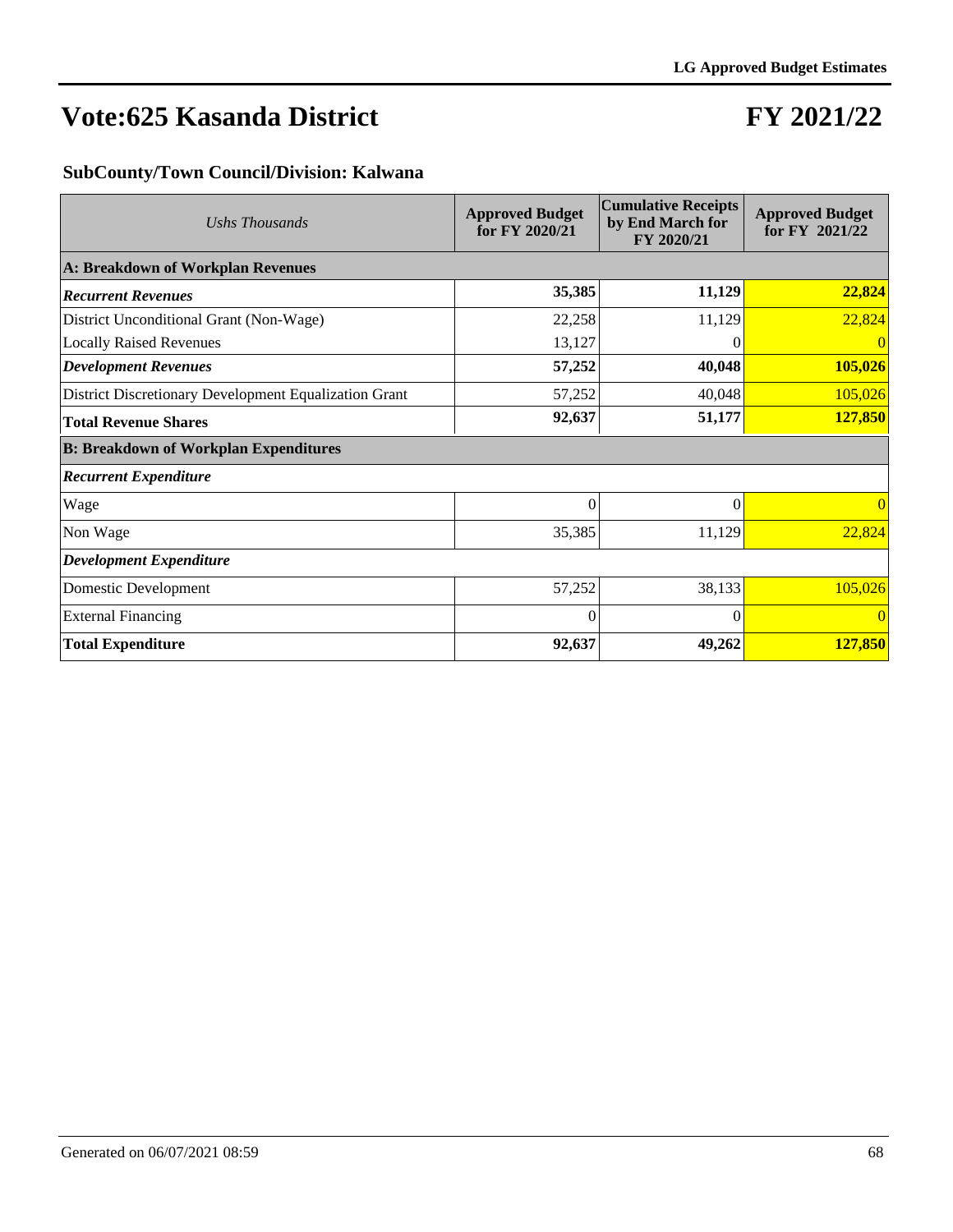## **FY 2021/22**

#### **SubCounty/Town Council/Division: Bukuya**

| Ushs Thousands                                        | <b>Approved Budget</b><br>for FY 2020/21 | <b>Cumulative Receipts</b><br>by End March for<br>FY 2020/21 | <b>Approved Budget</b><br>for FY 2021/22 |
|-------------------------------------------------------|------------------------------------------|--------------------------------------------------------------|------------------------------------------|
| A: Breakdown of Workplan Revenues                     |                                          |                                                              |                                          |
| <b>Recurrent Revenues</b>                             | 62,923                                   | 15,282                                                       | 21,758                                   |
| District Unconditional Grant (Non-Wage)               | 21,277                                   | 15,282                                                       | 21,758                                   |
| <b>Locally Raised Revenues</b>                        | 41,646                                   | $\theta$                                                     | 0                                        |
| <b>Development Revenues</b>                           | 54,568                                   | 54,577                                                       | 99,806                                   |
| District Discretionary Development Equalization Grant | 54,568                                   | 54,577                                                       | 99,806                                   |
| <b>Total Revenue Shares</b>                           | 117,491                                  | 69,860                                                       | 121,563                                  |
| <b>B: Breakdown of Workplan Expenditures</b>          |                                          |                                                              |                                          |
| <b>Recurrent Expenditure</b>                          |                                          |                                                              |                                          |
| Wage                                                  | $\Omega$                                 | $\Omega$                                                     | $\vert 0 \vert$                          |
| Non Wage                                              | 62,923                                   | 15,282                                                       | 21,758                                   |
| <b>Development Expenditure</b>                        |                                          |                                                              |                                          |
| Domestic Development                                  | 54,568                                   | 54,577                                                       | 99,806                                   |
| <b>External Financing</b>                             | $\Omega$                                 | $\Omega$                                                     | $\vert 0 \vert$                          |
| <b>Total Expenditure</b>                              | 117,491                                  | 69,860                                                       | 121,563                                  |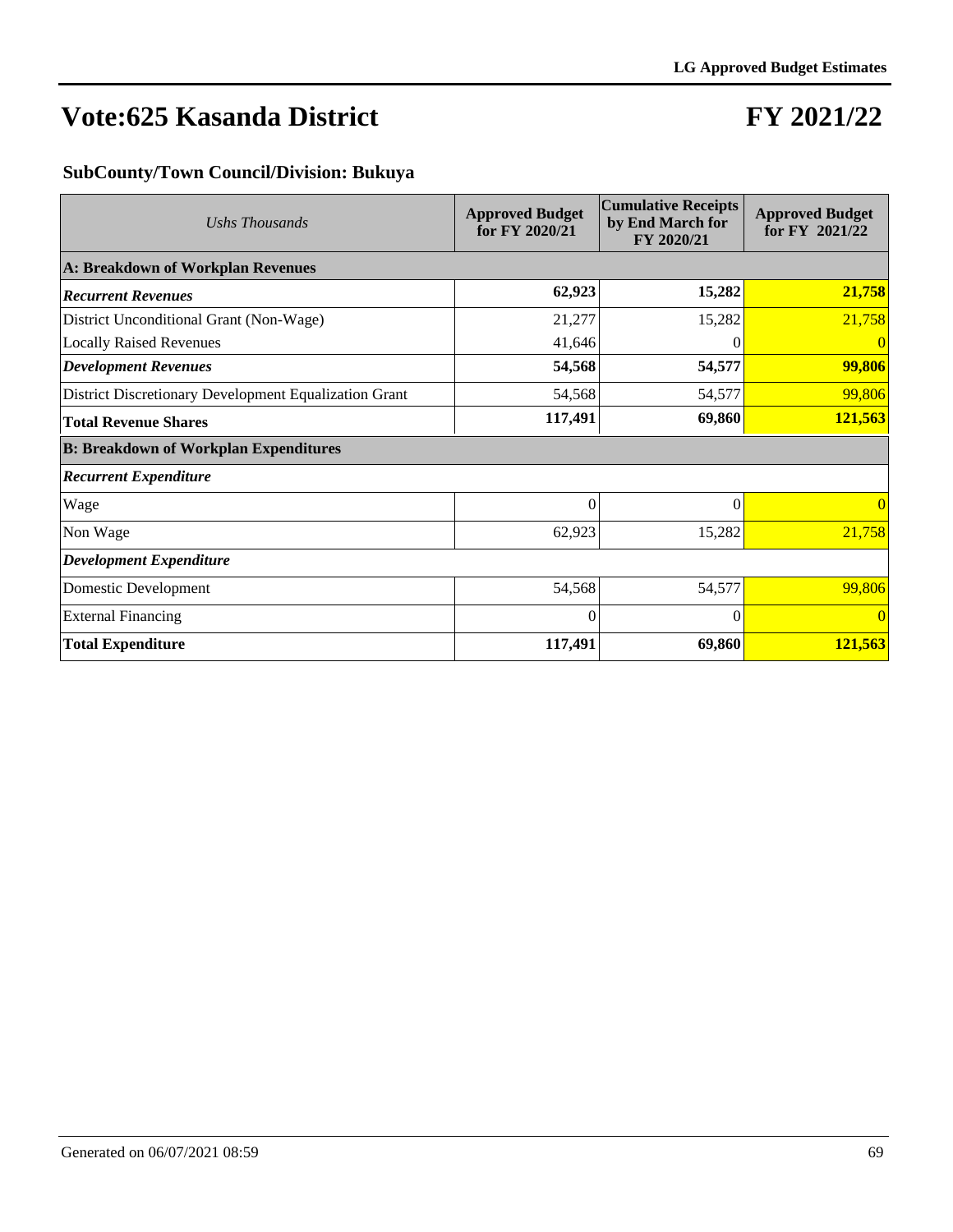## **FY 2021/22**

#### **SubCounty/Town Council/Division: Nalutuntu**

| Ushs Thousands                                        | <b>Approved Budget</b><br>for FY 2020/21 | <b>Cumulative Receipts</b><br>by End March for<br>FY 2020/21 | <b>Approved Budget</b><br>for FY 2021/22 |
|-------------------------------------------------------|------------------------------------------|--------------------------------------------------------------|------------------------------------------|
| A: Breakdown of Workplan Revenues                     |                                          |                                                              |                                          |
| <b>Recurrent Revenues</b>                             | 48,514                                   | 13,237                                                       | 18,857                                   |
| District Unconditional Grant (Non-Wage)               | 18,419                                   | 13,237                                                       | 18,857                                   |
| <b>Locally Raised Revenues</b>                        | 30,095                                   | $\theta$                                                     | 0                                        |
| <b>Development Revenues</b>                           | 46,748                                   | 46,748                                                       | 85,607                                   |
| District Discretionary Development Equalization Grant | 46,748                                   | 46,748                                                       | 85,607                                   |
| <b>Total Revenue Shares</b>                           | 95,262                                   | 59,985                                                       | 104,464                                  |
| <b>B: Breakdown of Workplan Expenditures</b>          |                                          |                                                              |                                          |
| <b>Recurrent Expenditure</b>                          |                                          |                                                              |                                          |
| Wage                                                  | $\Omega$                                 | $\Omega$                                                     | $\vert 0 \vert$                          |
| Non Wage                                              | 48,514                                   | 13,237                                                       | 18,857                                   |
| <b>Development Expenditure</b>                        |                                          |                                                              |                                          |
| Domestic Development                                  | 46,748                                   | 46,748                                                       | 85,607                                   |
| <b>External Financing</b>                             | $\Omega$                                 | $\Omega$                                                     | $\vert 0 \vert$                          |
| <b>Total Expenditure</b>                              | 95,262                                   | 59,985                                                       | 104,464                                  |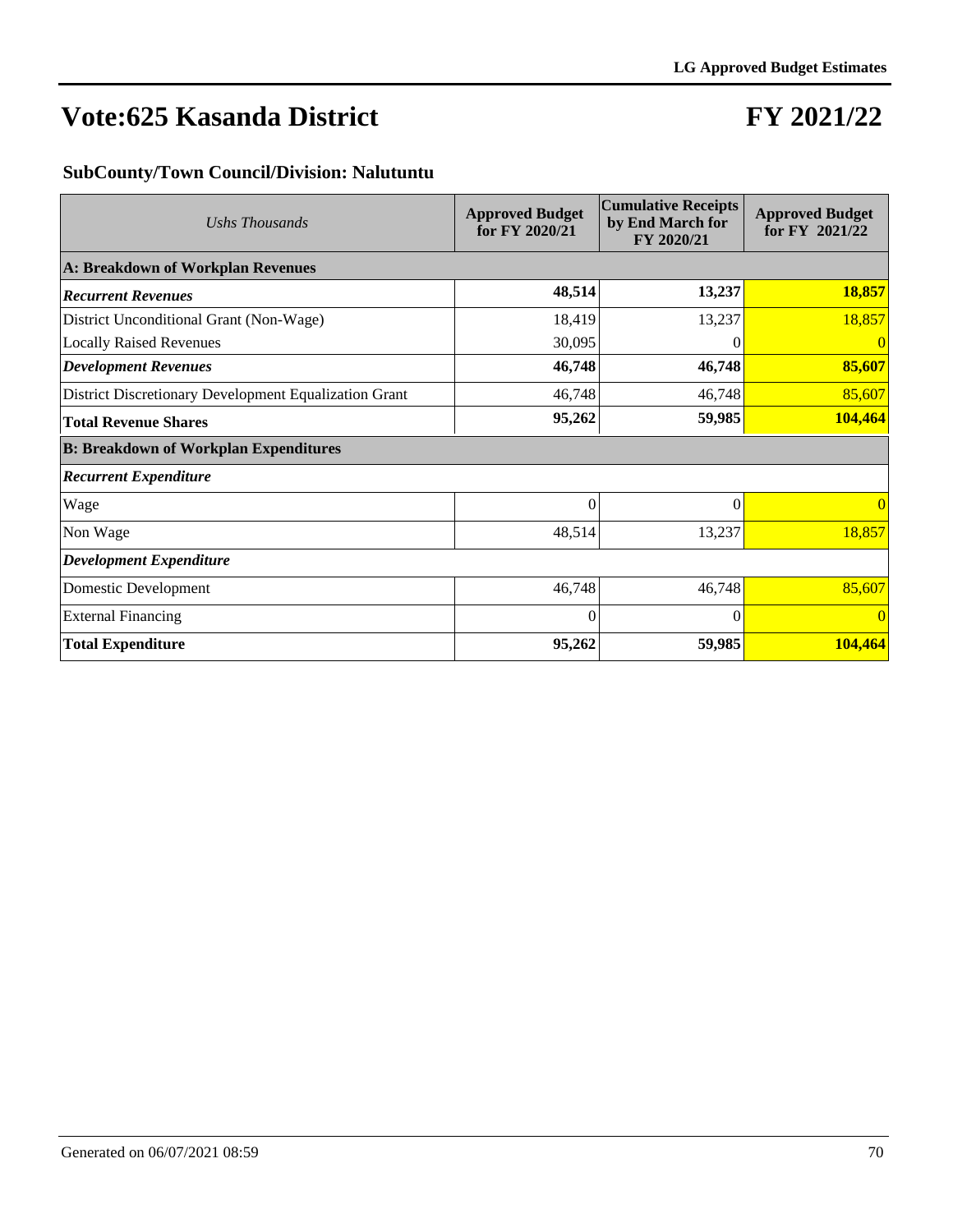## **FY 2021/22**

#### **SubCounty/Town Council/Division: Kitumbi**

| Ushs Thousands                                        | <b>Approved Budget</b><br>for FY 2020/21 | <b>Cumulative Receipts</b><br>by End March for<br>FY 2020/21 | <b>Approved Budget</b><br>for FY 2021/22 |
|-------------------------------------------------------|------------------------------------------|--------------------------------------------------------------|------------------------------------------|
| A: Breakdown of Workplan Revenues                     |                                          |                                                              |                                          |
| <b>Recurrent Revenues</b>                             | 76,024                                   | 9,030                                                        | 35,623                                   |
| District Unconditional Grant (Non-Wage)               | 34,927                                   | 9,030                                                        | 35,623                                   |
| <b>Locally Raised Revenues</b>                        | 41,097                                   | $\left( \right)$                                             | $\overline{0}$                           |
| <b>Development Revenues</b>                           | 91,917                                   | 91,887                                                       | 167,665                                  |
| District Discretionary Development Equalization Grant | 91,917                                   | 91,887                                                       | 167,665                                  |
| <b>Total Revenue Shares</b>                           | 167,942                                  | 100,917                                                      | 203,288                                  |
| <b>B: Breakdown of Workplan Expenditures</b>          |                                          |                                                              |                                          |
| <b>Recurrent Expenditure</b>                          |                                          |                                                              |                                          |
| Wage                                                  | $\overline{0}$                           | $\theta$                                                     | $\vert 0 \vert$                          |
| Non Wage                                              | 76,024                                   | 9,030                                                        | 35,623                                   |
| <b>Development Expenditure</b>                        |                                          |                                                              |                                          |
| Domestic Development                                  | 91,917                                   | 81,258                                                       | 167,665                                  |
| <b>External Financing</b>                             | $\Omega$                                 | $\Omega$                                                     | $\vert 0 \vert$                          |
| <b>Total Expenditure</b>                              | 167,942                                  | 90,288                                                       | 203,288                                  |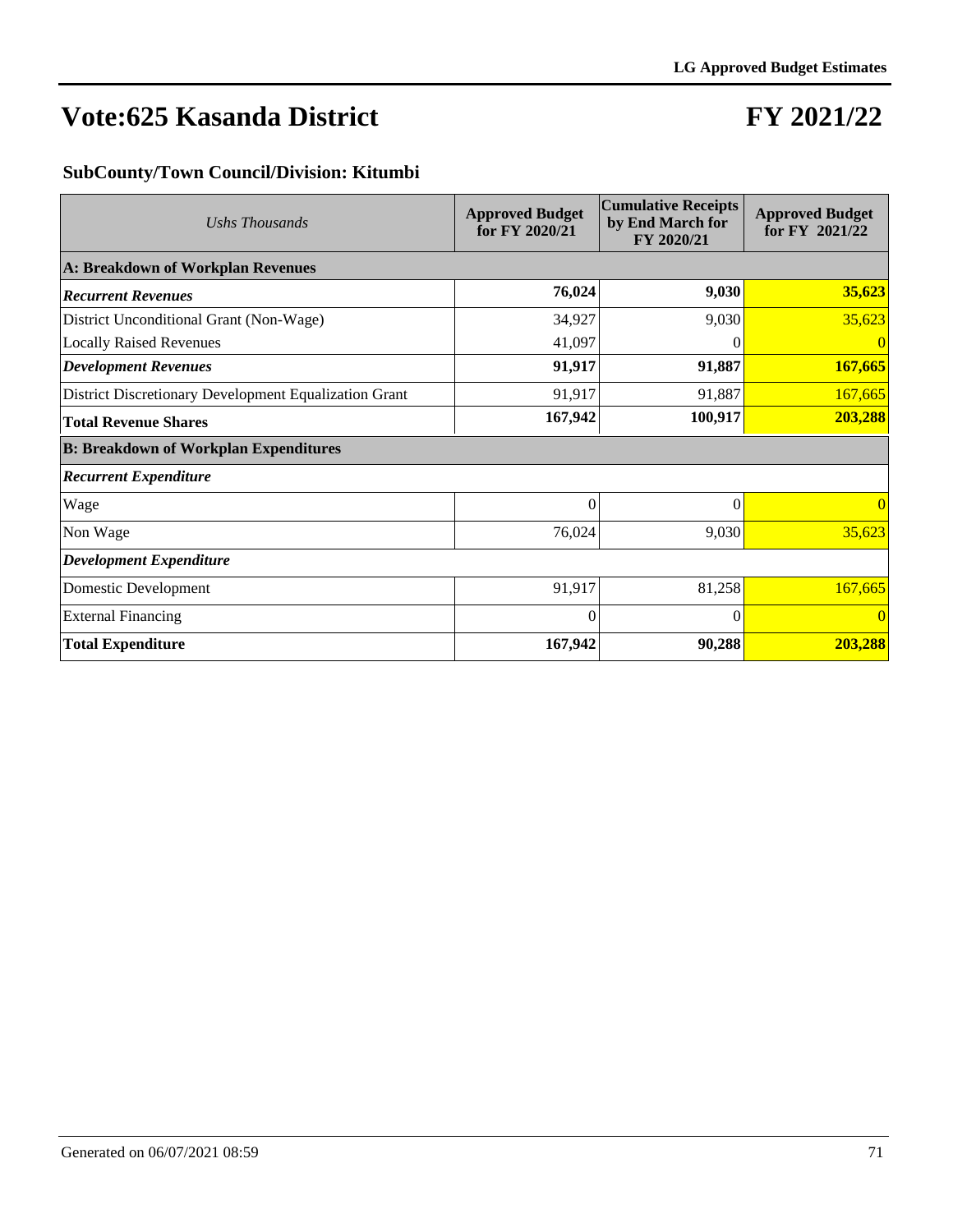### **FY 2021/22**

#### **SubCounty/Town Council/Division: Manyogaseka**

| Ushs Thousands                                        | <b>Approved Budget</b><br>for FY 2020/21 | <b>Cumulative Receipts</b><br>by End March for<br>FY 2020/21 | <b>Approved Budget</b><br>for FY 2021/22 |
|-------------------------------------------------------|------------------------------------------|--------------------------------------------------------------|------------------------------------------|
| A: Breakdown of Workplan Revenues                     |                                          |                                                              |                                          |
| <b>Recurrent Revenues</b>                             | 17,708                                   | 8,450                                                        | 12,073                                   |
| District Unconditional Grant (Non-Wage)               | 11,808                                   | 8,450                                                        | 12,073                                   |
| <b>Locally Raised Revenues</b>                        | 5,900                                    | $\left( \right)$                                             | 0                                        |
| <b>Development Revenues</b>                           | 28,656                                   | 28,656                                                       | 52,408                                   |
| District Discretionary Development Equalization Grant | 28,656                                   | 28,656                                                       | 52,408                                   |
| <b>Total Revenue Shares</b>                           | 46,364                                   | 37,106                                                       | 64,482                                   |
| <b>B: Breakdown of Workplan Expenditures</b>          |                                          |                                                              |                                          |
| <b>Recurrent Expenditure</b>                          |                                          |                                                              |                                          |
| Wage                                                  | $\Omega$                                 | $\Omega$                                                     | $\vert 0 \vert$                          |
| Non Wage                                              | 17,708                                   | 8,450                                                        | 12,073                                   |
| <b>Development Expenditure</b>                        |                                          |                                                              |                                          |
| Domestic Development                                  | 28,656                                   | 28,656                                                       | 52,408                                   |
| <b>External Financing</b>                             | $\Omega$                                 | $\Omega$                                                     | $\vert 0 \vert$                          |
| <b>Total Expenditure</b>                              | 46,364                                   | 37,106                                                       | 64,482                                   |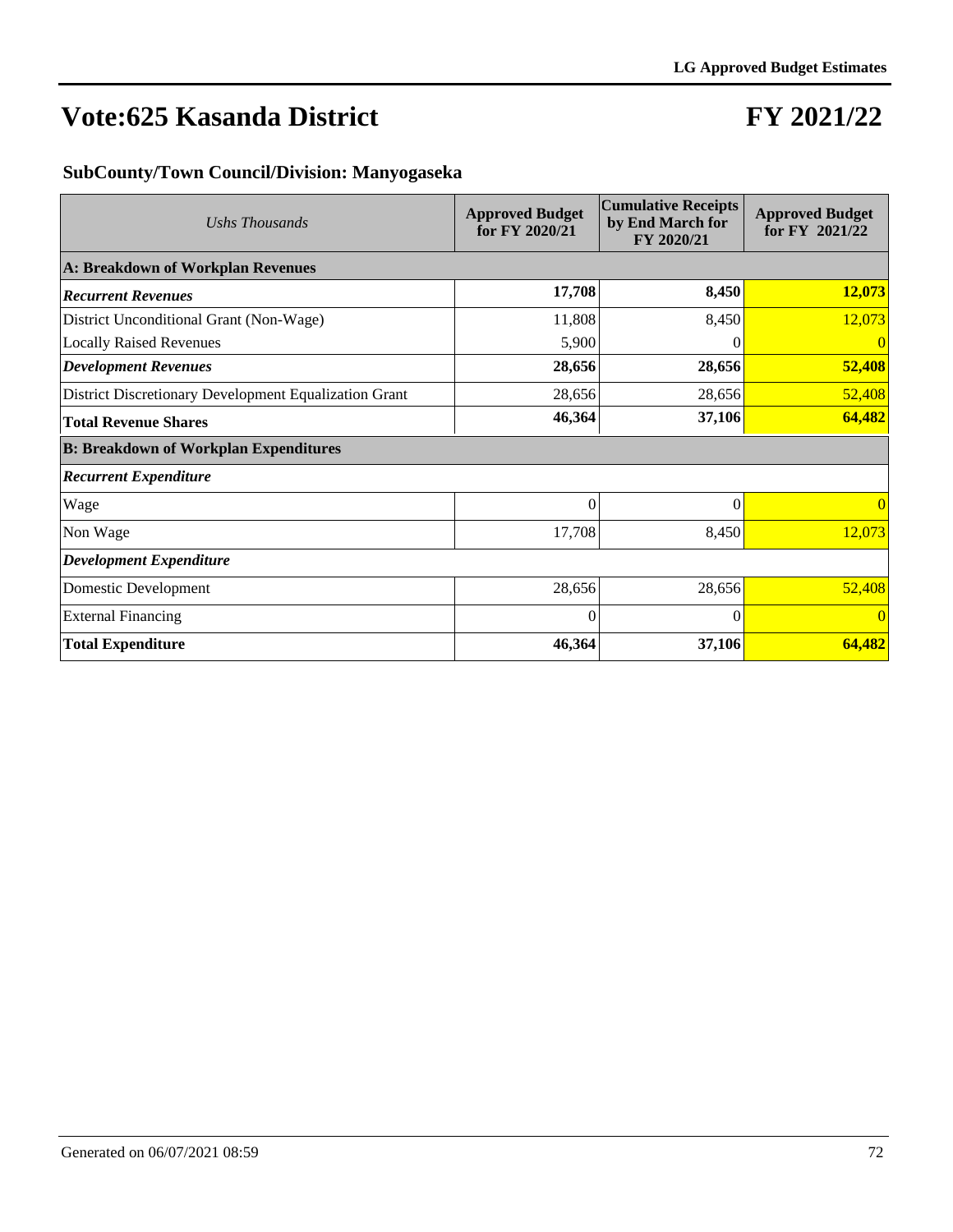# **FY 2021/22**

## **SubCounty/Town Council/Division: Myanzi**

| Ushs Thousands                                        | <b>Approved Budget</b><br>for FY 2020/21 | <b>Cumulative Receipts</b><br>by End March for<br>FY 2020/21 | <b>Approved Budget</b><br>for FY 2021/22 |
|-------------------------------------------------------|------------------------------------------|--------------------------------------------------------------|------------------------------------------|
| A: Breakdown of Workplan Revenues                     |                                          |                                                              |                                          |
| <b>Recurrent Revenues</b>                             | 27,591                                   | 45,188                                                       | 16,937                                   |
| District Unconditional Grant (Non-Wage)               | 16,543                                   | 45,188                                                       | 16,937                                   |
| <b>Locally Raised Revenues</b>                        | 11,048                                   | $\theta$                                                     | 0                                        |
| <b>Development Revenues</b>                           | 41,612                                   | 41,612                                                       | 76,211                                   |
| District Discretionary Development Equalization Grant | 41,612                                   | 41,612                                                       | 76,211                                   |
| <b>Total Revenue Shares</b>                           | 69,203                                   | 86,800                                                       | 93,148                                   |
| <b>B: Breakdown of Workplan Expenditures</b>          |                                          |                                                              |                                          |
| <b>Recurrent Expenditure</b>                          |                                          |                                                              |                                          |
| Wage                                                  | $\Omega$                                 | $\Omega$                                                     | $\vert 0 \vert$                          |
| Non Wage                                              | 27,591                                   | 45,188                                                       | 16,937                                   |
| <b>Development Expenditure</b>                        |                                          |                                                              |                                          |
| Domestic Development                                  | 41,612                                   | 41,612                                                       | 76,211                                   |
| <b>External Financing</b>                             | $\Omega$                                 | $\Omega$                                                     | $\vert 0 \vert$                          |
| <b>Total Expenditure</b>                              | 69,203                                   | 86,800                                                       | 93,148                                   |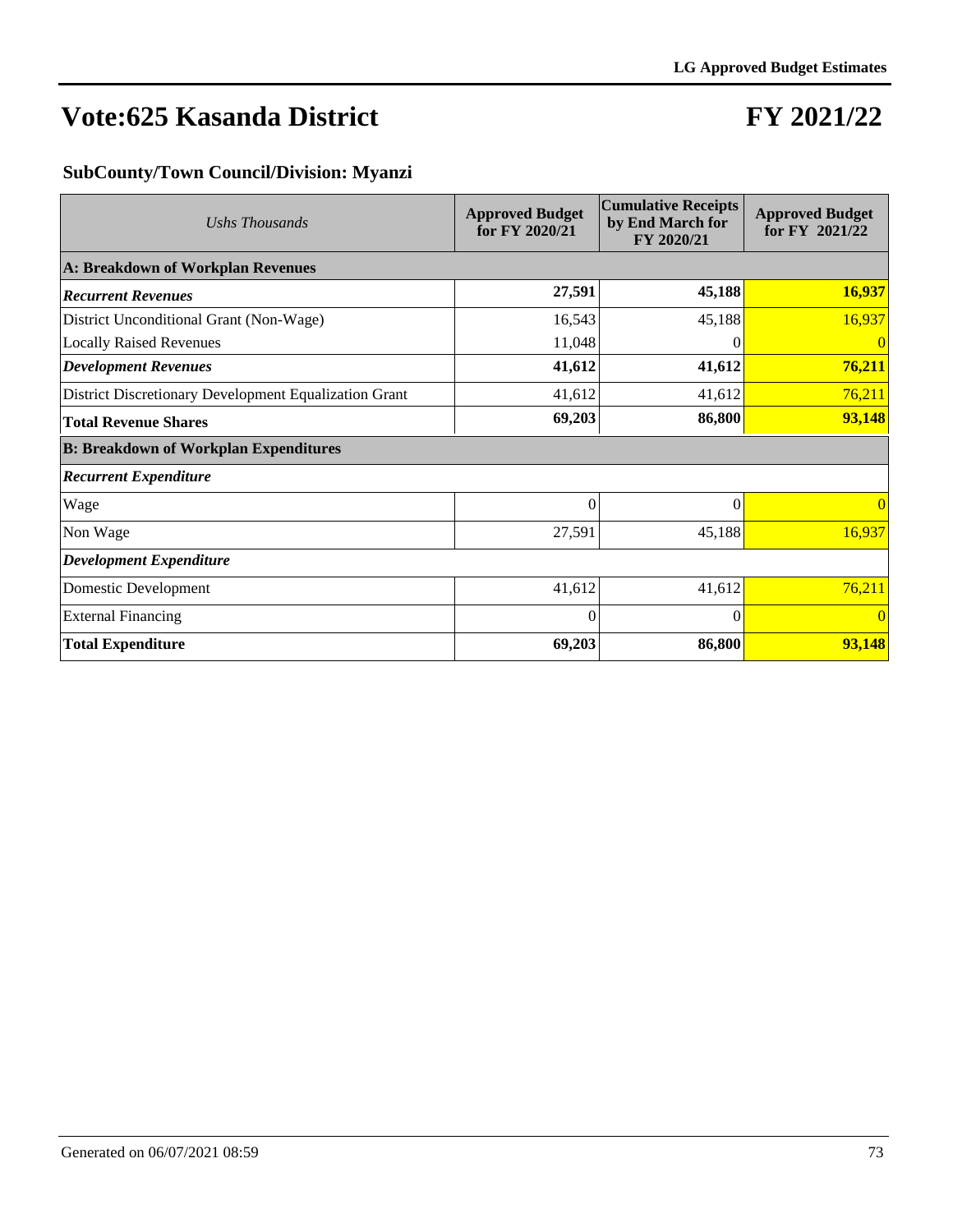# **FY 2021/22**

### **SubCounty/Town Council/Division: Kassanda TC**

| Ushs Thousands                                     | <b>Approved Budget</b><br>for FY 2020/21 | <b>Cumulative Receipts</b><br>by End March for<br>FY 2020/21 | <b>Approved Budget</b><br>for FY 2021/22 |
|----------------------------------------------------|------------------------------------------|--------------------------------------------------------------|------------------------------------------|
| A: Breakdown of Workplan Revenues                  |                                          |                                                              |                                          |
| <b>Recurrent Revenues</b>                          | 174,716                                  | 38,316                                                       | 51,958                                   |
| <b>Locally Raised Revenues</b>                     | 123,029                                  | 0                                                            | $\Omega$                                 |
| Urban Unconditional Grant (Non-Wage)               | 51,687                                   | 38,316                                                       | 51,958                                   |
| <b>Development Revenues</b>                        | 30,154                                   | 30,154                                                       | 29,764                                   |
| Urban Discretionary Development Equalization Grant | 30,154                                   | 30,154                                                       | 29,764                                   |
| <b>Total Revenue Shares</b>                        | 204,869                                  | 68,469                                                       | 81,722                                   |
| <b>B: Breakdown of Workplan Expenditures</b>       |                                          |                                                              |                                          |
| <b>Recurrent Expenditure</b>                       |                                          |                                                              |                                          |
| Wage                                               | $\theta$                                 | $\theta$                                                     | $\vert 0 \vert$                          |
| Non Wage                                           | 174,716                                  | 38,316                                                       | 51,958                                   |
| <b>Development Expenditure</b>                     |                                          |                                                              |                                          |
| Domestic Development                               | 30,154                                   | 10,051                                                       | 29,764                                   |
| <b>External Financing</b>                          | $\Omega$                                 | $\Omega$                                                     | $\vert 0 \vert$                          |
| <b>Total Expenditure</b>                           | 204,869                                  | 48,367                                                       | 81,722                                   |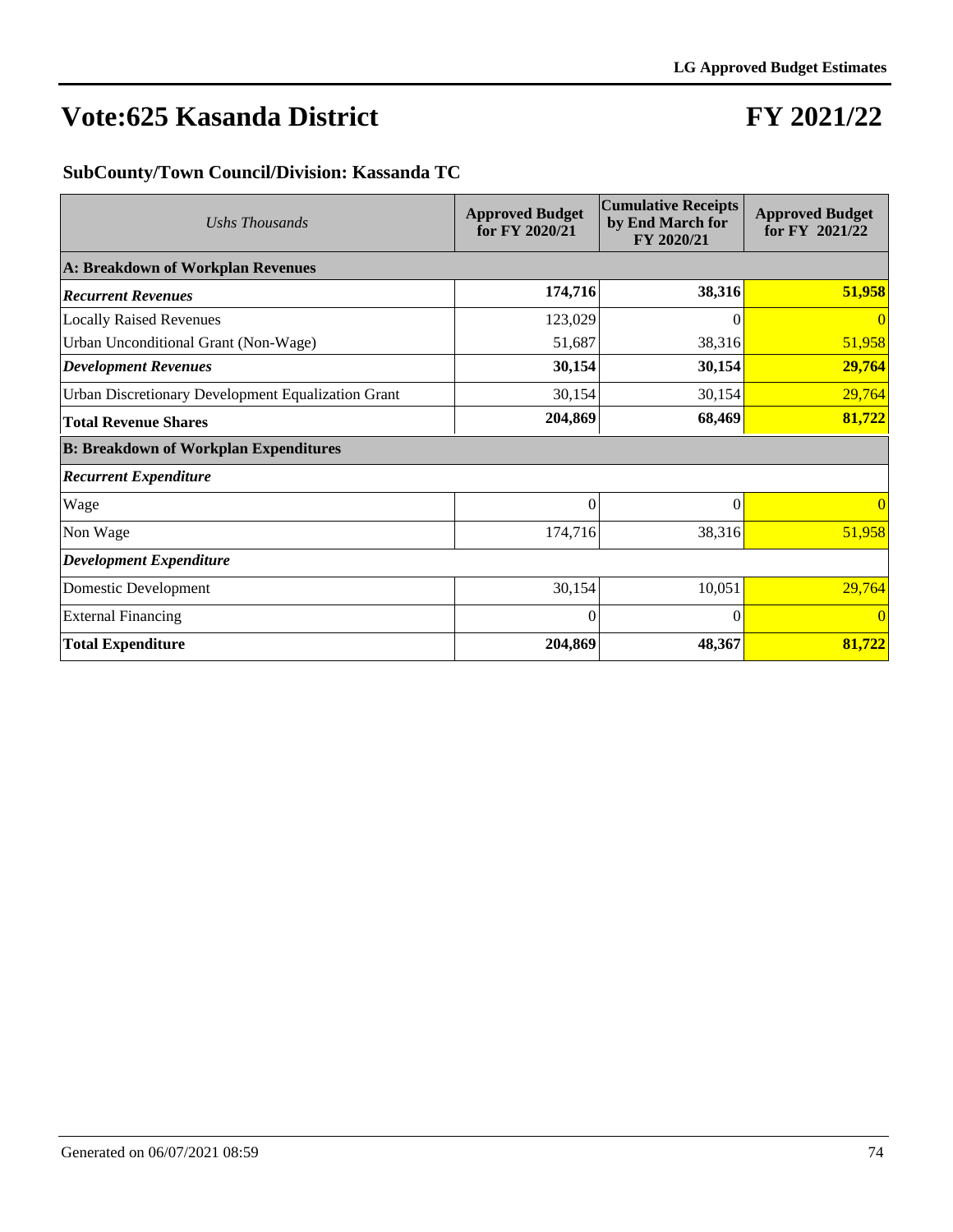# **FY 2021/22**

### **SubCounty/Town Council/Division: Makokoto**

### *Workplan : Administration*

#### **(i) Overview of Worplan Revenues and Expenditures**

| Ushs Thousands                                        | <b>Approved Budget</b><br>for FY 2020/21 | <b>Cumulative Receipts</b><br>by End March for<br>FY 2020/21 | <b>Approved Budget</b><br>for FY 2021/22 |
|-------------------------------------------------------|------------------------------------------|--------------------------------------------------------------|------------------------------------------|
| A: Breakdown of Workplan Revenues                     |                                          |                                                              |                                          |
| <b>Recurrent Revenues</b>                             | 13,473                                   | 4,965                                                        | 10,154                                   |
| District Unconditional Grant (Non-Wage)               | 9,931                                    | 4,965                                                        | 10,154                                   |
| <b>Locally Raised Revenues</b>                        | 3,543                                    |                                                              | $\vert$ () $\vert$                       |
| <b>Development Revenues</b>                           | 23,521                                   | 23,521                                                       | 43,012                                   |
| District Discretionary Development Equalization Grant | 23,521                                   | 23,521                                                       | 43,012                                   |
| <b>Total Revenue Shares</b>                           | 36,994                                   | 28,486                                                       | 53,166                                   |
| <b>B: Breakdown of Workplan Expenditures</b>          |                                          |                                                              |                                          |
| <b>Recurrent Expenditure</b>                          |                                          |                                                              |                                          |
| Wage                                                  | $\theta$                                 | 0                                                            | 0                                        |
| Non Wage                                              | 13,473                                   | 4,965                                                        | 10,154                                   |
| <b>Development Expenditure</b>                        |                                          |                                                              |                                          |
| Domestic Development                                  | 23,521                                   | 23,521                                                       | 43,012                                   |
| <b>External Financing</b>                             | $\Omega$                                 | 0                                                            | $\vert 0 \vert$                          |
| <b>Total Expenditure</b>                              | 36,994                                   | 28,486                                                       | 53,166                                   |

#### **(ii) Details of Expenditures by Service Area, Output Class, Budget Output and Item**

### **1381 District and Urban Administration**

| <b>Ushs Thousands</b>                                             | <b>Approved Budget for FY 2020/21</b> |                    |                |                       | <b>Approved Budget Estimates for FY</b><br>2021/22 |              |                    |                |                       |              |
|-------------------------------------------------------------------|---------------------------------------|--------------------|----------------|-----------------------|----------------------------------------------------|--------------|--------------------|----------------|-----------------------|--------------|
| 01 Higher LG Services                                             | Wage                                  | <b>Non</b><br>Wage | GoU<br>Dev     | Ext.Fi<br>$\mathbf n$ | <b>Total</b>                                       | Wage         | <b>Non</b><br>Wage | GoU<br>Dev     | Ext.Fi<br>$\mathbf n$ | <b>Total</b> |
| 138104 Supervision of Sub County programme implementation         |                                       |                    |                |                       |                                                    |              |                    |                |                       |              |
| 211103 Allowances (Incl. Casuals, Temporary)                      | $\Omega$                              | $\overline{0}$     | $\mathbf{0}$   | 0                     | $\mathbf{0}$                                       | $\Omega$     | 3.500              | $\overline{0}$ | $\Omega$              | 3,500        |
| 221011 Printing, Stationery, Photocopying and Binding             | $\Omega$                              | $\Omega$           | $\mathbf{0}$   | $\vert 0 \vert$       | $\mathbf{0}$                                       | $\Omega$     | 3,154              | $\theta$       | $\Omega$              | 3,154        |
| 227001 Travel inland                                              | $\overline{0}$                        | 13,473             | $\overline{0}$ | $\overline{0}$        | 13,473                                             | $\mathbf{0}$ | 3,500              | $\overline{0}$ | $\Omega$              | 3,500        |
| <b>Total Cost of Output 04</b>                                    | $\mathbf{0}$                          | 13,473             | $\bf{0}$       | $\mathbf{0}$          | 13,473                                             | $\bf{0}$     | 10.154             | $\bf{0}$       | $\mathbf{0}$          | 10,154       |
| <b>Total Cost of Class of Output Higher LG</b><br><b>Services</b> | $\mathbf{0}$                          | 13,473             | $\bf{0}$       | $\mathbf{0}$          | 13,473                                             | $\bf{0}$     | 10,154             | $\bf{0}$       | $\bf{0}$              | 10,154       |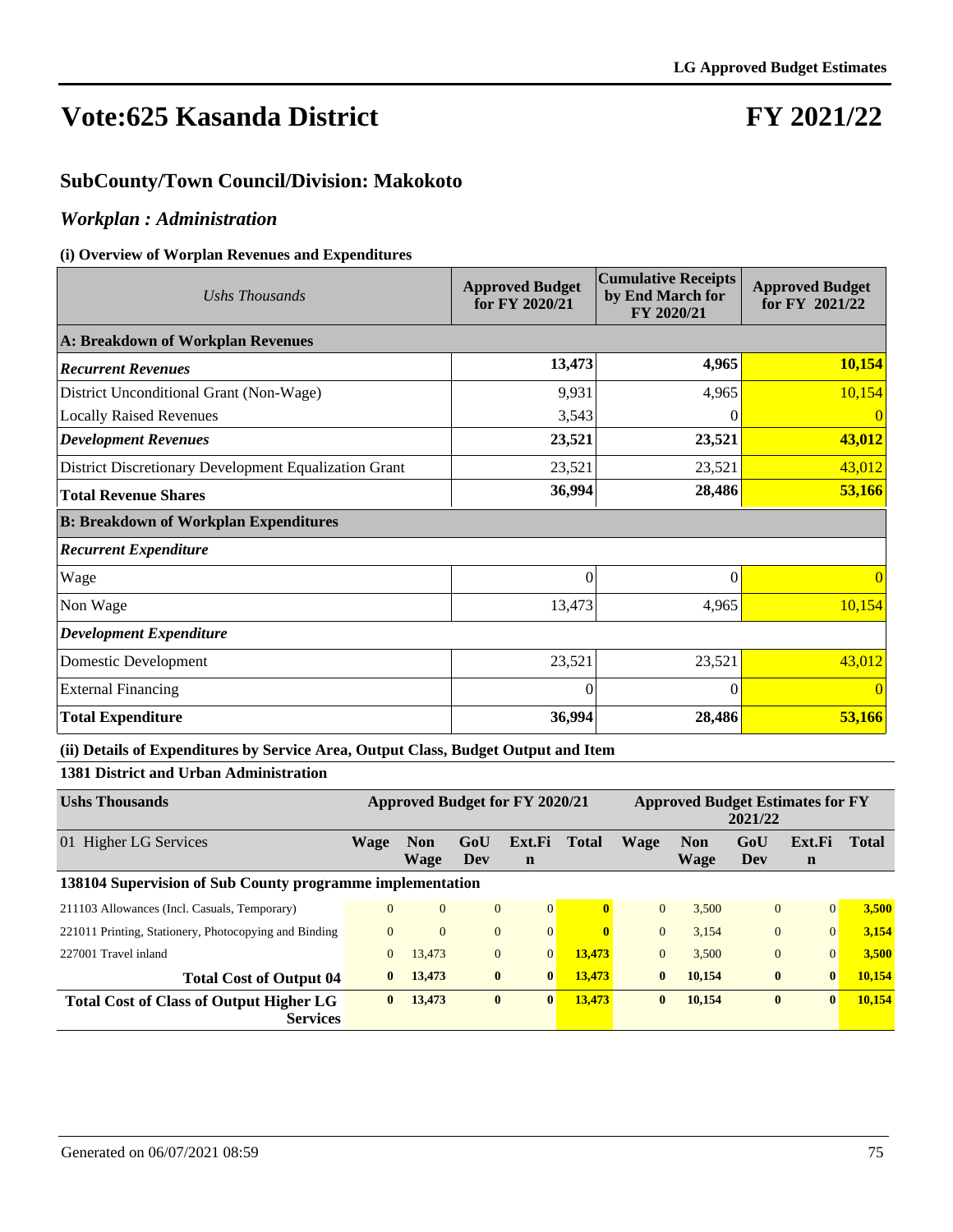## **FY 2021/22**

| 03 Capital Purchases                                             | Wage         | <b>Non</b><br>Wage | GoU<br>Dev | Ext.Fi<br>$\mathbf n$ | <b>Total</b> | Wage         | Non<br><b>Wage</b> | GoU<br>Dev | Ext.Fi<br>$\mathbf n$ | <b>Total</b> |
|------------------------------------------------------------------|--------------|--------------------|------------|-----------------------|--------------|--------------|--------------------|------------|-----------------------|--------------|
| 138172 Administrative Capital                                    |              |                    |            |                       |              |              |                    |            |                       |              |
| 312104 Other Structures                                          | $\Omega$     | $\overline{0}$     | 23.521     | $\overline{0}$        | 23.521       | $\mathbf{0}$ | $\Omega$           | 43,012     | $\overline{0}$        | 43,012       |
| <b>Total Cost of Output 72</b>                                   | $\mathbf{0}$ | $\bf{0}$           | 23,521     | $\bf{0}$              | 23.521       | $\bf{0}$     | $\mathbf{0}$       | 43,012     | $\bf{0}$              | 43,012       |
| <b>Total Cost of Class of Output Capital</b><br><b>Purchases</b> | $\bf{0}$     | $\bf{0}$           | 23,521     | $\bf{0}$              | 23,521       | $\bf{0}$     | $\bf{0}$           | 43,012     | $\bf{0}$              | 43,012       |
| <b>Total cost of District and Urban</b><br><b>Administration</b> | $\mathbf{0}$ | 13,473             | 23,521     | $\bf{0}$              | 36,994       | $\bf{0}$     | 10.154             | 43,012     | $\bf{0}$              | 53,166       |
| <b>Total cost of Administration</b>                              | $\mathbf{0}$ | 13,473             | 23,521     | $\bf{0}$              | 36,994       | $\bf{0}$     | 10.154             | 43,012     | $\bf{0}$              | 53.166       |

### **SubCounty/Town Council/Division: Kassanda**

### *Workplan : Administration*

#### **(i) Overview of Worplan Revenues and Expenditures**

| Ushs Thousands                                        | <b>Approved Budget</b><br>for FY 2020/21 | <b>Cumulative Receipts</b><br>by End March for<br>FY 2020/21 | <b>Approved Budget</b><br>for FY 2021/22 |
|-------------------------------------------------------|------------------------------------------|--------------------------------------------------------------|------------------------------------------|
| A: Breakdown of Workplan Revenues                     |                                          |                                                              |                                          |
| <b>Recurrent Revenues</b>                             | 34,174                                   | 14,585                                                       | 20,734                                   |
| District Unconditional Grant (Non-Wage)               | 20,254                                   | 14,585                                                       | 20,734                                   |
| <b>Locally Raised Revenues</b>                        | 13,920                                   |                                                              | $\theta$                                 |
| <b>Development Revenues</b>                           | 51,766                                   | 51,736                                                       | 94,794                                   |
| District Discretionary Development Equalization Grant | 51,766                                   | 51,736                                                       | 94,794                                   |
| <b>Total Revenue Shares</b>                           | 85,940                                   | 66,322                                                       | 115,528                                  |
| <b>B: Breakdown of Workplan Expenditures</b>          |                                          |                                                              |                                          |
| <b>Recurrent Expenditure</b>                          |                                          |                                                              |                                          |
| Wage                                                  | $\mathbf{0}$                             | $\Omega$                                                     | $\overline{0}$                           |
| Non Wage                                              | 34,174                                   | 14,585                                                       | 20,734                                   |
| <b>Development Expenditure</b>                        |                                          |                                                              |                                          |
| Domestic Development                                  | 51,766                                   | 51,736                                                       | 94,794                                   |
| <b>External Financing</b>                             | $\Omega$                                 | $\Omega$                                                     | $\theta$                                 |
| <b>Total Expenditure</b>                              | 85,940                                   | 66,322                                                       | 115,528                                  |

**(ii) Details of Expenditures by Service Area, Output Class, Budget Output and Item**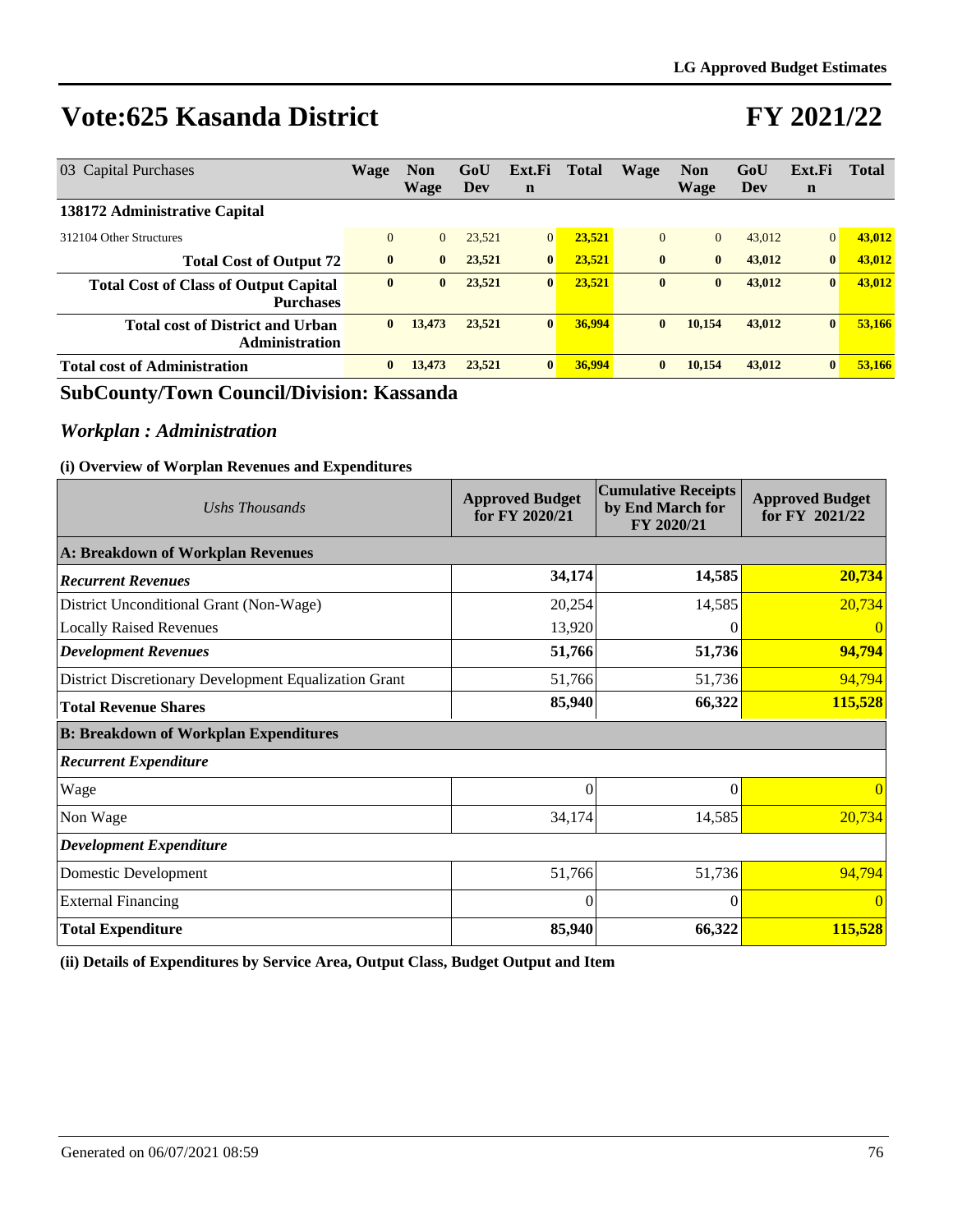# **FY 2021/22**

#### **1381 District and Urban Administration**

| <b>Ushs Thousands</b>                                             | Approved Budget for FY 2020/21 |                           |              |                       | <b>Approved Budget Estimates for FY</b> |                |                           | 2021/22           |                       |              |
|-------------------------------------------------------------------|--------------------------------|---------------------------|--------------|-----------------------|-----------------------------------------|----------------|---------------------------|-------------------|-----------------------|--------------|
| 01 Higher LG Services                                             | <b>Wage</b>                    | <b>Non</b><br><b>Wage</b> | GoU<br>Dev   | Ext.Fi<br>$\mathbf n$ | <b>Total</b>                            | <b>Wage</b>    | <b>Non</b><br><b>Wage</b> | GoU<br><b>Dev</b> | Ext.Fi<br>$\mathbf n$ | <b>Total</b> |
| 138104 Supervision of Sub County programme implementation         |                                |                           |              |                       |                                         |                |                           |                   |                       |              |
| 227001 Travel inland                                              | $\overline{0}$                 | 34,174                    | $\mathbf{0}$ | $\vert 0 \vert$       | 34,174                                  | $\mathbf{0}$   | 20,734                    | $\overline{0}$    | $\overline{0}$        | 20,734       |
| <b>Total Cost of Output 04</b>                                    | $\bf{0}$                       | 34,174                    | $\bf{0}$     | $\bf{0}$              | 34,174                                  | $\bf{0}$       | 20,734                    | $\bf{0}$          | $\bf{0}$              | 20,734       |
| <b>Total Cost of Class of Output Higher LG</b><br><b>Services</b> | $\mathbf{0}$                   | 34,174                    | $\bf{0}$     | $\bf{0}$              | 34,174                                  | $\bf{0}$       | 20,734                    | $\bf{0}$          | $\mathbf{0}$          | 20,734       |
| 03 Capital Purchases                                              | <b>Wage</b>                    | <b>Non</b><br><b>Wage</b> | GoU<br>Dev   | Ext.Fi<br>$\mathbf n$ | <b>Total</b>                            | <b>Wage</b>    | <b>Non</b><br><b>Wage</b> | GoU<br>Dev        | Ext.Fi<br>$\mathbf n$ | <b>Total</b> |
| 138172 Administrative Capital                                     |                                |                           |              |                       |                                         |                |                           |                   |                       |              |
| 281504 Monitoring, Supervision & Appraisal of capital<br>works    | $\overline{0}$                 | $\mathbf{0}$              | $\mathbf{0}$ | $\vert 0 \vert$       | $\mathbf{0}$                            | $\overline{0}$ | $\overline{0}$            | 9,400             | $\overline{0}$        | 9,400        |
| 312104 Other Structures                                           | $\Omega$                       | $\mathbf{0}$              | 51,766       | $\overline{0}$        | 51,766                                  | $\mathbf{0}$   | $\overline{0}$            | 85,394            | $\Omega$              | 85,394       |
| <b>Total Cost of Output 72</b>                                    | $\bf{0}$                       | $\bf{0}$                  | 51,766       | $\bf{0}$              | 51,766                                  | $\bf{0}$       | $\mathbf{0}$              | 94,794            | $\bf{0}$              | 94,794       |
| <b>Total Cost of Class of Output Capital</b><br><b>Purchases</b>  | $\mathbf{0}$                   | $\bf{0}$                  | 51,766       | $\bf{0}$              | 51.766                                  | $\mathbf{0}$   | $\mathbf{0}$              | 94.794            | $\mathbf{0}$          | 94,794       |
| <b>Total cost of District and Urban</b><br><b>Administration</b>  | $\mathbf{0}$                   | 34,174                    | 51,766       | $\mathbf{0}$          | 85,940                                  | $\mathbf{0}$   | 20,734                    | 94,794            | $\mathbf{0}$          | 115,528      |
| <b>Total cost of Administration</b>                               | $\mathbf{0}$                   | 34,174                    | 51,766       | $\bf{0}$              | 85,940                                  | $\mathbf{0}$   | 20,734                    | 94,794            | $\mathbf{0}$          | 115,528      |

### **SubCounty/Town Council/Division: Kiganda**

### *Workplan : Administration*

| Ushs Thousands                                        | <b>Approved Budget</b><br>for FY 2020/21 | <b>Cumulative Receipts</b><br>by End March for<br>FY 2020/21 | <b>Approved Budget</b><br>for FY 2021/22 |
|-------------------------------------------------------|------------------------------------------|--------------------------------------------------------------|------------------------------------------|
| A: Breakdown of Workplan Revenues                     |                                          |                                                              |                                          |
| <b>Recurrent Revenues</b>                             | 92,785                                   | 17,697                                                       | 25,341                                   |
| District Unconditional Grant (Non-Wage)               | 24,775                                   | 17,697                                                       | 25,341                                   |
| <b>Locally Raised Revenues</b>                        | 68,010                                   |                                                              |                                          |
| Development Revenues                                  | 64,139                                   | 64,193                                                       | 117,345                                  |
| District Discretionary Development Equalization Grant | 64,139                                   | 64,193                                                       | 117,345                                  |
| <b>Total Revenue Shares</b>                           | 156,923                                  | 81,890                                                       | 142,686                                  |
| <b>B: Breakdown of Workplan Expenditures</b>          |                                          |                                                              |                                          |
| <b>Recurrent Expenditure</b>                          |                                          |                                                              |                                          |
| Wage                                                  | $\theta$                                 | $\Omega$                                                     | $\theta$                                 |
| Non Wage                                              | 92,785                                   | 17,697                                                       | 25,341                                   |
| <b>Development Expenditure</b>                        |                                          |                                                              |                                          |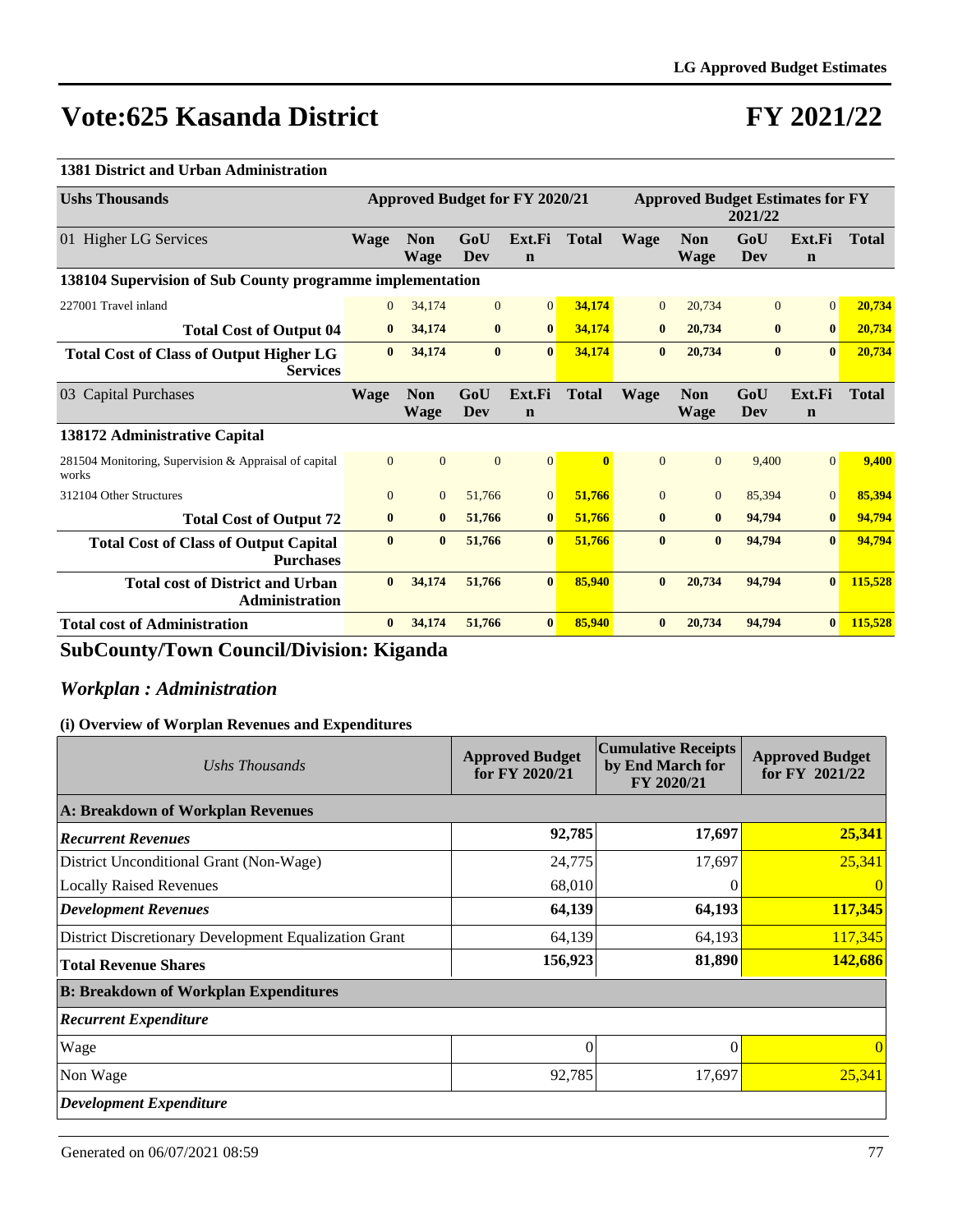## **FY 2021/22**

| <b>Domestic Development</b>                                                        |              |                                       |                   |                       | 64,139       |                | 64,193                                  |                   |                       | 117,345        |
|------------------------------------------------------------------------------------|--------------|---------------------------------------|-------------------|-----------------------|--------------|----------------|-----------------------------------------|-------------------|-----------------------|----------------|
| <b>External Financing</b>                                                          |              |                                       |                   |                       | $\theta$     |                |                                         | $\Omega$          |                       |                |
| <b>Total Expenditure</b>                                                           |              |                                       |                   |                       | 156,923      |                | 81,890                                  |                   |                       | 142,686        |
| (ii) Details of Expenditures by Service Area, Output Class, Budget Output and Item |              |                                       |                   |                       |              |                |                                         |                   |                       |                |
| <b>1381 District and Urban Administration</b>                                      |              |                                       |                   |                       |              |                |                                         |                   |                       |                |
| <b>Ushs Thousands</b>                                                              |              | <b>Approved Budget for FY 2020/21</b> |                   |                       |              |                | <b>Approved Budget Estimates for FY</b> | 2021/22           |                       |                |
| 01 Higher LG Services                                                              | Wage         | <b>Non</b><br><b>Wage</b>             | GoU<br>Dev        | Ext.Fi<br>$\mathbf n$ | <b>Total</b> | Wage           | <b>Non</b><br><b>Wage</b>               | GoU<br><b>Dev</b> | Ext.Fi<br>$\mathbf n$ | <b>Total</b>   |
| 138104 Supervision of Sub County programme implementation                          |              |                                       |                   |                       |              |                |                                         |                   |                       |                |
| 211103 Allowances (Incl. Casuals, Temporary)                                       | $\Omega$     | $\mathbf{0}$                          | $\overline{0}$    | $\mathbf{0}$          | $\bf{0}$     | $\overline{0}$ | 10,500                                  | $\mathbf{0}$      | $\overline{0}$        | 10,500         |
| 221011 Printing, Stationery, Photocopying and Binding                              | $\Omega$     | 81                                    | $\overline{0}$    | $\mathbf{0}$          | 81           | $\mathbf{0}$   | $\overline{0}$                          | $\Omega$          | $\Omega$              | $\bf{0}$       |
| 227001 Travel inland                                                               | $\Omega$     | 92.704                                | $\Omega$          | $\overline{0}$        | 92,704       | $\Omega$       | 14.841                                  | $\Omega$          | $\overline{0}$        | 14.841         |
| <b>Total Cost of Output 04</b>                                                     | $\bf{0}$     | 92,785                                | $\bf{0}$          | $\bf{0}$              | 92,785       | $\bf{0}$       | 25,341                                  | $\bf{0}$          | $\bf{0}$              | 25,341         |
| <b>Total Cost of Class of Output Higher LG</b><br><b>Services</b>                  | $\mathbf{0}$ | 92,785                                | $\bf{0}$          | $\bf{0}$              | 92,785       | $\bf{0}$       | 25,341                                  | $\bf{0}$          | $\bf{0}$              | 25,341         |
| 03 Capital Purchases                                                               | <b>Wage</b>  | <b>Non</b><br><b>Wage</b>             | GoU<br><b>Dev</b> | Ext.Fi<br>$\mathbf n$ | <b>Total</b> | <b>Wage</b>    | <b>Non</b><br><b>Wage</b>               | GoU<br><b>Dev</b> | Ext.Fi<br>$\mathbf n$ | <b>Total</b>   |
| 138172 Administrative Capital                                                      |              |                                       |                   |                       |              |                |                                         |                   |                       |                |
| 281504 Monitoring, Supervision & Appraisal of capital<br>works                     | $\Omega$     | $\overline{0}$                        | $\mathbf{0}$      | $\mathbf{0}$          | $\bf{0}$     | $\overline{0}$ | $\overline{0}$                          | 12,000            | $\overline{0}$        | 12,000         |
| 312101 Non-Residential Buildings                                                   | $\Omega$     | $\mathbf{0}$                          | $\overline{0}$    | $\mathbf{0}$          | $\mathbf{0}$ | $\mathbf{0}$   | $\overline{0}$                          | 105,345           | $\mathbf{0}$          | 105,345        |
| 312104 Other Structures                                                            | $\Omega$     | $\overline{0}$                        | 64,139            | $\mathbf{0}$          | 64,139       | $\Omega$       | $\Omega$                                | $\Omega$          | $\mathbf{0}$          | $\overline{0}$ |
| <b>Total Cost of Output 72</b>                                                     | $\bf{0}$     | $\bf{0}$                              | 64,139            | $\bf{0}$              | 64,139       | $\bf{0}$       | $\bf{0}$                                | 117,345           | $\bf{0}$              | 117,345        |
| <b>Total Cost of Class of Output Capital</b><br><b>Purchases</b>                   | $\mathbf{0}$ | $\bf{0}$                              | 64,139            | $\bf{0}$              | 64,139       | $\bf{0}$       | $\bf{0}$                                | 117,345           | $\bf{0}$              | 117,345        |
| <b>Total cost of District and Urban</b><br>Administration                          | $\mathbf{0}$ | 92,785                                | 64,139            | $\bf{0}$              | 156,923      | $\bf{0}$       | 25,341                                  | 117,345           | $\bf{0}$              | 142,686        |
| <b>Total cost of Administration</b>                                                | $\bf{0}$     | 92,785                                | 64,139            | $\mathbf{0}$          | 156,923      | $\bf{0}$       | 25,341                                  | 117,345           | $\bf{0}$              | 142,686        |

### **SubCounty/Town Council/Division: Kalwana**

### *Workplan : Administration*

| Ushs Thousands                          | <b>Approved Budget</b><br>for FY 2020/21 | <b>Cumulative Receipts</b><br>by End March for<br>FY 2020/21 | <b>Approved Budget</b><br>for FY 2021/22 |
|-----------------------------------------|------------------------------------------|--------------------------------------------------------------|------------------------------------------|
| A: Breakdown of Workplan Revenues       |                                          |                                                              |                                          |
| <b>Recurrent Revenues</b>               | 35,385                                   | 11,129                                                       | 22,824                                   |
| District Unconditional Grant (Non-Wage) | 22,258                                   | 11,129                                                       | 22,824                                   |
| <b>Locally Raised Revenues</b>          | 13,127                                   |                                                              |                                          |
| <b>Development Revenues</b>             | 57,252                                   | 40,048                                                       | 105,026                                  |
|                                         |                                          |                                                              |                                          |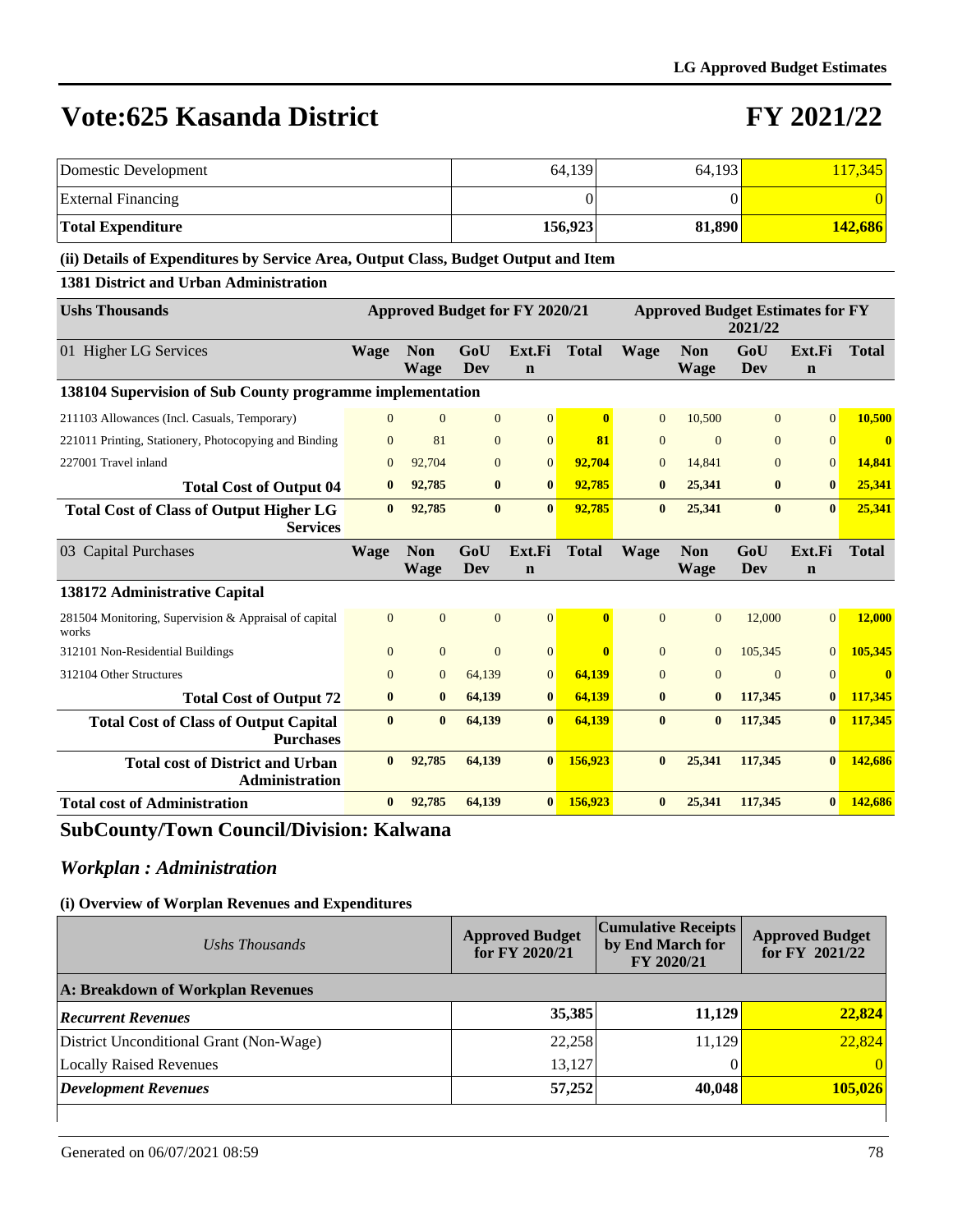# **FY 2021/22**

| District Discretionary Development Equalization Grant | 57,252   | 40,048 | 105,026 |
|-------------------------------------------------------|----------|--------|---------|
| <b>Total Revenue Shares</b>                           | 92,637   | 51,177 | 127,850 |
| <b>B: Breakdown of Workplan Expenditures</b>          |          |        |         |
| <b>Recurrent Expenditure</b>                          |          |        |         |
| Wage                                                  | $\Omega$ |        |         |
| Non Wage                                              | 35,385   | 11,129 | 22,824  |
| <b>Development Expenditure</b>                        |          |        |         |
| Domestic Development                                  | 57,252   | 38,133 | 105,026 |
| <b>External Financing</b>                             | $\Omega$ |        |         |
| <b>Total Expenditure</b>                              | 92,637   | 49,262 | 127,850 |

**(ii) Details of Expenditures by Service Area, Output Class, Budget Output and Item**

| <b>Ushs Thousands</b>                                             | Approved Budget for FY 2020/21 |                           |                |                       |                         |                | <b>Approved Budget Estimates for FY</b><br>2021/22 |                |                       |              |  |
|-------------------------------------------------------------------|--------------------------------|---------------------------|----------------|-----------------------|-------------------------|----------------|----------------------------------------------------|----------------|-----------------------|--------------|--|
| 01 Higher LG Services                                             | <b>Wage</b>                    | <b>Non</b><br><b>Wage</b> | GoU<br>Dev     | Ext.Fi<br>$\mathbf n$ | <b>Total</b>            | <b>Wage</b>    | <b>Non</b><br>Wage                                 | GoU<br>Dev     | Ext.Fi<br>$\mathbf n$ | <b>Total</b> |  |
| 138104 Supervision of Sub County programme implementation         |                                |                           |                |                       |                         |                |                                                    |                |                       |              |  |
| 211103 Allowances (Incl. Casuals, Temporary)                      | $\Omega$                       | $\mathbf{0}$              | $\overline{0}$ | 0                     | $\mathbf{0}$            | $\overline{0}$ | 5.000                                              | $\overline{0}$ | $\overline{0}$        | 5,000        |  |
| 227001 Travel inland                                              | $\Omega$                       | 35,385                    | $\Omega$       | $\mathbf{0}$          | 35,385                  | $\overline{0}$ | 17,824                                             | $\overline{0}$ | $\mathbf{0}$          | 17,824       |  |
| 228001 Maintenance - Civil                                        | $\mathbf{0}$                   | $\mathbf{0}$              | 57,252         | $\mathbf{0}$          | 57,252                  | $\overline{0}$ | $\mathbf{0}$                                       | $\overline{0}$ | $\overline{0}$        | $\bf{0}$     |  |
| <b>Total Cost of Output 04</b>                                    | $\bf{0}$                       | 35,385                    | 57,252         | $\bf{0}$              | 92,637                  | $\bf{0}$       | 22,824                                             | $\bf{0}$       | $\bf{0}$              | 22,824       |  |
| <b>Total Cost of Class of Output Higher LG</b><br><b>Services</b> | $\mathbf{0}$                   | 35,385                    | 57,252         | $\mathbf{0}$          | 92,637                  | $\mathbf{0}$   | 22,824                                             | $\mathbf{0}$   | $\mathbf{0}$          | 22,824       |  |
| 03 Capital Purchases                                              | <b>Wage</b>                    | <b>Non</b><br><b>Wage</b> | GoU<br>Dev     | Ext.Fi<br>$\mathbf n$ | <b>Total</b>            | <b>Wage</b>    | <b>Non</b><br><b>Wage</b>                          | GoU<br>Dev     | Ext.Fi<br>$\mathbf n$ | <b>Total</b> |  |
| 138172 Administrative Capital                                     |                                |                           |                |                       |                         |                |                                                    |                |                       |              |  |
| 281504 Monitoring, Supervision & Appraisal of capital<br>works    | $\Omega$                       | $\Omega$                  | $\overline{0}$ | $\Omega$              | $\overline{\mathbf{0}}$ | $\Omega$       | $\Omega$                                           | 10,500         | $\Omega$              | 10,500       |  |
| 312104 Other Structures                                           | $\Omega$                       | $\Omega$                  | $\Omega$       | $\Omega$              | $\mathbf{0}$            | $\Omega$       | $\theta$                                           | 49,526         | $\Omega$              | 49,526       |  |
| 312203 Furniture & Fixtures                                       | $\mathbf{0}$                   | $\mathbf{0}$              | $\overline{0}$ | $\Omega$              | $\mathbf{0}$            | $\Omega$       | $\overline{0}$                                     | 45,000         | $\mathbf{0}$          | 45,000       |  |
| <b>Total Cost of Output 72</b>                                    | $\bf{0}$                       | $\bf{0}$                  | $\bf{0}$       | $\mathbf{0}$          | $\mathbf{0}$            | $\mathbf{0}$   | $\bf{0}$                                           | 105,026        | $\bf{0}$              | 105,026      |  |
| <b>Total Cost of Class of Output Capital</b><br><b>Purchases</b>  | $\mathbf{0}$                   | $\mathbf{0}$              | $\mathbf{0}$   | $\mathbf{0}$          | $\overline{\mathbf{0}}$ | $\mathbf{0}$   | $\mathbf{0}$                                       | 105,026        | $\mathbf{0}$          | 105,026      |  |
| <b>Total cost of District and Urban</b><br>Administration         | $\mathbf{0}$                   | 35,385                    | 57,252         | $\mathbf{0}$          | 92,637                  | $\mathbf{0}$   | 22,824                                             | 105,026        | $\mathbf{0}$          | 127,850      |  |
| <b>Total cost of Administration</b>                               | $\mathbf{0}$                   | 35,385                    | 57,252         | $\mathbf{0}$          | 92.637                  | $\mathbf{0}$   | 22,824                                             | 105,026        | $\mathbf{0}$          | 127,850      |  |

### **SubCounty/Town Council/Division: Bukuya**

### *Workplan : Administration*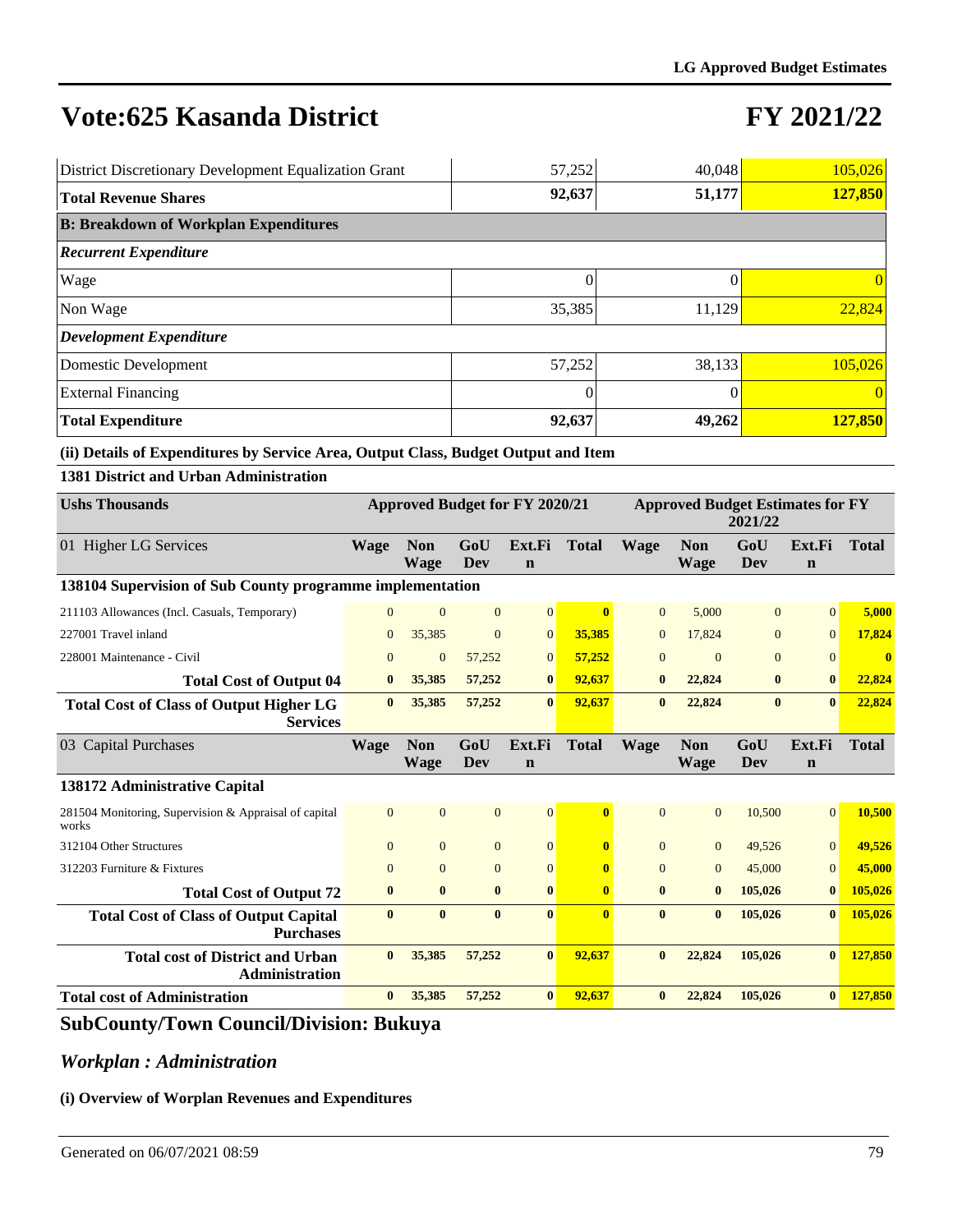## **FY 2021/22**

| Ushs Thousands                                        | <b>Approved Budget</b><br>for FY 2020/21 | <b>Cumulative Receipts</b><br>by End March for<br>FY 2020/21 | <b>Approved Budget</b><br>for FY 2021/22 |
|-------------------------------------------------------|------------------------------------------|--------------------------------------------------------------|------------------------------------------|
| A: Breakdown of Workplan Revenues                     |                                          |                                                              |                                          |
| <b>Recurrent Revenues</b>                             | 62,923                                   | 15,282                                                       | 21,758                                   |
| District Unconditional Grant (Non-Wage)               | 21,277                                   | 15,282                                                       | 21,758                                   |
| <b>Locally Raised Revenues</b>                        | 41,646                                   |                                                              |                                          |
| <b>Development Revenues</b>                           | 54,568                                   | 54,577                                                       | 99,806                                   |
| District Discretionary Development Equalization Grant | 54,568                                   | 54,577                                                       | 99,806                                   |
| <b>Total Revenue Shares</b>                           | 117,491                                  | 69,860                                                       | 121,563                                  |
| <b>B: Breakdown of Workplan Expenditures</b>          |                                          |                                                              |                                          |
| <b>Recurrent Expenditure</b>                          |                                          |                                                              |                                          |
| Wage                                                  | $\Omega$                                 | $\Omega$                                                     | 0                                        |
| Non Wage                                              | 62,923                                   | 15,282                                                       | 21,758                                   |
| <b>Development Expenditure</b>                        |                                          |                                                              |                                          |
| Domestic Development                                  | 54,568                                   | 54,577                                                       | 99,806                                   |
| <b>External Financing</b>                             | $\Omega$                                 | $\Omega$                                                     | $\Omega$                                 |
| <b>Total Expenditure</b>                              | 117,491                                  | 69,860                                                       | 121,563                                  |

**(ii) Details of Expenditures by Service Area, Output Class, Budget Output and Item**

#### **1381 District and Urban Administration**

| <b>Ushs Thousands</b>                                     | Approved Budget for FY 2020/21 |                           |                |                       | <b>Approved Budget Estimates for FY</b><br>2021/22 |                |                           |                |                       |               |
|-----------------------------------------------------------|--------------------------------|---------------------------|----------------|-----------------------|----------------------------------------------------|----------------|---------------------------|----------------|-----------------------|---------------|
| 01 Higher LG Services                                     | <b>Wage</b>                    | <b>Non</b><br><b>Wage</b> | GoU<br>Dev     | Ext.Fi<br>$\mathbf n$ | <b>Total</b>                                       | Wage           | <b>Non</b><br><b>Wage</b> | GoU<br>Dev     | Ext.Fi<br>$\mathbf n$ | <b>Total</b>  |
| 138104 Supervision of Sub County programme implementation |                                |                           |                |                       |                                                    |                |                           |                |                       |               |
| 211103 Allowances (Incl. Casuals, Temporary)              | $\overline{0}$                 | $\overline{0}$            | $\mathbf{0}$   | 0                     | $\mathbf{0}$                                       | $\overline{0}$ | 6,000                     | $\overline{0}$ | $\Omega$              | 6,000         |
| 221011 Printing, Stationery, Photocopying and Binding     | $\Omega$                       | 6,464                     | $\mathbf{0}$   | $\overline{0}$        | 6,464                                              | $\overline{0}$ | $\Omega$                  | $\overline{0}$ | $\Omega$              | $\mathbf{0}$  |
| 227001 Travel inland                                      | $\overline{0}$                 | 10,000                    | $\mathbf{0}$   | $\overline{0}$        | 10,000                                             | $\mathbf{0}$   | 14,000                    | $\overline{0}$ | $\overline{0}$        | <b>14,000</b> |
| <b>Total Cost of Output 04</b>                            | $\mathbf{0}$                   | 16,464                    | $\bf{0}$       | $\mathbf{0}$          | 16,464                                             | $\mathbf{0}$   | 20,000                    | $\bf{0}$       | $\mathbf{0}$          | 20,000        |
| <b>138105 Public Information Dissemination</b>            |                                |                           |                |                       |                                                    |                |                           |                |                       |               |
| 227001 Travel inland                                      | $\overline{0}$                 | 5,252                     | $\mathbf{0}$   | $\vert 0 \vert$       | 5,252                                              | $\Omega$       | $\Omega$                  | $\Omega$       | $\Omega$              | $\mathbf{0}$  |
| <b>Total Cost of Output 05</b>                            | $\bf{0}$                       | 5,252                     | $\bf{0}$       | $\bf{0}$              | 5,252                                              | $\bf{0}$       | $\mathbf{0}$              | $\bf{0}$       | $\mathbf{0}$          | $\mathbf{0}$  |
| 138106 Office Support services                            |                                |                           |                |                       |                                                    |                |                           |                |                       |               |
| 221012 Small Office Equipment                             | $\overline{0}$                 | $\mathbf{0}$              | $\overline{0}$ | $\overline{0}$        | $\mathbf{0}$                                       | $\theta$       | 1,758                     | $\Omega$       | $\Omega$              | 1,758         |
| 227001 Travel inland                                      | $\mathbf{0}$                   | 10,000                    | $\mathbf{0}$   | $\overline{0}$        | 10,000                                             | $\mathbf{0}$   | $\Omega$                  | $\overline{0}$ | $\Omega$              | $\mathbf{0}$  |
| <b>Total Cost of Output 06</b>                            |                                | 10,000                    | $\mathbf{0}$   | 0                     | <b>10,000</b>                                      | $\mathbf{0}$   | 1,758                     | $\mathbf{0}$   | $\mathbf{0}$          | 1,758         |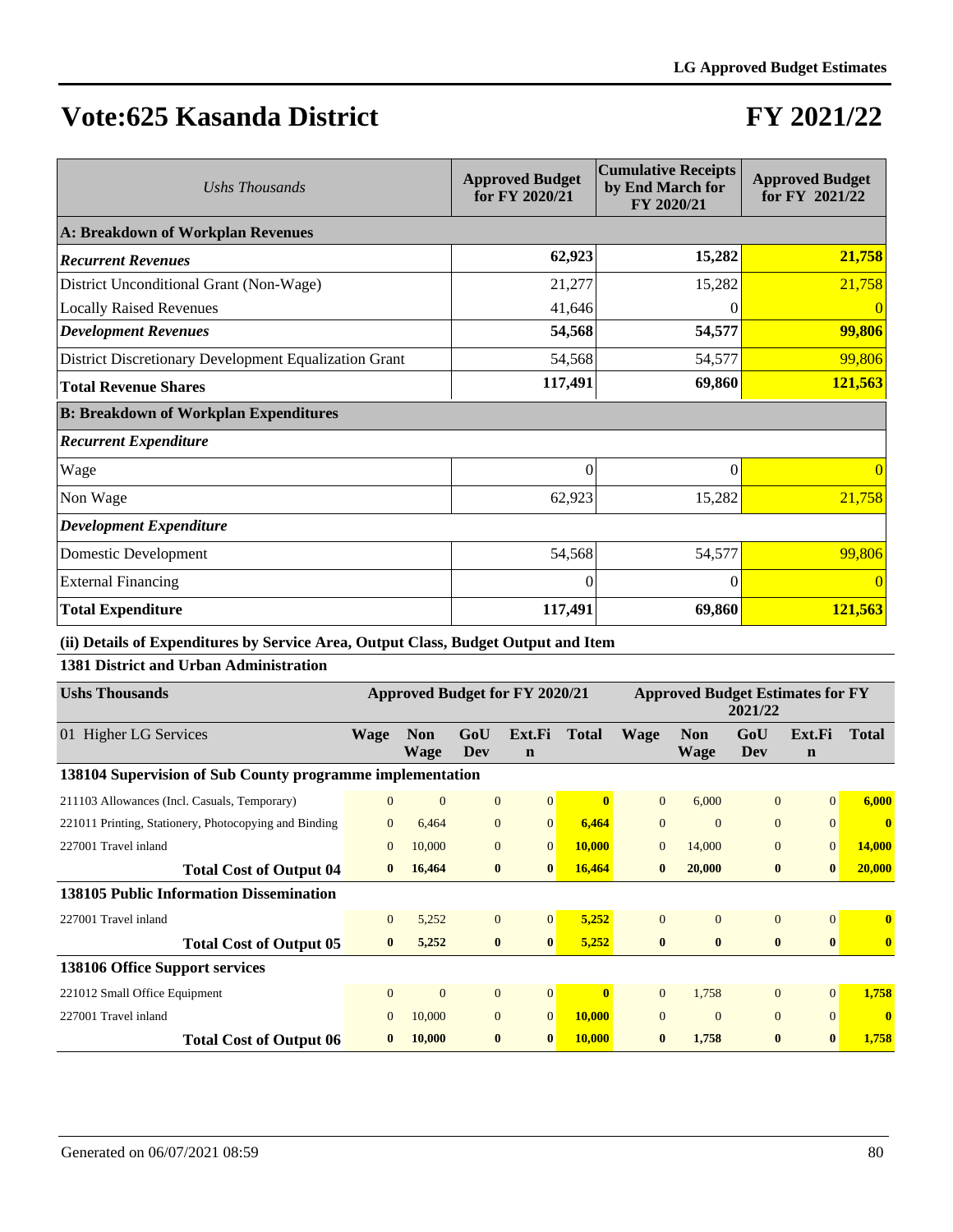## **FY 2021/22**

| 138108 Assets and Facilities Management                           |              |                           |                |                       |              |              |                           |                |                       |               |
|-------------------------------------------------------------------|--------------|---------------------------|----------------|-----------------------|--------------|--------------|---------------------------|----------------|-----------------------|---------------|
| 227001 Travel inland                                              | $\mathbf{0}$ | 10,000                    | $\overline{0}$ | $\overline{0}$        | 10,000       | $\Omega$     | $\Omega$                  | $\Omega$       | $\Omega$              | $\bf{0}$      |
| <b>Total Cost of Output 08</b>                                    | $\bf{0}$     | 10,000                    | $\bf{0}$       | $\bf{0}$              | 10,000       | $\bf{0}$     | $\bf{0}$                  | $\bf{0}$       | $\mathbf{0}$          | $\bf{0}$      |
| <b>138113 Procurement Services</b>                                |              |                           |                |                       |              |              |                           |                |                       |               |
| 221002 Workshops and Seminars                                     | $\Omega$     | 10,000                    | $\overline{0}$ | $\overline{0}$        | 10,000       | $\Omega$     | $\Omega$                  | $\overline{0}$ | $\Omega$              | $\mathbf{0}$  |
| 227001 Travel inland                                              | $\Omega$     | 1,208                     | $\overline{0}$ | $\Omega$              | 1,208        | $\Omega$     | $\Omega$                  | $\overline{0}$ | $\Omega$              | $\mathbf{0}$  |
| <b>Total Cost of Output 13</b>                                    | $\mathbf{0}$ | 11,208                    | $\bf{0}$       | $\bf{0}$              | 11,208       | $\bf{0}$     | $\mathbf{0}$              | $\bf{0}$       | $\mathbf{0}$          | $\bf{0}$      |
| <b>Total Cost of Class of Output Higher LG</b><br><b>Services</b> | $\bf{0}$     | 52,923                    | $\bf{0}$       | $\mathbf{0}$          | 52,923       | $\bf{0}$     | 21,758                    | $\bf{0}$       | $\mathbf{0}$          | 21,758        |
| 03 Capital Purchases                                              | <b>Wage</b>  | <b>Non</b><br><b>Wage</b> | GoU<br>Dev     | Ext.Fi<br>$\mathbf n$ | <b>Total</b> | <b>Wage</b>  | <b>Non</b><br><b>Wage</b> | GoU<br>Dev     | Ext.Fi<br>$\mathbf n$ | <b>Total</b>  |
| 138172 Administrative Capital                                     |              |                           |                |                       |              |              |                           |                |                       |               |
| 281504 Monitoring, Supervision & Appraisal of capital<br>works    | $\Omega$     | $\overline{0}$            | $\overline{0}$ | $\vert 0 \vert$       | $\mathbf{0}$ | $\Omega$     | $\Omega$                  | 9.998          | $\Omega$              | 9,998         |
| 312104 Other Structures                                           | $\Omega$     | $\overline{0}$            | 54,568         | $\overline{0}$        | 54,568       | $\theta$     | $\overline{0}$            | 18,000         | $\mathbf{0}$          | <b>18,000</b> |
| 312203 Furniture & Fixtures                                       | $\Omega$     | $\overline{0}$            | $\Omega$       | $\overline{0}$        | $\mathbf{0}$ | $\theta$     | $\overline{0}$            | 45,000         | $\mathbf{0}$          | 45,000        |
| 312301 Cultivated Assets                                          | $\mathbf{0}$ | $\overline{0}$            | $\overline{0}$ | $\overline{0}$        | $\mathbf{0}$ | $\mathbf{0}$ | $\overline{0}$            | 26,808         | $\overline{0}$        | 26,808        |
| <b>Total Cost of Output 72</b>                                    | $\bf{0}$     | $\bf{0}$                  | 54,568         | $\bf{0}$              | 54,568       | $\bf{0}$     | $\bf{0}$                  | 99,806         | $\bf{0}$              | 99,806        |
| <b>Total Cost of Class of Output Capital</b><br><b>Purchases</b>  | $\mathbf{0}$ | $\mathbf{0}$              | 54,568         | $\mathbf{0}$          | 54,568       | $\mathbf{0}$ | $\mathbf{0}$              | 99,806         | $\mathbf{0}$          | 99,806        |
| <b>Total cost of District and Urban</b><br>Administration         | $\mathbf{0}$ | 52,923                    | 54,568         | $\mathbf{0}$          | 107,491      | $\bf{0}$     | 21,758                    | 99,806         | $\mathbf{0}$          | 121,563       |
| <b>Total cost of Administration</b>                               |              |                           |                |                       |              |              |                           |                |                       | 121,563       |

## **SubCounty/Town Council/Division: Nalutuntu**

### *Workplan : Administration*

| Ushs Thousands                                        | <b>Approved Budget</b><br>for FY 2020/21 | <b>Cumulative Receipts</b><br>by End March for<br>FY 2020/21 | <b>Approved Budget</b><br>for FY 2021/22 |
|-------------------------------------------------------|------------------------------------------|--------------------------------------------------------------|------------------------------------------|
| A: Breakdown of Workplan Revenues                     |                                          |                                                              |                                          |
| <b>Recurrent Revenues</b>                             | 48,514                                   | 13,237                                                       | 18,857                                   |
| District Unconditional Grant (Non-Wage)               | 18,419                                   | 13,237                                                       | 18,857                                   |
| <b>Locally Raised Revenues</b>                        | 30,095                                   |                                                              |                                          |
| <b>Development Revenues</b>                           | 46,748                                   | 46,748                                                       | 85,607                                   |
| District Discretionary Development Equalization Grant | 46,748                                   | 46,748                                                       | 85,607                                   |
| <b>Total Revenue Shares</b>                           | 95,262                                   | 59,985                                                       | 104,464                                  |
| <b>B: Breakdown of Workplan Expenditures</b>          |                                          |                                                              |                                          |
| <b>Recurrent Expenditure</b>                          |                                          |                                                              |                                          |
| Wage                                                  | 0                                        |                                                              |                                          |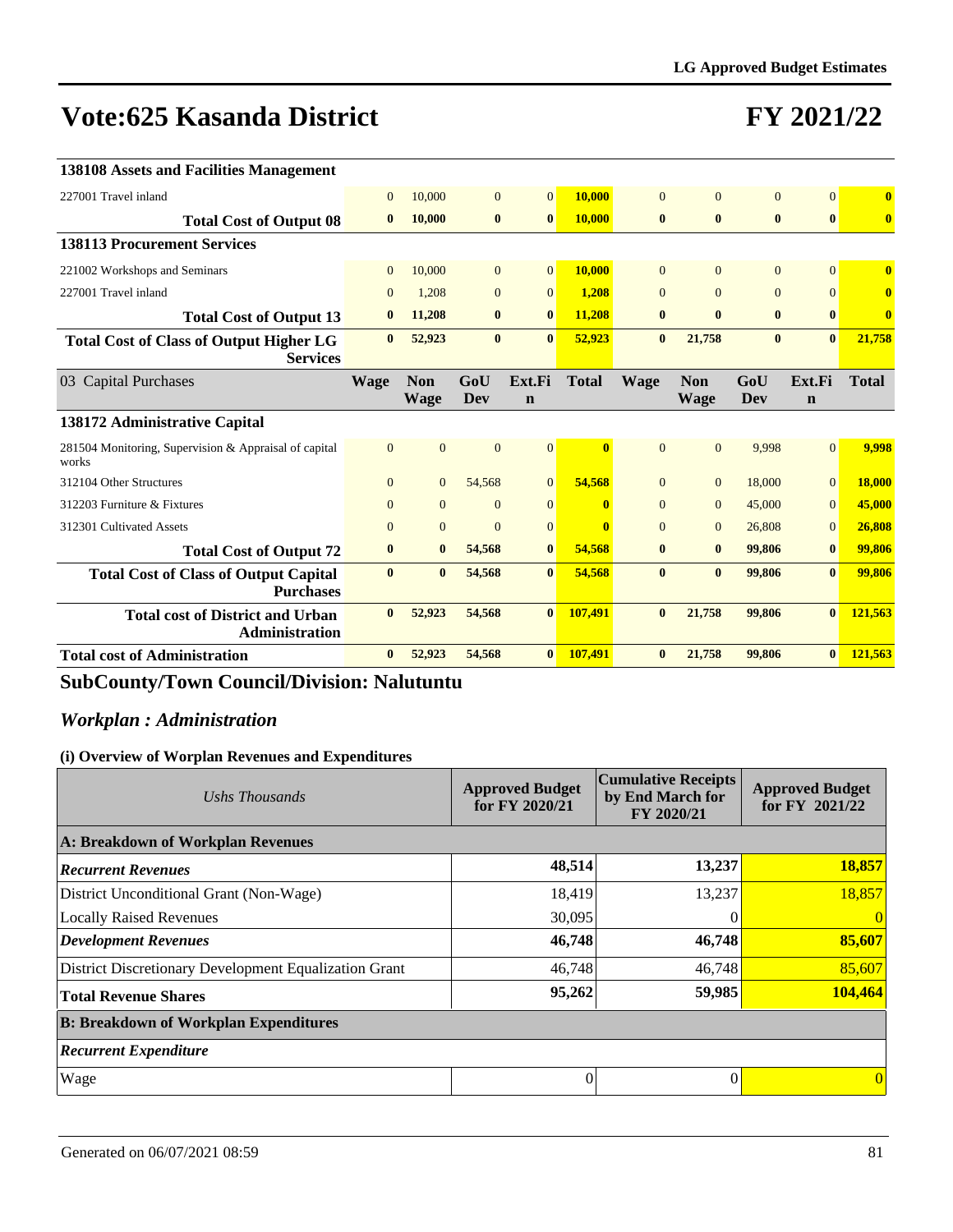## **FY 2021/22**

| Non Wage                                                                           |                |                           | 48,514            |                                       |              | 13,237         |                                         |                   |                       | 18,857       |
|------------------------------------------------------------------------------------|----------------|---------------------------|-------------------|---------------------------------------|--------------|----------------|-----------------------------------------|-------------------|-----------------------|--------------|
| <b>Development Expenditure</b>                                                     |                |                           |                   |                                       |              |                |                                         |                   |                       |              |
| Domestic Development                                                               |                |                           |                   |                                       | 46,748       |                | 46,748                                  |                   |                       | 85,607       |
| <b>External Financing</b>                                                          |                |                           | $\theta$          |                                       |              |                |                                         | $\Omega$          |                       | $\Omega$     |
| <b>Total Expenditure</b>                                                           |                |                           |                   |                                       | 95,262       |                | 59,985                                  |                   |                       | 104,464      |
| (ii) Details of Expenditures by Service Area, Output Class, Budget Output and Item |                |                           |                   |                                       |              |                |                                         |                   |                       |              |
| 1381 District and Urban Administration                                             |                |                           |                   |                                       |              |                |                                         |                   |                       |              |
| <b>Ushs Thousands</b>                                                              |                |                           |                   | <b>Approved Budget for FY 2020/21</b> |              |                | <b>Approved Budget Estimates for FY</b> | 2021/22           |                       |              |
| 01 Higher LG Services                                                              | Wage           | <b>Non</b><br><b>Wage</b> | GoU<br><b>Dev</b> | Ext.Fi<br>$\mathbf n$                 | <b>Total</b> | Wage           | <b>Non</b><br><b>Wage</b>               | GoU<br><b>Dev</b> | Ext.Fi<br>$\mathbf n$ | <b>Total</b> |
| 138104 Supervision of Sub County programme implementation                          |                |                           |                   |                                       |              |                |                                         |                   |                       |              |
| 211103 Allowances (Incl. Casuals, Temporary)                                       | $\Omega$       | $\Omega$                  | $\overline{0}$    | $\overline{0}$                        | $\bf{0}$     | $\overline{0}$ | 5,856                                   | $\overline{0}$    | $\Omega$              | 5,856        |
| 221011 Printing, Stationery, Photocopying and Binding                              | $\overline{0}$ | $\Omega$                  | $\Omega$          | $\overline{0}$                        | $\mathbf{0}$ | $\Omega$       | 2.900                                   | $\overline{0}$    | $\overline{0}$        | 2,900        |
| 227001 Travel inland                                                               | $\overline{0}$ | 48,514                    | $\mathbf{0}$      | $\mathbf{0}$                          | 48,514       | $\mathbf{0}$   | 7,100                                   | $\overline{0}$    | $\mathbf{0}$          | 7,100        |
| <b>Total Cost of Output 04</b>                                                     | $\bf{0}$       | 48,514                    | $\bf{0}$          | $\bf{0}$                              | 48,514       | $\bf{0}$       | 15,856                                  | $\bf{0}$          | $\bf{0}$              | 15,856       |
| 138106 Office Support services                                                     |                |                           |                   |                                       |              |                |                                         |                   |                       |              |
| 227001 Travel inland                                                               | $\mathbf{0}$   | $\mathbf{0}$              | $\mathbf{0}$      | $\boldsymbol{0}$                      | $\bf{0}$     | $\mathbf{0}$   | 3,001                                   | $\mathbf{0}$      | $\mathbf{0}$          | 3,001        |
| <b>Total Cost of Output 06</b>                                                     | $\bf{0}$       | $\bf{0}$                  | $\bf{0}$          | $\bf{0}$                              | $\mathbf{0}$ | $\bf{0}$       | 3,001                                   | $\bf{0}$          | $\mathbf{0}$          | 3,001        |
| <b>Total Cost of Class of Output Higher LG</b><br><b>Services</b>                  | $\bf{0}$       | 48,514                    | $\mathbf{0}$      | $\mathbf{0}$                          | 48,514       | $\mathbf{0}$   | 18,857                                  | $\mathbf{0}$      | $\mathbf{0}$          | 18,857       |
| 03 Capital Purchases                                                               | <b>Wage</b>    | <b>Non</b><br><b>Wage</b> | GoU<br><b>Dev</b> | Ext.Fi<br>$\mathbf n$                 | <b>Total</b> | <b>Wage</b>    | Non<br><b>Wage</b>                      | GoU<br>Dev        | Ext.Fi<br>$\mathbf n$ | <b>Total</b> |
| 138172 Administrative Capital                                                      |                |                           |                   |                                       |              |                |                                         |                   |                       |              |
| 312104 Other Structures                                                            | $\overline{0}$ | $\overline{0}$            | 46,748            | $\mathbf{0}$                          | 46,748       | $\overline{0}$ | $\mathbf{0}$                            | 85,607            | $\mathbf{0}$          | 85,607       |
| <b>Total Cost of Output 72</b>                                                     | $\bf{0}$       | $\bf{0}$                  | 46,748            | $\bf{0}$                              | 46,748       | $\bf{0}$       | $\bf{0}$                                | 85,607            | $\bf{0}$              | 85,607       |
| <b>Total Cost of Class of Output Capital</b><br><b>Purchases</b>                   | $\bf{0}$       | $\bf{0}$                  | 46,748            | $\mathbf{0}$                          | 46,748       | $\bf{0}$       | $\bf{0}$                                | 85,607            | $\mathbf{0}$          | 85,607       |
| <b>Total cost of District and Urban</b><br><b>Administration</b>                   | $\bf{0}$       | 48,514                    | 46,748            | $\bf{0}$                              | 95,262       | $\bf{0}$       | 18,857                                  | 85,607            | $\mathbf{0}$          | 104,464      |

### **SubCounty/Town Council/Division: Kitumbi**

### *Workplan : Administration*

#### **(i) Overview of Worplan Revenues and Expenditures**

| Ushs Thousands                    | <b>Approved Budget</b><br>for FY 2020/21 | Cumulative Receipts  <br>by End March for<br>FY 2020/21 | <b>Approved Budget</b><br>for FY $2021/22$ |
|-----------------------------------|------------------------------------------|---------------------------------------------------------|--------------------------------------------|
| A: Breakdown of Workplan Revenues |                                          |                                                         |                                            |
| <b>Recurrent Revenues</b>         | 76,024                                   | 9.030                                                   | 35.623                                     |
|                                   |                                          |                                                         |                                            |

**Total cost of Administration 0 48,514 46,748 0 95,262 0 18,857 85,607 0 104,464**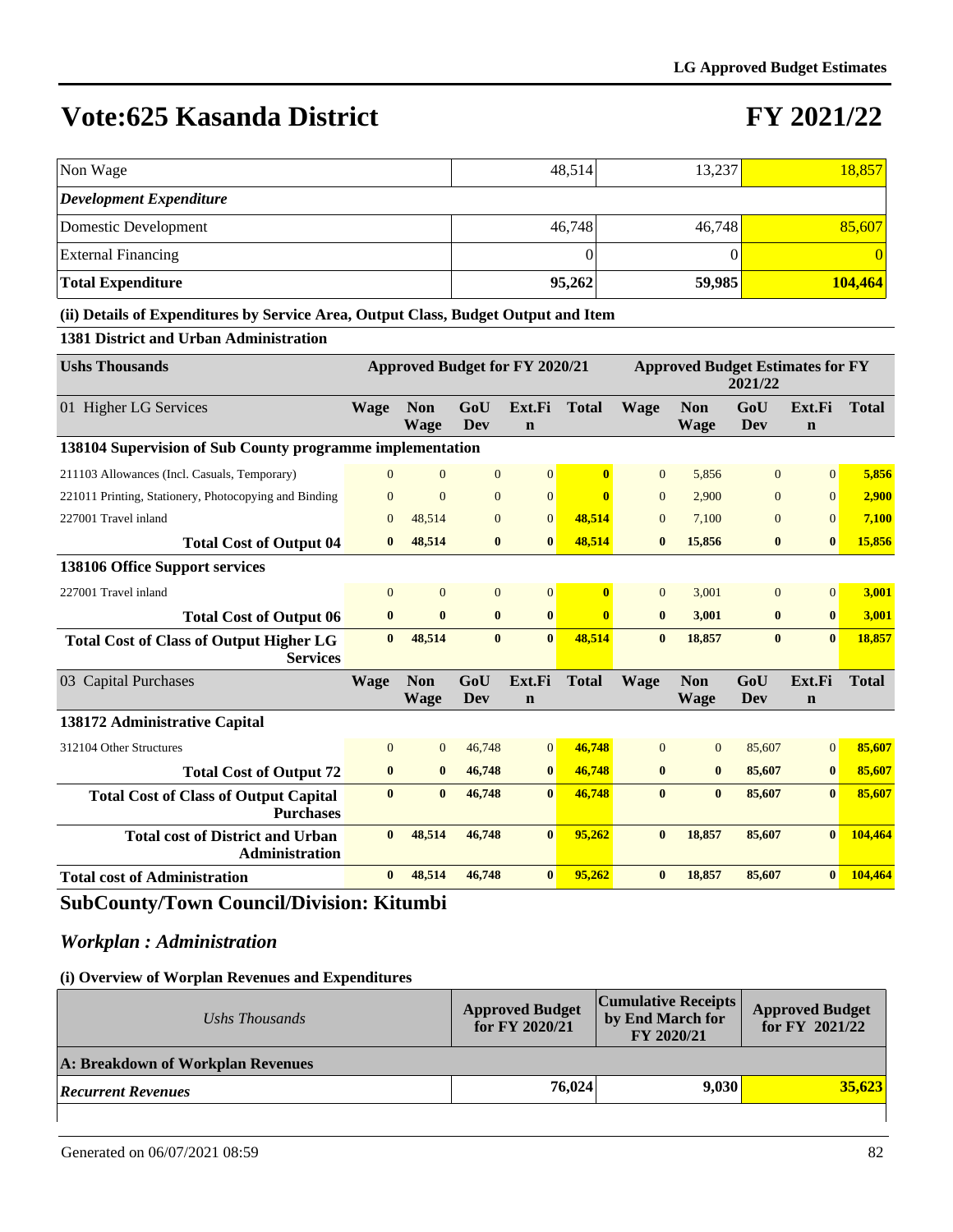# **FY 2021/22**

| District Unconditional Grant (Non-Wage)               | 34,927   | 9,030   | 35,623   |
|-------------------------------------------------------|----------|---------|----------|
| <b>Locally Raised Revenues</b>                        | 41,097   |         | $\theta$ |
| <b>Development Revenues</b>                           | 91,917   | 91,887  | 167,665  |
| District Discretionary Development Equalization Grant | 91,917   | 91,887  | 167,665  |
| <b>Total Revenue Shares</b>                           | 167,942  | 100,917 | 203,288  |
| <b>B: Breakdown of Workplan Expenditures</b>          |          |         |          |
| <b>Recurrent Expenditure</b>                          |          |         |          |
| Wage                                                  | 0        | 0       | $\theta$ |
| Non Wage                                              | 76,024   | 9,030   | 35,623   |
| <b>Development Expenditure</b>                        |          |         |          |
| Domestic Development                                  | 91,917   | 81,258  | 167,665  |
| <b>External Financing</b>                             | $\theta$ |         | $\theta$ |
| <b>Total Expenditure</b>                              | 167,942  | 90,288  | 203,288  |

### **(ii) Details of Expenditures by Service Area, Output Class, Budget Output and Item**

### **1381 District and Urban Administration**

| <b>Ushs Thousands</b>                                             | Approved Budget for FY 2020/21 |                           |                |                       |              | <b>Approved Budget Estimates for FY</b><br>2021/22 |                           |                   |                       |              |  |
|-------------------------------------------------------------------|--------------------------------|---------------------------|----------------|-----------------------|--------------|----------------------------------------------------|---------------------------|-------------------|-----------------------|--------------|--|
| 01 Higher LG Services                                             | Wage                           | <b>Non</b><br><b>Wage</b> | GoU<br>Dev     | Ext.Fi<br>$\mathbf n$ | <b>Total</b> | <b>Wage</b>                                        | <b>Non</b><br>Wage        | GoU<br>Dev        | Ext.Fi<br>$\mathbf n$ | <b>Total</b> |  |
| 138104 Supervision of Sub County programme implementation         |                                |                           |                |                       |              |                                                    |                           |                   |                       |              |  |
| 211103 Allowances (Incl. Casuals, Temporary)                      | $\Omega$                       | $\mathbf{0}$              | $\mathbf{0}$   | $\vert 0 \vert$       | $\mathbf{0}$ | $\overline{0}$                                     | 5,600                     | $\Omega$          | $\Omega$              | 5,600        |  |
| 227001 Travel inland                                              | $\Omega$                       | 76,024                    | $\mathbf{0}$   | $\overline{0}$        | 76.024       | $\overline{0}$                                     | 30,023                    | $\overline{0}$    | $\overline{0}$        | 30,023       |  |
| <b>Total Cost of Output 04</b>                                    | $\bf{0}$                       | 76,024                    | $\bf{0}$       | $\bf{0}$              | 76,024       | $\bf{0}$                                           | 35,623                    | $\bf{0}$          | $\bf{0}$              | 35,623       |  |
| <b>Total Cost of Class of Output Higher LG</b><br><b>Services</b> | $\mathbf{0}$                   | 76,024                    | $\bf{0}$       | $\bf{0}$              | 76,024       | $\bf{0}$                                           | 35,623                    | $\bf{0}$          | $\mathbf{0}$          | 35,623       |  |
| 03 Capital Purchases                                              | <b>Wage</b>                    | <b>Non</b><br><b>Wage</b> | GoU<br>Dev     | Ext.Fi<br>$\mathbf n$ | <b>Total</b> | <b>Wage</b>                                        | <b>Non</b><br><b>Wage</b> | GoU<br><b>Dev</b> | Ext.Fi<br>$\mathbf n$ | <b>Total</b> |  |
| 138172 Administrative Capital                                     |                                |                           |                |                       |              |                                                    |                           |                   |                       |              |  |
| 281504 Monitoring, Supervision & Appraisal of capital<br>works    | $\Omega$                       | $\overline{0}$            | $\overline{0}$ | $\overline{0}$        | $\mathbf{0}$ | $\Omega$                                           | $\Omega$                  | 16,700            | $\overline{0}$        | 16,700       |  |
| 312104 Other Structures                                           | $\overline{0}$                 | $\overline{0}$            | 91.917         | $\overline{0}$        | 91.917       | $\overline{0}$                                     | $\mathbf{0}$              | 120.942           | $\overline{0}$        | 120,942      |  |
| 312203 Furniture & Fixtures                                       | $\Omega$                       | $\overline{0}$            | $\mathbf{0}$   | $\overline{0}$        | $\mathbf{0}$ | $\Omega$                                           | $\mathbf{0}$              | 30,023            | $\Omega$              | 30,023       |  |
| <b>Total Cost of Output 72</b>                                    | $\bf{0}$                       | $\bf{0}$                  | 91,917         | $\bf{0}$              | 91,917       | $\bf{0}$                                           | $\bf{0}$                  | 167,665           | $\bf{0}$              | 167,665      |  |
| <b>Total Cost of Class of Output Capital</b><br><b>Purchases</b>  | $\mathbf{0}$                   | $\bf{0}$                  | 91,917         | $\mathbf{0}$          | 91,917       | $\mathbf{0}$                                       | $\bf{0}$                  | 167,665           | $\mathbf{0}$          | 167,665      |  |
| <b>Total cost of District and Urban</b><br>Administration         | $\bf{0}$                       | 76,024                    | 91,917         | $\mathbf{0}$          | 167,942      | $\mathbf{0}$                                       | 35,623                    | 167,665           | $\mathbf{0}$          | 203,288      |  |
| <b>Total cost of Administration</b>                               | $\mathbf{0}$                   | 76,024                    | 91,917         | $\bf{0}$              | 167,942      | $\bf{0}$                                           | 35,623                    | 167,665           | $\mathbf{0}$          | 203,288      |  |

## **SubCounty/Town Council/Division: Manyogaseka**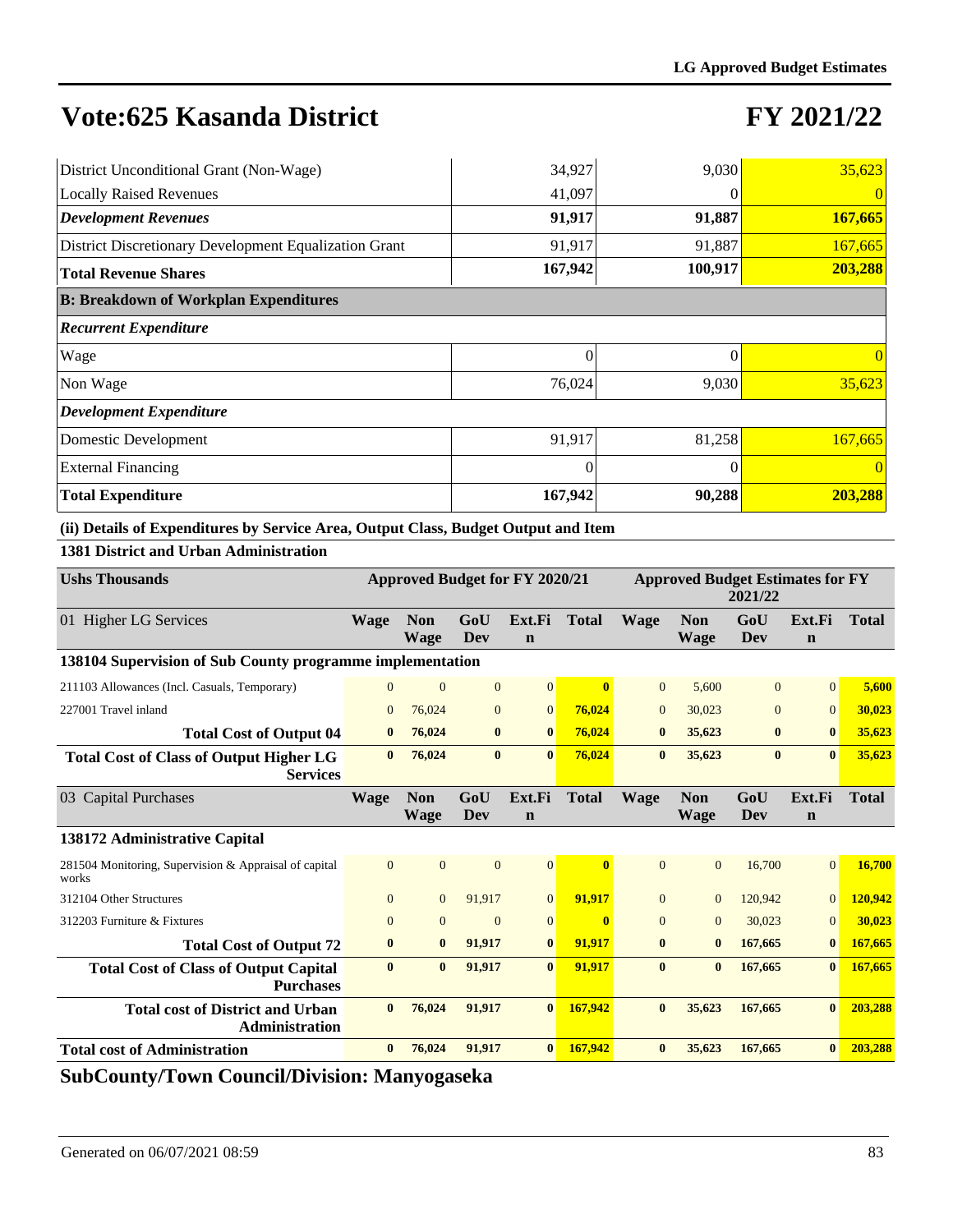# **FY 2021/22**

### *Workplan : Administration*

#### **(i) Overview of Worplan Revenues and Expenditures**

| Ushs Thousands                                        | <b>Approved Budget</b><br>for FY 2020/21 | <b>Cumulative Receipts</b><br>by End March for<br>FY 2020/21 | <b>Approved Budget</b><br>for FY 2021/22 |  |
|-------------------------------------------------------|------------------------------------------|--------------------------------------------------------------|------------------------------------------|--|
| A: Breakdown of Workplan Revenues                     |                                          |                                                              |                                          |  |
| <b>Recurrent Revenues</b>                             | 17,708                                   | 8,450                                                        | 12,073                                   |  |
| District Unconditional Grant (Non-Wage)               | 11,808                                   | 8,450                                                        | 12,073                                   |  |
| <b>Locally Raised Revenues</b>                        | 5,900                                    | 0                                                            | $\Omega$                                 |  |
| <b>Development Revenues</b>                           | 28,656                                   | 28,656                                                       | 52,408                                   |  |
| District Discretionary Development Equalization Grant | 28,656                                   | 28,656                                                       | 52,408                                   |  |
| <b>Total Revenue Shares</b>                           | 46,364                                   | 37,106                                                       | 64,482                                   |  |
| <b>B: Breakdown of Workplan Expenditures</b>          |                                          |                                                              |                                          |  |
| <b>Recurrent Expenditure</b>                          |                                          |                                                              |                                          |  |
| Wage                                                  | $\theta$                                 | $\theta$                                                     | 0                                        |  |
| Non Wage                                              | 17,708                                   | 8,450                                                        | 12,073                                   |  |
| <b>Development Expenditure</b>                        |                                          |                                                              |                                          |  |
| Domestic Development                                  | 28,656                                   | 28,656                                                       | 52,408                                   |  |
| <b>External Financing</b>                             | $\Omega$                                 | $\Omega$                                                     | $\Omega$                                 |  |
| <b>Total Expenditure</b>                              | 46,364                                   | 37,106                                                       | 64,482                                   |  |

#### **(ii) Details of Expenditures by Service Area, Output Class, Budget Output and Item**

#### **1381 District and Urban Administration**

| <b>Ushs Thousands</b>                                             | <b>Approved Budget for FY 2020/21</b> |                    |                |                       |              | <b>Approved Budget Estimates for FY</b><br>2021/22 |                    |                |             |              |
|-------------------------------------------------------------------|---------------------------------------|--------------------|----------------|-----------------------|--------------|----------------------------------------------------|--------------------|----------------|-------------|--------------|
| 01 Higher LG Services                                             | Wage                                  | <b>Non</b><br>Wage | GoU<br>Dev     | Ext.Fi<br>$\mathbf n$ | <b>Total</b> | Wage                                               | <b>Non</b><br>Wage | GoU<br>Dev     | Ext.Fi<br>n | <b>Total</b> |
| 138104 Supervision of Sub County programme implementation         |                                       |                    |                |                       |              |                                                    |                    |                |             |              |
| 211103 Allowances (Incl. Casuals, Temporary)                      | $\theta$                              | $\overline{0}$     | $\overline{0}$ | $\vert 0 \vert$       | $\mathbf{0}$ | $\theta$                                           | 3.473              | $\overline{0}$ | $\Omega$    | 3,473        |
| 227001 Travel inland                                              | $\mathbf{0}$                          | 17,708             | $\overline{0}$ | $\overline{0}$        | 17.708       | $\mathbf{0}$                                       | 8.600              | $\overline{0}$ | $\Omega$    | 8.600        |
| <b>Total Cost of Output 04</b>                                    | $\mathbf{0}$                          | 17,708             | $\bf{0}$       | $\bf{0}$              | 17.708       | $\bf{0}$                                           | 12,073             | $\bf{0}$       | $\bf{0}$    | 12,073       |
| <b>Total Cost of Class of Output Higher LG</b><br><b>Services</b> | $\mathbf{0}$                          | 17,708             | $\bf{0}$       | $\mathbf{0}$          | 17.708       | $\mathbf{0}$                                       | 12,073             | $\bf{0}$       | $\bf{0}$    | 12,073       |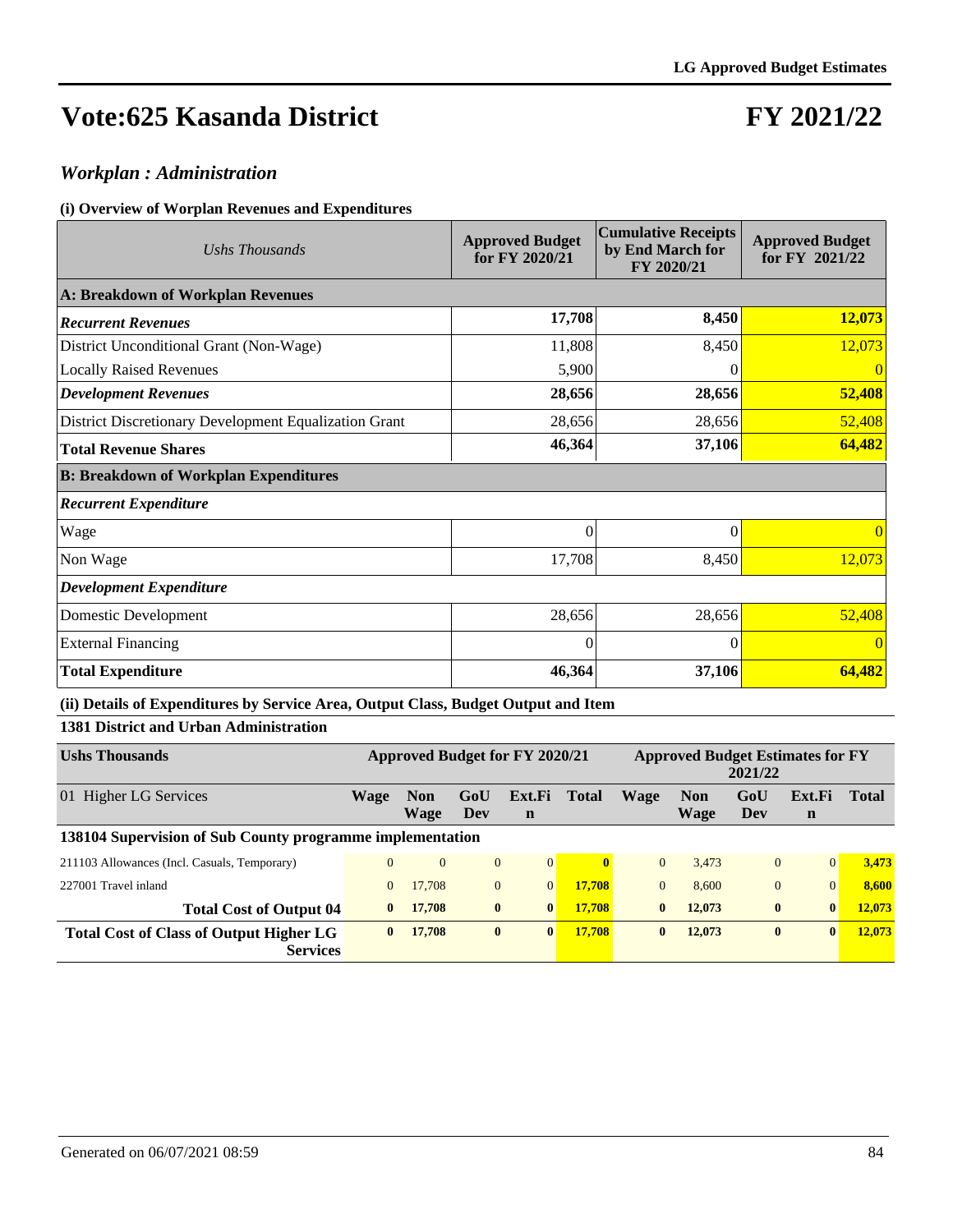## **FY 2021/22**

| 03 Capital Purchases                                             | <b>Wage</b>  | <b>Non</b><br>Wage | GoU<br>Dev | Ext.Fi<br>$\mathbf n$ | Total  | Wage         | <b>Non</b><br>Wage | GoU<br>Dev | Ext.Fi<br>$\mathbf n$ | <b>Total</b> |
|------------------------------------------------------------------|--------------|--------------------|------------|-----------------------|--------|--------------|--------------------|------------|-----------------------|--------------|
| 138172 Administrative Capital                                    |              |                    |            |                       |        |              |                    |            |                       |              |
| 312104 Other Structures                                          | $\mathbf{0}$ | $\overline{0}$     | 28,656     | $\overline{0}$        | 28,656 | $\mathbf{0}$ | $\Omega$           | 52,408     | $\vert 0 \vert$       | 52,408       |
| <b>Total Cost of Output 72</b>                                   | $\mathbf{0}$ | $\bf{0}$           | 28,656     | $\bf{0}$              | 28,656 | $\mathbf{0}$ | $\bf{0}$           | 52,408     | $\bf{0}$              | 52,408       |
| <b>Total Cost of Class of Output Capital</b><br><b>Purchases</b> | $\bf{0}$     | $\bf{0}$           | 28,656     | $\bf{0}$              | 28,656 | $\bf{0}$     | $\mathbf{0}$       | 52,408     | $\vert 0 \vert$       | 52,408       |
| <b>Total cost of District and Urban</b><br><b>Administration</b> | $\mathbf{0}$ | 17,708             | 28,656     | $\bf{0}$              | 46,364 | $\bf{0}$     | 12,073             | 52,408     | $\mathbf{0}$          | 64,482       |
| <b>Total cost of Administration</b>                              | $\bf{0}$     | 17,708             | 28,656     | $\bf{0}$              | 46,364 | $\bf{0}$     | 12,073             | 52,408     | $\mathbf{0}$          | 64.482       |

### **SubCounty/Town Council/Division: Myanzi**

## *Workplan : Administration*

#### **(i) Overview of Worplan Revenues and Expenditures**

| Ushs Thousands                                        | <b>Approved Budget</b><br>for FY 2020/21 | <b>Cumulative Receipts</b><br>by End March for<br>FY 2020/21 | <b>Approved Budget</b><br>for FY 2021/22 |  |  |  |  |  |  |
|-------------------------------------------------------|------------------------------------------|--------------------------------------------------------------|------------------------------------------|--|--|--|--|--|--|
| A: Breakdown of Workplan Revenues                     |                                          |                                                              |                                          |  |  |  |  |  |  |
| <b>Recurrent Revenues</b>                             | 27,591                                   | 45,188                                                       | 16,937                                   |  |  |  |  |  |  |
| District Unconditional Grant (Non-Wage)               | 16,543                                   | 45,188                                                       | 16,937                                   |  |  |  |  |  |  |
| <b>Locally Raised Revenues</b>                        | 11,048                                   |                                                              |                                          |  |  |  |  |  |  |
| <b>Development Revenues</b>                           | 41,612                                   | 41,612                                                       | 76,211                                   |  |  |  |  |  |  |
| District Discretionary Development Equalization Grant | 41,612                                   | 41,612                                                       | 76,211                                   |  |  |  |  |  |  |
| <b>Total Revenue Shares</b>                           | 69,203                                   | 86,800                                                       | 93,148                                   |  |  |  |  |  |  |
| <b>B: Breakdown of Workplan Expenditures</b>          |                                          |                                                              |                                          |  |  |  |  |  |  |
| <b>Recurrent Expenditure</b>                          |                                          |                                                              |                                          |  |  |  |  |  |  |
| Wage                                                  | $\Omega$                                 | $\Omega$                                                     | $\Omega$                                 |  |  |  |  |  |  |
| Non Wage                                              | 27,591                                   | 45,188                                                       | 16,937                                   |  |  |  |  |  |  |
| <b>Development Expenditure</b>                        |                                          |                                                              |                                          |  |  |  |  |  |  |
| Domestic Development                                  | 41,612                                   | 41,612                                                       | 76,211                                   |  |  |  |  |  |  |
| <b>External Financing</b>                             | $\Omega$                                 | 0                                                            | $\Omega$                                 |  |  |  |  |  |  |
| <b>Total Expenditure</b>                              | 69,203                                   | 86,800                                                       | 93,148                                   |  |  |  |  |  |  |

**(ii) Details of Expenditures by Service Area, Output Class, Budget Output and Item**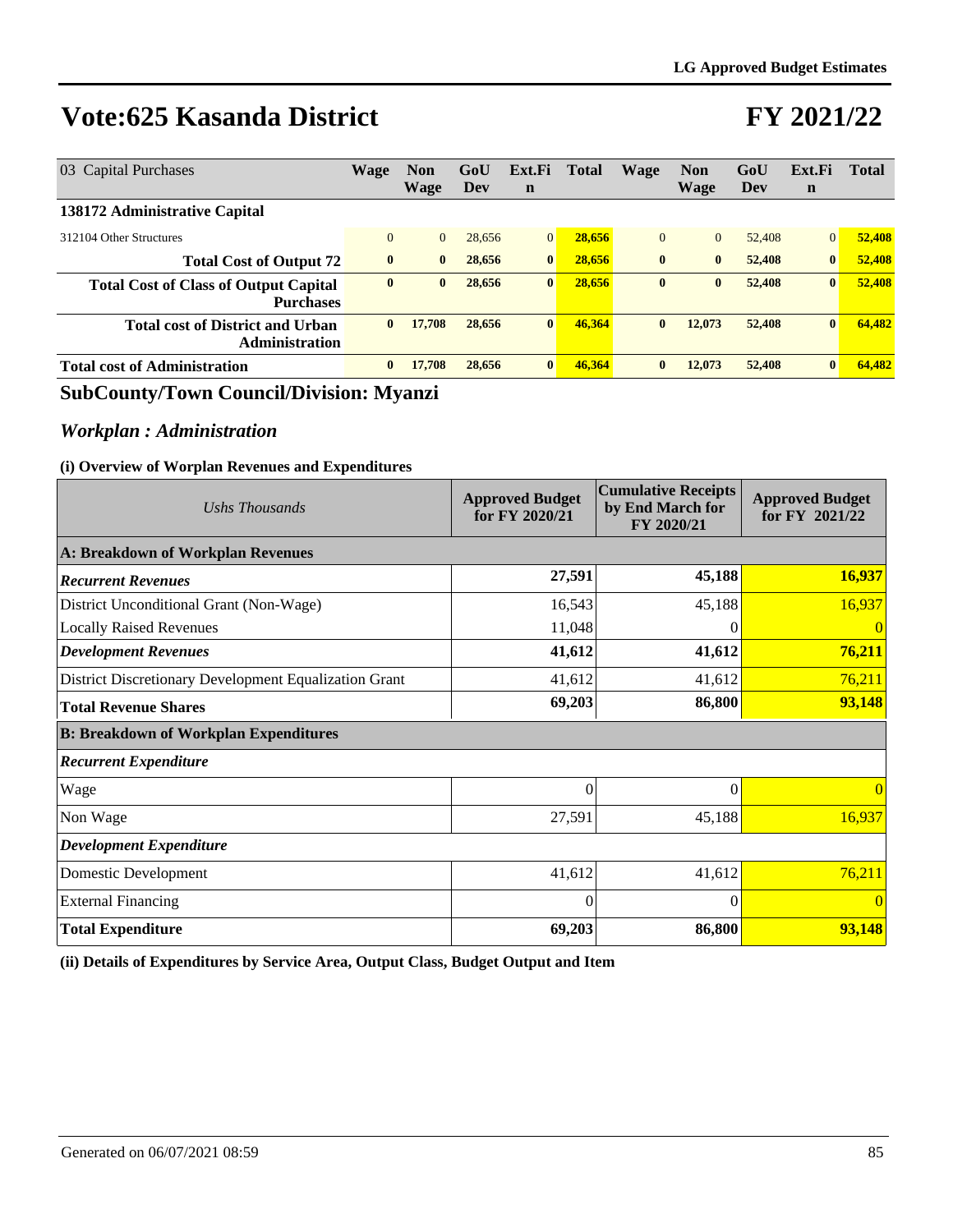# **FY 2021/22**

#### **1381 District and Urban Administration**

| <b>Ushs Thousands</b>                                             | <b>Approved Budget for FY 2020/21</b> |                           |                |                       | <b>Approved Budget Estimates for FY</b><br>2021/22 |                |                           |                |                       |              |
|-------------------------------------------------------------------|---------------------------------------|---------------------------|----------------|-----------------------|----------------------------------------------------|----------------|---------------------------|----------------|-----------------------|--------------|
| 01 Higher LG Services                                             | <b>Wage</b>                           | <b>Non</b><br><b>Wage</b> | GoU<br>Dev     | Ext.Fi<br>$\mathbf n$ | <b>Total</b>                                       | <b>Wage</b>    | <b>Non</b><br><b>Wage</b> | GoU<br>Dev     | Ext.Fi<br>$\mathbf n$ | <b>Total</b> |
| 138104 Supervision of Sub County programme implementation         |                                       |                           |                |                       |                                                    |                |                           |                |                       |              |
| 211103 Allowances (Incl. Casuals, Temporary)                      | $\Omega$                              | $\overline{0}$            | $\overline{0}$ | $\vert 0 \vert$       | 0                                                  | $\overline{0}$ | 8.500                     | $\overline{0}$ | $\Omega$              | 8,500        |
| 221011 Printing, Stationery, Photocopying and Binding             | $\theta$                              | 54                        | $\Omega$       | $\Omega$              | 54                                                 | $\Omega$       | $\Omega$                  | $\Omega$       | $\Omega$              | $\mathbf{0}$ |
| 227001 Travel inland                                              | $\Omega$                              | 27,537                    | $\overline{0}$ | $\mathbf{0}$          | 27,537                                             | $\mathbf{0}$   | 8.437                     | $\overline{0}$ | $\Omega$              | 8,437        |
| <b>Total Cost of Output 04</b>                                    | $\bf{0}$                              | 27,591                    | $\mathbf{0}$   | $\mathbf{0}$          | 27,591                                             | $\bf{0}$       | 16.937                    | $\bf{0}$       | $\mathbf{0}$          | 16,937       |
| <b>Total Cost of Class of Output Higher LG</b><br><b>Services</b> | $\mathbf{0}$                          | 27,591                    | $\bf{0}$       | $\mathbf{0}$          | 27,591                                             | $\bf{0}$       | 16,937                    | $\bf{0}$       | $\mathbf{0}$          | 16,937       |
| <b>Capital Purchases</b><br>0 <sup>3</sup>                        | <b>Wage</b>                           | <b>Non</b><br><b>Wage</b> | GoU<br>Dev     | Ext.Fi<br>$\mathbf n$ | <b>Total</b>                                       | <b>Wage</b>    | <b>Non</b><br><b>Wage</b> | GoU<br>Dev     | Ext.Fi<br>$\mathbf n$ | <b>Total</b> |
| 138172 Administrative Capital                                     |                                       |                           |                |                       |                                                    |                |                           |                |                       |              |
| 312104 Other Structures                                           | $\Omega$                              | $\Omega$                  | 41,612         | $\vert 0 \vert$       | 41,612                                             | $\Omega$       | $\Omega$                  | 76,211         | $\Omega$              | 76,211       |
| <b>Total Cost of Output 72</b>                                    | $\mathbf{0}$                          | $\bf{0}$                  | 41,612         | $\bf{0}$              | 41,612                                             | $\bf{0}$       | $\bf{0}$                  | 76,211         | $\bf{0}$              | 76,211       |
| <b>Total Cost of Class of Output Capital</b><br><b>Purchases</b>  | $\mathbf{0}$                          | $\bf{0}$                  | 41,612         | $\mathbf{0}$          | 41,612                                             | $\mathbf{0}$   | $\mathbf{0}$              | 76,211         | $\mathbf{0}$          | 76,211       |
| <b>Total cost of District and Urban</b><br><b>Administration</b>  | $\mathbf{0}$                          | 27,591                    | 41,612         | $\mathbf{0}$          | 69,203                                             | $\bf{0}$       | 16,937                    | 76,211         | $\mathbf{0}$          | 93,148       |
| <b>Total cost of Administration</b>                               | $\mathbf{0}$                          | 27,591                    | 41,612         | $\bf{0}$              | 69,203                                             | $\bf{0}$       | 16,937                    | 76,211         | $\bf{0}$              | 93,148       |

**SubCounty/Town Council/Division: Kassanda TC**

### *Workplan : Administration*

| Ushs Thousands                                     | <b>Approved Budget</b><br>for FY 2020/21 | <b>Cumulative Receipts</b><br>by End March for<br>FY 2020/21 | <b>Approved Budget</b><br>for FY 2021/22 |  |  |  |  |  |  |
|----------------------------------------------------|------------------------------------------|--------------------------------------------------------------|------------------------------------------|--|--|--|--|--|--|
| A: Breakdown of Workplan Revenues                  |                                          |                                                              |                                          |  |  |  |  |  |  |
| <b>Recurrent Revenues</b>                          | 174,716                                  | 38,316                                                       | 51,958                                   |  |  |  |  |  |  |
| <b>Locally Raised Revenues</b>                     | 123,029                                  | $\Omega$                                                     | $\left($                                 |  |  |  |  |  |  |
| Urban Unconditional Grant (Non-Wage)               | 51,687                                   | 38,316                                                       | 51,958                                   |  |  |  |  |  |  |
| Development Revenues                               | 30,154                                   | 30,154                                                       | 29,764                                   |  |  |  |  |  |  |
| Urban Discretionary Development Equalization Grant | 30,154                                   | 30,154                                                       | 29,764                                   |  |  |  |  |  |  |
| <b>Total Revenue Shares</b>                        | 204,869                                  | 68,469                                                       | 81,722                                   |  |  |  |  |  |  |
| <b>B: Breakdown of Workplan Expenditures</b>       |                                          |                                                              |                                          |  |  |  |  |  |  |
| <b>Recurrent Expenditure</b>                       |                                          |                                                              |                                          |  |  |  |  |  |  |
| Wage                                               | 0                                        |                                                              |                                          |  |  |  |  |  |  |
| Non Wage                                           | 174,716                                  | 38,316                                                       | 51,958                                   |  |  |  |  |  |  |